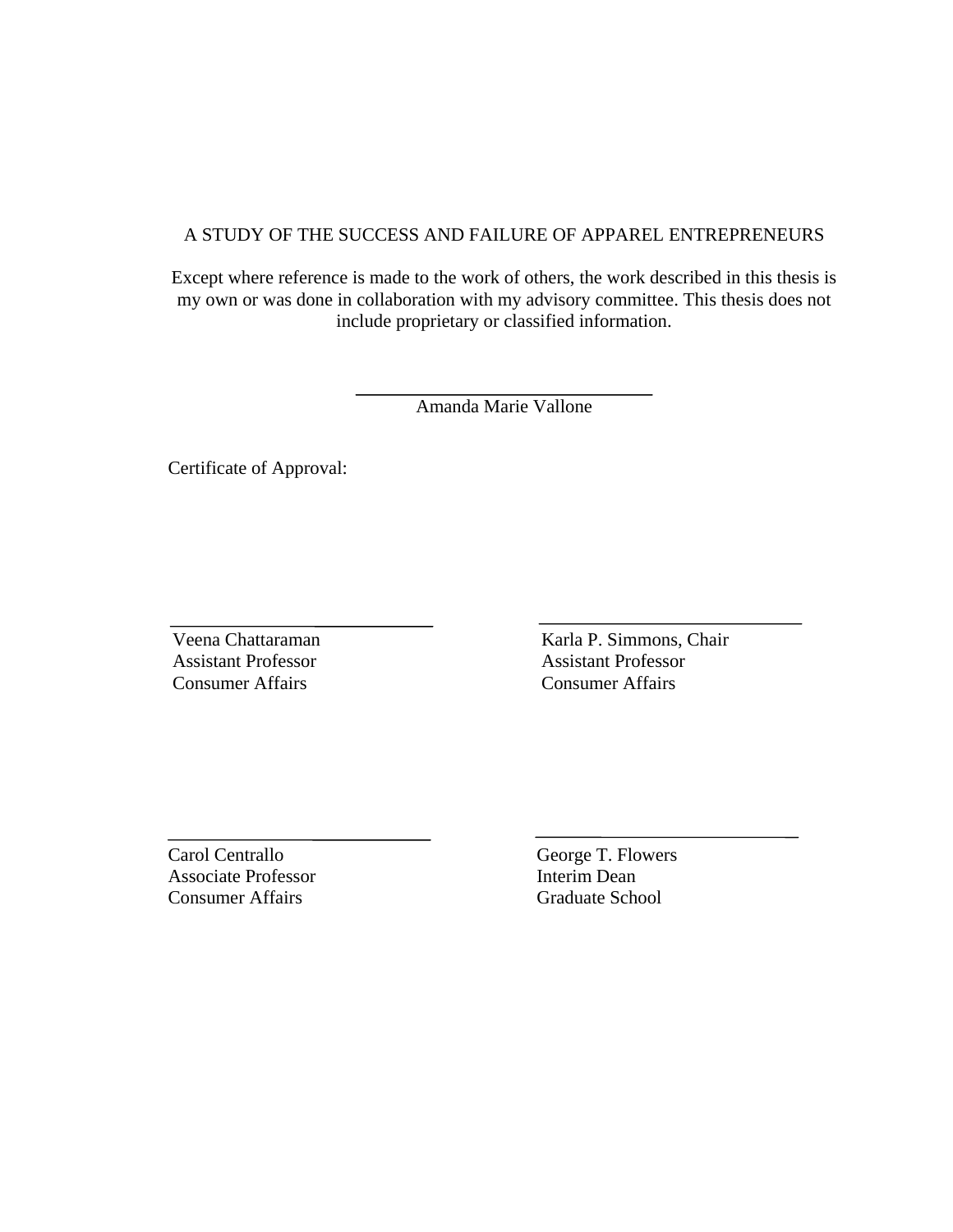# A STUDY OF THE SUCCESS AND FAILURE OF APPAREL ENTREPRENEURS

Amanda Marie Vallone

A Thesis

Submitted to

the Graduate Faculty of

Auburn University

in Partial Fulfillment of the

Requirements for the

Degree of

Master of Science

Auburn, Alabama August 9, 2008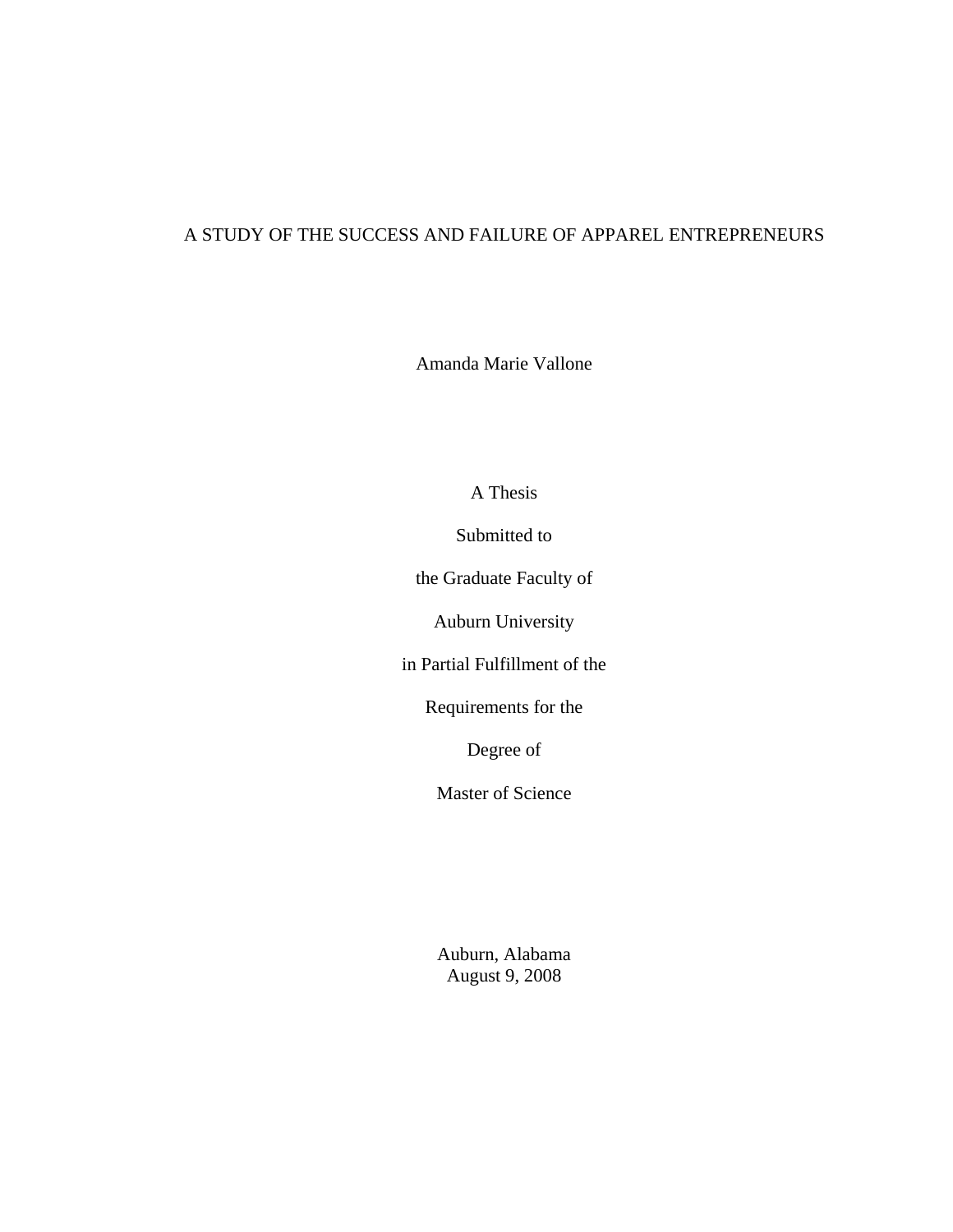# A STUDY OF THE SUCCESS AND FAILURE OF APPAREL ENTREPRENEURS

Permission is granted to Auburn University to make copies of this thesis at its direction, upon request of individuals or institutions and at their expense. The author reserves all publication rights.

 $\overline{\phantom{a}}$  , and the contract of the contract of the contract of the contract of the contract of the contract of the contract of the contract of the contract of the contract of the contract of the contract of the contrac

Signature of Author

Date of Graduation

\_\_\_\_\_\_\_\_\_\_\_\_\_\_\_\_\_\_\_\_\_\_\_\_\_\_\_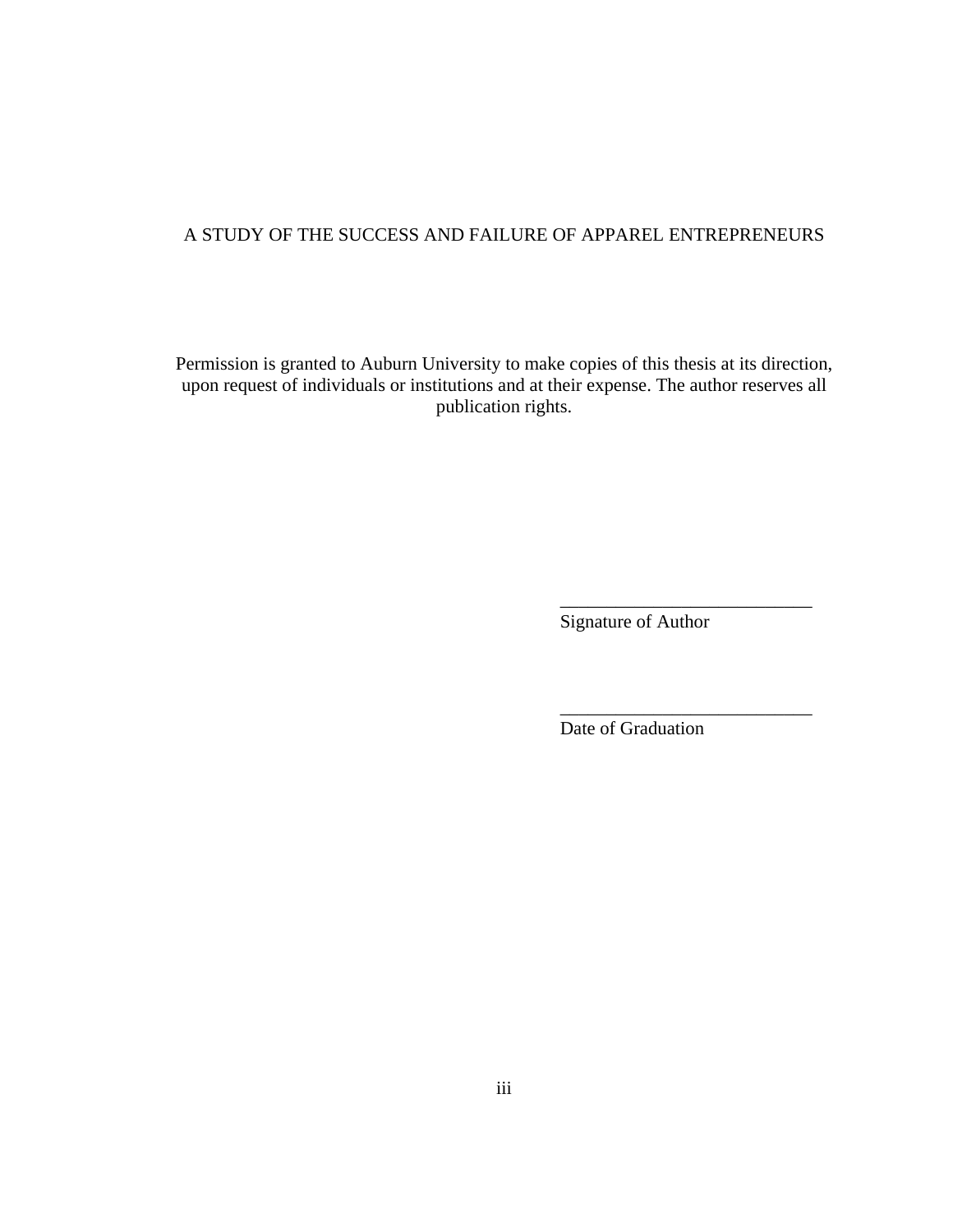### VITA

 Amanda Marie (Pauszek) Vallone, daughter of John Joseph Pauszek and Kathleen Paula (McIntyre) Pauszek was born on August 23, 1984. Amanda has a younger sister, Jessica Michelle Pauszek. Raised in Dunkirk, New York, she attended grade school at St. Hyacinth's Catholic School for nine years. In 1998 her family moved to Deltona, Florida where she attended and graduated Deltona High School in May, 2002. She then attended Auburn University for three years and graduated December, 2005 with her Bachelor of Science in Apparel Merchandising, Design, and Production. On May 15, 2004 she married George John Vallone III, son of George John Vallone II and Joanne Barbara (Smith) Vallone. After graduating with her Bachelors Degree, she began working on her Masters of Science in the College of Human Sciences at Auburn University to focus on Apparel Entrepreneurship. Amanda has accepted a position in Chennai, India, to research and create case study's to implement into classes within Auburn University. Amanda's research will include an international perspective of business, textiles, fashion, and engineering in India.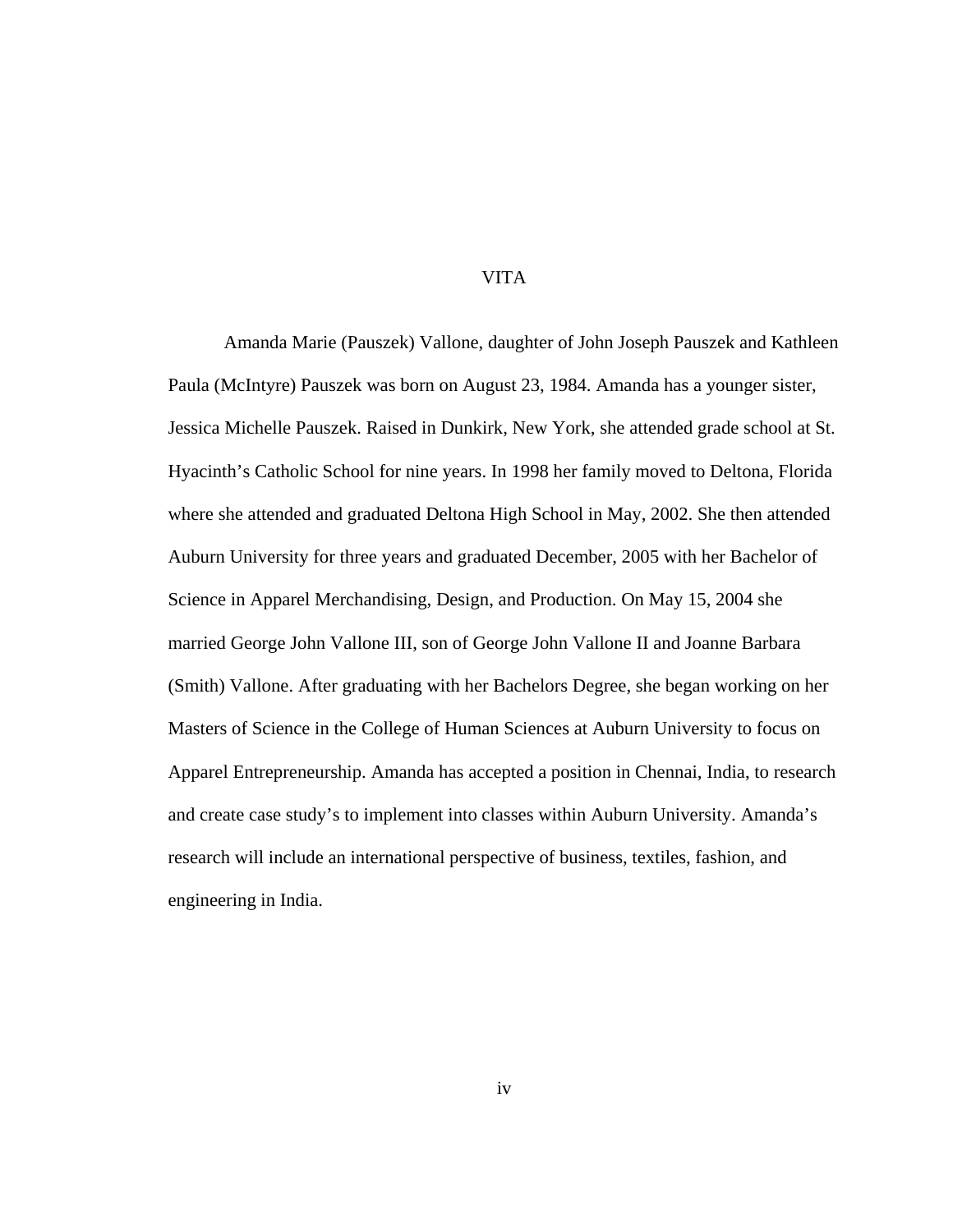#### THESIS ABSTRACT

## A STUDY OF THE SUCCESS AND FAILURE OF APPAREL ENTREPRENEURS

Amanda Marie Vallone

Master of Science, August 9, 2008 (B.S., Auburn University, 2005)

175 Typed Pages

Directed by Karla P. Simmons

 Anyone can be an entrepreneur, but to run a successful venture within the apparel industry may be more complex than one would believe. Planning every aspect of a business from finances to employees, down to having an exit strategy are important segments to having a successful business. Planning is only one of the pieces to success; the ability of the entrepreneur to be reliable, ambitious, and disciplined are a few of the characteristics that make an entrepreneur successful.

Little academic research has been done on the topics of success and failure of entrepreneurs within the apparel industry based on business planning and personal characteristics. There has, however, been more research in other areas of entrepreneurship based on similar topics. This study investigated apparel entrepreneur's personal characteristics, their business planning, and their success.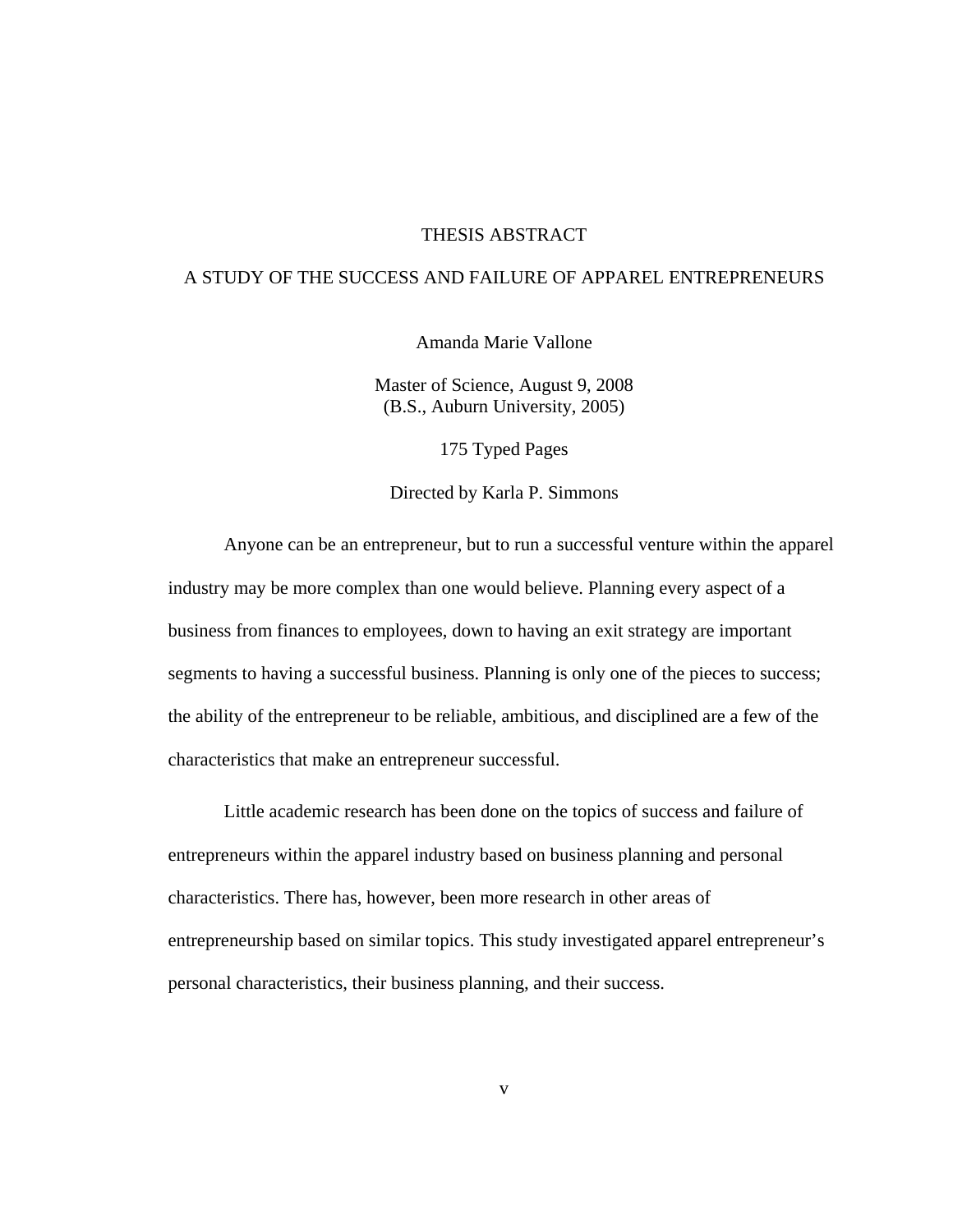A convenience sample of 33 apparel entrepreneurs was recruited to participate in this study. Profile information was gathered and subjects were e-mailed an anonymous, online questionnaire through SurveyMonkey. The self-administered questionnaire was used to collect personal reactions to statements within personal characteristics, success, and business planning categories.

 Findings show a pattern of apparel entrepreneurs encompassing the personal characteristics of successful entrepreneurs. A similar pattern occurred within the entrepreneurs that felt they were successful. Though many perceive themselves successful, a majority felt they underestimated aspects of the business such as finances and time. Therefore, those that did not do the most planning possible, including a business plan, financial plan, and having a board of advisors were those that have underestimated similar problems.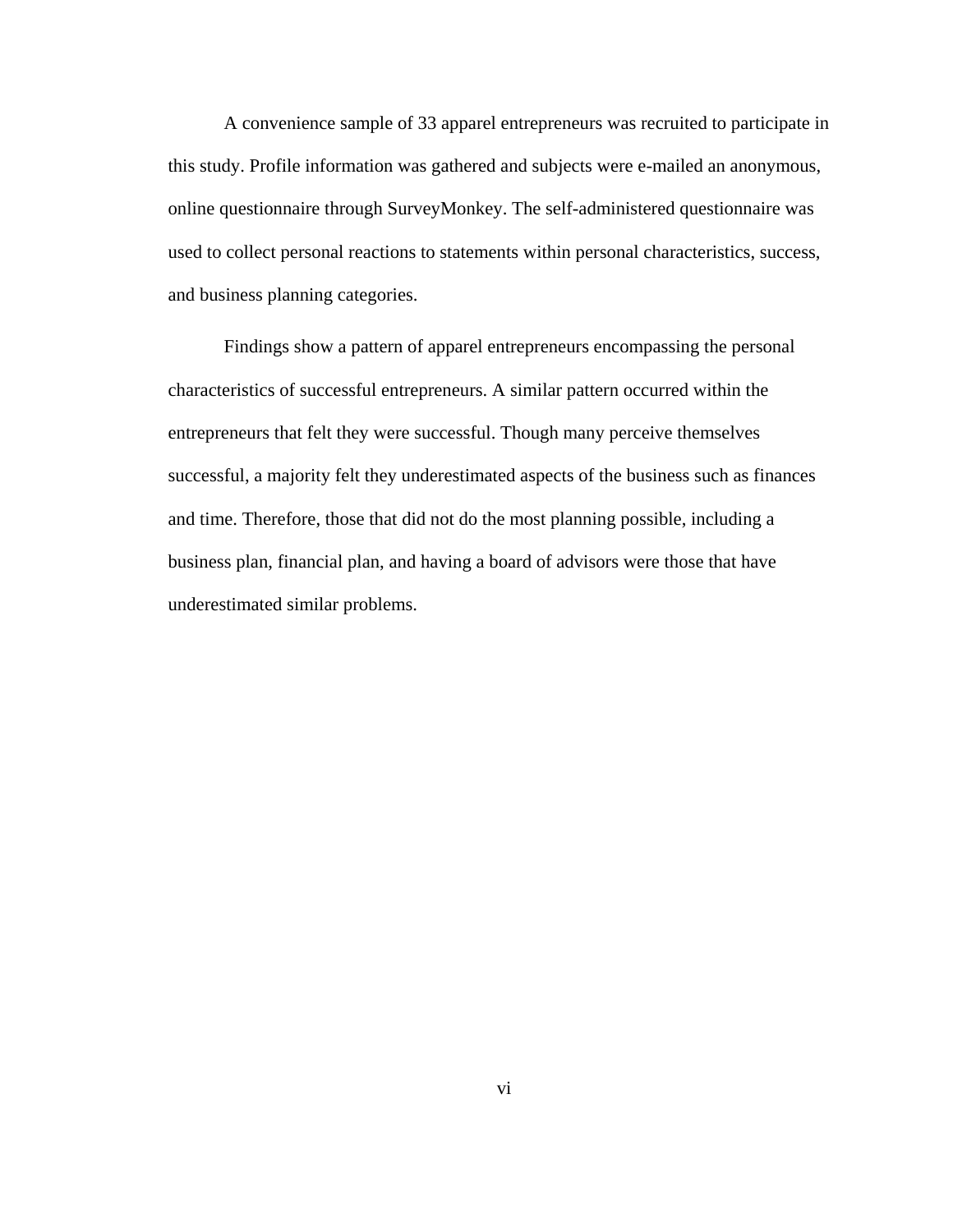#### ACKNOWLEDGEMENTS

 The author would like to express sincere gratitude to Dr. Karla Simmons for all of her assistance, guidance, motivation, and patience during the research process. Much appreciation is also expressed to her other committee members, Dr. Veena Chattaraman, and Dr. Carol B. Centrallo, whose assistance was directional and contributed greatly to the successful completion of this work. The author's entire committee has been extremely supportive, patient, and willing to help through the entire thesis process.

Many thanks and the most sincere gratitude is expressed to the researcher's family and friends, who have continued to support her, guided, and listened to her, with most unconditional love and care. She would like to specially thank her mother, Kathy for her guidance, many words of wisdom, and time spent helping her through good times and bad. She has been a life saver in more ways than she knows. Many thanks to her father John, who has taught her a good work ethic and the true meaning of love for one's family. He has always been supportive in every aspect of life. To her sister Jessica, who has read this thesis from front to back. She gave insightful corrections and lended a helping hand and a listening ear in times of need. Finally, a very special thanks to her husband, George. He has stuck by her in times that seemed chaotic, guided her with many words of wisdom, supported her, and loved her. Thank you so much for always being so supportive and understanding.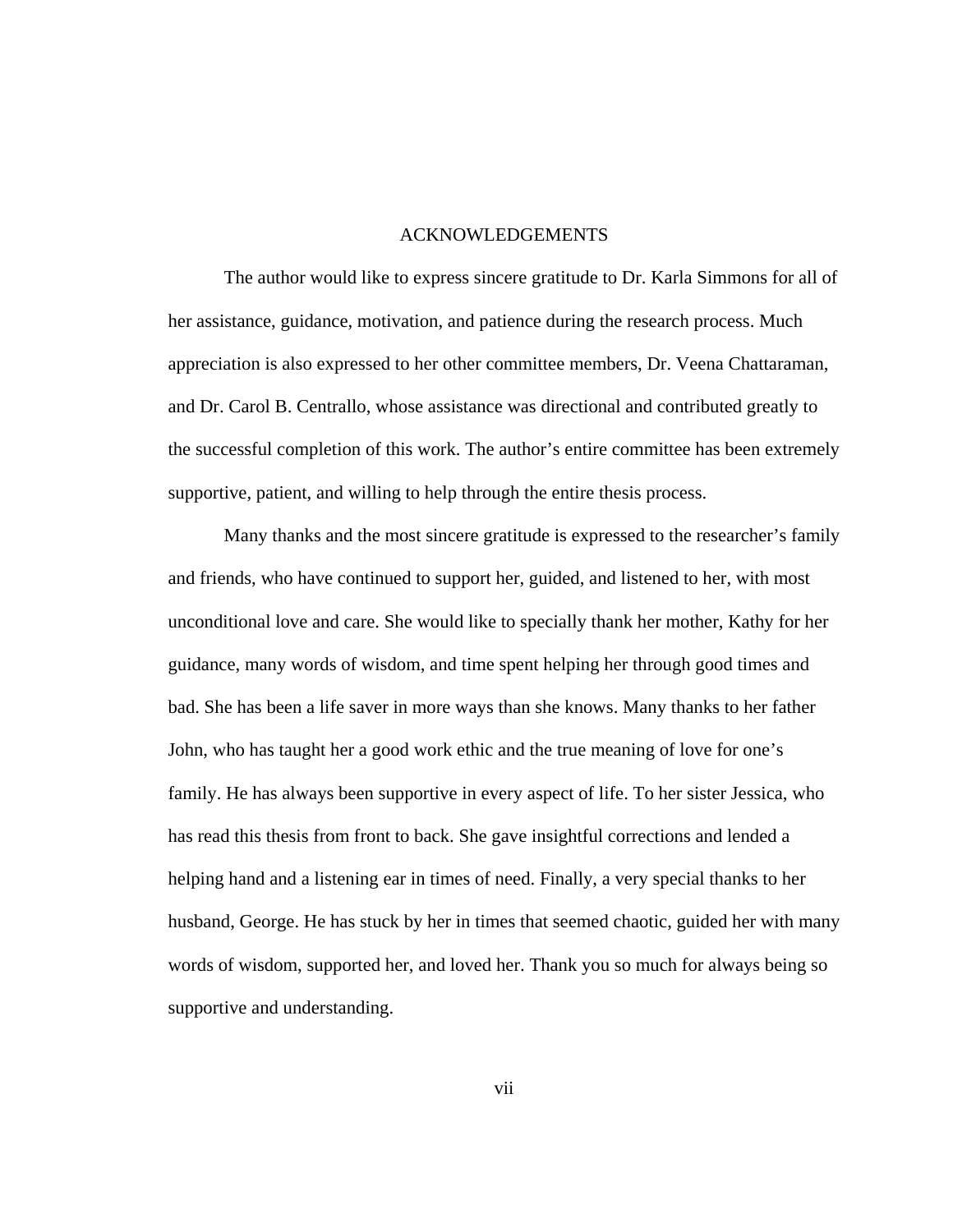Style manual or journal used: Publication Manual of the American Psychological Association  $(5^{th}$  ed.)

Computer software used: Microsoft Word and SPSS 15.0 for Windows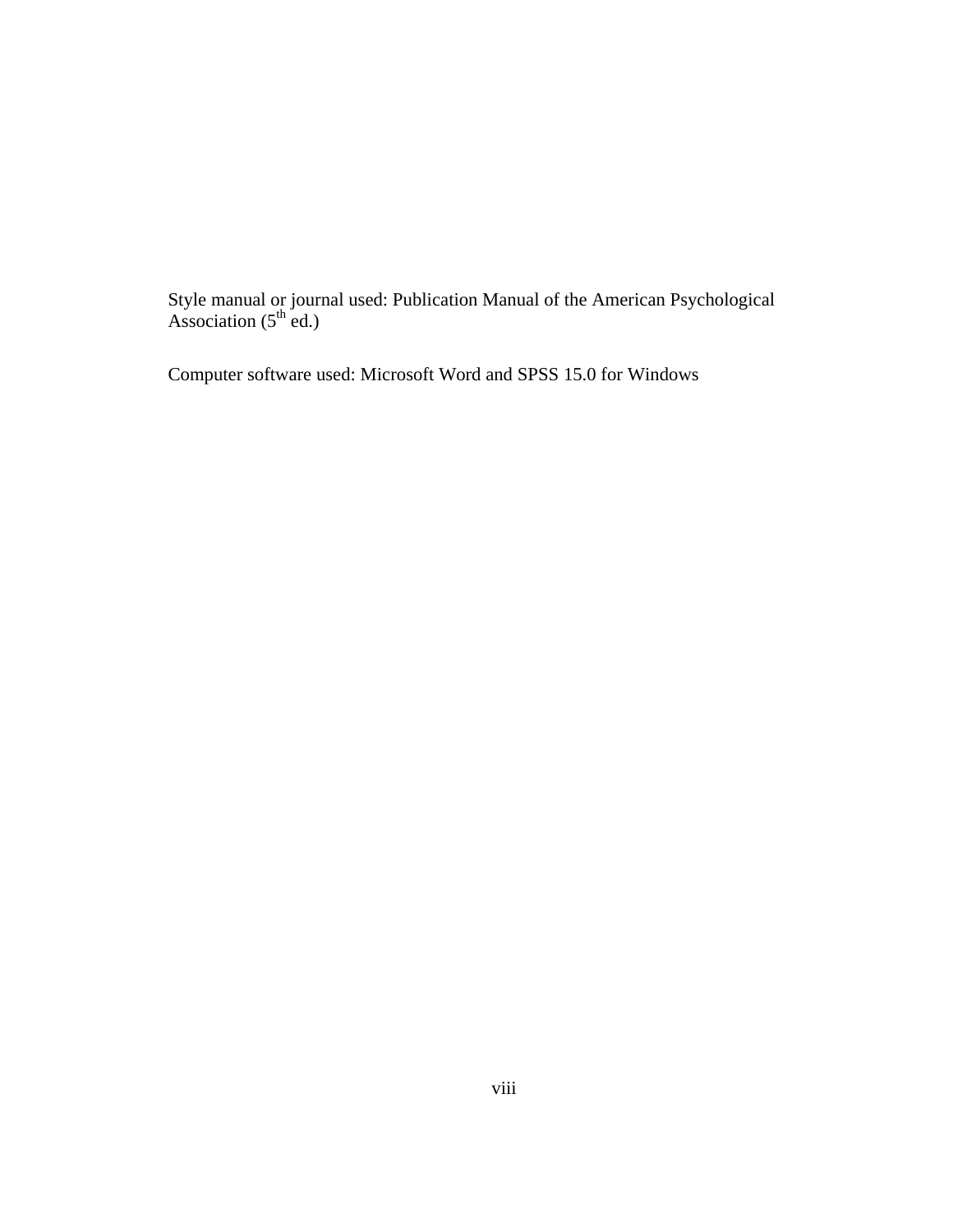# TABLE OF CONTENTS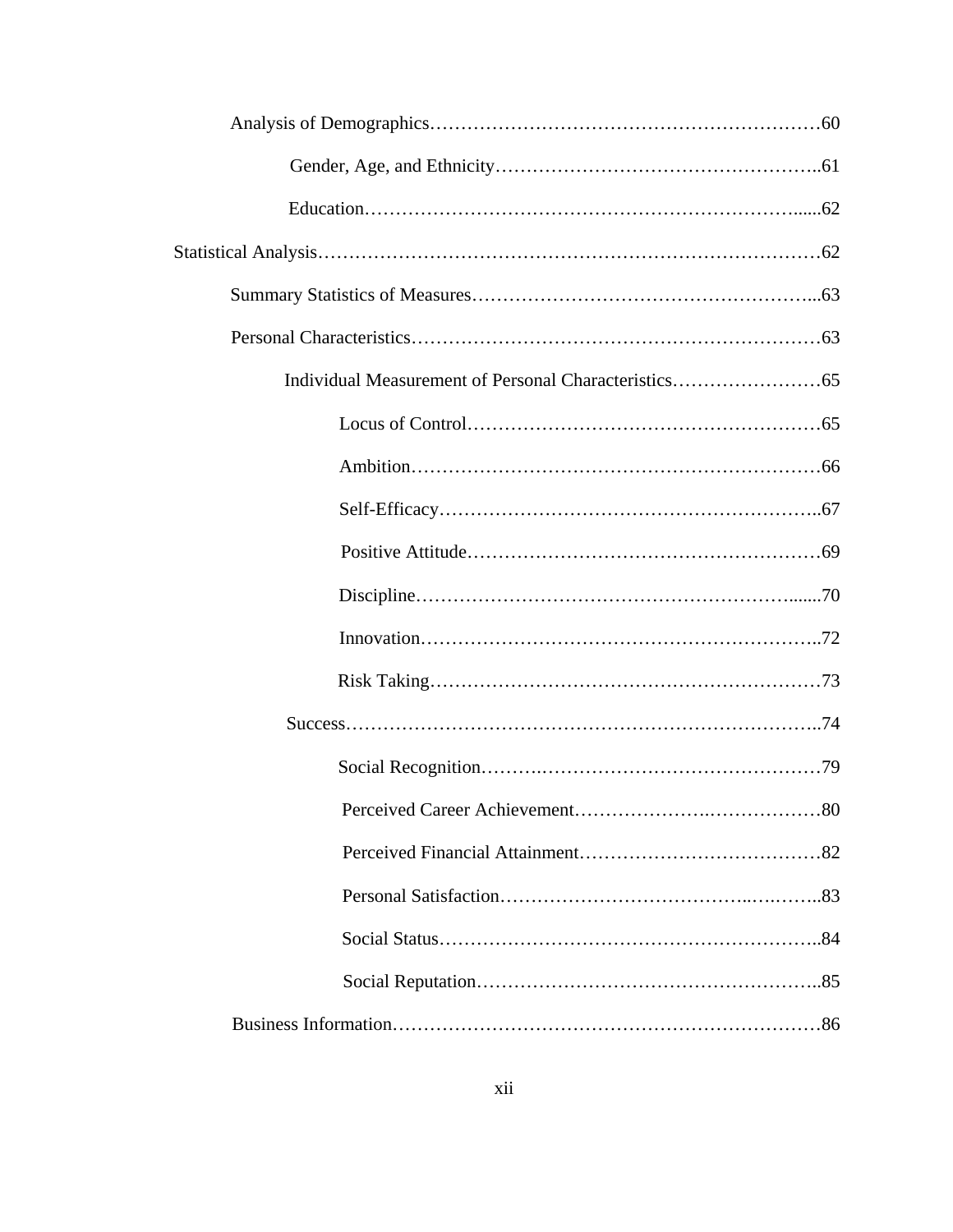| Financial Contributions to Business Opening96 |
|-----------------------------------------------|
| .98                                           |
|                                               |
|                                               |
|                                               |
|                                               |
|                                               |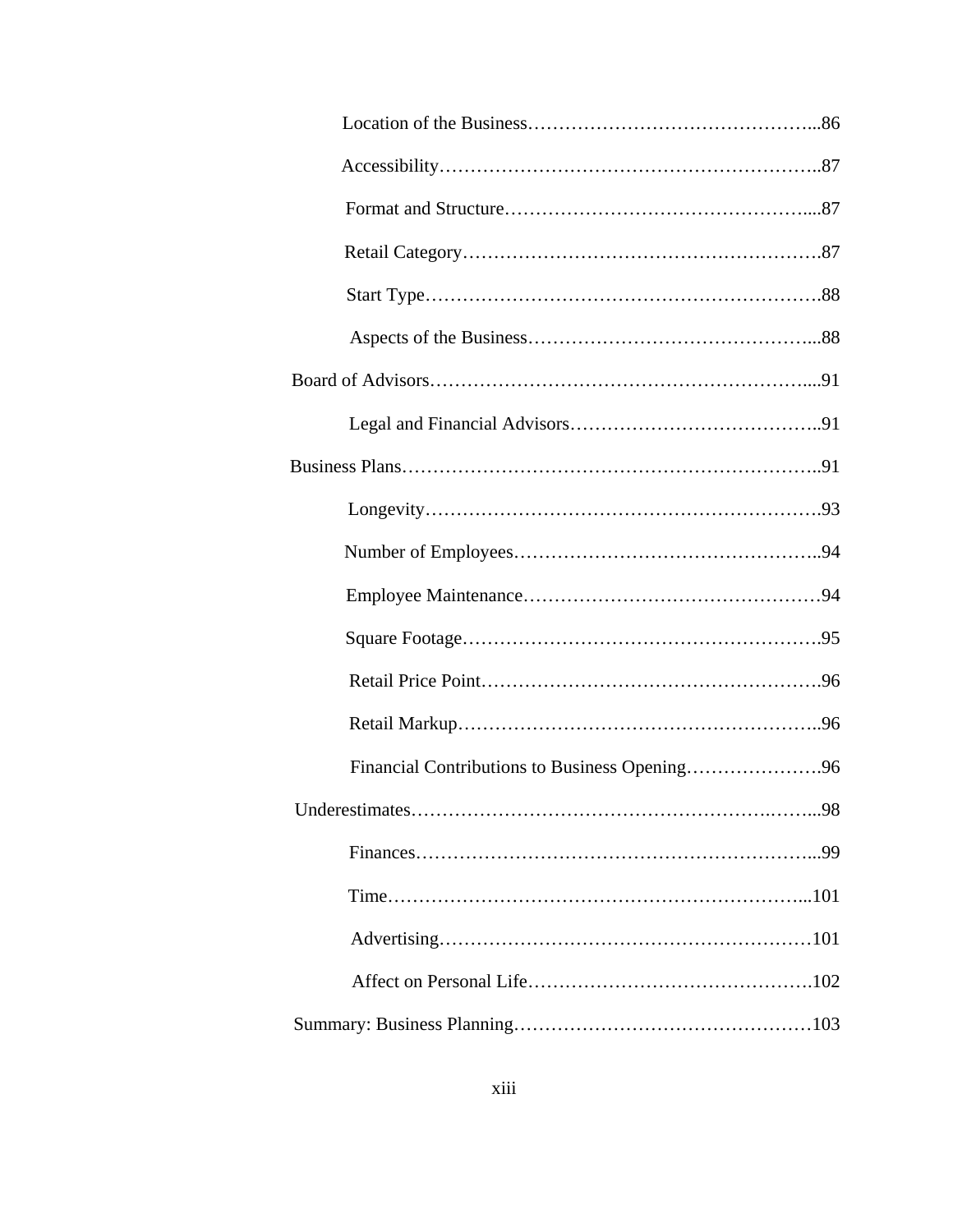# CHAPTER V. SUMMARY, DISCUSSION, IMPLICATIONS, AND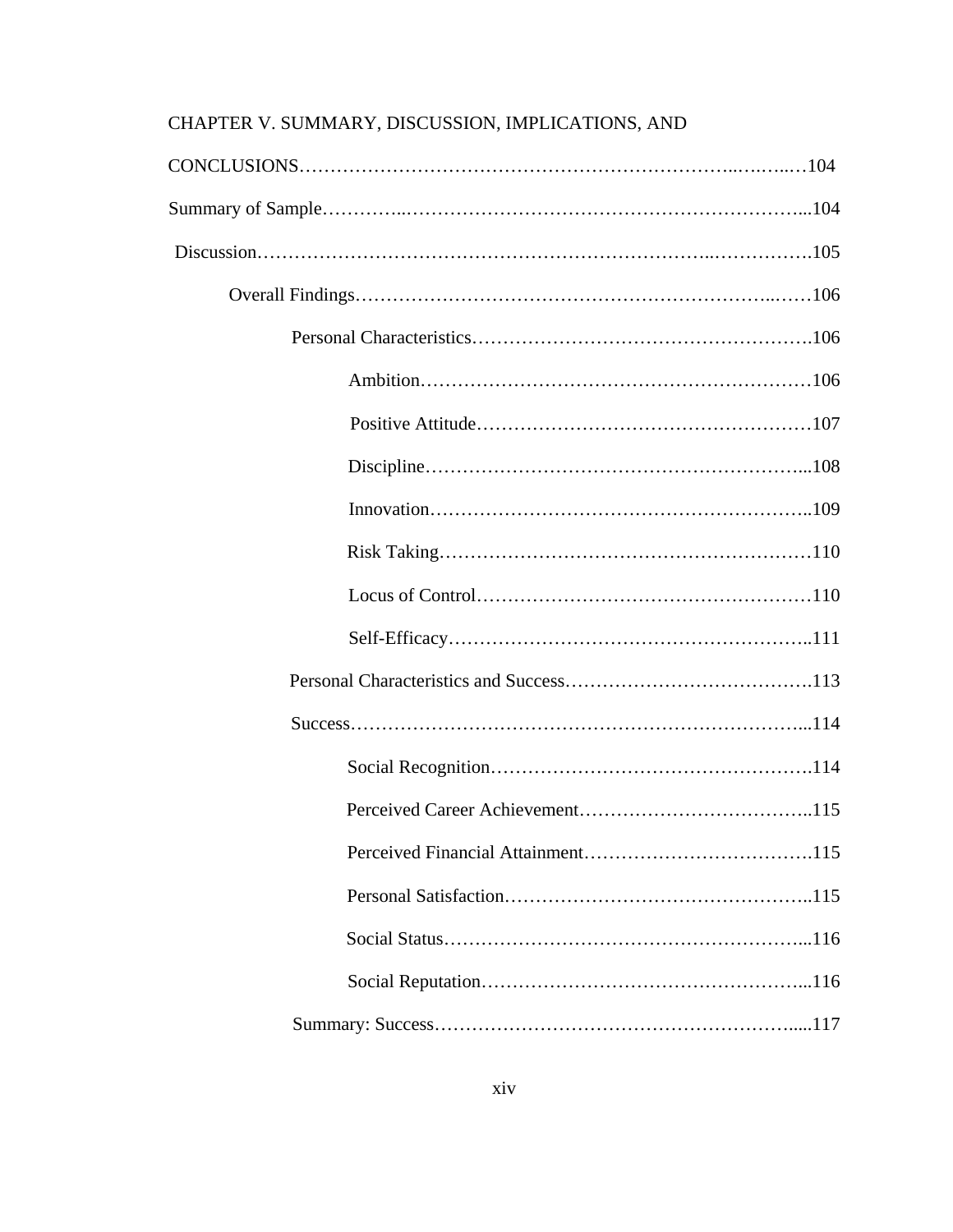| Appendix A. Information Sheet for Research Study134 |  |
|-----------------------------------------------------|--|
|                                                     |  |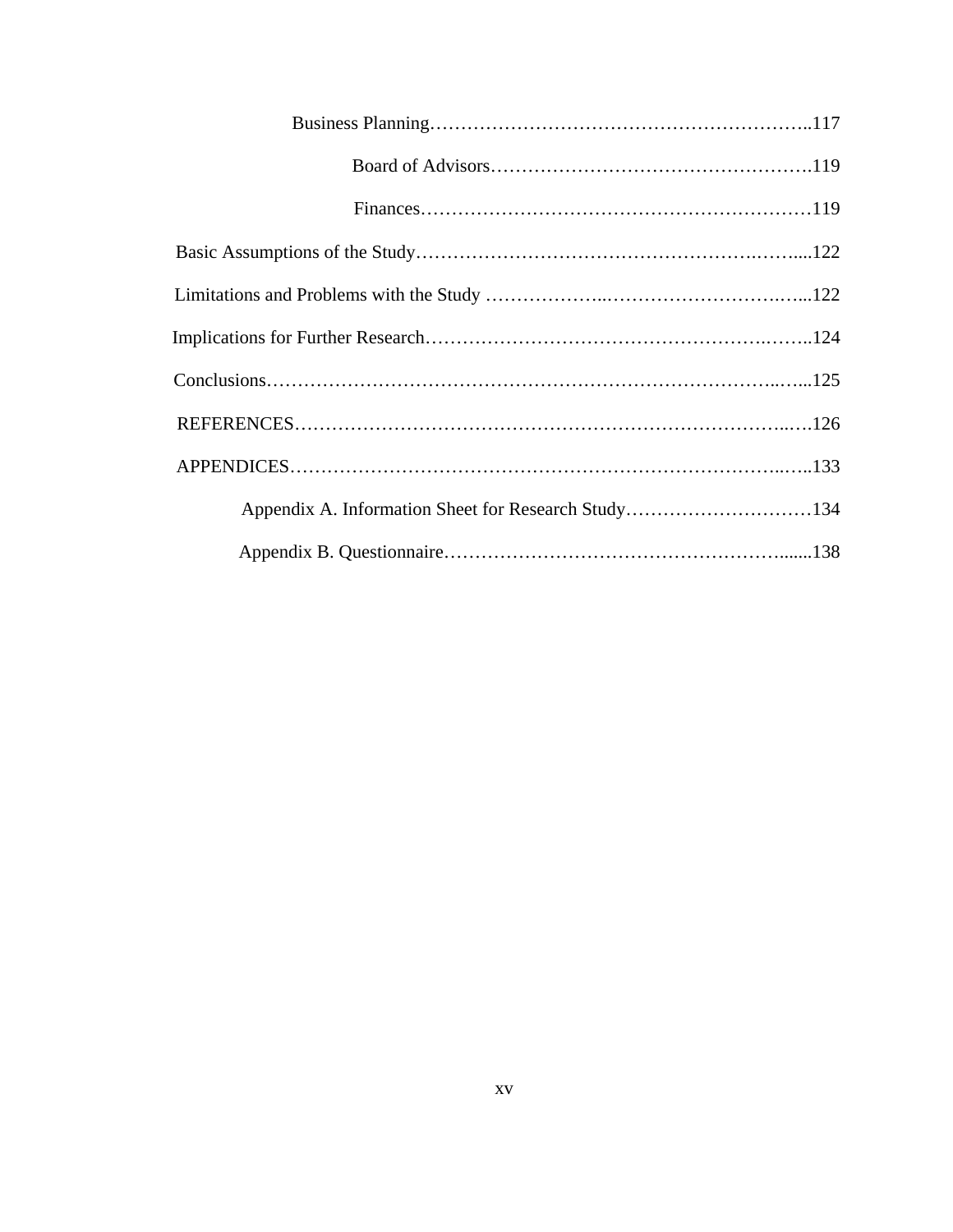# LIST OF FIGURES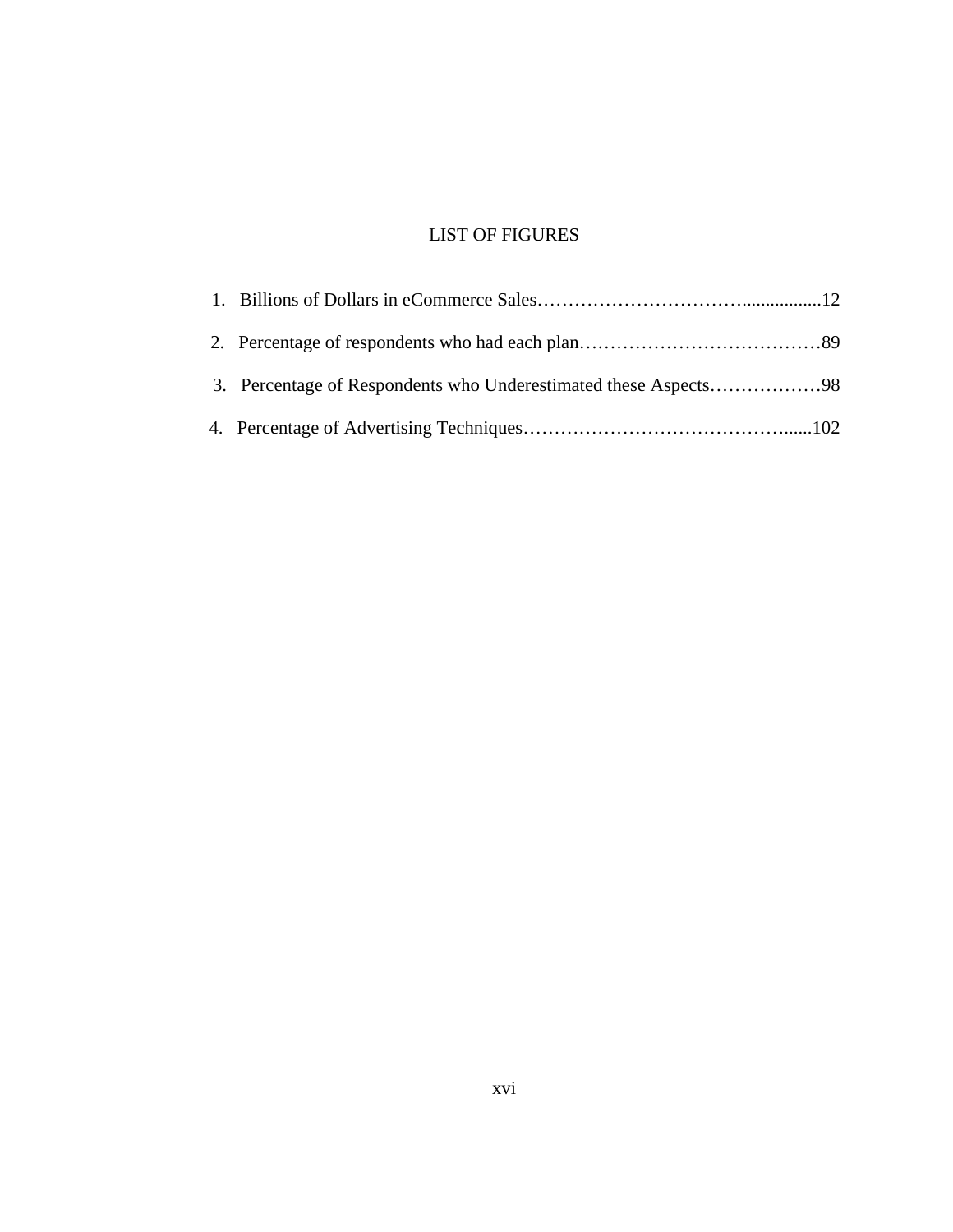# LIST OF TABLES

| 2. |                                                                        |
|----|------------------------------------------------------------------------|
| 3. |                                                                        |
| 4. |                                                                        |
|    | 5. Locus of Control Measure with Percentages of Respondents Answers66  |
| 6. |                                                                        |
| 7. | Self-Efficacy Measure with Percentages of Respondents Answers68        |
| 8. | Positive Attitude Measure with Percentages of Respondents Answers70    |
| 9. | Discipline Measure with Percentages of Respondents Answers71           |
|    | 10. Innovation Measure with Percentages of Respondents Answers72       |
|    | 11. Risk Taking Measure with Percentages of Respondents Answers74      |
|    | 12. Cross Tabulations between High and Low Success and Personal        |
|    |                                                                        |
|    |                                                                        |
|    |                                                                        |
|    | 15. Perceived Career Achievement Percentages of Answered Questions80   |
|    | 16. Cross Tabulations of Perceived Career Achievement with How Apparel |
|    |                                                                        |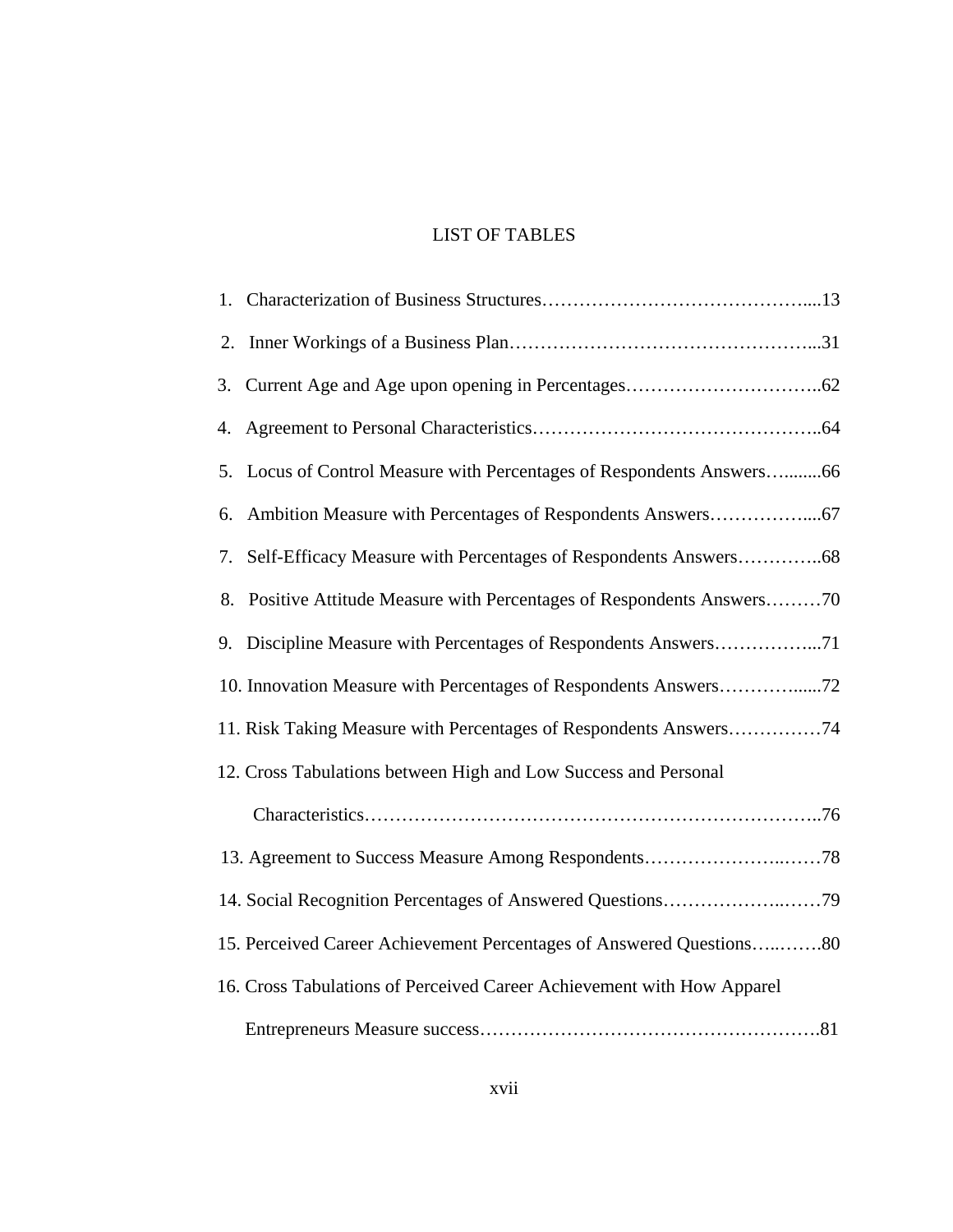| 17. Perceived Financial Attainment Percentages of Answered Questions82  |
|-------------------------------------------------------------------------|
|                                                                         |
|                                                                         |
|                                                                         |
|                                                                         |
| 22. Cross Tabulations of Business Planning with High and Low Success93  |
|                                                                         |
|                                                                         |
|                                                                         |
|                                                                         |
| 27. Cross Tabulations of Financial Challenge with Following a Budget100 |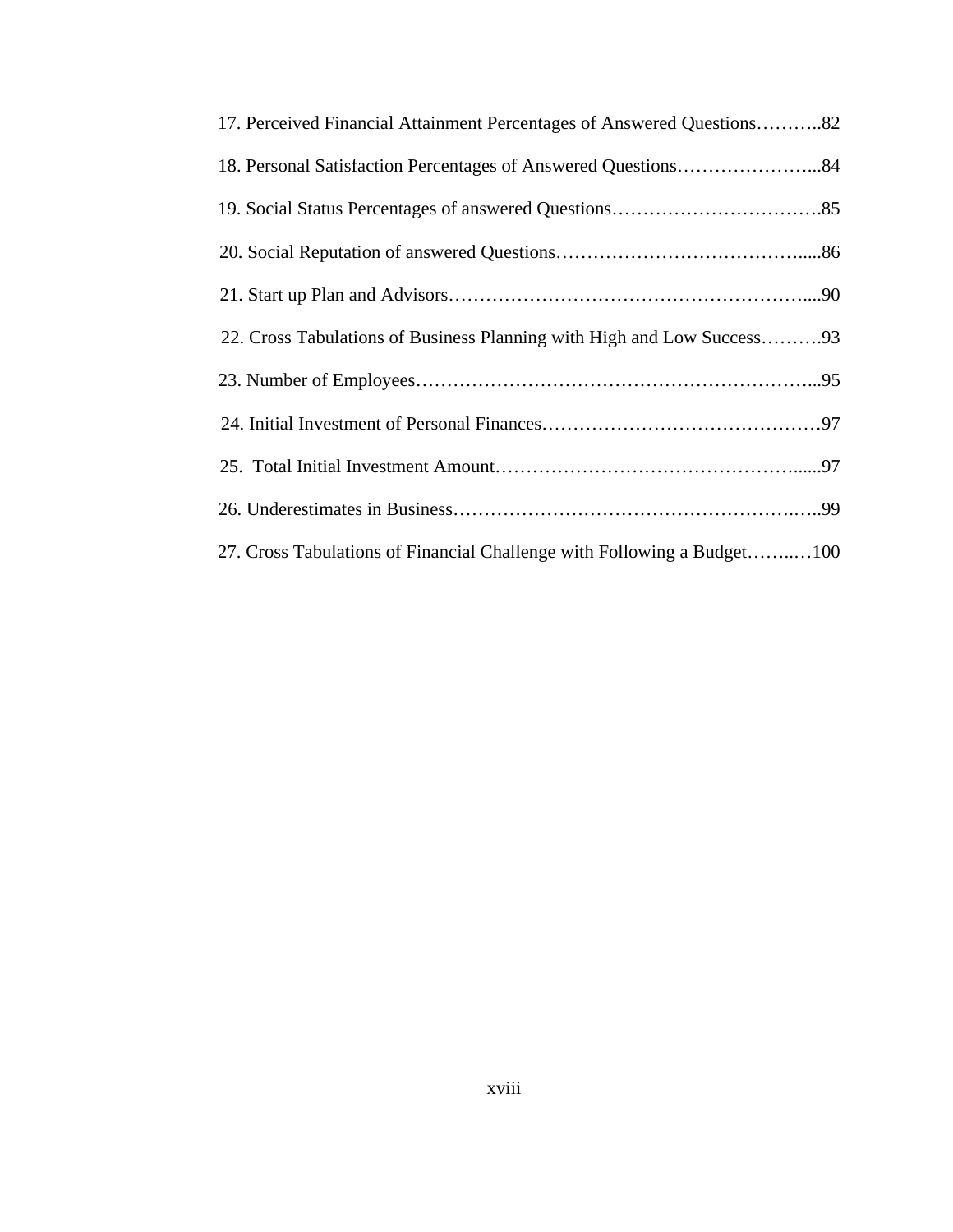#### I. INTRODUCTION

Presently, there is a growing body of research on entrepreneurship. Yet, there have been few studies done on the topic of entrepreneurship in the apparel industry. The main purpose of this study is to investigate personal characteristics, level of business planning, and success rates of apparel entrepreneurs.

#### Background and Setting

Entrepreneurs have been a source of discussion since the days of Aristotle. For more than 200 years, notable people have been advancing the idea of what entrepreneurship is. Throughout history, the definition of an entrepreneur has changed to fit the time period. However, as the economy changes, so does the entrepreneur (Praag, 1999). Economists, researchers, and scientists alike have changed the definition of entrepreneur as it seemed to fit the current situation.

Not only has the definition of entrepreneurship changed to fit both historical and economic situations, but there is no perfect definition of what an entrepreneur truly is. As explained by Peter Drucker (1985), the word entrepreneur originated from the French term meaning "between" and "to take". With this translation in mind, an entrepreneur is one who risks success in order to capitalize on new endeavors by being the business between the supplier and the customer (Drucker, 1985). Risk has been identified as a characteristic defining an entrepreneur. As described through the definition, an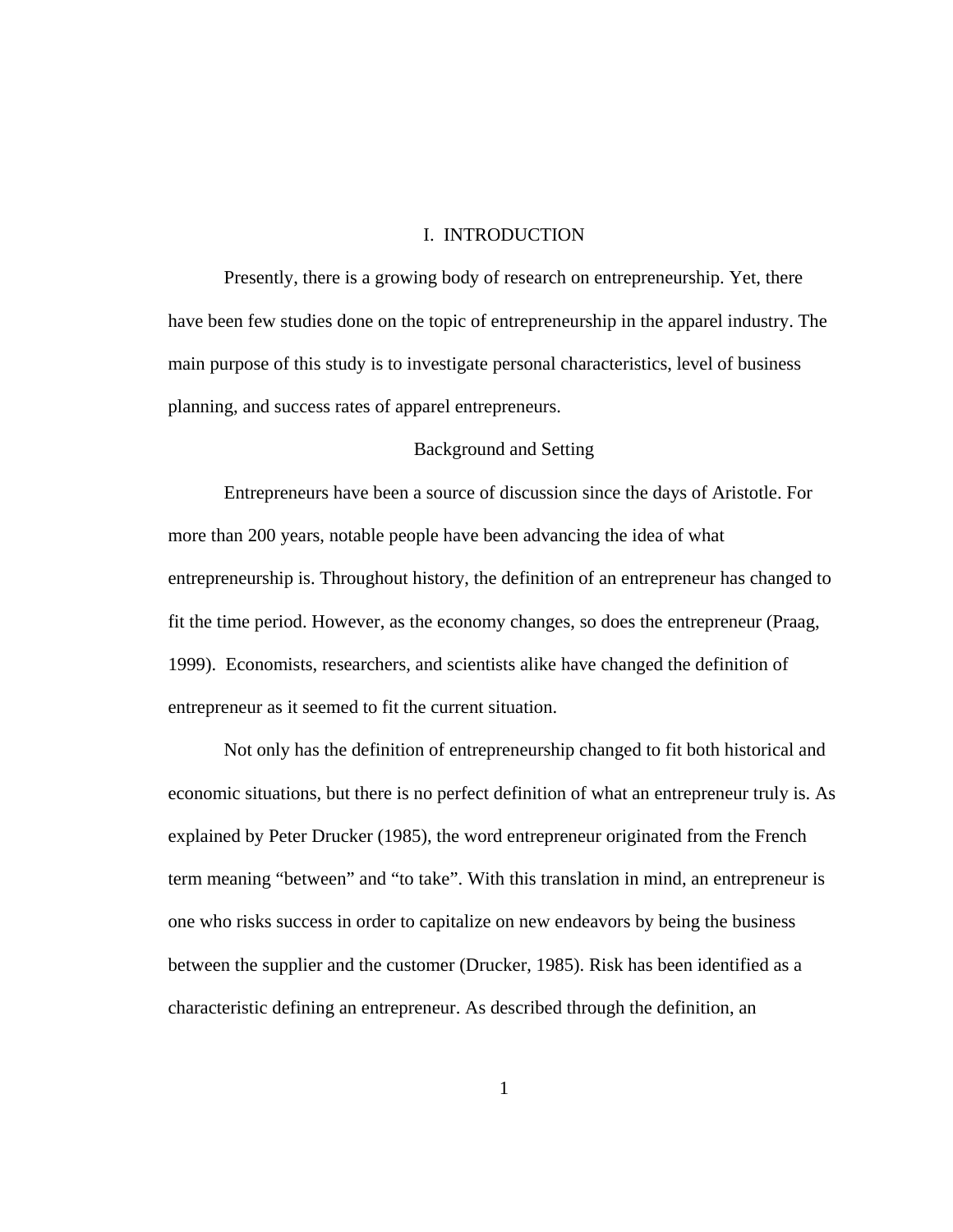entrepreneur is "one who starts a business or other venture that promises economic gain but that also entails risks" ("Entrepreneur", n.d.). Richardson (1994) considers an innovator a synonym for an entrepreneur. And the U.S. Small Business Administration defines an entrepreneur as one who "organizes and manages a business, assuming the risk for the sake of profit. An entrepreneur sees an opportunity, makes a plan, starts the business, manages the business and receives the profits" (U.S. Small Business Administration, 2007, pg 1).

As Lambing and Kuehl (2000) described, the most classic type of entrepreneur builds their business around a new product or idea from a fresh perspective. Other entrepreneurs open a business from an existing concept or buy and run an existing business (Lambing & Kuehl, 2000).

Personal characteristics of entrepreneurs have been researched and evaluated in relation to their success. Olson's (2000) study suggested that risk-taking, control, and ambitions are traits that correlate to positive market entry. Therefore, entrepreneurs who have risk-taking, control, and ambition traits are more likely to open successful business ventures. Today, entrepreneurs take a calculated approach to their business in order to negate risks. The sacrifice of personal capitol and time in a business makes entrepreneurs take more calculated risks than high risks (Brockhaus, 1987).

As Olson (2000) stated, another characteristic known to entrepreneurs is ambition- a trait relating to aspiration of pursuing ones business goals. Ambitious individuals have a competitive drive and higher self-standards. Because of their goal to

2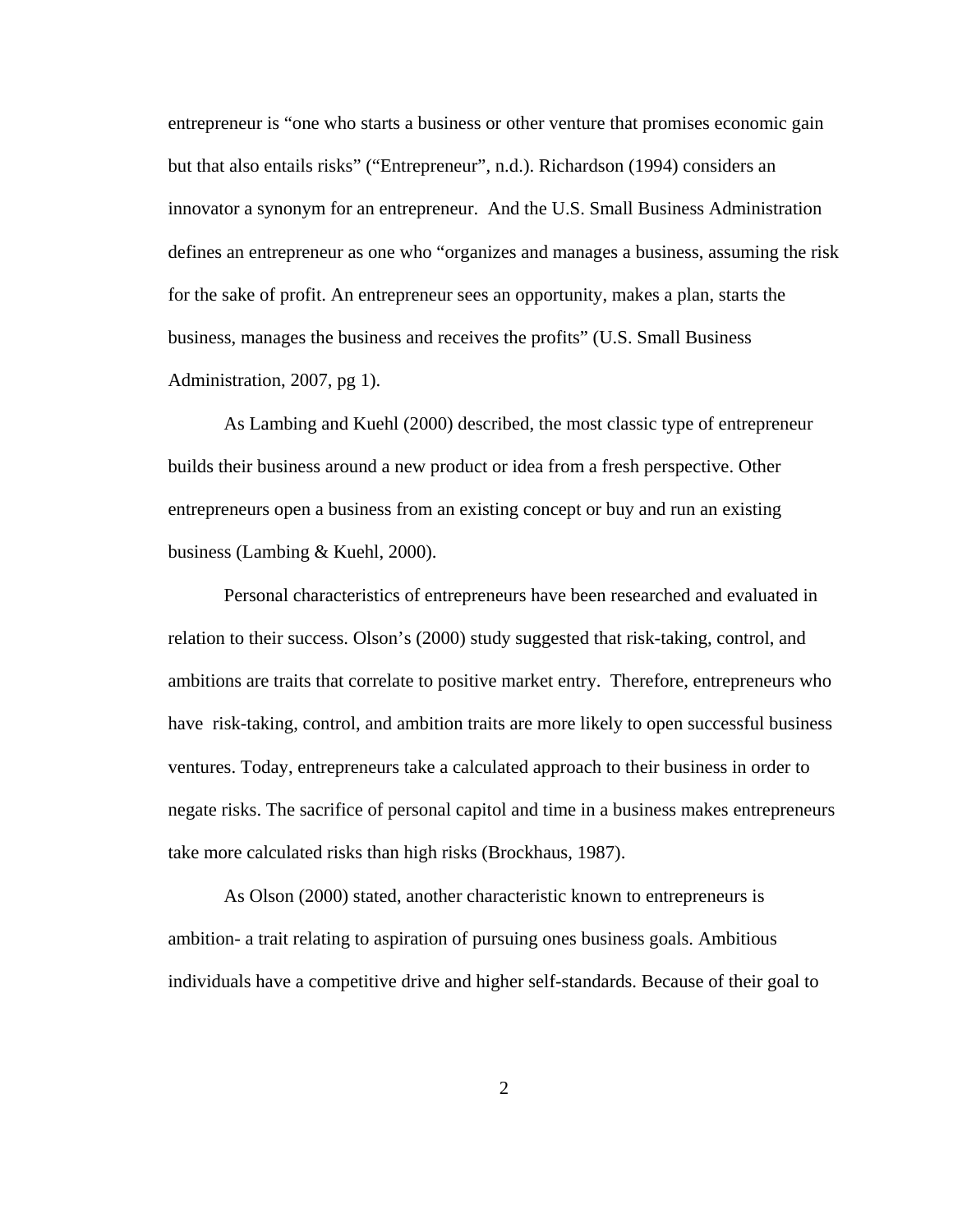succeed, ambitious entrepreneurs evaluate and judge themselves on a much more difficult scale (Olson, 2000).

Success is a concept that can be defined in multiple ways, take on multiple meanings, and be measured many ways personally and in business. Achievement and accomplishment are part of the success measure which is opposite of failure. As Lau, Shaffer, and Au (2007) studied the success of Chinese entrepreneurs, the researchers were able to operationalize business success through measuring perception of finances, career achievement, social reputation and recognition, career satisfaction, financial attainment, demographic information, educational background, and personality traits. Important factors of entrepreneurial success include understanding personal characteristics of successful entrepreneurs including risk taking, self-efficacy, ambition, locus of control, and other various personal characteristics. Aside from personal characteristics, factors related to business structure such as a business plan, financial plan, entry and exit strategy, and educational background are also attributed to success.

Understanding what factors make entrepreneurs successful was only half of the research objective for this study. Applying the understanding to the apparel industry was the second half of the objective. The apparel industry has many outlying factors and a few including fast seasonality, a crowded market, and overseas trade. The apparel industry is driven by trends from the streets, celebrities, socialites, and history. It is one of the most fast paced industries with products constantly changing with the season of the year, trends being forecasted years in advance, and ever growing importance of being in style.

3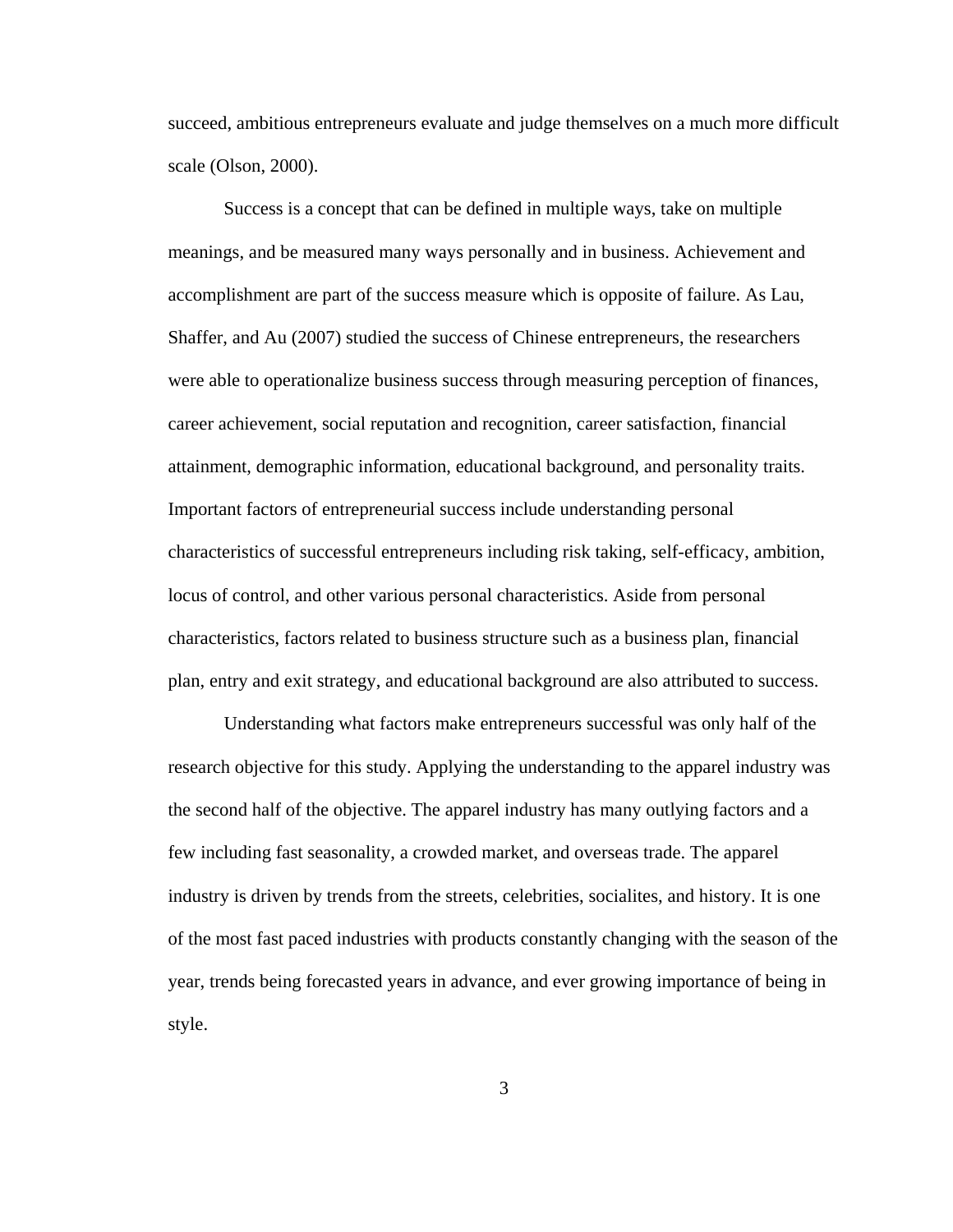The fashion industry is filled with young and innovative entrepreneurs. The composition of the apparel industry ranges from design and production to retail, marketing, and distribution. Due to the fast paced nature of this industry, entrepreneurs within it need to be innovative and generate new and desirable styles. Successful professionals in the apparel industry must recognize trends and predict their customers' wants and needs. In 1999, retail sales in the U.S. amounted to \$3 trillion in which apparel and accessories totaled \$135 billion (Granger & Sterling, 2003). Due to the large amount of money spent on fashion yearly, there is a better chance for entrepreneurs to join the industry than if there was small or decreasing capitol. The more money that is being spent increases the chances of financial success for apparel entrepreneurs. However, due to the constant influx of competition within the fashion industry, in order to maintain customer loyalty and brand recognition, apparel entrepreneurs need to be more efficient than those in other industries (Granger & Sterling, 2003).

 Innovation is a key success factor in many entrepreneurial settings and is at the top of the list in regards to fashion. An entrepreneur in the apparel industry must stay in touch with their market, even if it means reinventing the business multiple times. Having knowledge of the industry, being updated on trends, and being innovative are extremely important in any apparel business (Granger & Sterling, 2003). The focus of this study was based on apparel designers and retailers since both groups are prominent sources of entrepreneurship in the apparel industry.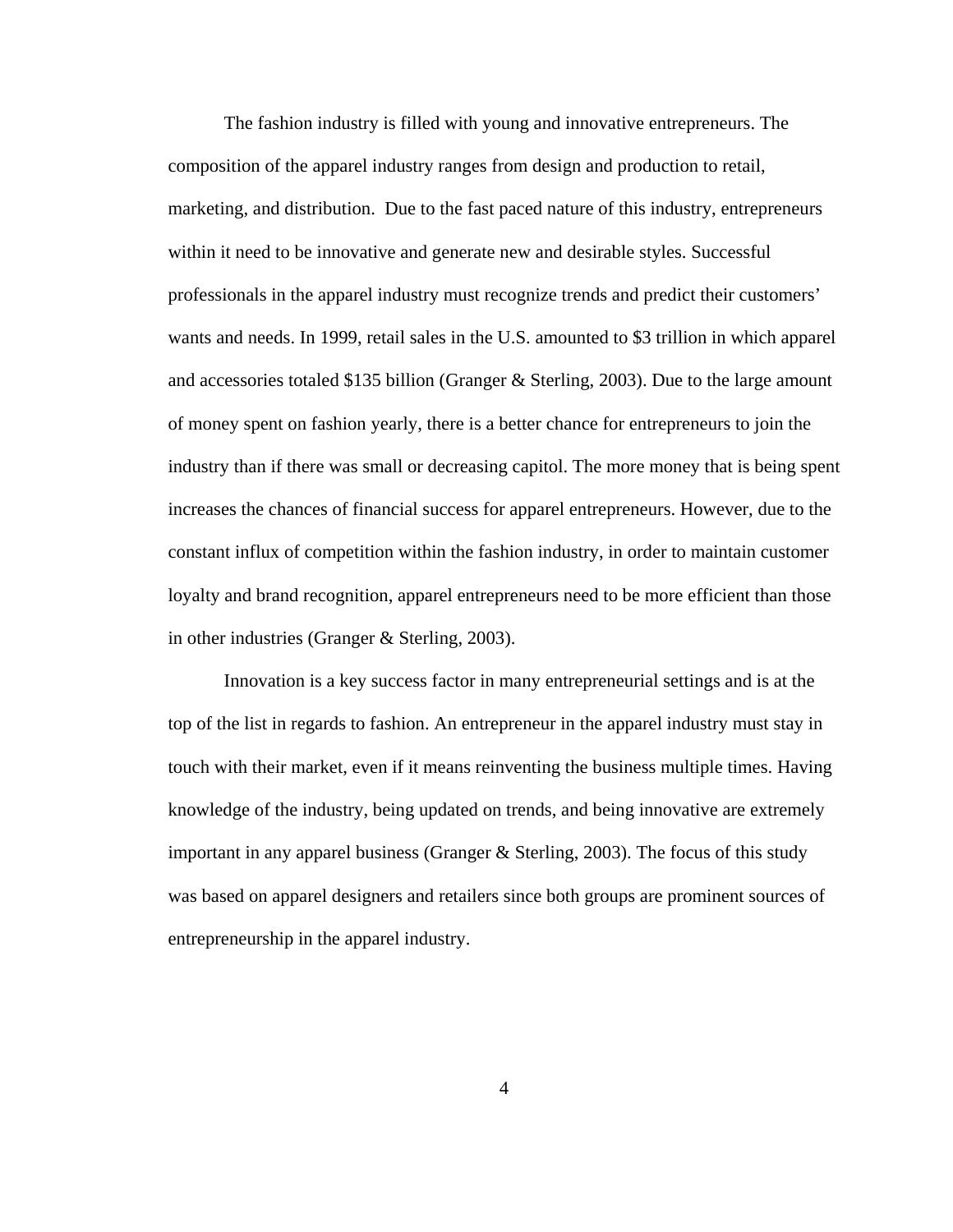#### Gaps in Current Literature

 There have been few studies conducted about the success or failure of apparel entrepreneurs. Presently, there is a growing body of research on factors that impact entrepreneurial success or failure. Studies include those on business structure and common myths (Brockhaus, 1987), entrepreneurial traits (Deamer & Earle, 2004), personality and characteristics (Olson, 2000), demographics and success factors (Merrett & Gruidl, 2000), and the stigma of failure in American Culture (Landier, 2004).

Although a significant amount of research concerning the apparel industry has been done, very few studies were found that address success, business planning, and personal characteristics of apparel entrepreneurs. With such limited research about entrepreneurship in the apparel industry, entrepreneurs may feel a bit at a loss of how to start and maintain a successful business. This research has identified success factors to aid the entrepreneur in his or her efforts to figure out the correct strategies for their business. This research will also add to the existing body of literature.

#### Problem Statement & Purpose of the Study

The above mentioned gap in the literature indicates a need for further studies focused on apparel entrepreneurs, their personal characteristics, and success rates. Personal characteristics and success rates have been explored in other industries, such as medical, food and service, and agriculture. Scales for personality characteristics and success rates from previously conducted research in these industries could be applied to the apparel industry for apparel entrepreneurs (Bandura, 1986; Kraut, Olson, Banaji,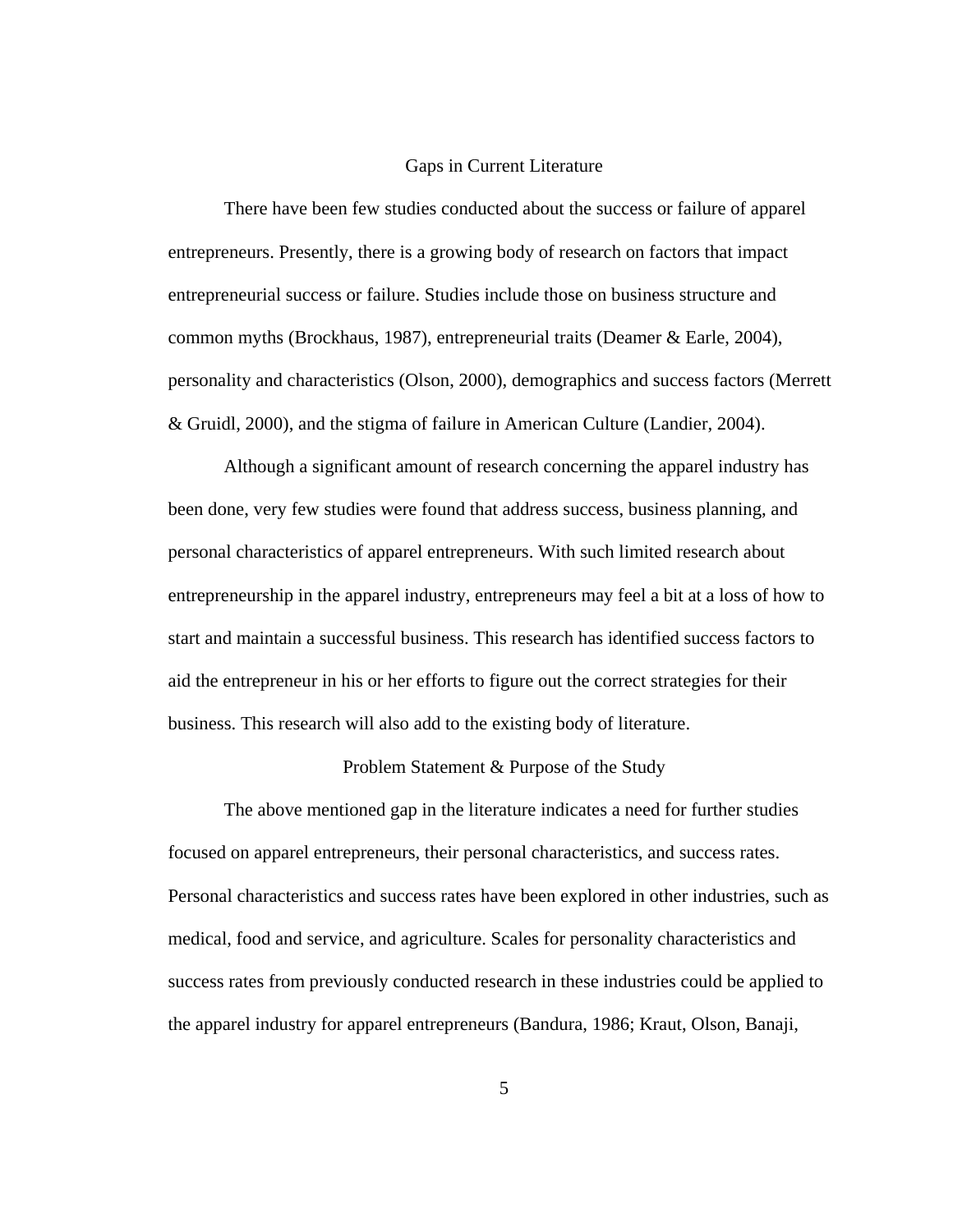Bruckman, Cohen, & Couper, 2004; Lau et al, 2007; Littunen, 2000; Merrett, 2000; Olson, 2000; Praag, 1999; Richardson, 1994). Therefore, the main purpose of this study was to investigate personal characteristics, level of business planning, and success rates of apparel entrepreneurs.

#### Significance of the Study

 As highlighted earlier, researchers have investigated success and failure factors for entrepreneurs in general. This study is important because no found studies focused on characteristics that affect success or failure of apparel entrepreneurs. Through this study, the researcher was able to identify the realities that apparel entrepreneurs face and examine factors that affect their success or failure. By choosing this unique group of business owners, the researcher was able to contribute to an area less explored by researchers. This examination has helped to identify characteristics associated with successful apparel entrepreneurs. Thus, this study has contributed not only to academia but has provided useful information for future entrepreneurs interested in participating in the apparel industry.

#### Objectives and Research Questions

Specific objectives of this study include:

- 1. To identify personal characteristics of apparel entrepreneurs.
- 2. To determine how apparel entrepreneurs define success.
- 3. To identify success factors among apparel entrepreneurs.
- 4. To determine the most prominent characteristics among entrepreneurs who perceive themselves successful.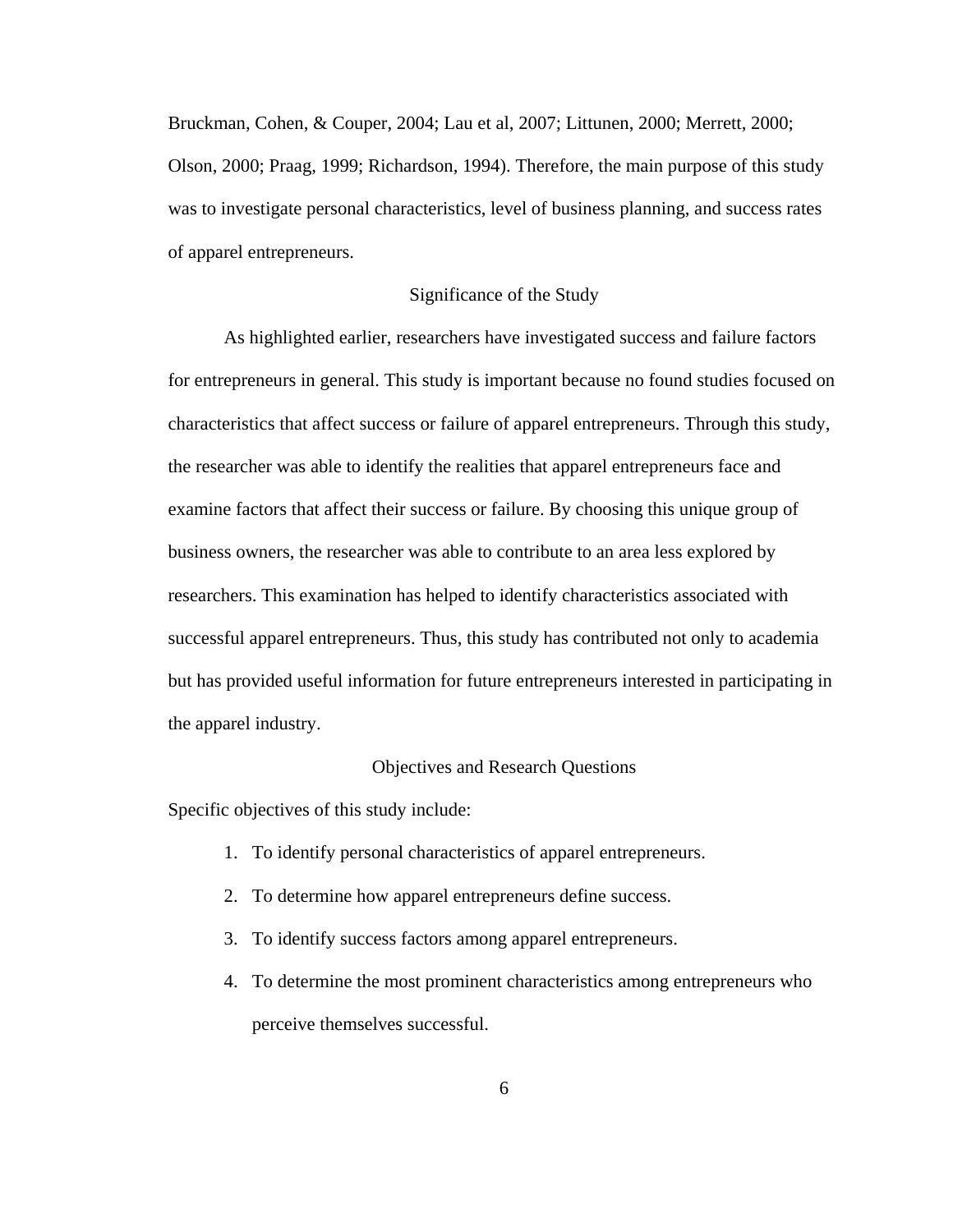5. To identify overlooked business planning aspects that can cause success or failure.

These objectives will be met by answering the following research questions:

- RQ1. What are personal characteristics of apparel entrepreneurs?
- RQ2. Are certain personal characteristics predictors of entrepreneurial success?
- RQ3. What are the most prominent personal characteristics among apparel entrepreneurs that perceive themselves successful?
- RQ4. What aspects of business planning have entrepreneurs overlooked that may cause failure of the business?
- RQ5. Do apparel entrepreneurs have similar personal characteristics as entrepreneurs in other industries, made evident through past research?

#### Definitions of Terms

The following terms will be important concepts throughout this research study.

- Entrepreneur "one who starts a business or other venture that promises economic gain but that also entails risks"("Entrepreneur", n.d.).
- Personal characteristics traits that define an entrepreneur such as: risk taking, self efficacy, discipline, ambition, attitude, locus of control, and demographics (Olson, 2000; Gehlhar, 2005).
- Risk taking the extent to which an entrepreneur gambles with decisions or assets (Brockhaus, 1987).
- Self-efficacy one's perception of the ability to achieve a specific goal (Bandura, 1986; Krueger, 1998).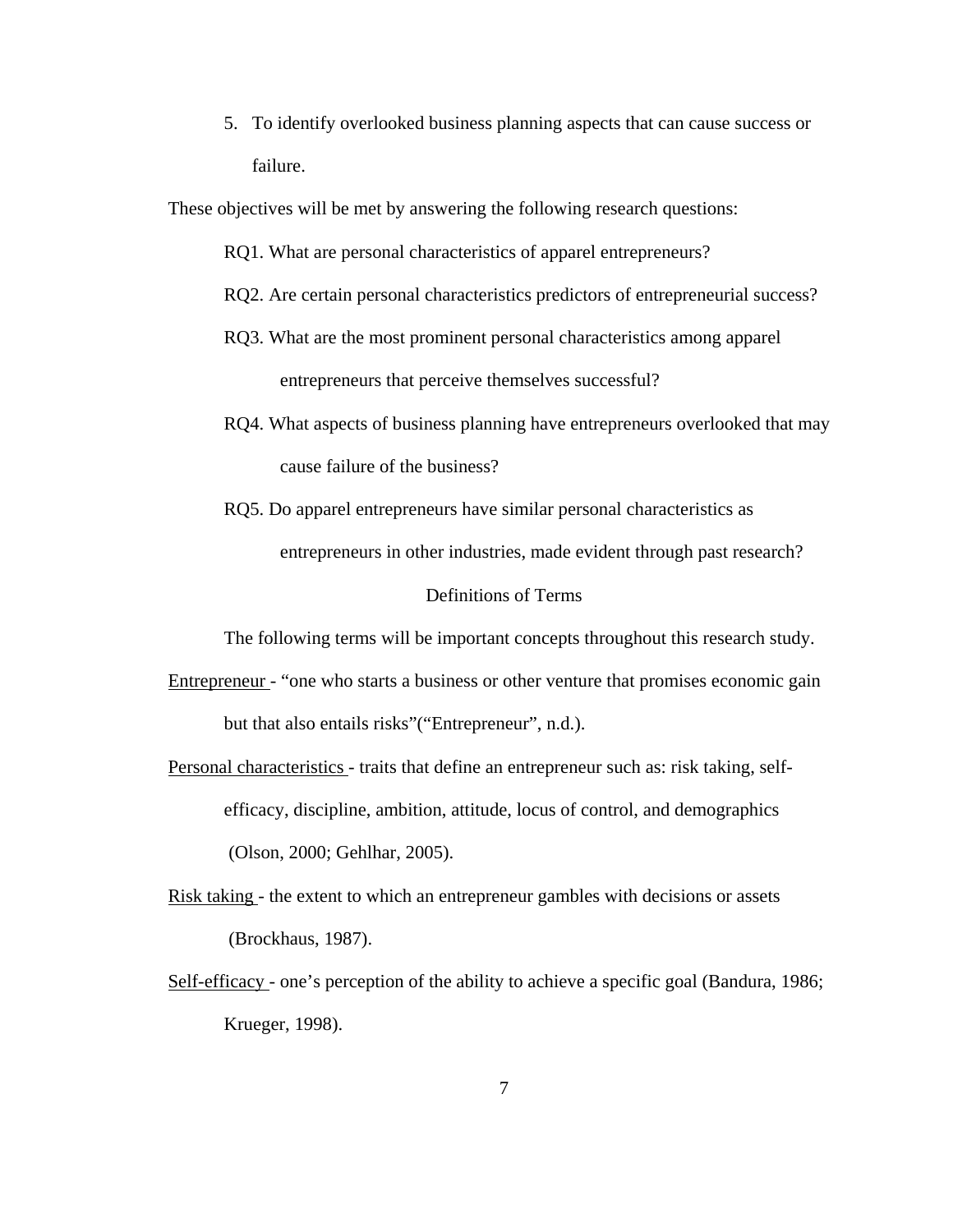- Ambition possessing high personal standards, goal intentions, and determination to accomplish one's goals (Olson, 2000).
- Discipline focus, control, and order to be able to follow and maintain rules in order to maintain one's goals (Finkekstein, 2006).
- Internal locus of control the belief that one's actions depend on the individual's internal control (Olson, 2000).
- Success a measurement of achievement, ability, and satisfaction to the risk taker in an entrepreneurial setting; different for every entrepreneur (Headd, 2002; Goodman, 1994).
- Success measurement business achievement operationally measured through social recognition, social status, career satisfaction, and perceived career achievement (Lau et al., 2004)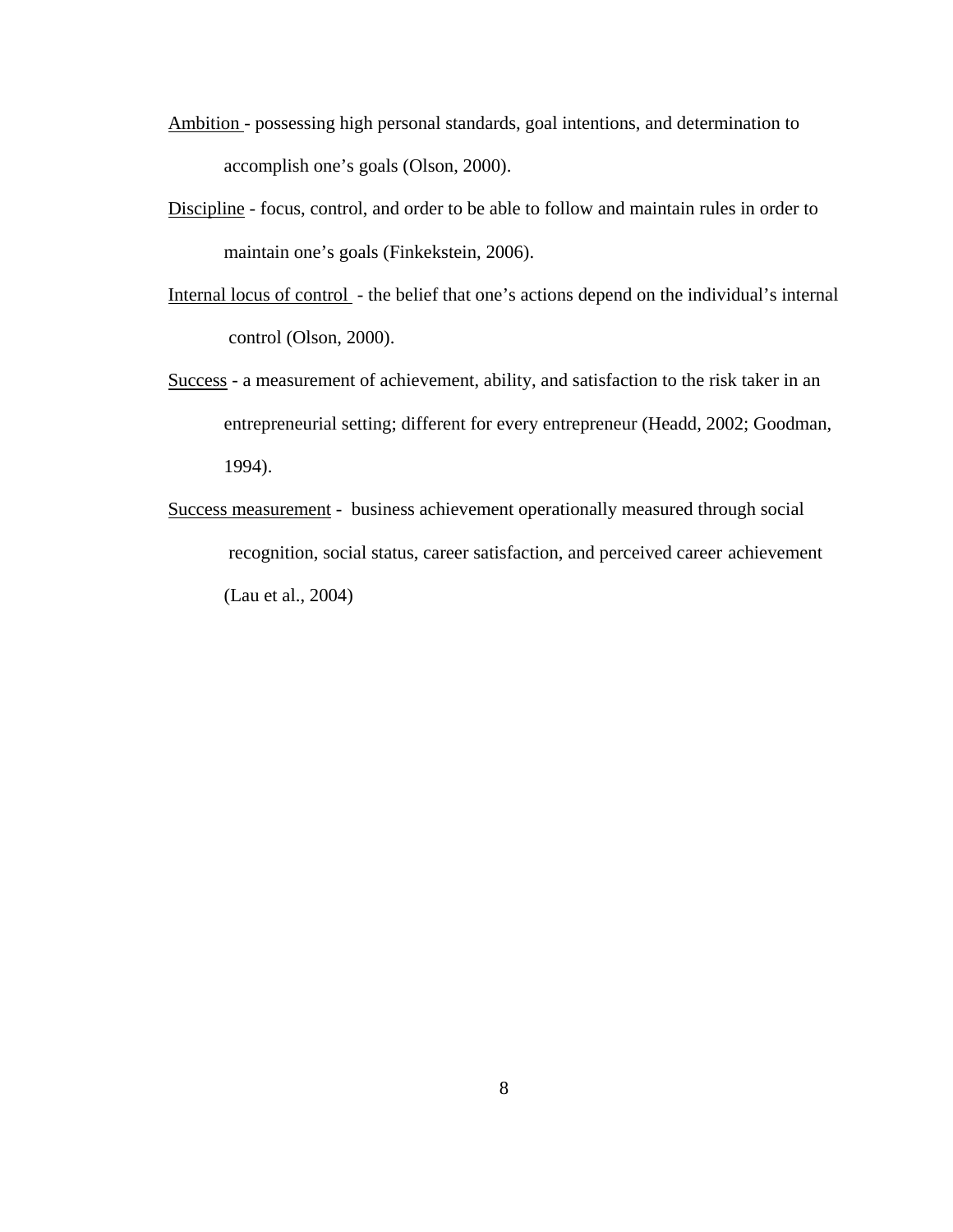## II. LITERATURE REVIEW

This chapter contains a review of the literature in the areas of entrepreneurial development, success in an entrepreneurial setting, the apparel industry and entrepreneurs in the apparel industry, as well as survey analysis.

## Business Definition

The North American Industry Classification System (NAICS) and the Standard Industrial Classification (SIC) define a business establishment as, "an economic unit, generally at a single physical location where business is conducted or where services or industrial operations are performed" (U.S. Environmental Protection Agency, 1997, p.2). Under this broad definition, business may be conducted from an office, household residence, overseas, or virtually over the internet.

## *Business Types*

Different business types exist to reach different markets. A business can be large or small and based from an outside location or within the home. Distinguishing different business types is important in deciding which type of business venture one will pursue. Based on the entrepreneur's work ethic, personal ties (i.e. children), size, or type of business he or she may decide having a home based business or eBusiness as the best type. However, if the entrepreneur wants to have a large, multi-structured business throughout the world he or she may decide on a franchise.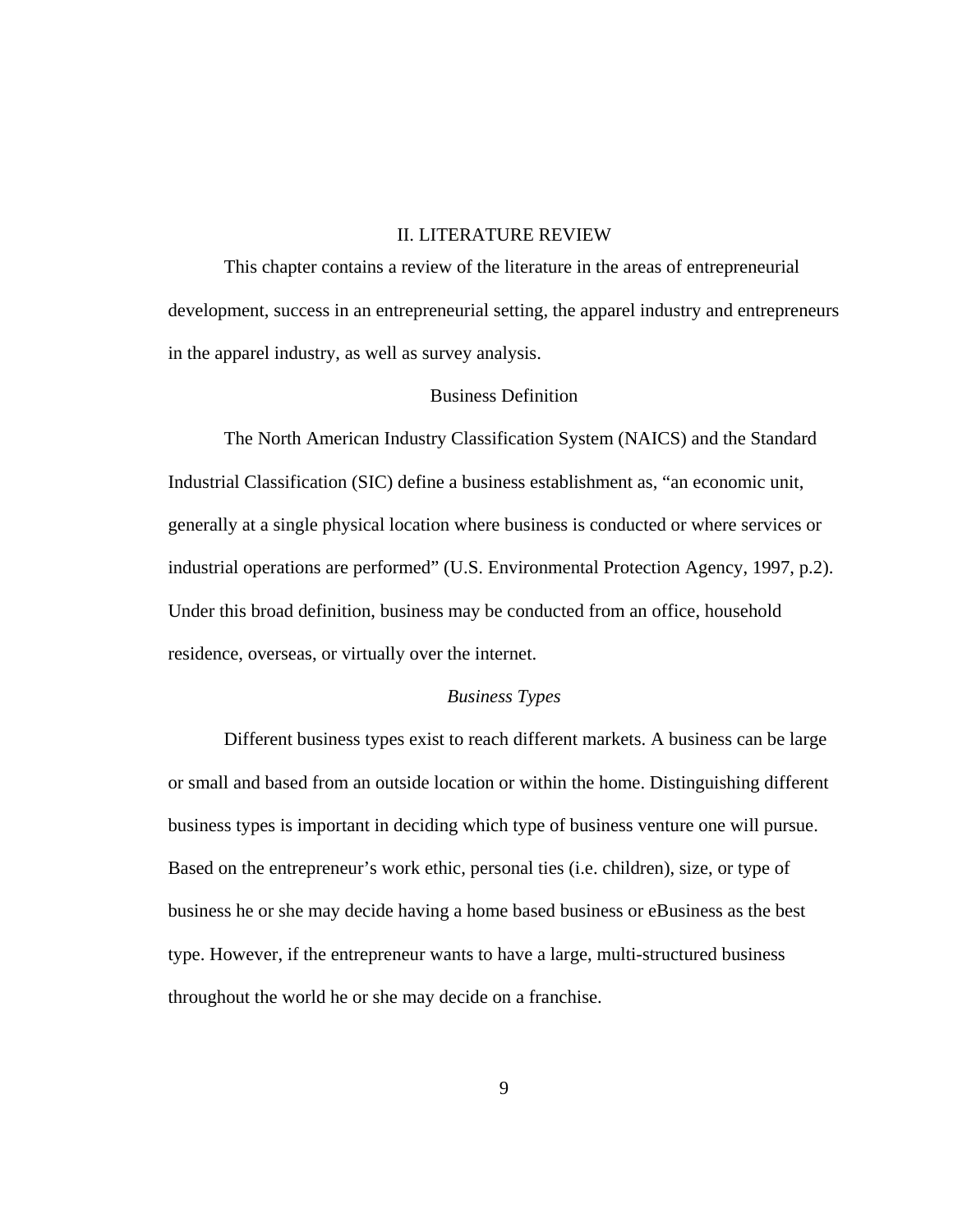*Franchise.* An investor can open a business of their own through a franchise. The investor (the franchisee) must agree to follow established operation procedures of the business franchisor including service or sales of merchandise. A franchise fee is a particular sum of money that is agreed upon by the franchisor and the franchisee. This fee indicates financial contribution to the business agreement (Granger & Sterling, 2003). Due to the increase in franchise potential, venture capitalists have taken advantage of recent franchise opportunities. This increase was relevant in 2005 when the market had an 11 percent increase and was considered the year for franchises (Wilson, 2006).

More people are recognizing franchising as a viable means to turn entrepreneurial dreams into reality. And franchising's influence is being felt far and wide. It's attracting jaded corporate employees ready to apply their business savvy and skills to their own businesses, as well as a generation of baby boomers who aren't quite ready to retire. Meanwhile, entrepreneurs are increasingly embracing franchising as a way to expand their existing businesses. All this translated to \$134.2 billion in sales during the past fiscal year for the 2006 Franchise 500® companies (Wilson, 2006, p.1).

*Home-based business.* According to the U.S. Small Business Administration's Office of Advocacy (2006), small businesses are made up of fewer than 500 employees. Though classified as small, these businesses have a large impact on U.S. economy. There was an estimated 25.8 million businesses in 2006, of which 53% were small businesses including home-based businesses (Office of Advocacy, 2006; U.S. Small Business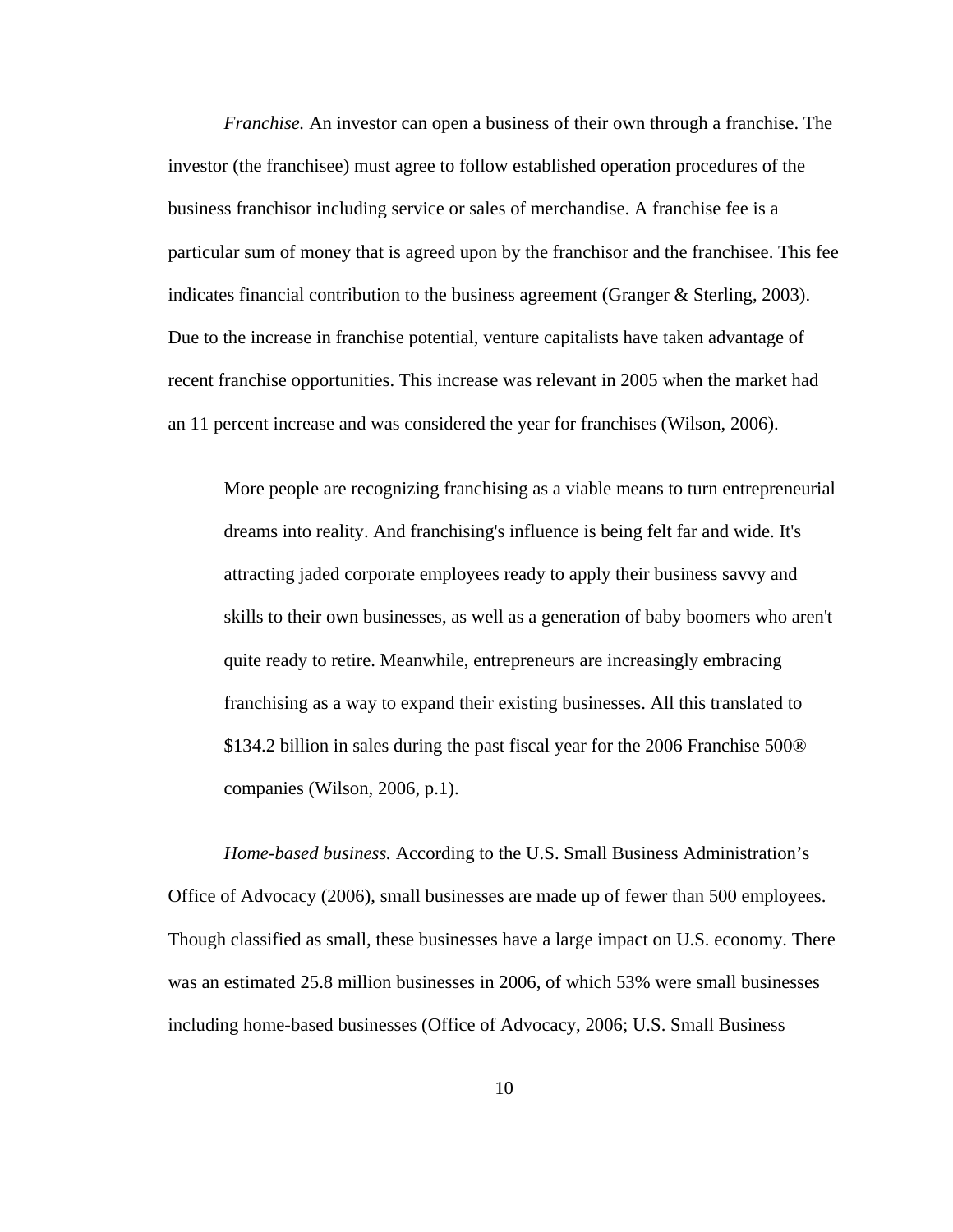Administration, 2007). Since home-based businesses make up roughly half of all U.S. businesses, they are a way for Americans to launch a venture at an entry-point into the business world, and be a source of economic activity (Beale, 2004). Advantages of homebased business include: ability to work while staying at home to watch their kids, not paying for business space, and being profitable while acomplishing daily household duties (Office of Advocacy, 2006). Home based businesses can include many industries, including service and construction sectors (Beale, 2004). However, the common thread is that the individual works from home instead of commuting to a corporate atmosphere. Small businesses, including home based businesses, are often predicted to have a large impact on the economy. Sixty to eighty percent of new jobs annually have been generated from small businesses over the past decade. Communication technologies level the playing field between large corporations and small businesses. Furthermore, this level playing field largely impacts economic growth (Small businesses will make big impacts, 2003).

*eBusiness.* Business enterprise has grown over the past few years in great part due to internet capabilities. Roth (2000) predicted the eBusiness trend as a future priority for those pursuing entrepreneruship. Through surveys and research, Roth (2000) found that 93 percent of businesses predicted changes in their current strategy due to eBusiness. Likewise, 70 percent of business owners projected an increase in eBusiness strategy within two years (Roth, 2000). Based on (Strategic eCommerce Solutions, 2008) research, from the years 2000 to 2002 revenue of online businesses almost doubled, from \$24.1 billion to \$47.8 billion. Roth (2000) also attempted to predict the future of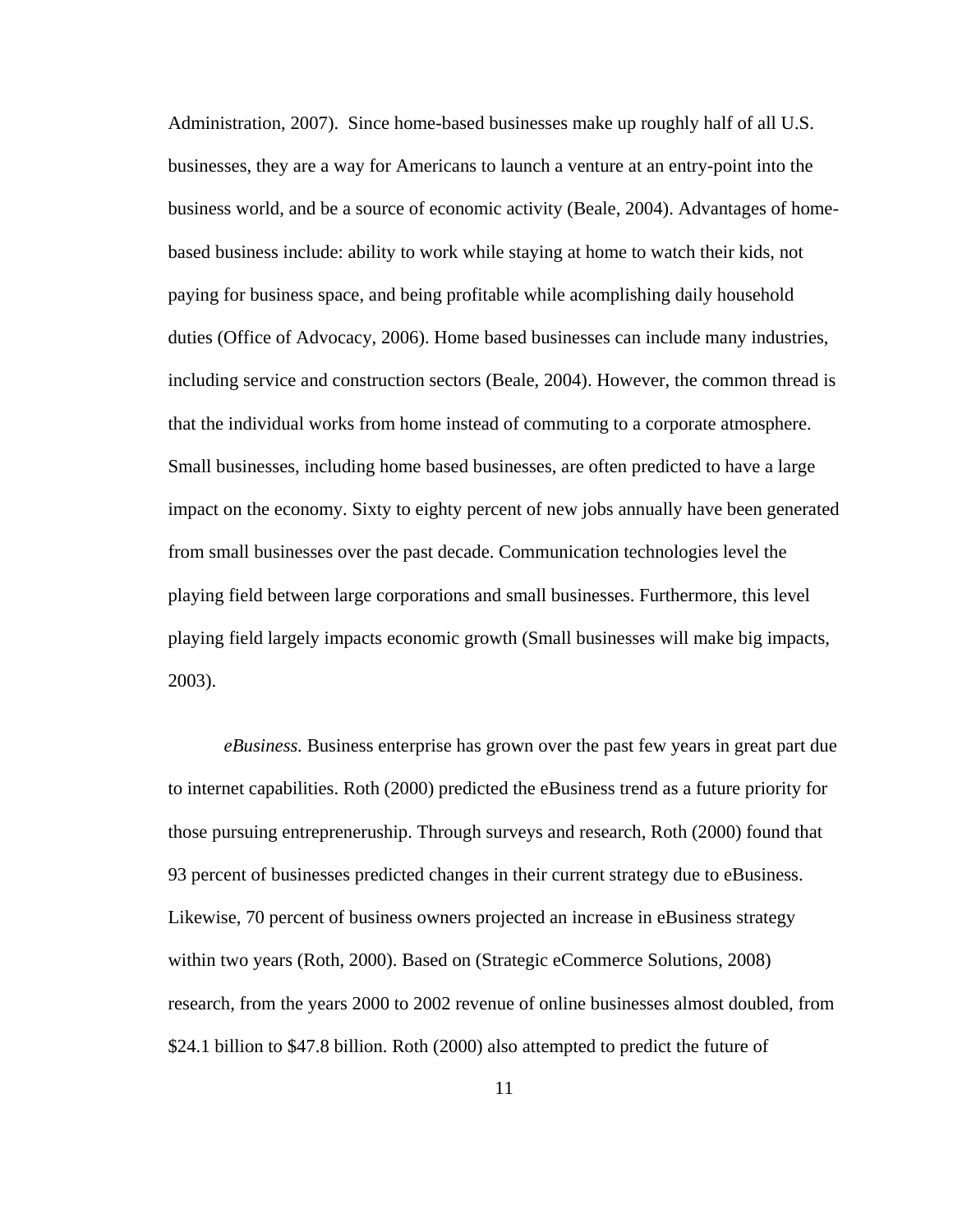eBusiness more than seven years ago. Today, Roth's (2000) prediction seems true; eBusiness has grown. The number of internet users has jumped from 304 million people in the year 2000 to 1,319 million people in 2007 (Miniwatts Marketing Group, 2008 ). Retail revenues from e-business has also dramatically increased from \$24.1 billion in 2000 to \$130.3 billion in 2006. For a breakdown of yearly increase see Figure 1. Based on the 2006 U.S.Census report retail e-commerce has increased regardless of war, recession, terrorism, or climate (Strategic eCommerce Solutions, 2008). Venture capitalists have progressed from using the internet solely for communication by broadening their business capabilities to the internet. Many business owners have taken to retailing, via the internet by transforming their bricks and mortar business to eBusinesses (Granger & Sterling, 2003).



*Figure 1.* Billions of dollars in ecommerce sales

*Note.* Based on 2006 U.S. Census report (Strategic eCommerce Solutions, 2008).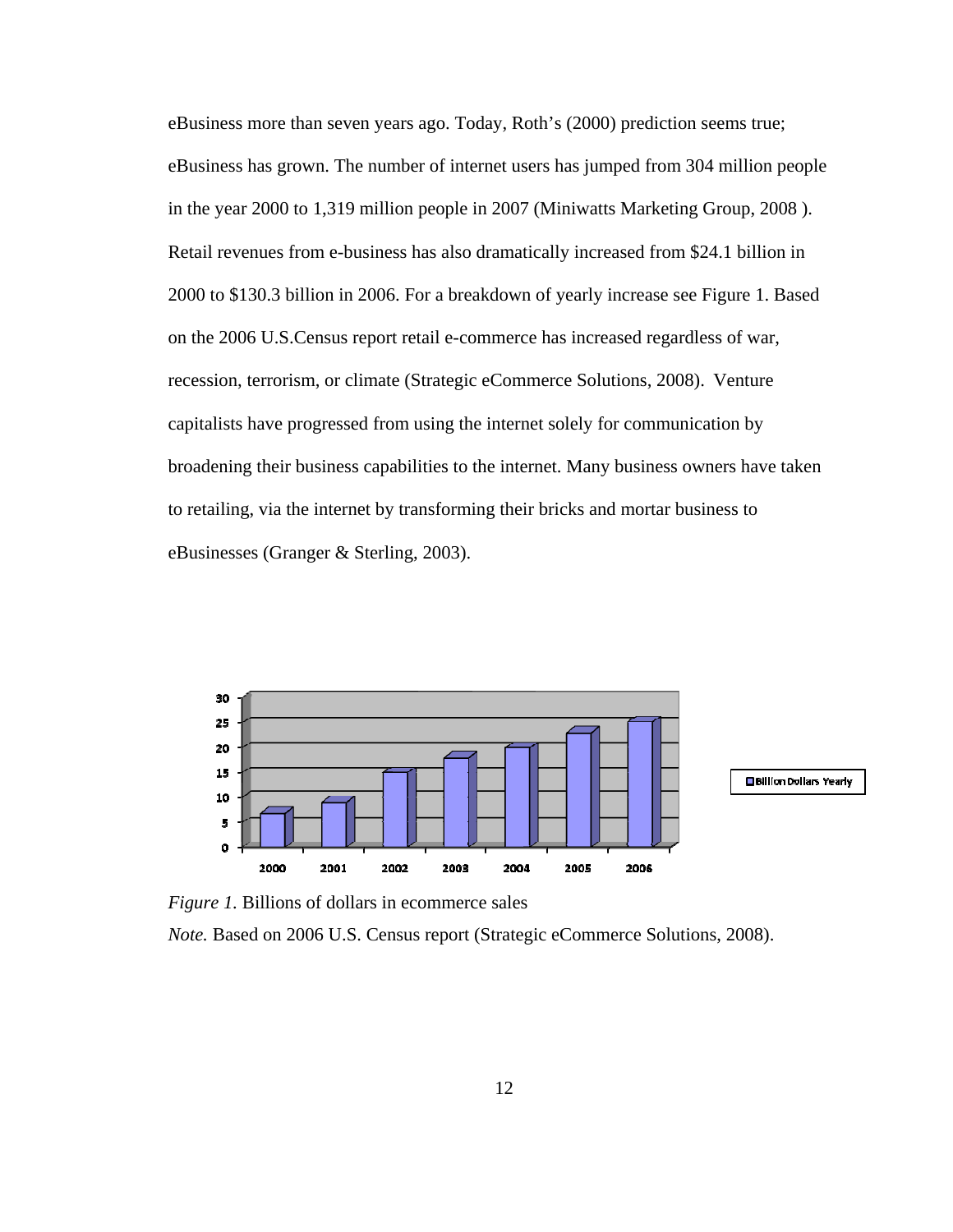Table 1 *Characterization of Business Structures* 

| Name           | Definition       | Advantages        | Disadvantages               |
|----------------|------------------|-------------------|-----------------------------|
| Sole           | -Individual      | -Easy             | -Accountability             |
| Proprietorship | owner            | -Inexpensive      | -Personal funds tied up     |
|                | -Business is not | -Owner controls   | -Business life $=$ lifespan |
|                | a separate legal | business          | of owner                    |
|                | entity from      | -Owner            | -Job insecurity $=$         |
|                | owner            | receives all      | challenge of good           |
|                |                  | profit            | employee retention          |
|                |                  | -Easily exited    |                             |
| General        | -Two or more     | -Minimal cost     | -Limitless liability        |
| Partnership    | business owners  | -More owners $=$  | among partners              |
|                | -Partners share  | more available    | -Disagreements between      |
|                | profits, assets, | capital           | -Death of partner           |
|                | and debts        | -Ownership and    | dissolves business          |
|                | together         | accountability    | -Profits may not be         |
|                |                  | dispersed         | enough for both partners    |
|                |                  | -Profit shared    | to live off of              |
|                |                  | -Ability for      | -Transfer of ownership      |
|                |                  | limited partners  | must be agreed upon by      |
|                |                  | $-$ Few           | all owning parties          |
|                |                  | governmental      |                             |
|                |                  | regulations       |                             |
| Limited        | -One general     | -Offers ability   | -Agreements can be          |
| Partnership    | partner and one  | individual to     | complex                     |
|                | or more          | run business      | -More legalities            |
|                | partners with    | and partners to   |                             |
|                | limited          | help and          |                             |
|                | responsibilities | provide capital   |                             |
|                | -Limited         |                   |                             |
|                | partners have    |                   |                             |
|                | low risk and     |                   |                             |
|                | little decision  |                   |                             |
|                | making           |                   |                             |
|                | responsibilities |                   |                             |
| Corporation    | -Separate legal  | -Limited          | -Taxes are doubled          |
|                | entity owned by  | liability for all | -Rights of company can      |
|                | many people      | parties           | be lost by founders to      |
|                | called           | -Ownership        | other shareholders          |
|                | shareholders     | easily            | -Much more                  |
|                | -Portions of     | transferred       | technicalities              |
|                | business sold    | - Greater capital |                             |
|                | for ownership    | accessibility     |                             |

*Note*. From *Fashion Entrepreneurship Retail Business Planning*, by M. Granger and T. Sterling, 2003, New York: Fairchild Publications, Inc, Copyright 2003.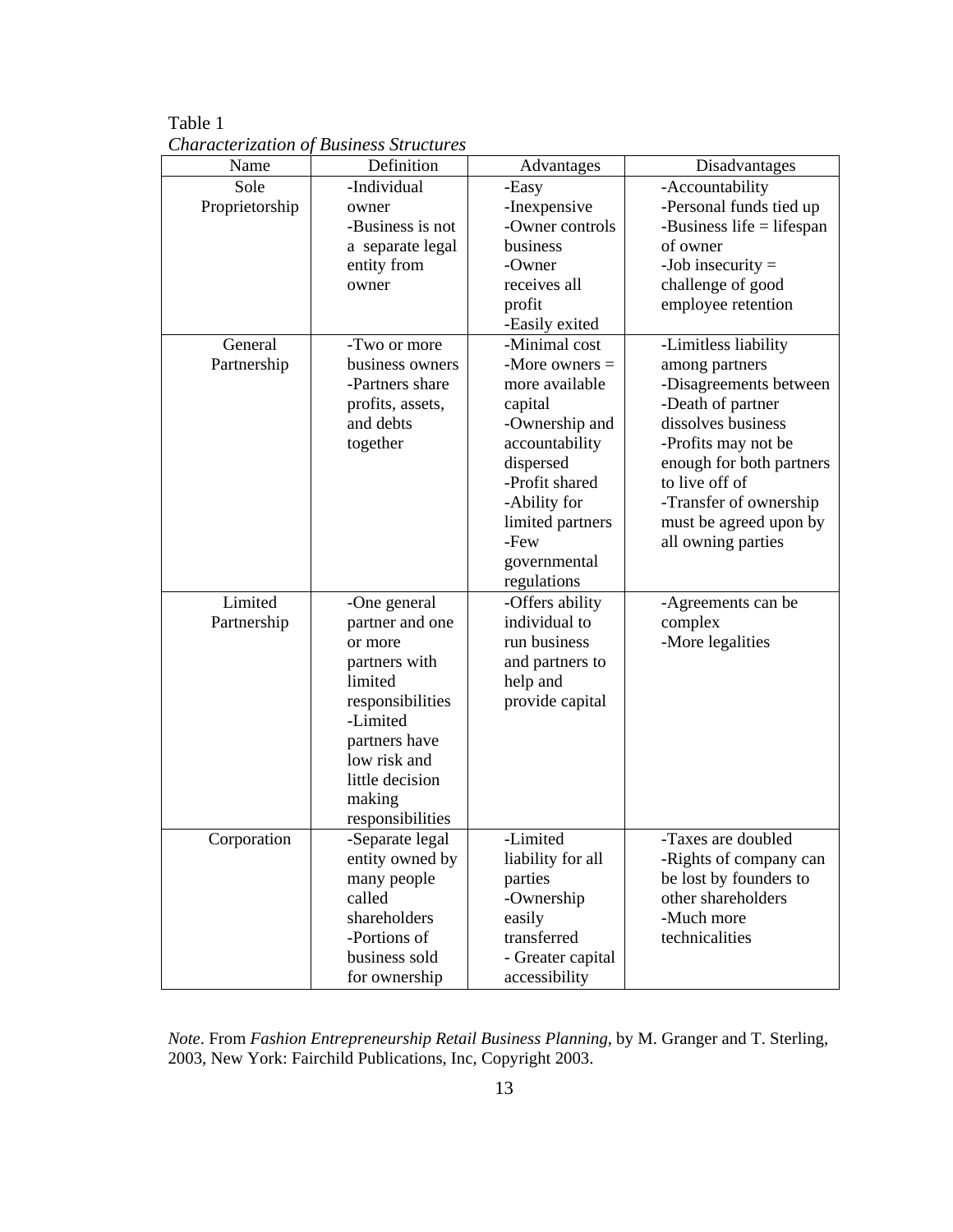## *Business Structure*

In every business, there are legal issues concerning taxes, liability, control of business, funding, and general ownership. All business owners must establish the type of legal entity their business will operate under. This is to ensure that tax considerations are addressed and provides protection for shareholders that may be involved in the business. Understanding the type of business one is getting into is imperative because there are specific advantages and disadvantages to each form of business structure.

One of the first steps in making a business plan or deciding to open a business is to decide what business structure would best fit the owner(s) or partners lifestyle, and the business goals (See Table 1). As previously mentioned, there are advantages and disadvantages to each business structure option. Understanding these options and evaluating them with appropriate legal advice from an attorney and an accountant is the ideal way to choose the best option.

#### Entrepreneurs

Since the background of an entrepreneur is so diverse and the lifestyle takes imagination and initiative, some entrepreneurs choose to have different approaches to business that may better fit their lifestyle. Some take a concept and develop it into a business while others take an existing business and expand the model. The most common type of entrepreneur is the classic entrepreneur - one who develops a new product or new idea and builds business around it (Lambing  $&$  Kuehl, 2000). He or she opens a business with a fresh perspective.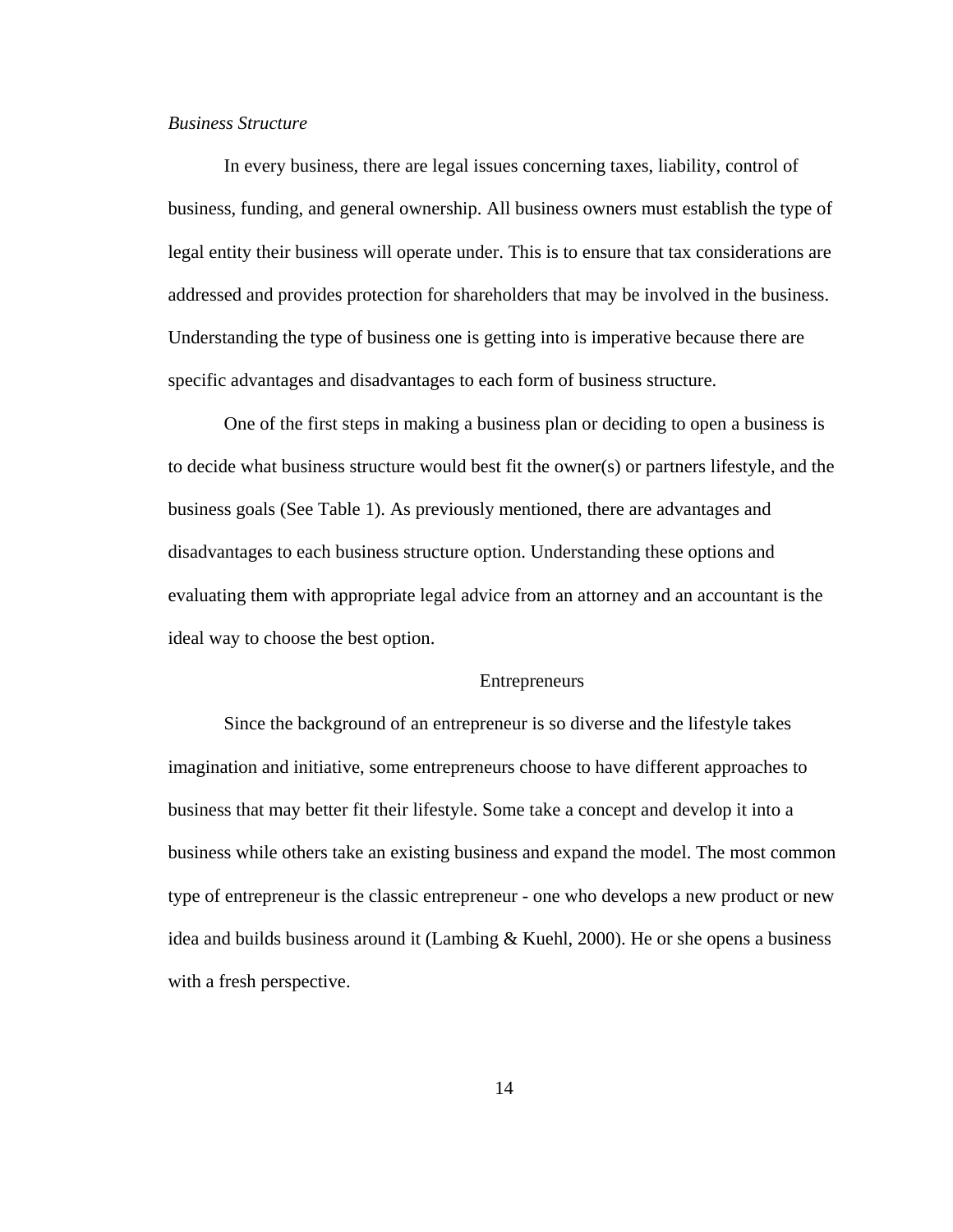There are few success stories of entrepreneurs that began their business without a plan, however there are always exceptions. One atypical success story is of Masaru Ibuka, a young Japanese inventor, who in 1945 along with seven others, used a bombedout department store in Tokyo to launch their business. The problem: they did not have any idea of what the endeavor would be. For weeks, they tried to figure out what the business would be. Today, that bombed-out company is known as Sony Corporation (Collins, 1993). Upon hearing a success story like that of Sony Corporation, one may believe he or she does not need a plan either. Brockhaus (1987), "found that as many as 60 percent of entrepreneurs decide to start a business before they know what type of business they want to undertake" (p.4). But, starting a business without a plan is not always the most logical thing to do since an estimated 544,800 small businesses closed in 2005, and of that 39,201 were due to bankruptcies (Office of Advocacy, 2006). Having a business and financial plan, enough capital, and goal of the future venture is important in staying open, rather than opening a business on a whim in hopes of success.

### *History and Definitions*

Entrepreneurship has been a source of discussion since the days of Aristotle; economists, researchers, and scientists alike have changed the definition of the word entrepreneur as it seemed to fit the current situation. In the early  $18<sup>th</sup>$  century, a scientist named Richard Cantillon introduced the notion of an entrepreneur's economic function among the working class. Later that century, economist Jean-Baptiste Say followed entrepreneurial views and introduced the idea of an administrative role among the entrepreneur. In the  $20<sup>th</sup>$  century, Joseph Schumpeter defined an entrepreneur as an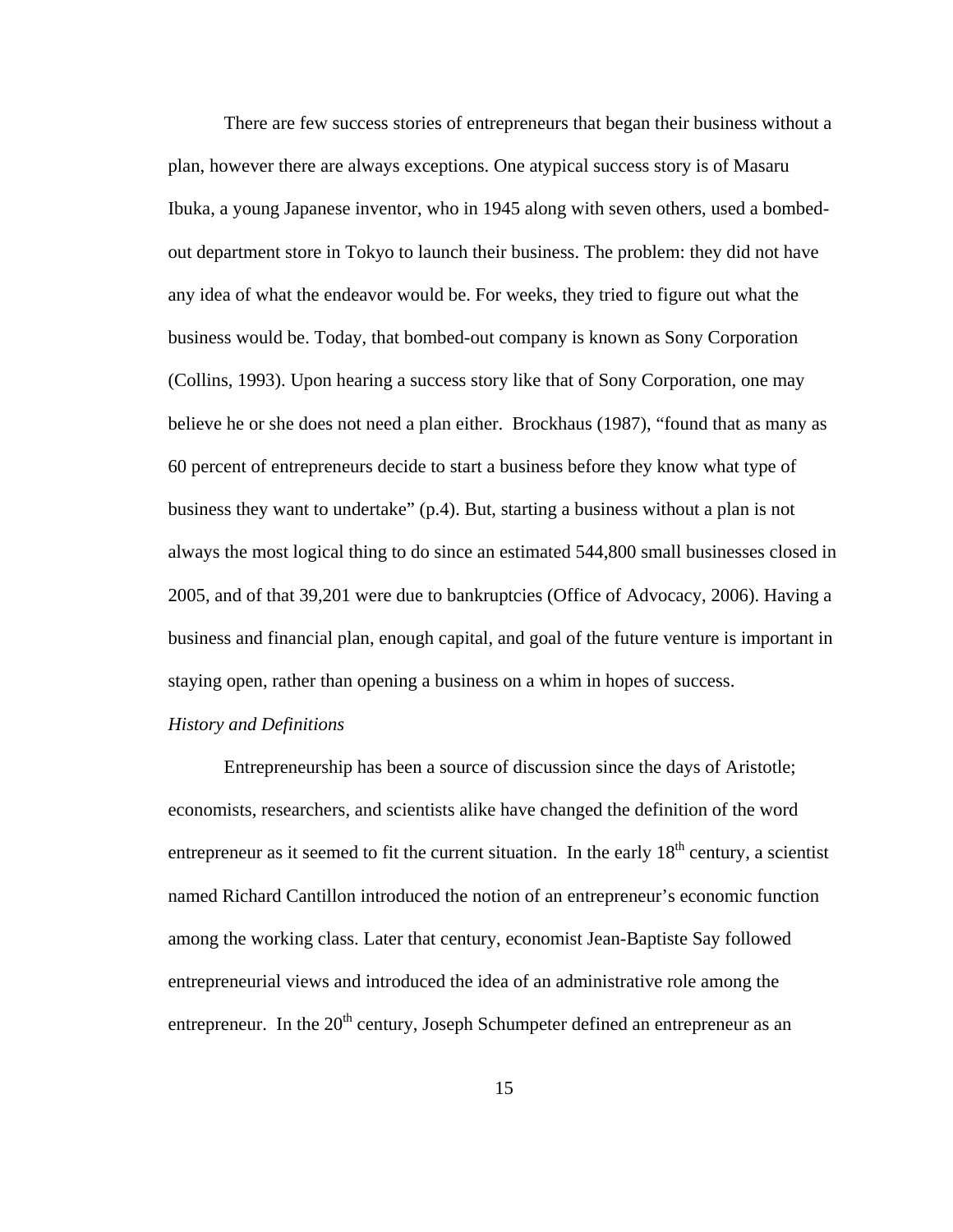innovator. Frank Knight distinguished the risk of an entrepreneur in which he used Cantillon's theory of entrepreneurship and proved entrepreneurs tolerate uncertainty (Praag, 1999). For more than 200 years, notable people have been making advances in the idea of what entrepreneurship is. Definitive definitions are derived for the time period but as Praag (1999) has made relevant, as the economy changes so does the entrepreneur. As explained by Peter Drucker (1985), the word entrepreneur originated from the French term meaning "between" and "to take". Understanding this translation, an entrepreneur risks success by being the business in between the supplier and the customer (Drucker, 1985). Likewise, relation of risk to the entrepreneur is made evident through the definition, "one who starts a business or other venture that promises economic gain but that also entails risks"("Entrepreneur", n.d.).

Innovation is a key success factor in entrepreneurial practices. Without innovation, the venture will blend in with every other business. Timmons'(1989) description of an entrepreneur is correct from the aspect of building a business upon opportunity, but entrepreneurs can be those who buy existing businesses. Timmons' definition tends to examine the successful entrepreneur since the person is building something of value from nothing. Some businesses may be worth nothing in the end, but the owner can still be considered an entrepreneur. There are many ways to confuse the meaning of entrepreneur, and understanding the meaning may be complicated (Drucker, 1985).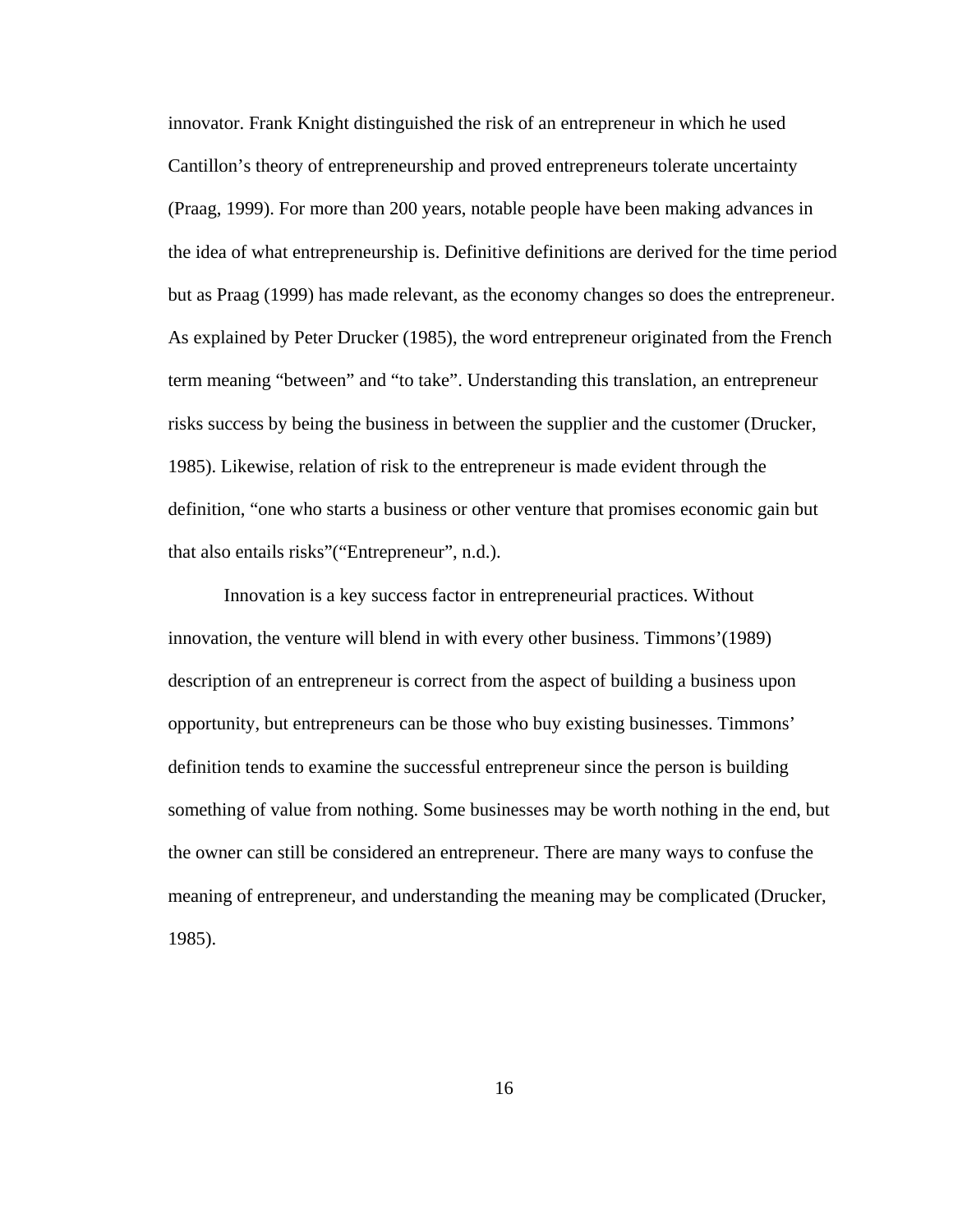*Advantages and Disadvantages.* Self-sufficiency, creativity, financial control, freedom, social networking, growth possibility, and ability to work within a desired industry are some advantages to becoming an entrepreneur. Self-sufficiency is one reason many people become entrepreneurs. Many owners of popular enterprise began their career with a goal of working for themselves. Paul Galvin of Motorola Inc., Soichiro Honda of Honda Motor Co., and Sam Walton of Wal-Mart Stores Inc. began their ventures with ambition to be self-sufficient, subsequently became household brand names throughout America (Collins, 1993). There are other advantages to entrepreneurship besides self-sufficiency. Often, those drawn to an entrepreneurial setting love a challenge and enjoy working in a setting where they can problem solve daily.

Financial control is another factor most entrepreneurs consider an advantage. While control of finances does not equate to full financial freedom and wealth, it does, mean the business owner is knowledgeable of the business finances and is able to make educated decisions based on this knowledge. In other work settings, an employee may not be knowledgeable or in control of the finances. Therefore, that employee may feel unstable in not knowing if his or her job will unexpectedly be omitted if finances are poor (Lambing & Kuehl, 2000).

 There are always disadvantages along with any advantage in entrepreneurship. Many entrepreneurs sacrifice their own time, finances, family, and personal life. Most entrepreneurs work long hours to get their business started and to maintain the stability of the company. Often, entrepreneurs begin their business before starting a family or once their children are grown and out of the house. Traditionally, entrepreneur's age ranged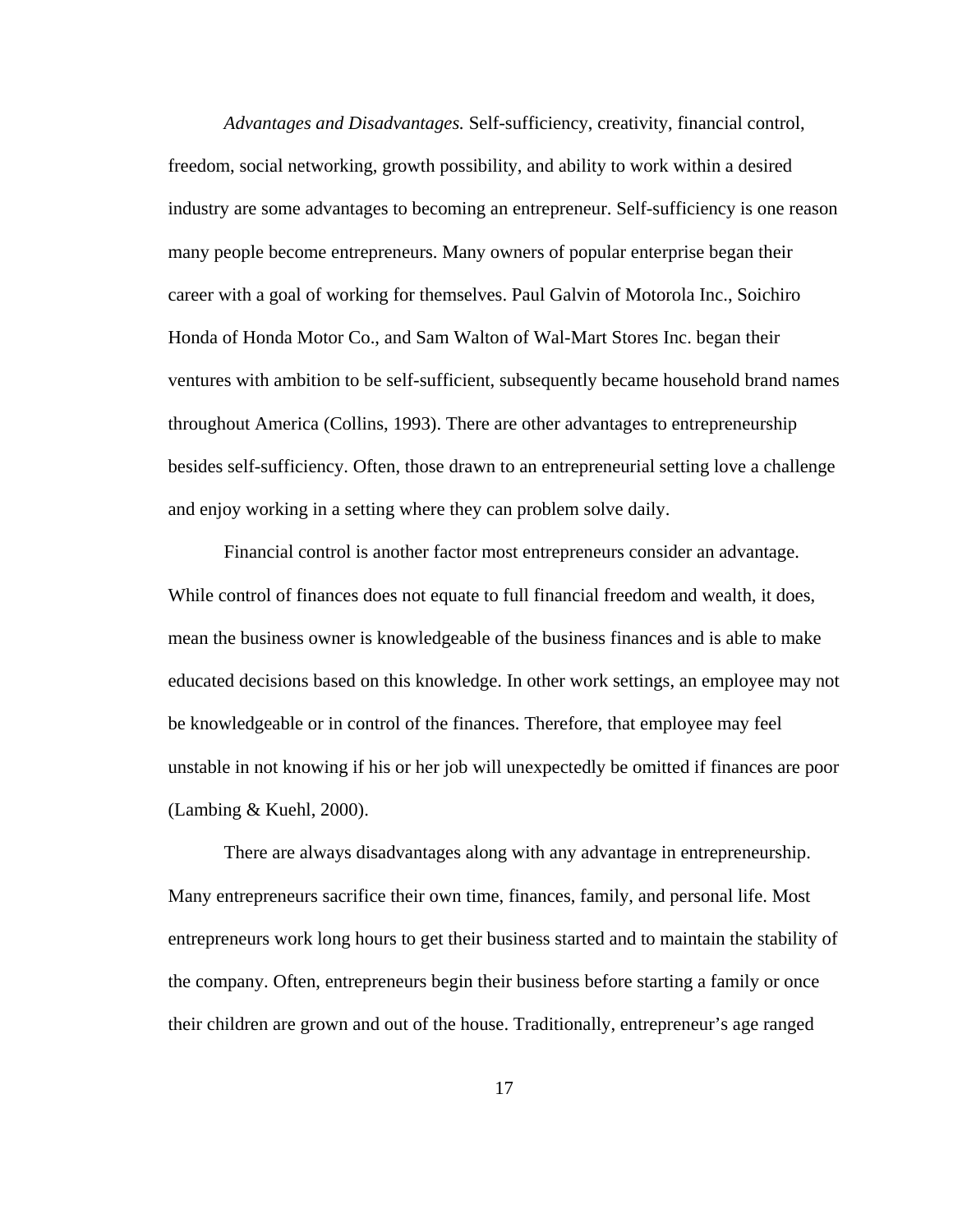from 30 to 50 years old. However, entrepreneurs like Bill Gates, the founder of Microsoft, began his business at the age of 20 years old, disregarding traditional age roles. Ray Kroc, founder of McDonald's, was also out of the traditional range, since he opened his business at the age of 59 (Women's Business Center, 2008). Therefore, the age of entrepreneurs is undefined. There is an equally growing number of younger entrepreneurs as those in their retirement years.

There is a very small margin for error in entrepreneurship. Large corporations can survive through one bad business decision, but the same bad decision in a small business can be detrimental. Large businesses have so many different levels they are not as highly affected as those with only 50 employees and significantly less capitol (Lambing  $\&$ Kuehl, 2000). As the margin for error is small, the financial risks are large. Given that it takes a certain amount of personal financial risk to begin one's own business, if unsuccessful, the financial risk turns into a financial burden of lost money. Advantages and disadvantages go hand in hand with anything. Though there is some risk that may be considered a disadvantage to an entrepreneurial profession, one must understand this risk, try to prepare for it, and relate it to the success of their business.

#### Personal Characteristics

Characteristics attributed to entrepreneurs have been researched and evaluated in relation to their success. Olson (2000) studied such a relationship and suggested traits including risk-taking or risk tolerance, control, and ambitions correlated to the success of a business. Jeffrey Timmons (1989) described entrepreneurship as a creative act in which the individual builds something (a business) of worth out of virtually nothing. By seeking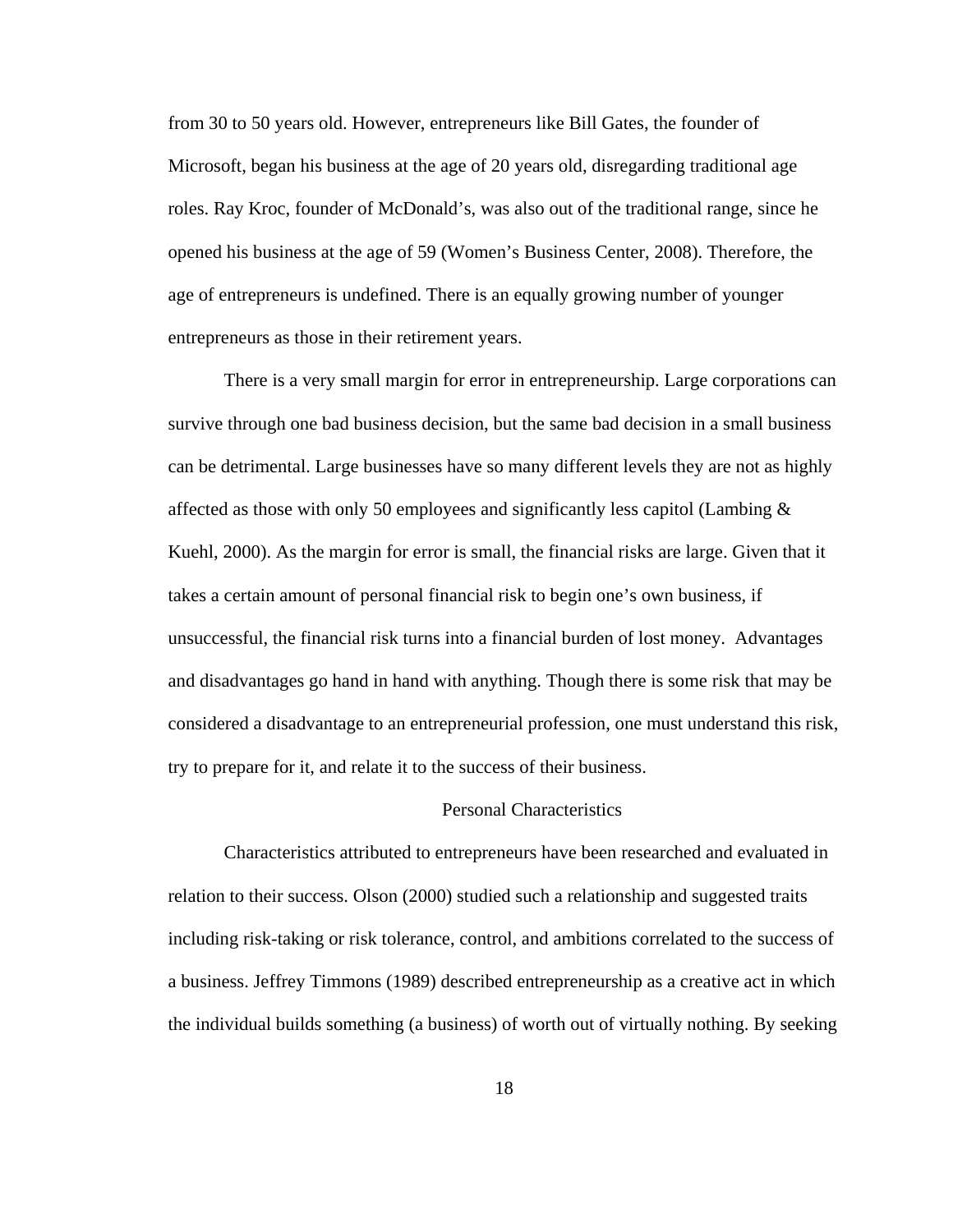out any opportunity, regardless of the resource, the individual creates a entrepreneurial vision. This vision involves dedication, commitment to lead others, and ability to take calculated risks in the pursuit of that dream (Timmons, 1989; Lambing & Kuehl, 2000).

While some believe there are identifying traits in a person from birth, others believe entrepreneurship can be a learned process. Deamer and Earle (2004) have conducted studies suggesting that personal traits alone are not what makes one an entrepreneur (Deamer & Earle, 2004). There are, however, specific traits within entrepreneurs that make them who they are. Because an entrepreneur will spend more than 40 hours per week working, the individual needs some type of passion and determination to go into work every day and further their business. Even if the entrepreneur has had past failed ventures, persistence is what takes an entrepreneur one step closer to their goal of success.

*Risk taking.* Brockhaus (1987) suggests that "J.S. Mill was one of the first economists to use the term "entrepreneur." He considered direction, supervision, control, and risk taking to be the functions of an entrepreneur and appeared to feel that riskbearing was the main feature distinguishing a manager from an entrepreneur" (p.1). This definition from the nineteenth century writer and economist focuses on traits of the entrepreneur - especially risk taking. Entrepreneurs are known to take risks because they put personal capital and time into a company with no guarantee for return. Though personal, the financial and time risks that the entrepreneurs take are not high, the risks are calculated (Brockhaus, 1987).Good entrepreneurs will take on a project with some risk of failure, if they can work to minimize that risk (Women's Business Center, 2008)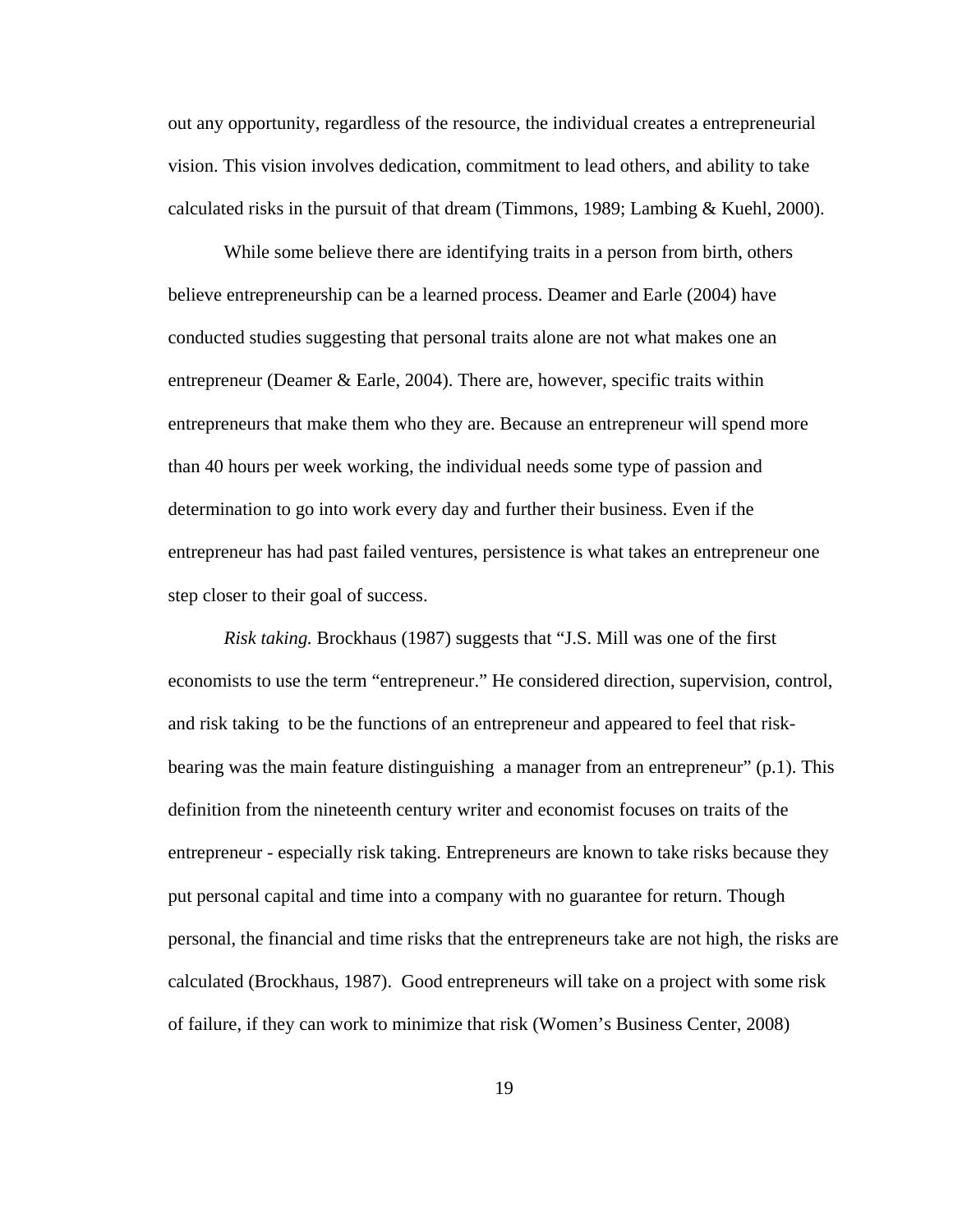Recognizing an opportunity, taking a risk, taking initiative by opening a business, and attempting to profit from it are a combination of entrepreneurial actions. Observation of both successful and unsuccessful entrepreneurs can be beneficial in understanding the attributes of becoming successful. Some of these traits exist within the individual and others need to be learned. The prospective entrepreneur must first understand himself or herself to evaluate successful traits (Granger & Sterling, 2003).

*Ambition.* Ambition is an entrepreneurial trait relating to the aspiration of pursuing one's business goals. Competitive drive and higher self-standards are goals for individuals with this trait. Entrepreneurs with this ambitious characteristic evaluate and judge themselves on a much more difficult scale because of their goal to succeed (Olson, 2000). Persistence, commitment, personal initiative, and a strong drive to achieve are characteristics related to ambition and associated with successful entrepreneurs (U.S. Small Business Administration, 2007).

*Self-efficacy.* Self-efficacy is an individual's personal opinion of success, a perception of ability to execute and attain a goal. For the entrepreneur, self-efficacy is ability to achieve business goals. This perception of achievement aids in success of an employee (Bandura, 1986; Krueger, 1998). Tommy Hilfiger, a name associated with his internationally known brand of red white and blue patriotic inspired clothing line, started his business with \$150.00. Hilfiger's ability to dream big, market his brand, and utilize strong business skills led him to success (Gehlhar, 2005). As Krueger (1998) describes, high self-efficacy will in turn increase initiative and determination, and consequently lead to successful performance. Therefore, with Krueger's (1998) description of self-efficacy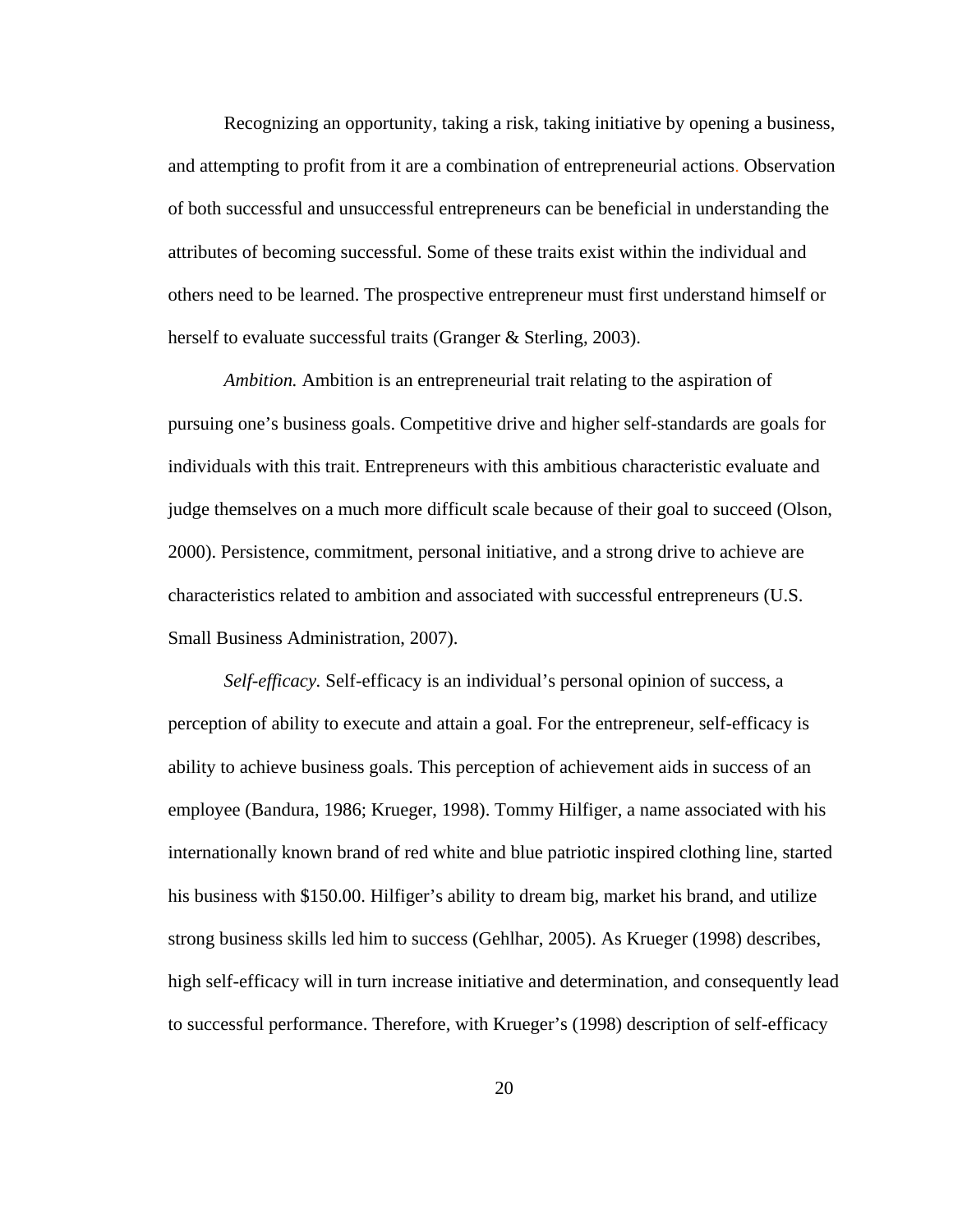in mind, Tommy Hilfiger's self-efficacy along with his other personal characteristics allowed him to reach his own goal of success. He has surpassed so many other designers due to his elevated self-efficacy.

*Discipline.* An entrepreneur is determined and motivated because a successful entrepreneur acts out of choice. He or she depends on his or her own actions and handles the consequences of their actions. Obedience, good work ethic, regulation, order, and control are synonymous with discipline, one of the personal characteristics of a successful entrepreneur. Since entrepreneurs have a business, maybe a family, and employees depending on their success, they tend to be very detail oriented, feel the need to achieve success, and some can be considered perfectionists to the point of obsession. And finally, entrepreneurs are creative. They have imagination which allows them to see past certain obstacles that might stop others (Lambing & Kuehl, 2000).

Since having a business plan and a financial plan aid in the success of opening and running a business, one needs the discipline to follow the plans to be sure the business stays on track. As Finkekstein (2006) describes, discipline is the ability to focus, have control, and have order so he or she may maintain their career goals. Discipline is about having restraint and staying focused on the plan so one can measure success defined by one's own business strategy. Discipline is about following the rules and goals one sets for oneself and not overreacting to market changes and altering the original strategy (Finkekstein, 2006).

21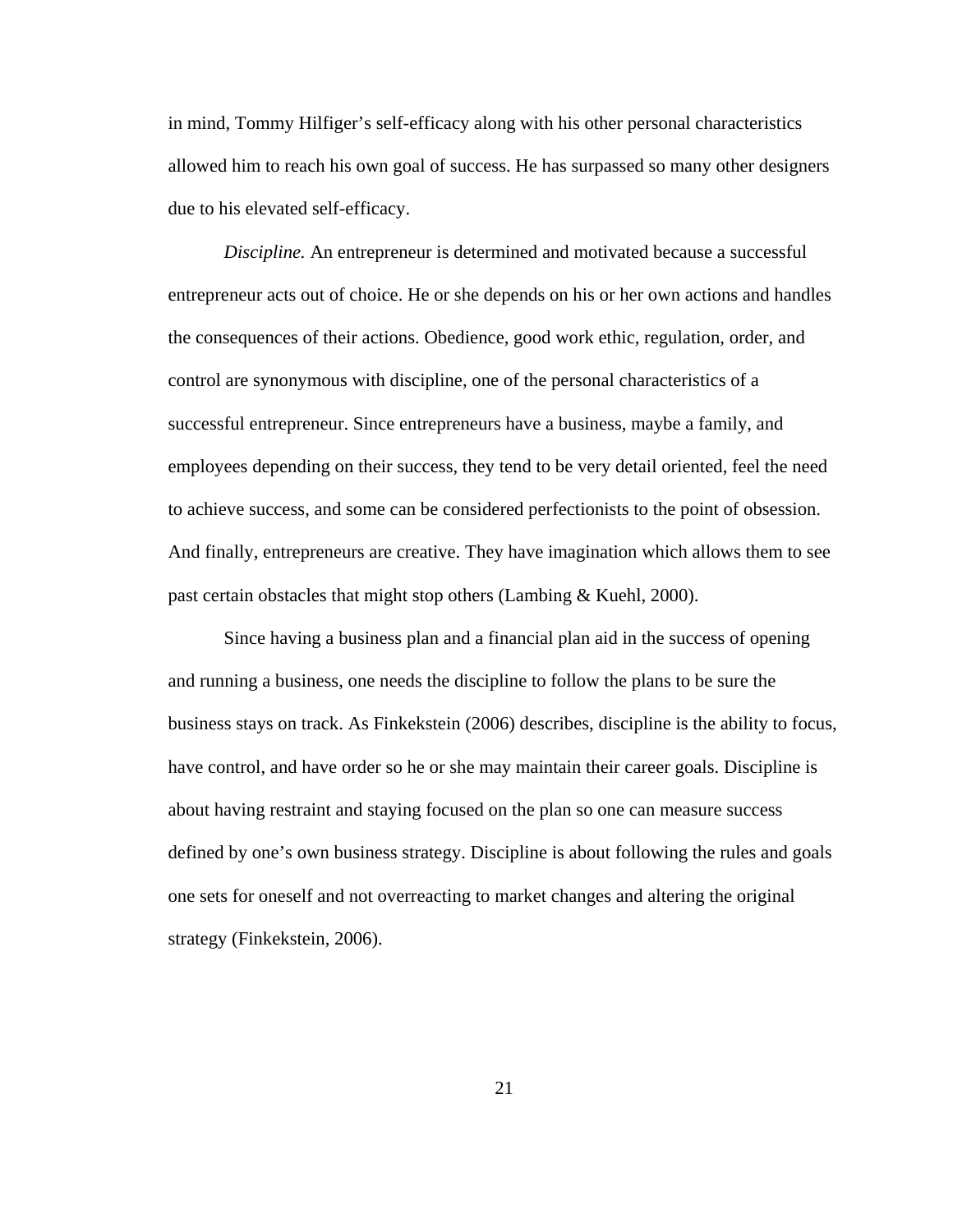*Positive attitude.* A good entrepreneur should have a positive attitude for their business. The SBA's program office lists multiple similarities among successful entrepreneurs, including personal initiative and strong drive to achieve, as well as many others that can be related to positive attitude of an entrepreneur (U.S. Small Business Administration, 2007). Success is what the business achieves, but the business owner needs to have the right attitude with the right goals in mind to accomplish the desired results. By accepting responsibility, the entrepreneur is able to be more successful and, upon success, gives credit to the appropriate people who worked towards the success. The ability for a business owner to maintain a positive attitude, be determined, and understand the inner workings of a business are important factors of success.

*Locus of control.* Locus of control is the belief that one's actions depend on the individual's internal control. Entrepreneurs holding a higher personal control accept responsibilities associated with their venture more willingly than individuals with a lower control (Olson, 2000). Littunen (2000) examined the characteristics of entrepreneurial personality and found by measuring dimensions including work ethic, pursuit of excellence, mastery, dominance, as well as other dimensions to describe achievement motivation and locus of control. This dimensional examination of traits within each personal characteristic was then re-measured over time, to see if the entrepreneur maintained the same characteristics. In the case of locus of control, the entrepreneur increased in the dimensions of work ethic, pursuit of excellence, mastery, and dominance, while the other dimensions decreased slightly (Littunen, 2000) Therefore, the researcher concluded, that if a business owner is in control himself or herself, they can be in control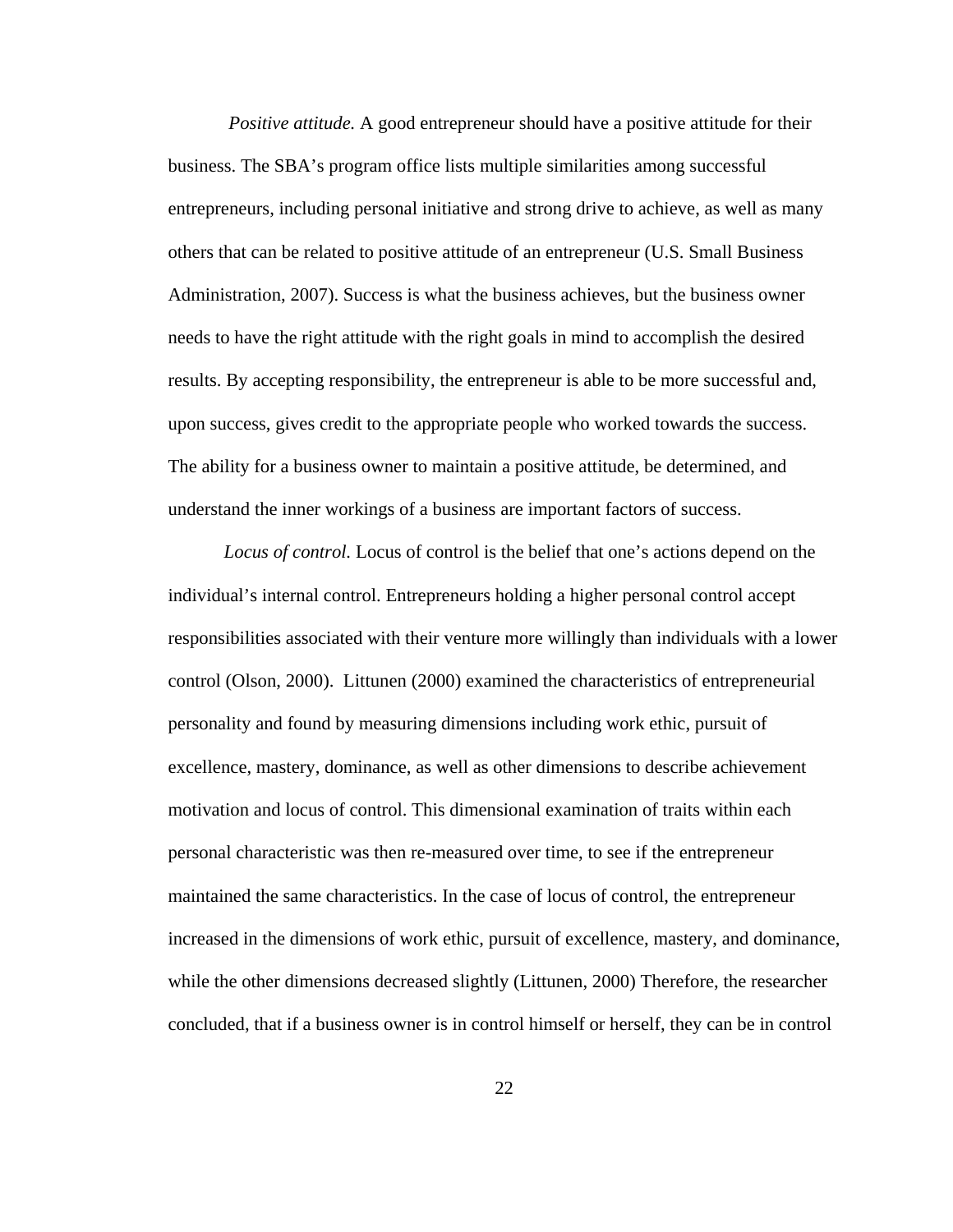of their business situations. The locus of control will make it easier to run the business and have a balanced flowing workplace.

*Gender.* The gender of the business owner is often thought to be a factor in the success of a business. Historically, men often have had advantages in opening their own business and maintaining it because of society's stereotypes imposed on women. Though these views have changed greatly over the past 50 years, there are still many obstacles for women to overcome due to gender bias. In the ten year span from 1987 to 1997, female owned enterprises in the United States increased 89%, employed almost 16 million people, and accounted for \$1.4 trillion in sales. Though Merrett and Gruidl (2000) have concluded, "female entrepreneurs are less successful than their male competitors" (Merrett & Gruidl, 2000, p. 426), their research shows that there has been vast progress in the success of female owned businesses. Recent research indicates that starting a business was originally the pursuit of men. However, many female entrepreneurs have dismissed the outdated thought that women cannot be successful business owners. Gender is now thought to be a factor unrelated to the success of an entrepreneur (Women's Business Center, 2008).

To say the least, within the last 20 years, growth of female and male owned business has been exceptional and businesses are expected to keep growing. Business skills, type of business, and location of a business are also key factors in measuring the success of a business (Merrett  $\&$  Gruidl, 2000). Therefore, whether gender is currently a factor of success or merely a past factor of success, the growth of female entrepreneurs and help for them has increased.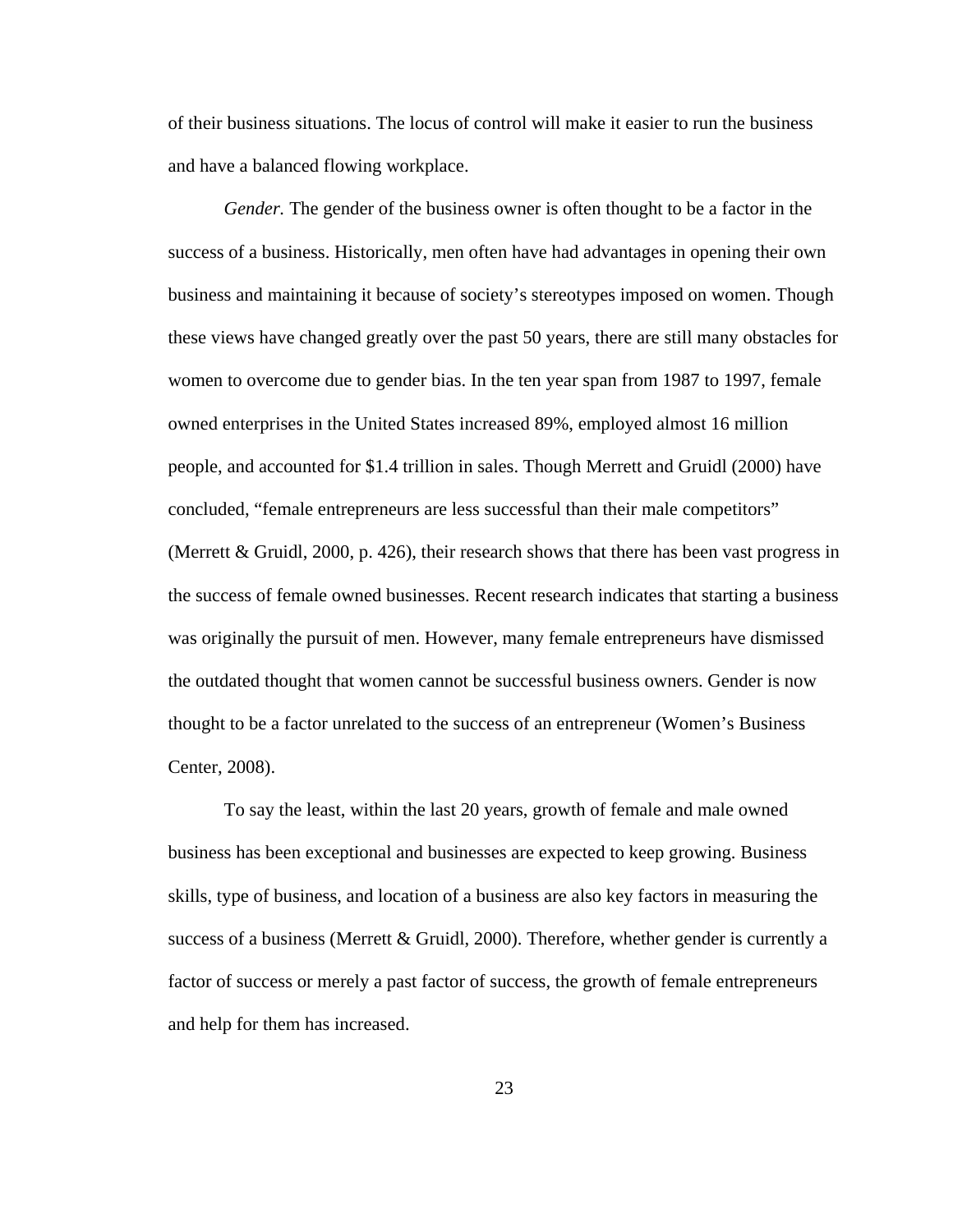## *Distinguishing Factors*

Several factors which are key for successful entrepreneurs include innovation, market entry, sources of capitol, and having a board of advisors; these are only some of the factors important to a business and its survival. Having a mentor within the industry can also prove beneficial. "Many entrepreneurs also had a role model to influence them early on and parents who were entrepreneurs two traits necessary for successful entrepreneurs are creativity and innovation" (Small Business Administration, 2007, p. 1)

*Innovation.* To be innovative is to possess the ability to be creative or individualistic; these same traits are considered benefits in owning a business (U.S. Small Business Administration, 2008). Innovation and determination are traits used by many Americans as a basis for opening a business - be it a new concept or an existing business. Beginning a new venture of one's own seems to be a popular idea. Annually, four percent of Americans are vigorously involved in trying to open their own business. More than two-thirds of those have other commitments and priorities to juggle as well (Lambing  $\&$ Kuehl, 2000).

One does not have to be the originator of the business concept to be an entrepreneur. There are entrepreneurs that have an innovative new twist to a traditional concept which makes their business unique and stand out from others. Those that start a new business based on an existing concept are still entrepreneurs because they are assuming all financial risk and ownership. An example is the entrepreneur that opens a bookstore in a college town that already has one or more bookstores. The new bookstore might offer an added service to attract students as customers (Lambing  $\&$  Kuehl, 2000).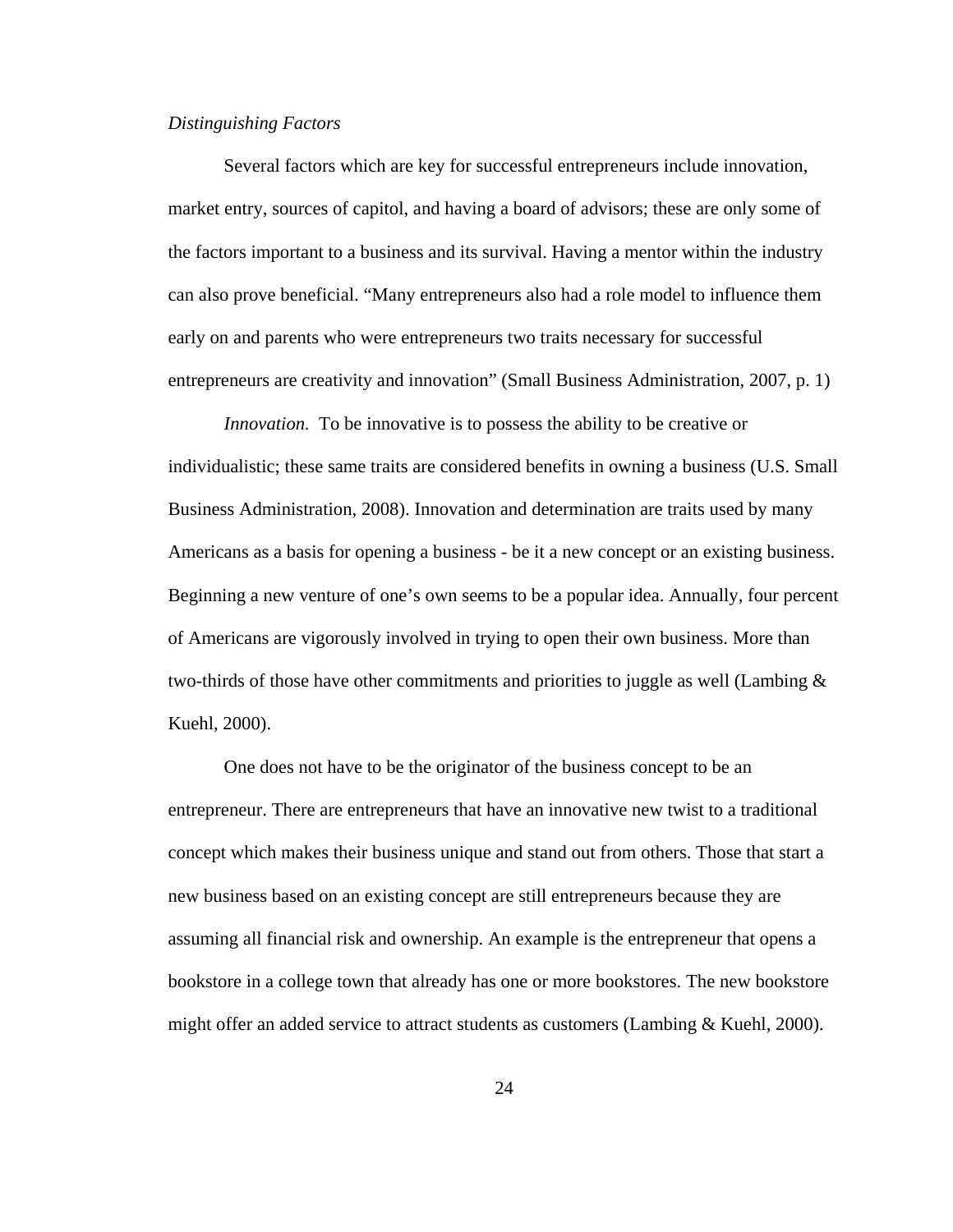One has to neither originate a new idea nor open a new business to be an entrepreneur. One who buys a business that has already been of service to the public and keeps the existing concept is still an entrepreneur. Purchasing an existing business requires the least innovation of the three approaches to becoming an entrepreneur mentioned. Though some innovation may be introduced by a new business owner, it may be minimal. Because an established business structure is already in place (Lambing & Kuehl, 2000).

### **Success**

Success is a measurement of achievement, ability, and satisfaction to the risk taker in an entrepreneurial setting. Success is different for every entrepreneur and it can be measured through social recognition, social status, career satisfaction, and perceived career achievement (Headd, 2002; Goodman, 1994; Lau et al., 2007). Anyone can be an entrepreneur, but few become successful. Some entrepreneurs fail due to finances, lack of personnel, personal reasons, or social reasons. Other entrepreneurs are successful and maintain market stimulation and economic growth (Praag, 1999). Since the definition of an entrepreneur varies, it is likely that the concept of a "successful entrepreneur" might be confused. Rather than conceptually looking at a business as a success due to income, prestige, and how long it has been open, one must first know how to measure the success of an entrepreneur. Survival of a business is a key point to success; two-thirds of new businesses survive at least two years. The rate of business survival decreases to 44 percent at four years, but the industry which the business venture is part of is also important to its survival (Office of Advocacy, 2006).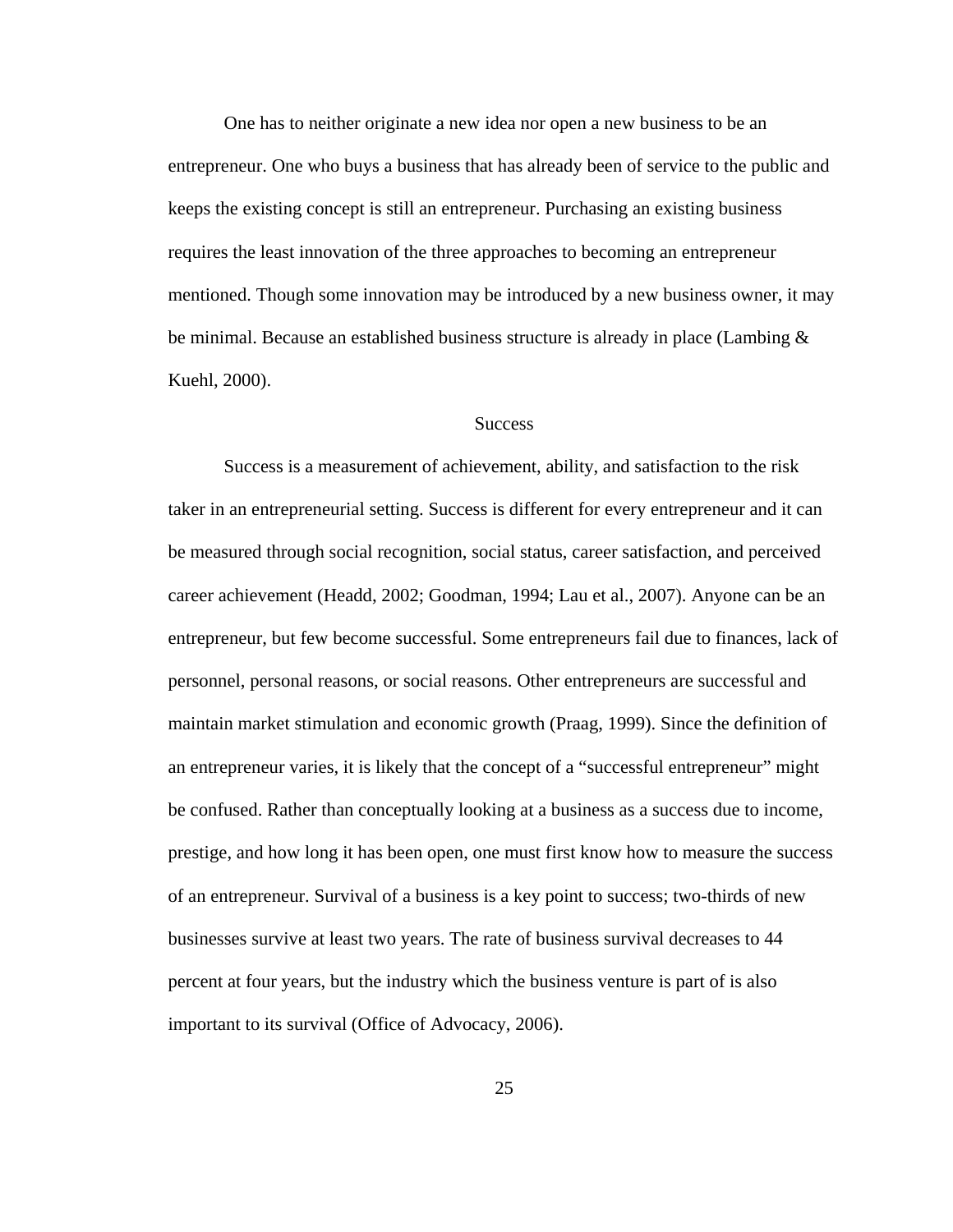Probably one of the least understood but most important traits to have is predictability in the business process. Every company has some processes: some are unmistakably distinct, others are implied. Finkekstein (2006) said, "Successful business leaders understand that being in business is about managing and responding to change. Companies that succeed embrace change and respond to challenges presented by the market, the competition or changes in general business conditions" (Finkekstein, 2006, p. 1). How the entrepreneur chooses to set up the process is important. By streamlining the business process, the company can improve productivity and minimize costs while generating equivalent or improved results. Successful businesses understand the need to constantly develop their business processes- to become more proficient and productive, and to respond to market changes faster while providing improved service to customers (Finkekstein, 2006).

Successful businesses tend to have certain qualities in common that aid in their success. Many successful entrepreneurs succeed only after they have failed several times. It has been stated that, "successful entrepreneurs don't have failures. They have learning experiences" (Goodman, 1994, p.1). Successful entrepreneurs are able to view difficulty as opportunity in disguise. Even some of the most well known and successful entrepreneurs made an empire out of a failure. "Walt Disney went bankrupt three times before he made his first successful film. Henry Ford failed twice. They would never have been successful if they had given up easily" (Richardson, 1994, p.71). Hence, measurement of success is multifaceted and should be looked at on many levels, including the observation and perception of the entrepreneur. Tolerance for failure is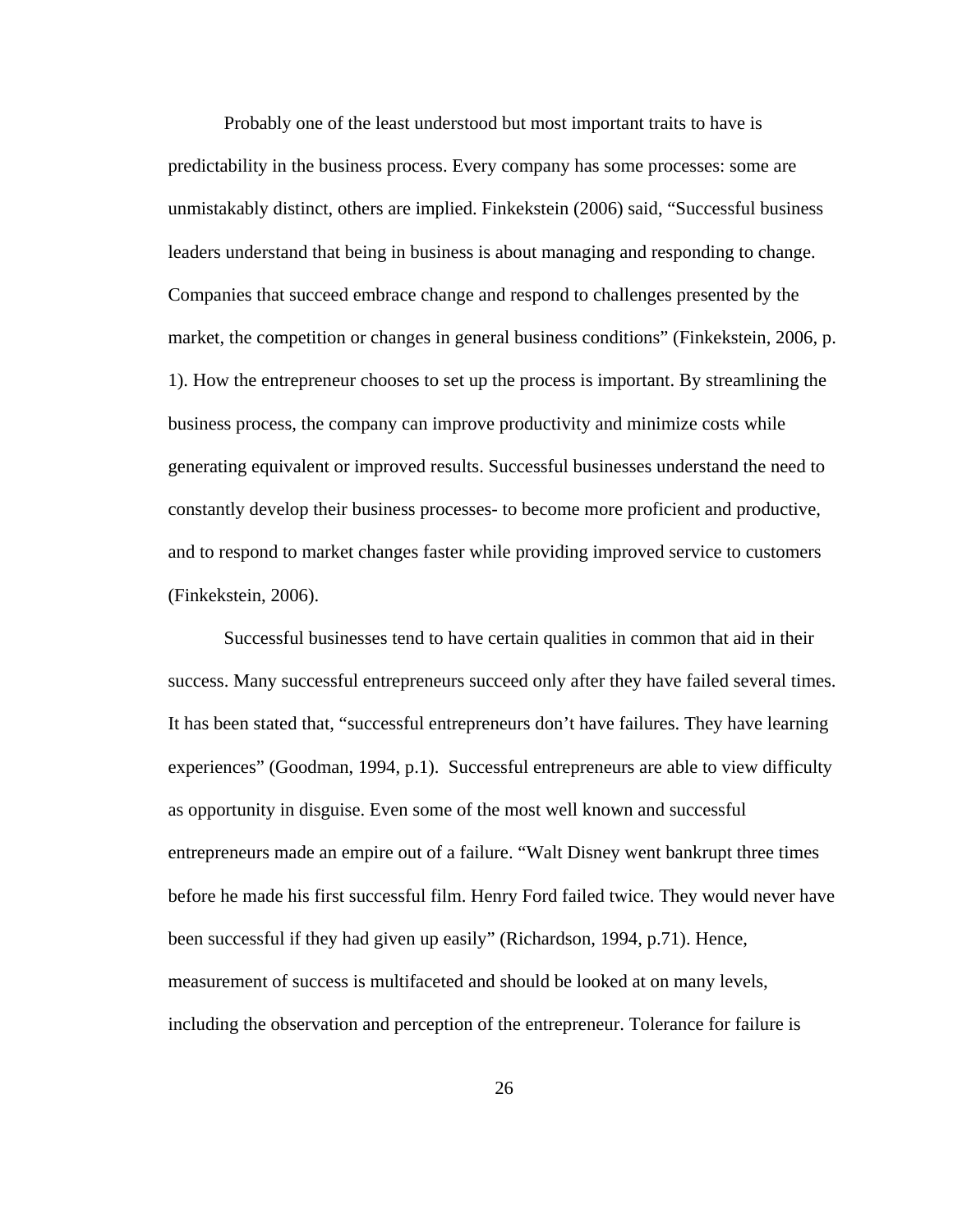included in a set of similarities of successful entrepreneurs (U.S. Small Business Administration, 2007). Therefore, an entrepreneur must be able to fail initially in order to eventually succeed. Today, Walt Disney and Henry Ford are recognized as innovators throughout the world. Each has achieved high social status and social recognition for his business success.

*Social recognition.* As Lau et al., (2007) explained, success of entrepreneurs can be measured by a group of personal assessments with social recognition being one of them. Recognition from others or society is one way many entrepreneurs gauge the success of their business. Rather than objectively measuring success on the basis of income alone, understanding all aspects of entrepreneurial success is important. Recognition of the entrepreneur and his/her business has proven to be of success values from Lau et al (2007) studies.

*Social status.* An entrepreneur can have a certain standing or rank within society. A positive social status can increase success. The ability for an entrepreneur to measure their social status as good or bad directly relates to their success. The perception of the entrepreneur within society can be measured by statements including *My career gives me social status* and *As an employer I have a certain social status* (Lau et al., 2007) .

*Perceived financial attainment.* Finances are of great importance in operating any business. An entrepreneur should be able to gauge whether or not their business is financially successful, or at least financially stable. Normally, the entrepreneur should be the first to know of any problems with finances within their own business. So, an entrepreneur's perception of their financial achievement is part of the success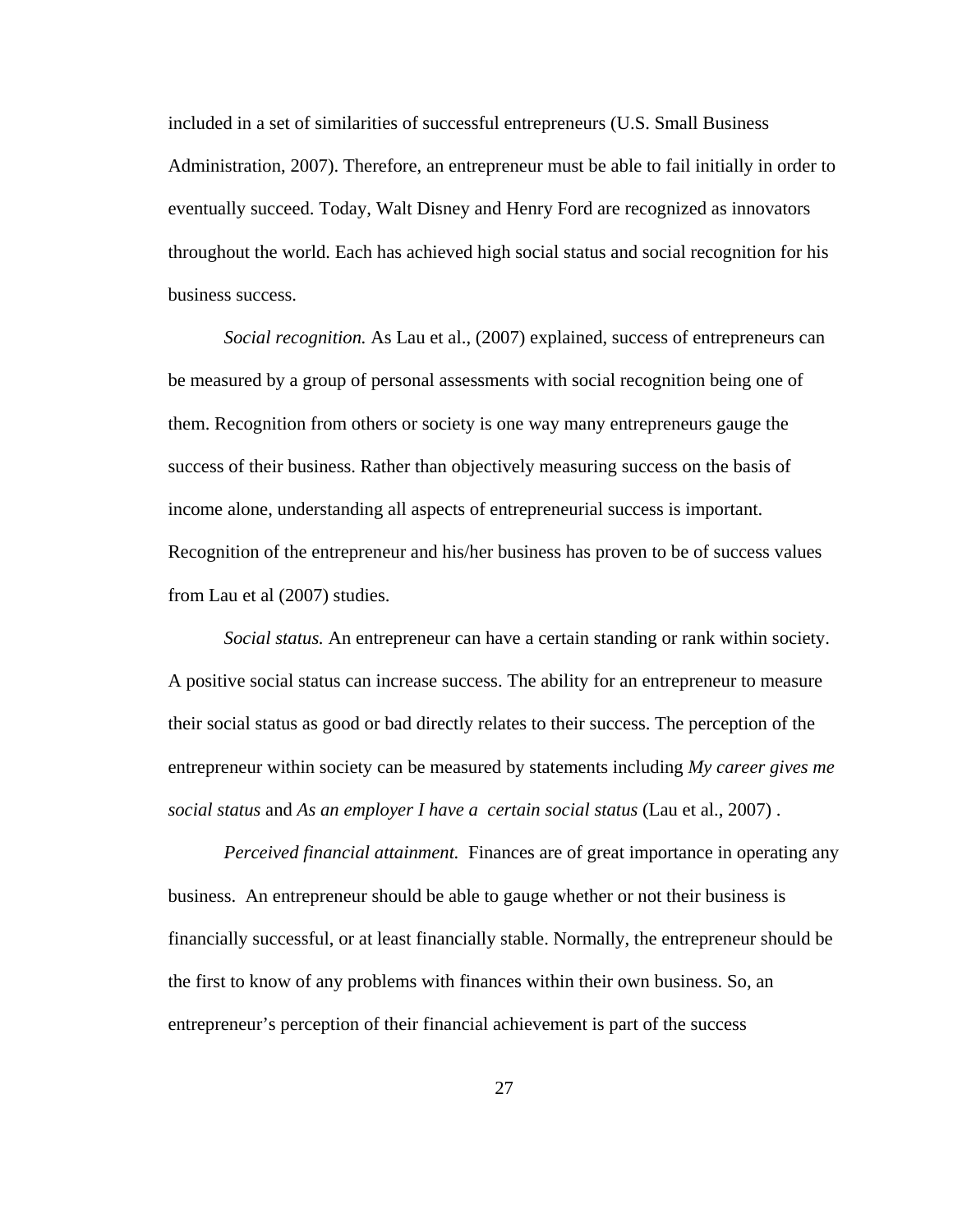measurement. Financial perception can be based on if their business has earned more money than their friends business or than other businesses in their industry. Also, the words *rich* or *a lot of money* are used to prompt the entrepreneur to measure financial attainment (Lau et al., 2007).

*Financial planning.* Planning a business from beginning to end are important aspects to a successful business. Since finances are often overlooked and underestimated, having a financial plan of where each dollar is spent is beneficial. Having a strategy and sticking to it is key to the inner workings of a business. Complexity, however, is not key to a business plan's execution. Thinking the plan through is needed -even if only writing a one page business strategy. Along with the strategy of the business, one needs to plan the finances. Since financing is a large reason the majority of new ventures fail, it is important to make a financial roadmap and follow the budget as closely as possible. A financial plan reminds owners where and how to expend capital, and it allows progress or shortfalls to be measured. A focused financial plan is the cornerstone of an exceptional business plan (Finkekstein, 2006).

*Social reputation.* The reputation of the business and the business owner are important aspects in the measurement of success. If the entrepreneur feels he or she has a good reputation and is well known they have a higher social reputation measurement of themselves. If they are thought of as a well known person within their industry and known as an excellent business person their social reputation is high. The ability to measure one's own reputation within society is one more aspect of the Lau et al., (2007) success scale.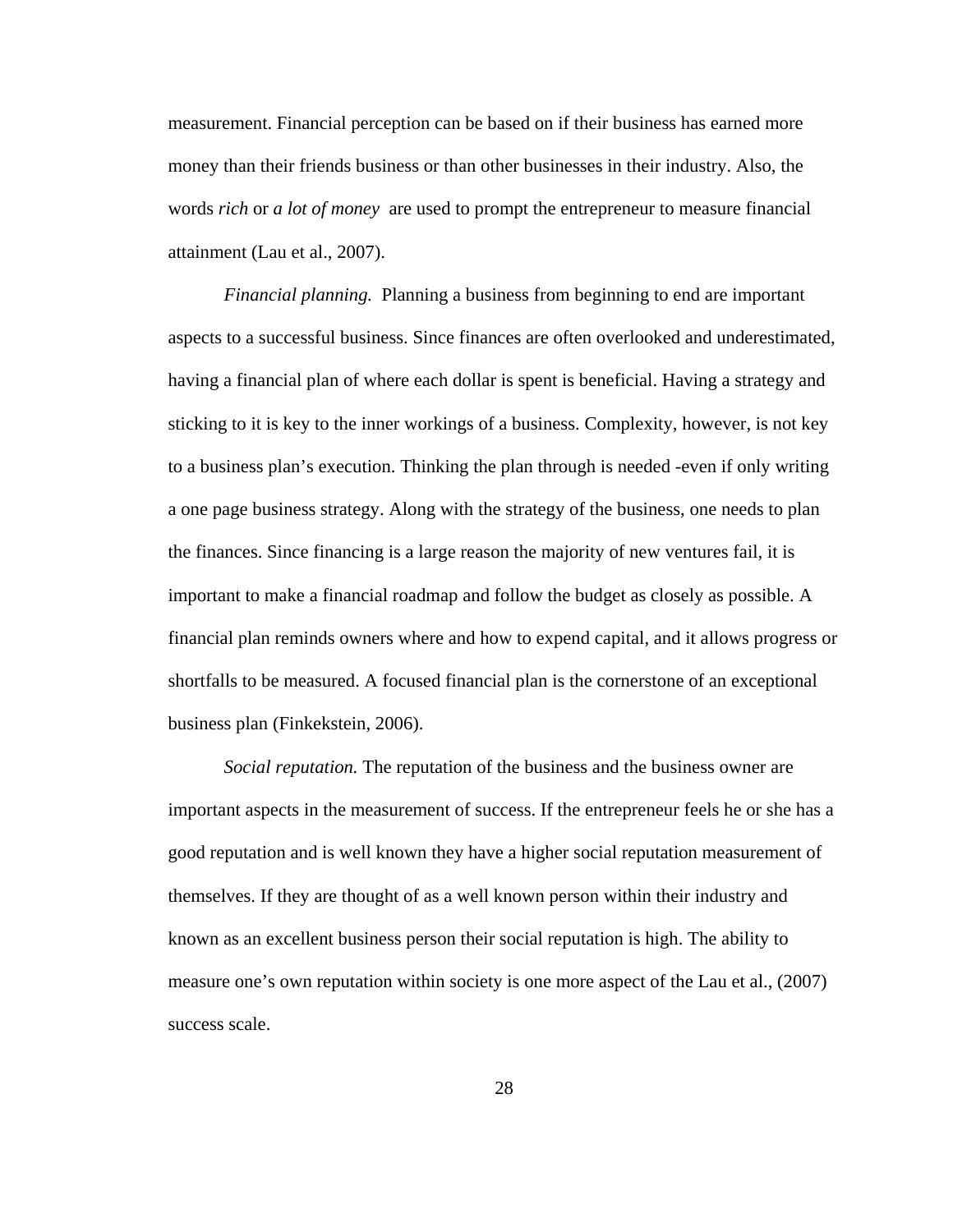*Perceived career achievement*. The perception of an entrepreneur's business achievement and personal achievement is the last part to the whole success measurement of Lau et al., (2007). Perceived career achievement has been measured based on statements including, *I have a sense of achievement from my career*, *I have fulfilled my dreams from my career*, and *I have accomplished something valuable from my career* (Lau et al., 2007 p. 145)

Finally, part of being a successful entrepreneur is knowing when it is time to move on from the business. Having an exit strategy is important. Upon conceptualization of a business, one does not know the full perspective of a business. The venture could grow so fast that the business owner does not have the resources to cover such growth. Knowing when it is time to sell the business to a larger company or to exit while not loosing capital is important. It is believed that growth ability as part of entry deterrence is important, but exit strategy is often overlooked because exit upon entry of a business is never optimum. This, however, is not true as Headd (2003) concluded through research, "contrary to what is commonly believed, not all closures are failures" (p. 58). A positive exit can occur when one exits a business and avoids fixed costs through having a profitmaximizing exit strategy. Creating the best possible way to not lose money is the best decision. If exiting a venture will allow one not to lose excess capital, it is the best choice. Every decision must be carefully evaluated (Headd, 2003).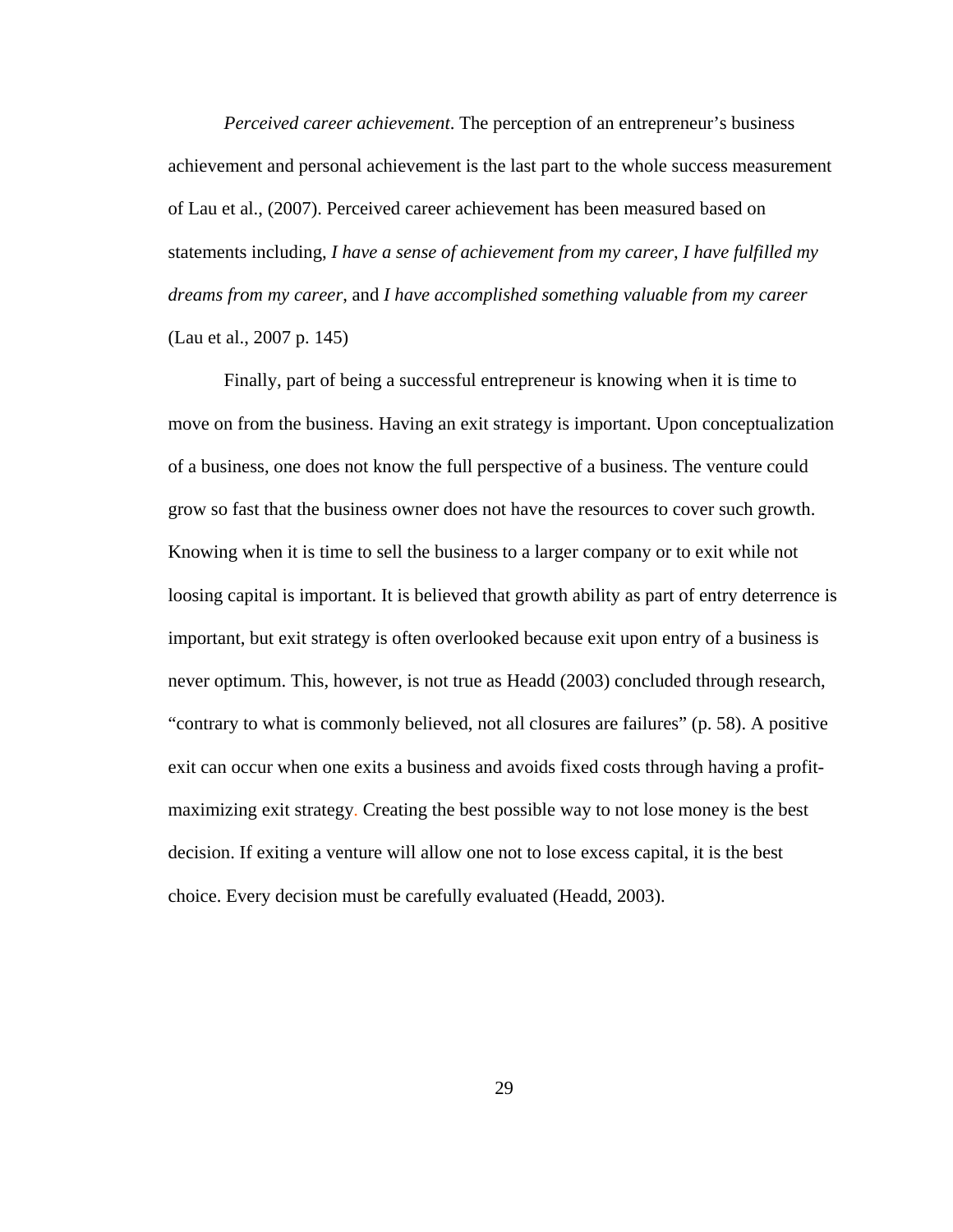## Business Plan

A business plan is a document that provides direction for both operations and growth of a business, it is also a much needed for getting financing and managing operations (Granger & Sterling, 2003). Upon entry into a market, having a well thought out business plan is important to the general success of the business. There are many aspects to a business plan in which the entrepreneur should plan ahead of time including finances, risks, marketing, and exit, as well as many others. A business plan should include every portion of *Table 2* with thoroughness of each section highlighting reasons for the business and future plans. By writing a business plan, the entrepreneur is able to plan out each step they will take and plan ahead for any problems that may arise along the way. Each portion of this plan is beneficial to the entrepreneurship.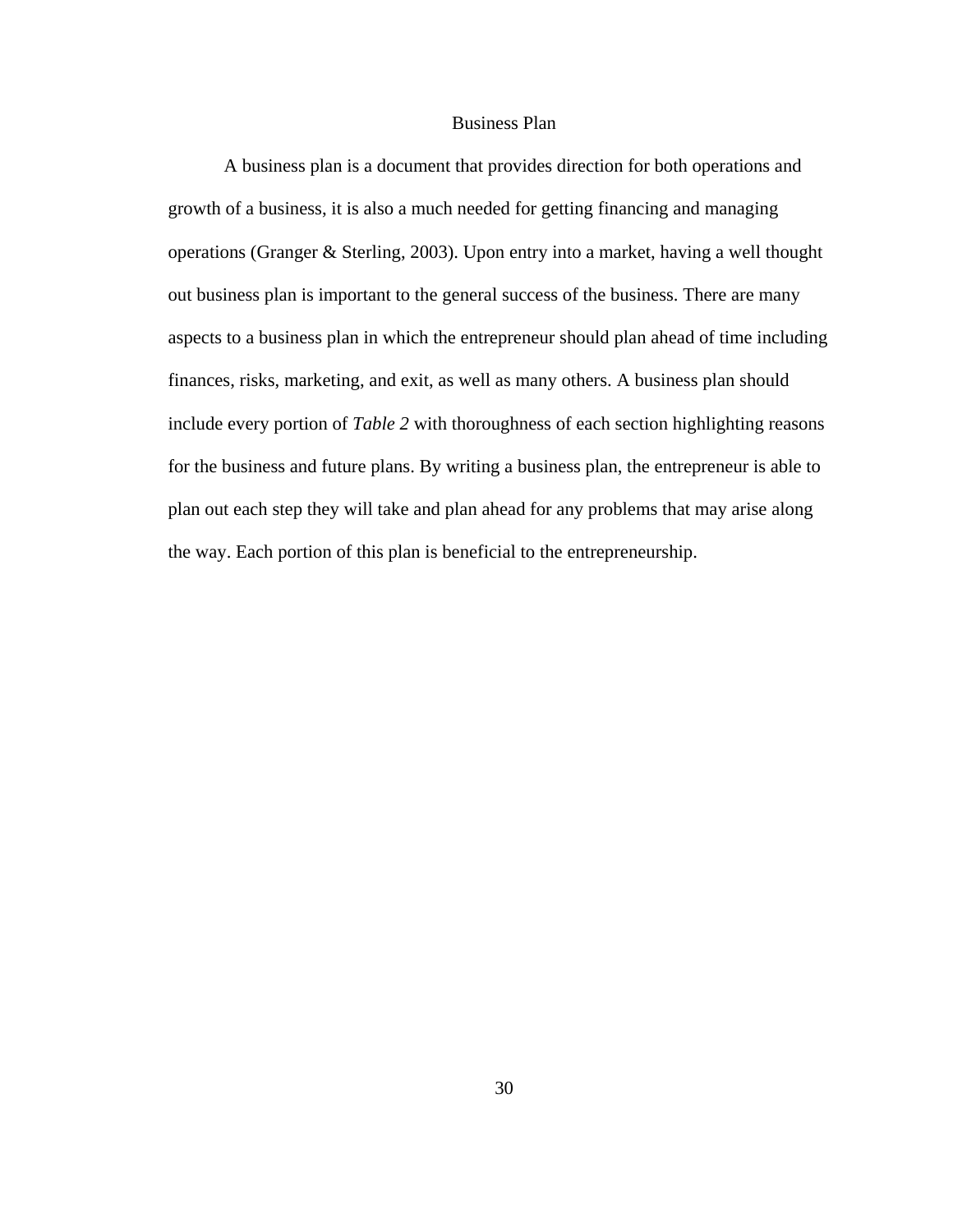Table 2 *Inner Workings of a Business Plan* 

| Section                     | Definition                                                             |
|-----------------------------|------------------------------------------------------------------------|
|                             |                                                                        |
| <b>Executive Summary</b>    | Summary of business plan-generally 2 pages in length and written after |
|                             | completion of business plan.                                           |
| <b>Mission Statement</b>    | Concise, explanation of business's purpose                             |
|                             | - States business purpose, products/services offered, and management   |
|                             | philosophy.                                                            |
| <b>Business</b>             | National, local, and industry trends.                                  |
| Environment                 |                                                                        |
| Marketing Plan              | How the company will compete in the marketplace selling its product/   |
|                             | service.                                                               |
|                             | - Detailed description of products and services                        |
|                             | -Competition analysis                                                  |
|                             | -Pricing structure examination                                         |
|                             | -Credit policy of company                                              |
|                             | -Competitive advantage explanation<br>-Target market profile           |
|                             | -Site analysis                                                         |
|                             | -Promotional plan                                                      |
| <b>Management Team</b>      | Hiring key employees to operate business                               |
| <b>Financial Data</b>       | -Start up costs                                                        |
|                             | -Financing a business                                                  |
|                             | -Projected income statements                                           |
|                             | -Projected cash flow                                                   |
|                             | -Break-even point                                                      |
| <b>Legal Considerations</b> | Business Structure, Finances, Ownership                                |
| Insurance                   | Health, Life, Disability, Workers Compensation, Vehicle, Liability,    |
| Requirements                | and Earnings insurance                                                 |
| Other Key Factors           | Any additional information that does not have a place in the plan      |
| Suppliers                   | Who will they be?                                                      |
|                             | Producers, wholesalers, or functional middlemen.                       |
| <b>Risks</b>                | Controllable risks: insurable risks                                    |
|                             | Uncontrollable risks: uninsurable risks, weather, price wars           |
|                             | Develop a strategy for both types of risks                             |
| Assumptions/                | State any assumptions made about the business                          |
| Conclusions                 | Feasibility of business.                                               |
|                             | What assumptions must hold true for your conclusion to hold true?      |

*Note*. This table of a business plan is a conglomeration of learned information and textbooks. From Lambing, P. & Kuehl, C. (2000). *Entrepreneurship* (2<sup>nd</sup> ed.). New Jersey: Prentice Hall.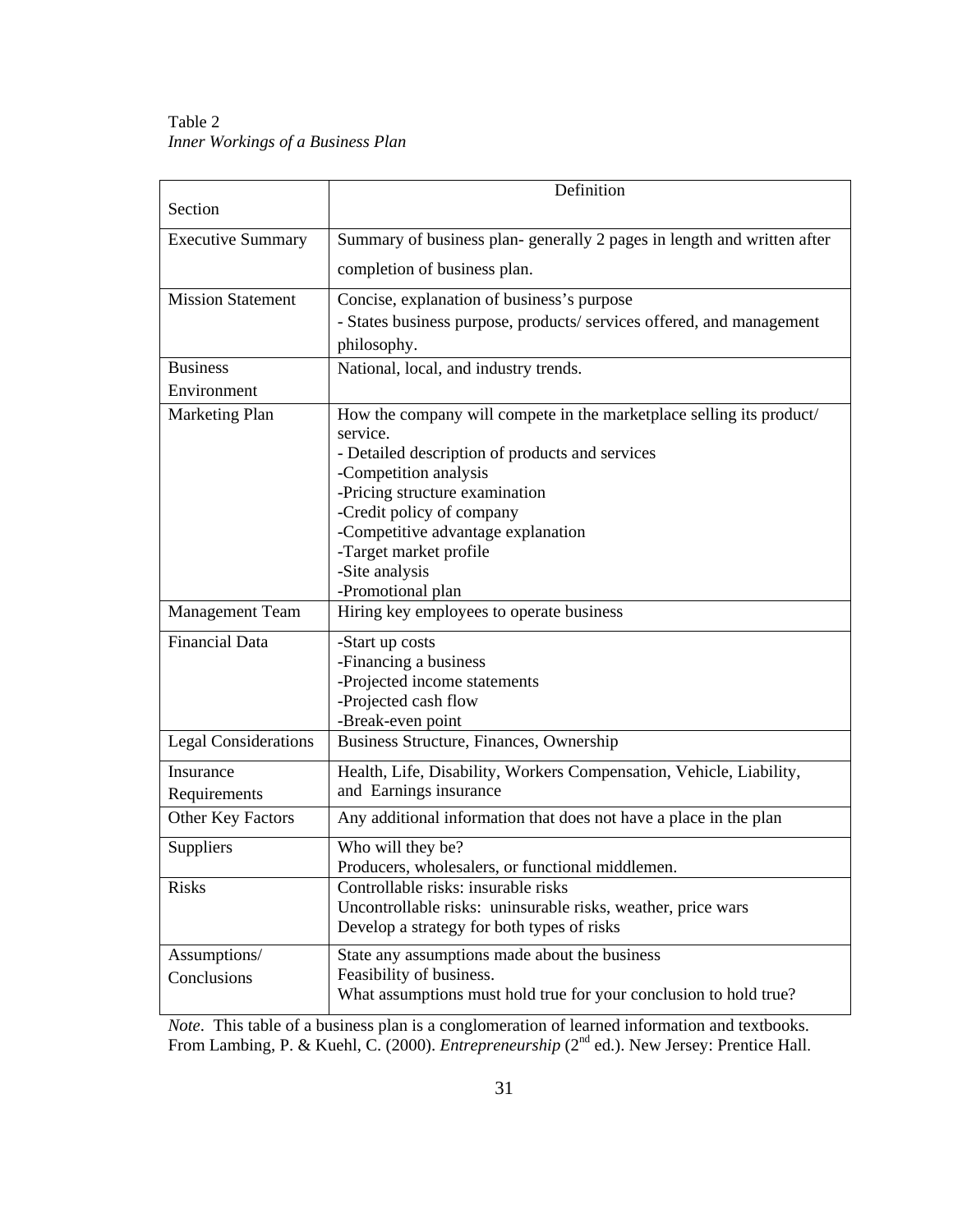# *Sources of Capital*

As important as sticking to a financial plan is, getting the financing to back a business may be even more difficult*.* Access to capital through any stage in the lifecycle of a small business proves to be a continual problem because of heightened risk in investing. For most startups, personal funds of the business owner, family and friends constitute major sources of startup capital. "Wetzel reported that the number of firms financed by institutional venture capitalists is less than one thousand per year, and fewer than 50 percent of these are startups"(Brockhaus, 1987, p.4). Though risk is a trait for entrepreneurs, it is also a trait of business investment.

Investors are often skeptical and conservative with their investment of capital into a start-up business because there might be a much higher risk of losing money than in established businesses. Accurate, detailed, information is best to estimate costs and bring to potential investors (Granger & Sterling, 2003).

However, there are other alternatives for sources of capital. "Angels" are sophisticated individuals willing to invest in a business because they have been successful selling their own company and are willing to reinvest portions of their earnings into smaller companies. In 1999, it was estimated that there was \$70- \$80 billion in angel capital (Office of Advocacy, 2000). Though "angels" exist in the business world, it is still important to understand and stick to a financial roadmap and business plan based on resources available at the time.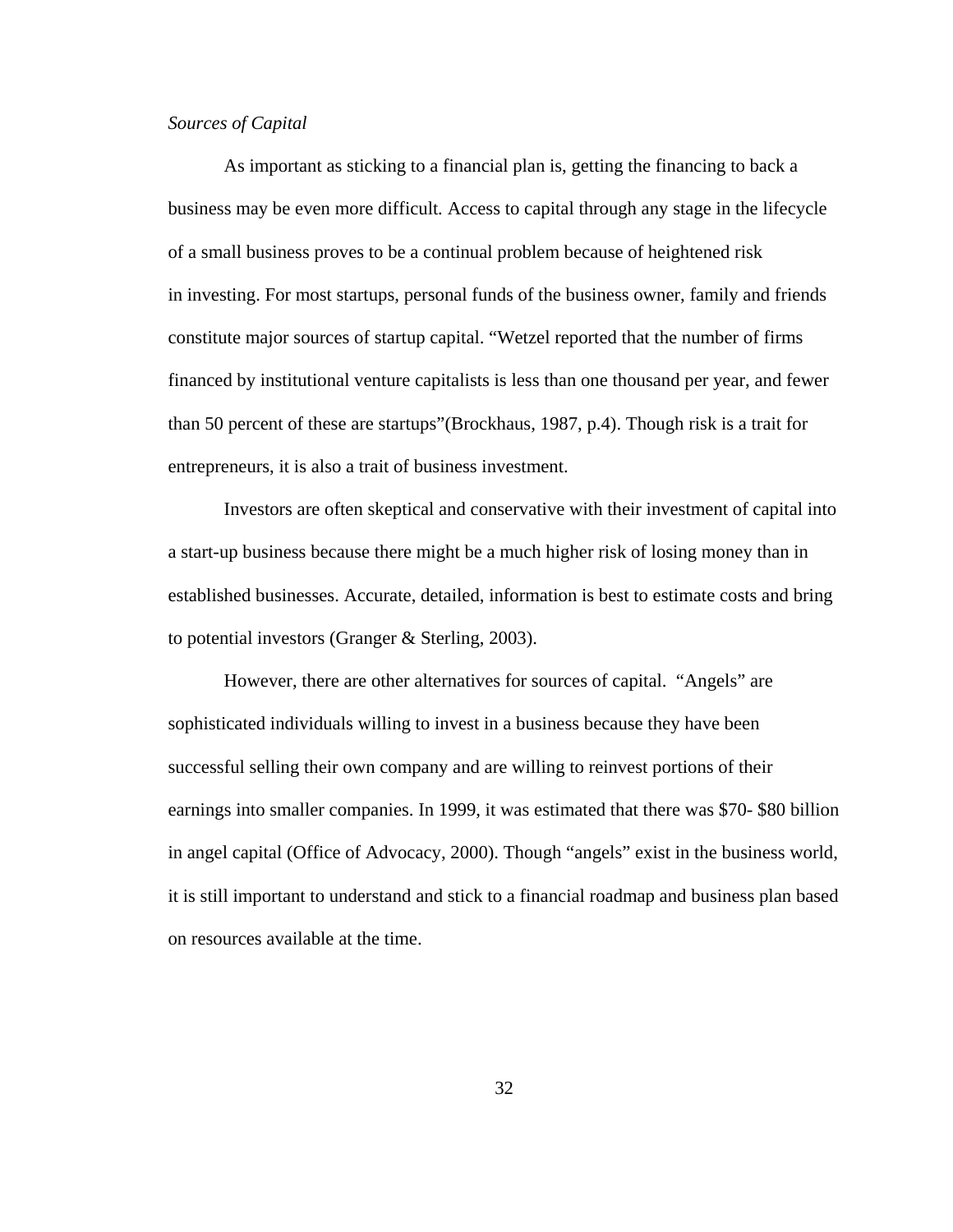*Board of advisors.* As previously mentioned, many entrepreneurs were influenced early on by role models (U.S. Small Business Administration, 2007). This influence, whether it be from a parent, a board of advisors or mentor can be beneficial. It is a wise decision to have a board of advisors to keep the original goals of the company on track. An entrepreneur can be well versed with many talents, but they cannot know everything. They need to search out a team of trusting advisors that specialize in the critical areas of the business venture. "Without exception, every successful business owner I've worked with has talked about how having trusted advisors is necessary for success" (Finkekstein, 2006, p.2). The purpose for a team of advisors is to keep the business owner on track. These advisors should ask crucial but necessary questions that hold the business owner accountable for their actions. This board of advisors can also help in networking the entrepreneur and getting the entrepreneur in touch with the right people when help is necessary. One of the most important factors in the success of an entrepreneur is a network of business acquaintances that can provide business assistance from finances to encouragement (Merrett & Gruidl, 2000).

Because an entrepreneur is not an expert in every business aspect, having a board of advisors helps lessen the risk of beginning a business. A good entrepreneurial personality is full of, "desire for new challenges and new knowledge often corresponds with a well-developed sense of where weaknesses lie" (Deamer & Earle, 2004, p.100). Meaning, the entrepreneur will be able to run a business successfully if they realize when they need outside help. In order to minimize future business problems, the entrepreneur should define business risks in the business plan. Therefore, by hiring a board of advisors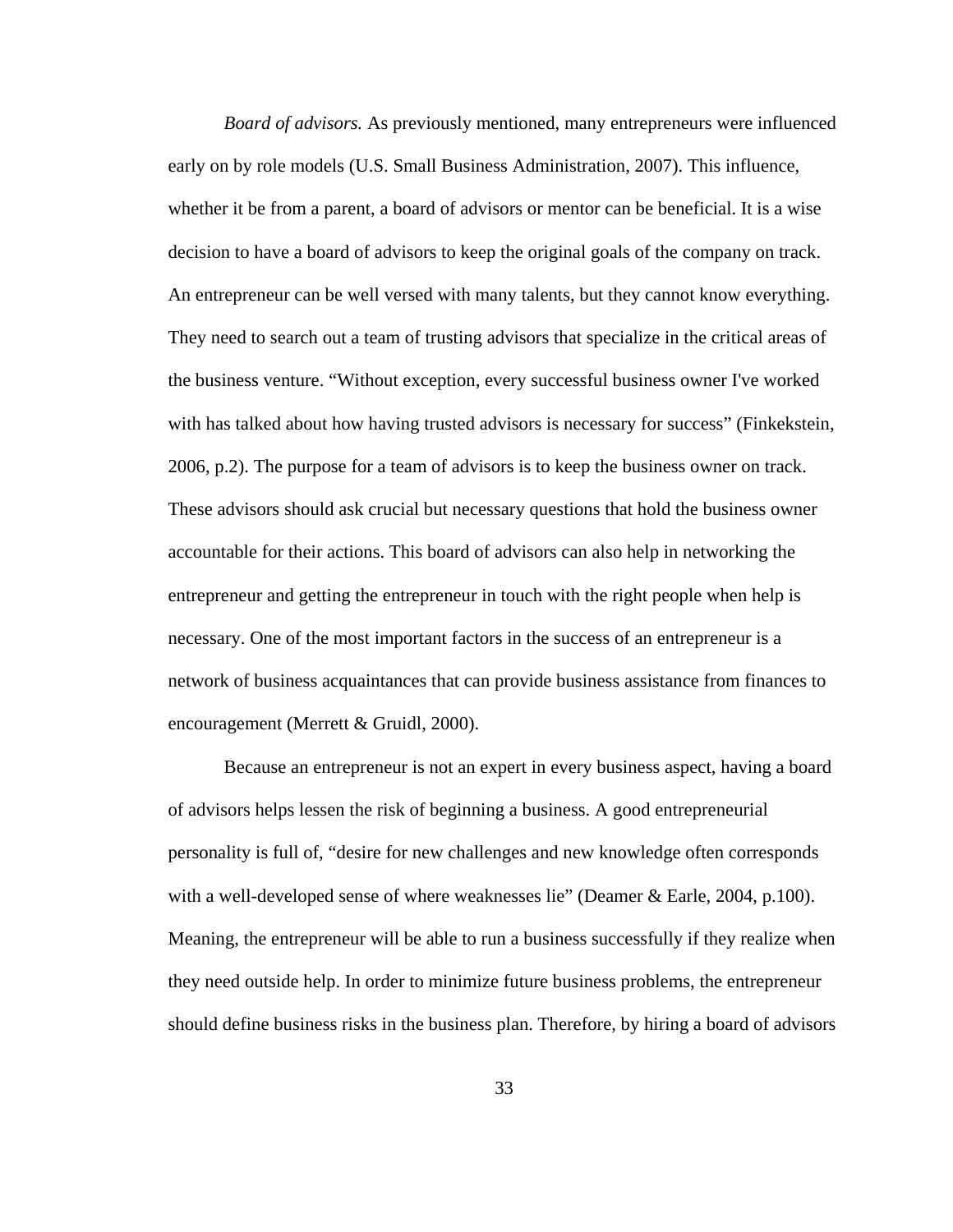upon opening business, entrepreneurs lessen their risk of failure. They do not take extreme risks; the risks they take are calculated (Lambing & Kuehl, 2000). "Successful business owners aren't afraid to take calculated risks with clear outcomes in mind. Most owners who take risks do so because they recognize the need to change as the economic climates changes, and they understand it's disastrous not to embrace change" (Finkekstein, 2006, p.1).

## Failure

As developing and following a financial plan and business plan aid in the success of a business, failure to have these documents and abide by them before launching a company is a pitfall for many unsuccessful entrepreneurs. By not having clear and concise goals and a plan to achieve these goals, business owners will find themselves spinning out of control until their lack of direction leads them to failure. By writing a business plan and financial plan, the entrepreneur should understand when positive cash flow should begin. In many cases, it takes two or more years to merely break even. Until the business reaches a breakeven point and begins retaining positive cash flow, there needs to be capital saved from the start up of the business or growth cannot be achieved and the business will fail quickly. Likewise, keeping track of all financial records is extremely important to monitor expenditures in the business. Inadequate book keeping is one more problem affecting the failure of a business (Tracy, 2005).

Developing and growing a business takes time and patience. If an entrepreneur expects too fast of a turnaround or a breakeven point within too short of a time period, expectations will be unmet. Failure of a venture is often is a result of impatience among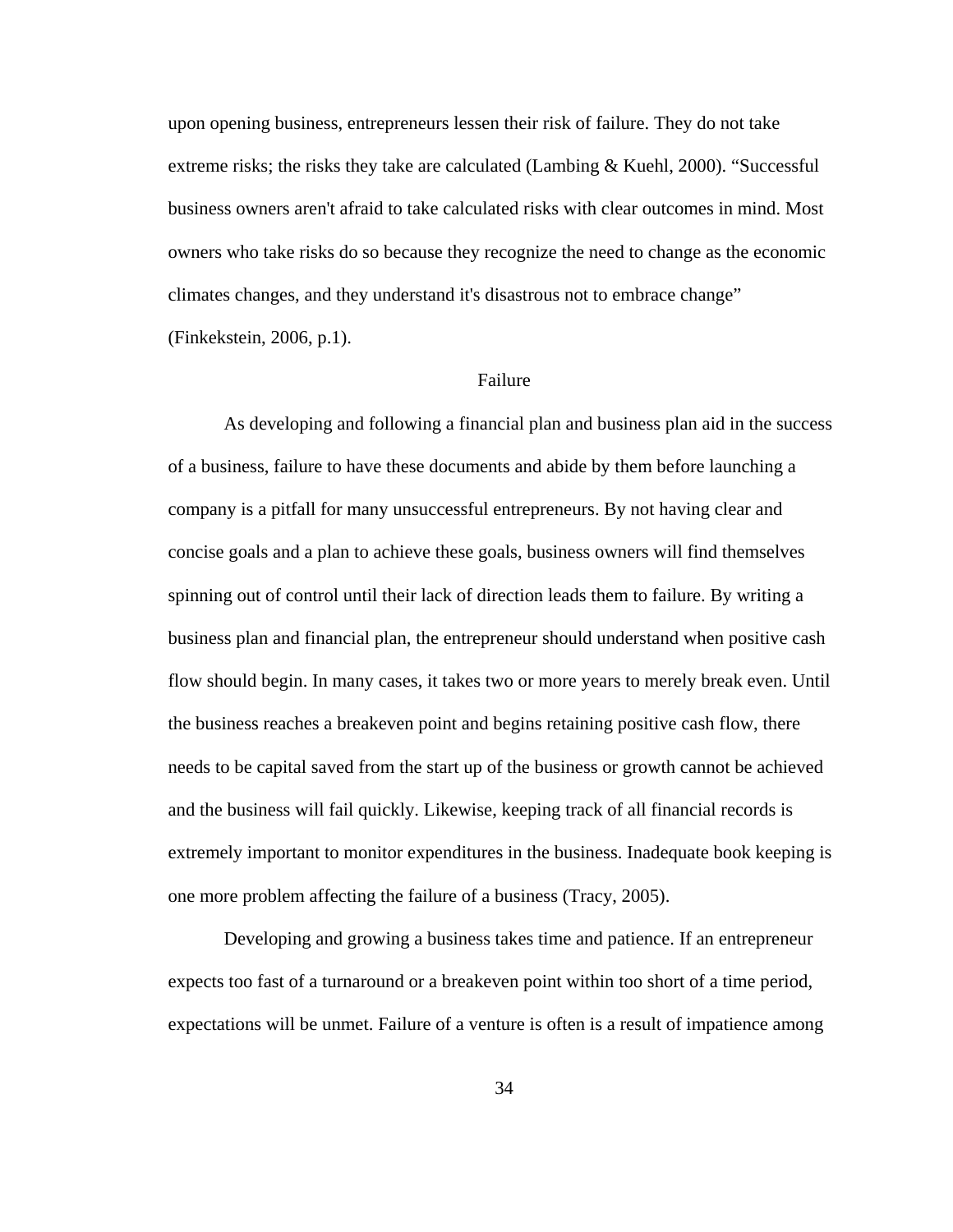entrepreneurs. The rule of thumb in a new business is everything costs twice as much and takes three times as long to implement as anticipated (Tracy, 2005).

Finances have many sections contributing to failure rates of entrepreneurs. Contributing factors include when an entrepreneur spends too much, particularly in the early stages, and expends all their startup capital money before achieving profitability. And after spending too much, if they try to charge too much to make a lot of money in a short period of time, the entrepreneur is looking for trouble. Likewise, by taking action without thinking first, the entrepreneur acts impulsively and makes costly errors that eventually cause the business to fail (Tracy, 2005).

Factors contributing to the success of a business are often product quality, management skills, customer service, and sales. But, when any of these factors are done inadequately, consumers choose to go elsewhere. The business will eventually collapse if consumers continue to choose the competition because of poor product quality or service (Tracy, 2005).

Entrepreneurs have many important and difficult decisions to make daily. They must be familiar with current market trends and be timely upon making decisions. Delayed or improper decisions can hurt a business and its standing. Every single thing an entrepreneur does must be calculated and purposeful. When an entrepreneur does not recognize important trends, consumer preferences, or economic conditions failure is inevitable.

35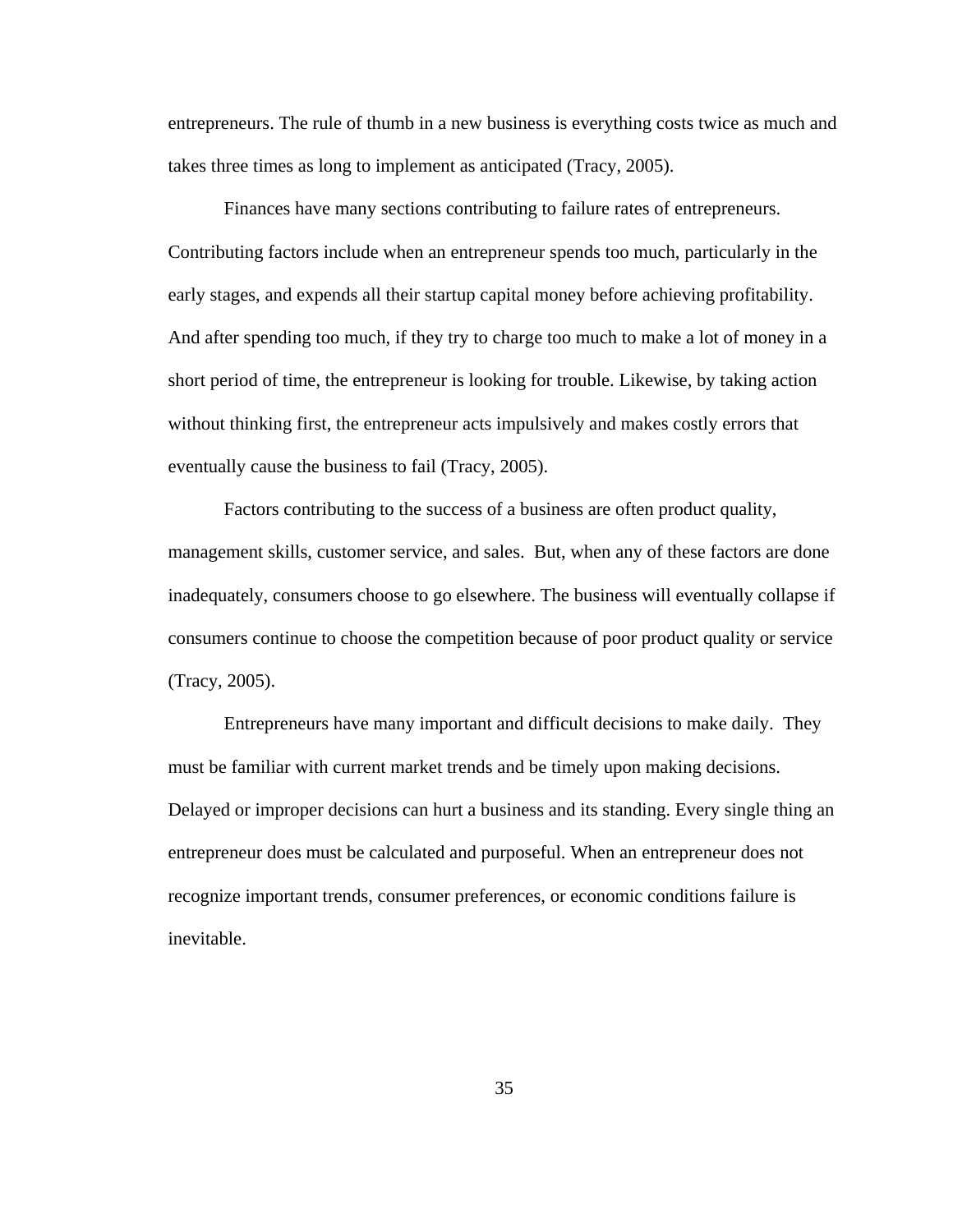On the other hand, one must be able to distinguish between business failure and a positive exit. Just because the business closes does not necessarily mean the business was a failure, the owner may enjoy getting business up and running and selling while the business is making a profit (Headd, 2003). If the business was a failure, the owner may close or sell. The SBA estimated that in 2005 there were 671,800 new firms opened in the US and 544,800 closures. Among those closures, 39,201 were bankruptcies-meaning, not every closure was necessarily due to failure (Office of Advocacy, 2006). Being able to distinguish between business closure and business failure is important. Headd (2003) found past businesses that opened between 1989 – 1992 then closed between 1992-1996 maintained a 29.1 percent perception of business success among owners at closure. Therefore, just because a business closes, does not mean a business fails.

## Apparel Industry

The apparel industry is driven by trends from the streets, celebrities, socialites, and history. It is one of the most fast paced industries with seasonality changes, trends being forecasted years in advance, lines for holiday and various seasons, and an ever growing importance of the consumer being *in style*. With trends in the business of fashion such as boutiques like ZARA and H&M where Fast fashion is a must, the apparel industry is showing great turn around on garments. The industry is no longer as infatuated with pristine quality in garments as it was just ten years ago. Keeping up with the trends is of the utmost importance. Zara boutique thrives from constant communication and constant reemergence of designs (Ferdows, Lewis, & Machica, 2004). The purpose of fast fashion boutiques is a quick turnaround on less expensive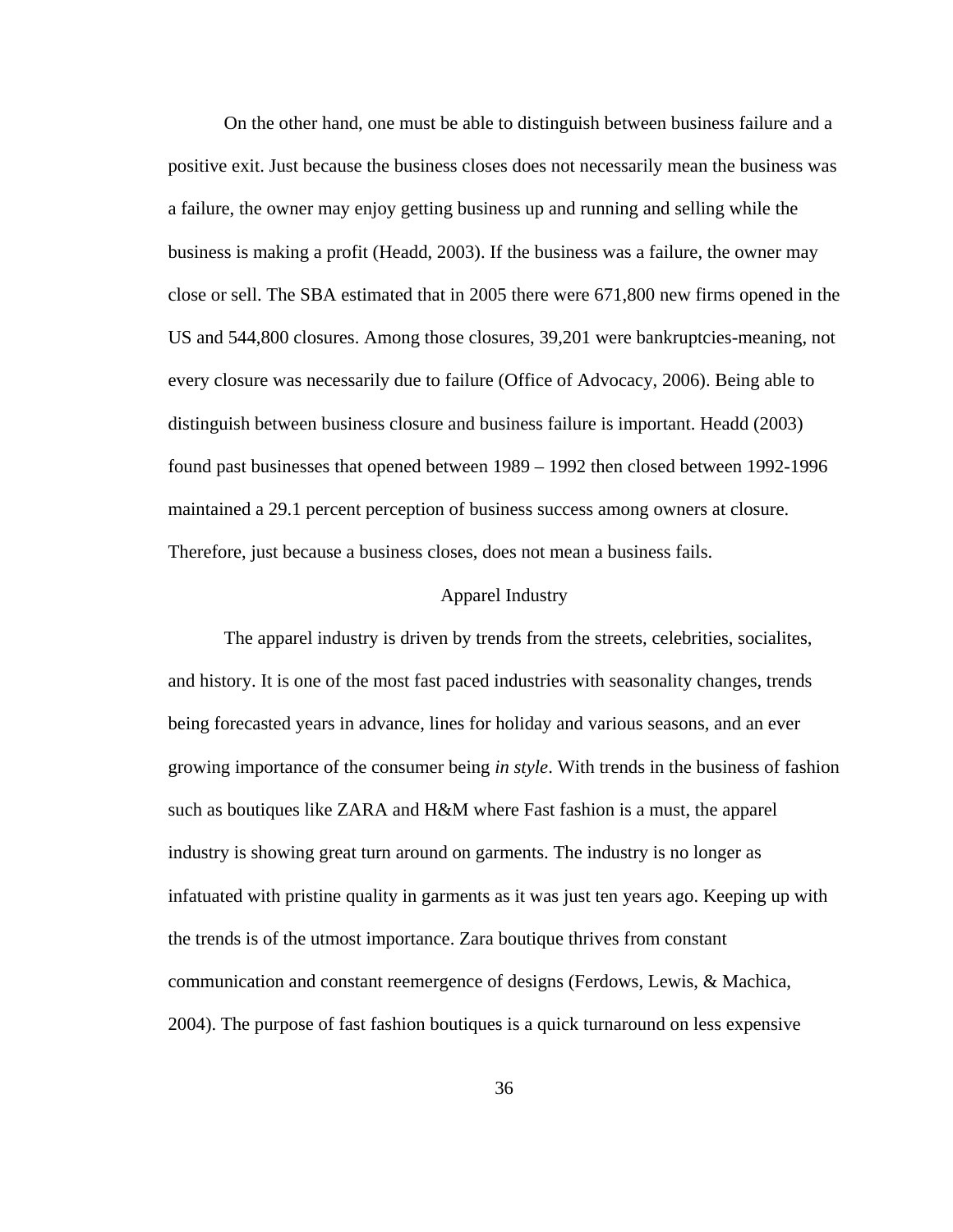clothing. From concept to creation the whole process takes days instead of weeks or months (Ferdows et al., 2004; Hayes & Jones, 2006).

## *Retail Lifecycle Changes*

 The apparel and retail industries are very complex. There are several major cycles that play an important role in the success of a product for the entrepreneur. The apparel industry, along with other industries in the retail section, operates based on the retail life cycle (RLC). The lifecycle consists of four stages; innovation, accelerated development, maturity, and decline. The first stage, innovation, has few competitors, exceptionally rapid sales growth, low profitability, and tends to last between three to five years. The growth of sales is rapid because the establishment is introducing something new. Thus, any sale is considered growth. The second stage, accelerated development, has an increased number of competitors, rapid growth, high profitability, and lasts between five and six years. Maturity, the third stage, includes many more direct competitors and a reasonable number of indirect competitors, profitability is decreasing to a moderate level and the time period for this level can last as long or as short of a time as the business allows itself. Finally the decline of a business is the last stage. There are moderate competitors, and many different competitors. This stage is characterized by slow or even negative sales, extremely low profitability, and this period can last as long as it takes for the business to recover and start anew, or close. The four RLC stages relate to any retail business and strongly affect the apparel industry (Fiorito & Greenwood, 1986). This can be difficult for entrepreneurs to handle if they are not properly prepared for such drastic change.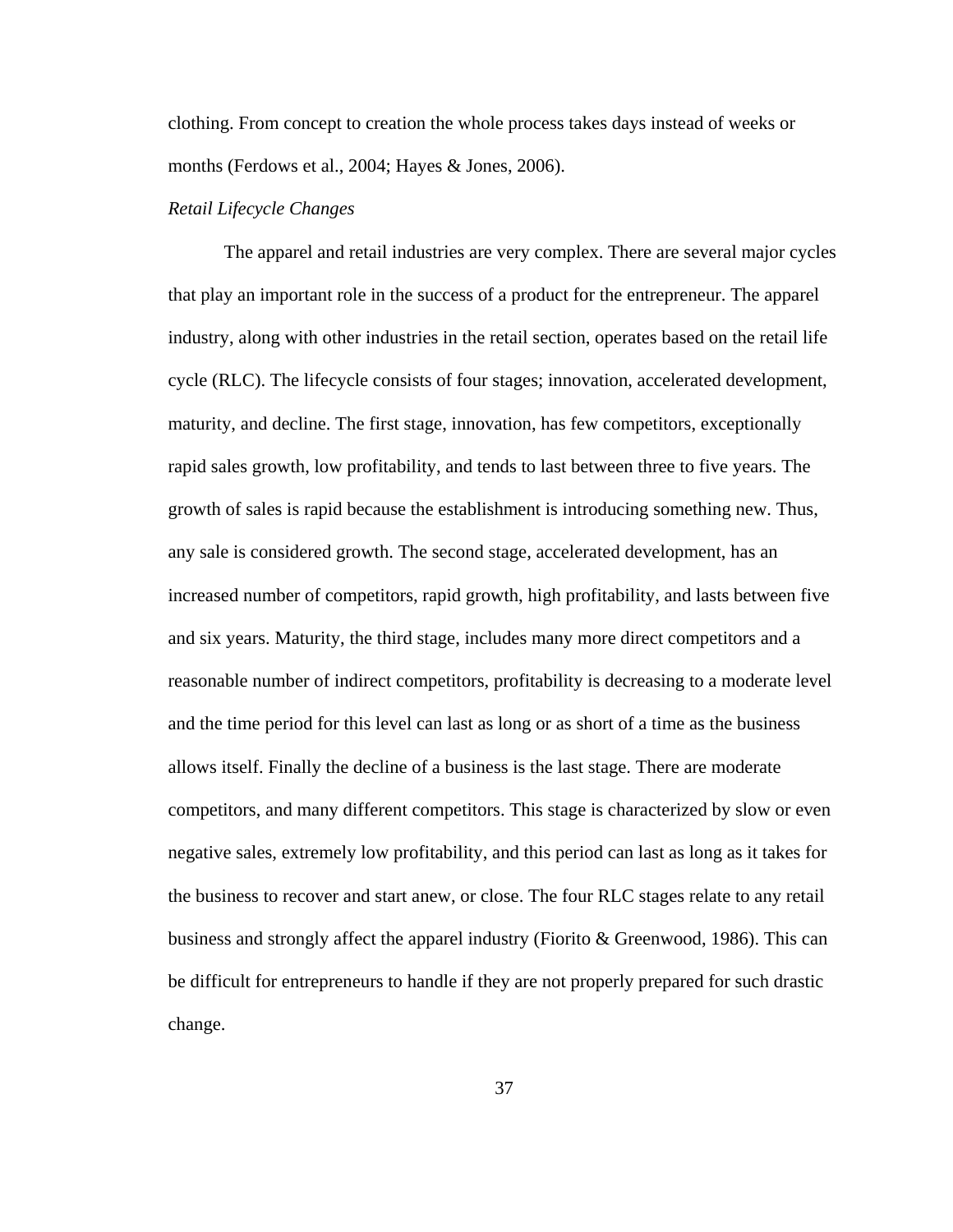The RLC is not the only cycle the apparel industry encounters. Seasonal patterns, cyclical patterns, trend patterns and selling patterns occur throughout the industry as well. Cyclical patterns move the business of fashion pertaining to cash flow, sales and profits (Granger & Sterling, 2003). This swinging trend in the industry is also referred to the pendulum of fashion. Trends can change from one extreme to the next in the rotation of a pendulum. Styles, shapes, and colors all undergo these drastic changes measured by the pendulum swing. The point swinging from one point of exaggeration such as mini skirts to the opposite of ankle covering skirts, the pendulum shows its full range (Robinson, 1975).

 The fashion industry includes any business connected with fashion goods or services: design, retailing, manufacturing, distribution, publishing, advertising, and consulting (Stone, 1990). Within these industries, apparel falls in categories such as Haute Couture-which is custom made garments or ready to wear – apparel in standard sized bought off the rack. Women's ready-to- wear clothing falls within its own specific categories as well (Dickerson & Jarnow, 1997). There is high end, which is closer to couture in fabrication but is still not custom made, mid-priced clothing that is more affordable but not poor quality and now there is Fast Fashion which includes boutiques like ZARA and H&M.

Yet another part of its complexity, the apparel industry has a product lifecycle classified in terms of maturation. There are four phases of the lifecycle of the apparel industry which include: emerging, expanding, stable, and declining. The stage that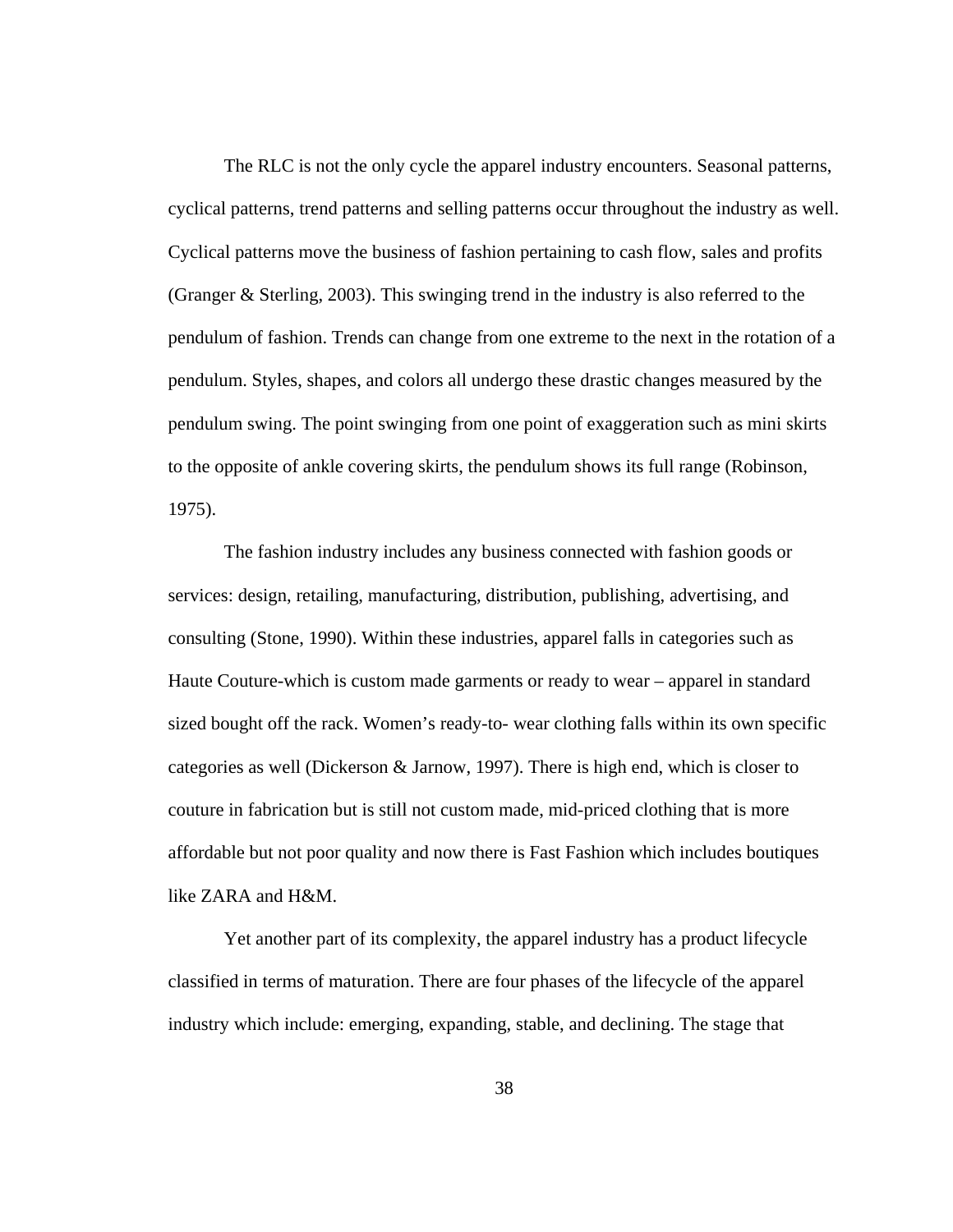provides the most opportunity for entrepreneurial ventures is the emerging or new stage. The growth stage of a business is when there is a lower investment risk and increased customer base. This phase is also an entry level stage for entrepreneurs. At the point when business begins to level off and be considered mature, with a loyal customer base, the business would be in its stable stage. These companies have one of two directions they can go, into decline or regeneration of growth. This is a difficult stage to enter the entrepreneurial market. If in the stable stage the business did not regenerate, it reaches a declining stage in which cash flow is reduced and would not be a good choice for entrepreneurs to enter. This stage shows least demand for the product and the needs for the product to be reinvented or the business will fail.

 To further complicate the process, fashion trends are always changing, sometimes it takes a long time for people to catch on to the trends and other times a trend seems like an instant success. Designers base their designs on fashion forecasts. These forecasts are delivered to the designers over a year in advance so the designer's collection can be in style for the next season (Jarnow, Guerreiro, & Judelle, 1987). Predictions are made from evaluating the current marketplace and history as well as looking to economic status, current events, and other news publications. It takes a lot of skill and good business sense to make accurate predictions and hope the customer will like the product.

The majority of production in the apparel industry is primarily based on the ready-to-wear industry. Fashion magazines and television publicize runway shows from fashion capitols of the world such as Milan, Paris, and New York. Though apparel is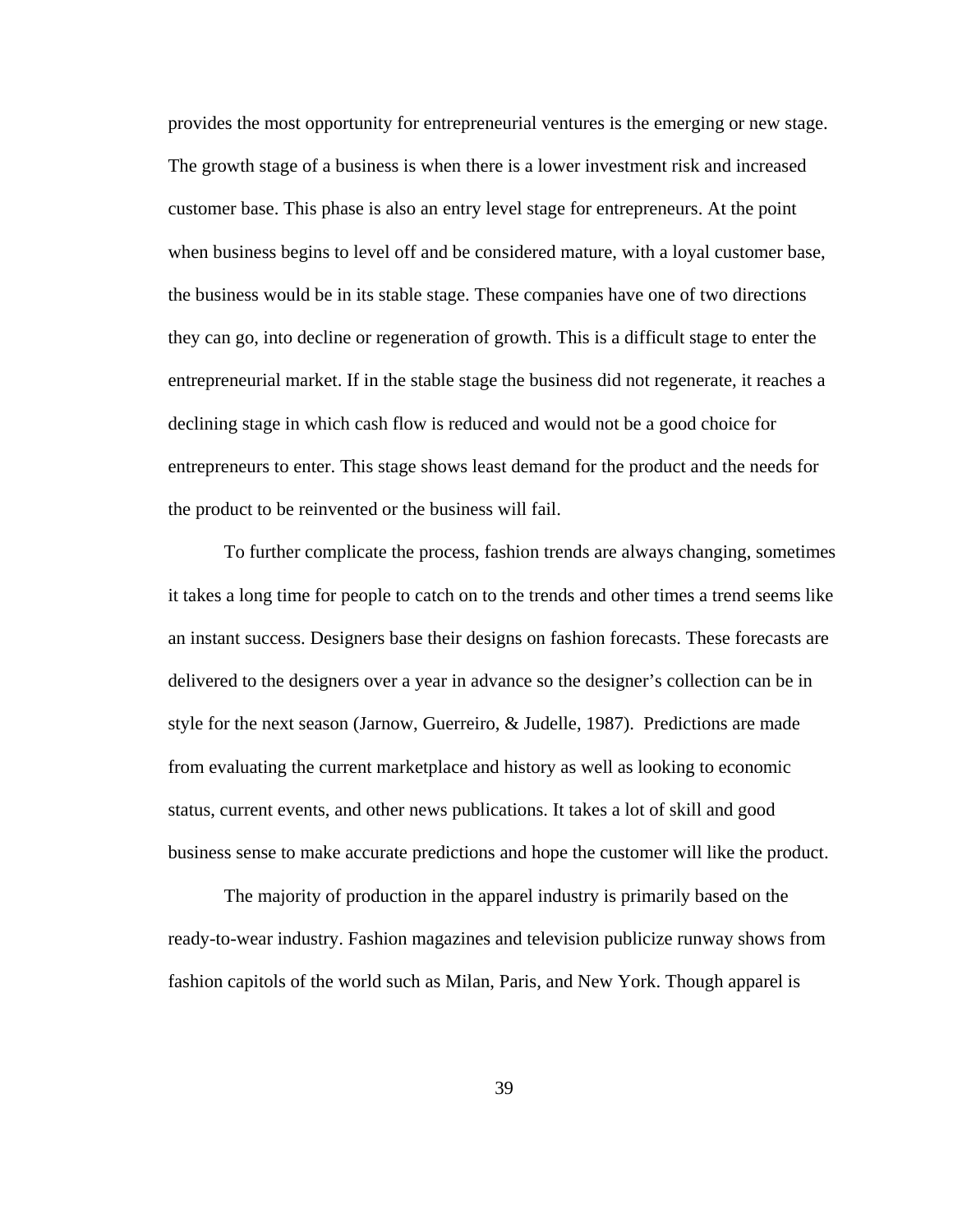found throughout the entire world, high fashion and new trends tend to be first found in these larger cities.

## Apparel Entrepreneurs

 The apparel industry is filled with young entrepreneurs from designers to patternmakers, boutique owners to stylists. Fashion is a market full of innovation. Professionals in the apparel industry recognize trends and predict their customer's wants and needs. As described by Granger & Sterling (2003), the retail industry is a three trillion dollar industry in which apparel and accessories sectors contribute over \$135 billion as of 1999. Based on the U.S. Census report, the amount of dollars spent in the apparel market growing yearly, entrepreneurs have found area within the industry to make profit (SeS, 2008). However, entrepreneurs in this industry need to be more efficient than in most industries to maintain customer loyalty and brand recognition (Granger & Sterling, 2003).

 Innovation is one of the key success factors at the top of the list in the fashion industry. The SBA describes business innovation in two ways; inventing something, or creating something from an existing idea (U.S. Small Business Administration, 2007). An entrepreneur in the apparel industry must stay in touch with their market even if it means reinventing the business multiple times. Knowledge of the industry, trends, and professionals in the industry is extremely important (Granger & Sterling, 2003).

 An apparel entrepreneur is under the same scrutiny as any other entrepreneur. The U.S. Census Bureau reported 165,054 clothing and clothing accessory firms being open in 2002, of those 68,766 were firms with paid employees. Also included in the report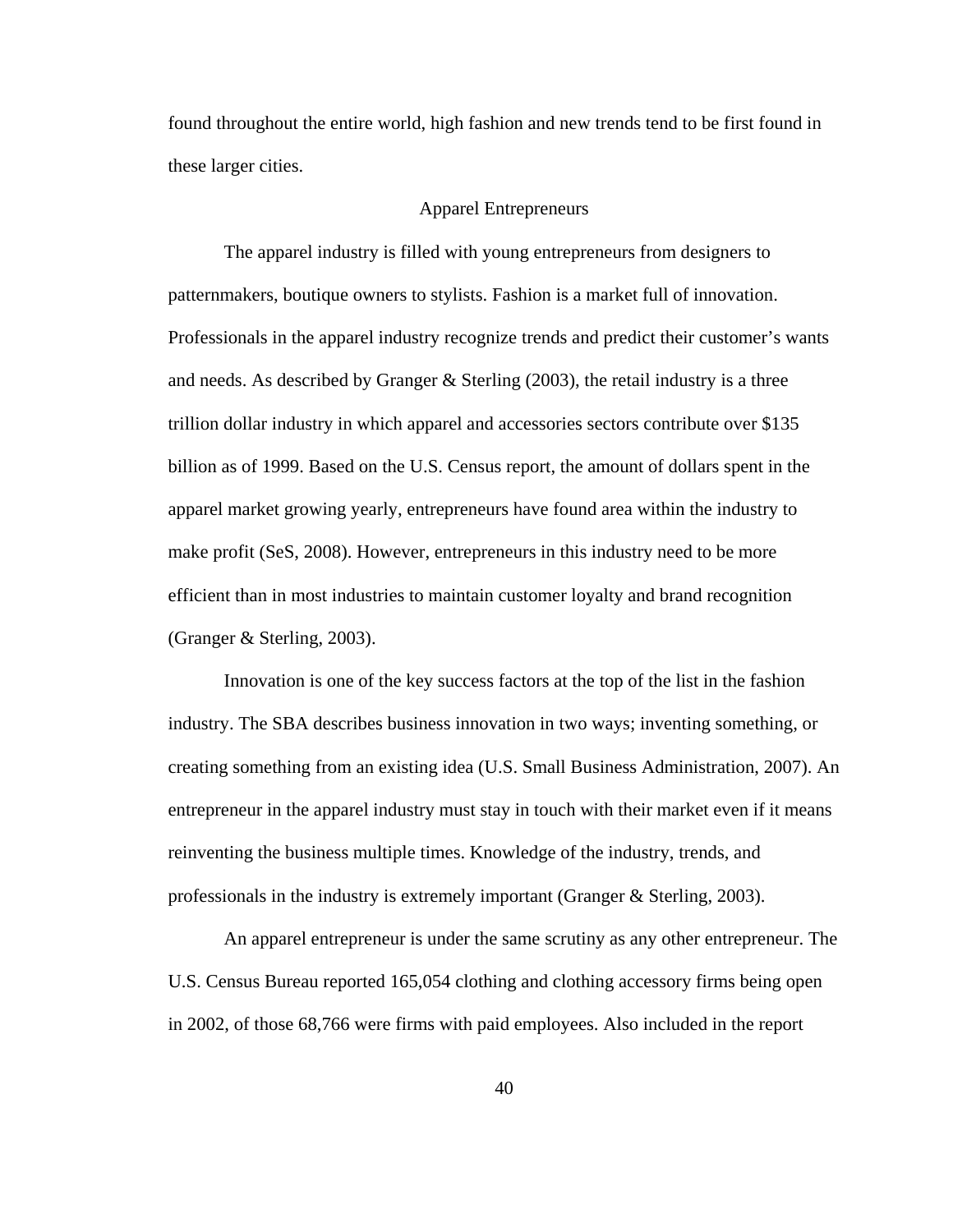were numbers of female owned apparel stores- 65,694 and male owned- 66,572 (U.S. Census Bureau, 2002). Success is measured in society by finances but by the entrepreneur by attaining personal goals in the venture. The same traits apply for apparel entrepreneurs as do for any other entrepreneur except the factor of the fast pace of the apparel industry affects the motivation and decision making trait. An apparel entrepreneur must always be on their toes expecting every day to be different. An apparel entrepreneur must make decisions in ample time to be in control of their future. Decision making is an important factor of any entrepreneurs business, but in the fashion industry decisions are not always focused and narrow. Understanding future trends is significant and assists entrepreneurs; those who integrate new trends with fashion create a winning structure (Black, 2004).

 Advantages such as being self-sufficient, having financial control, and opportunity still apply in the apparel industry as do they in other entrepreneurial settings. There is optimal opportunity to travel in the fashion industry as well as possibility of meeting many exciting people. Disadvantages do occur in the apparel industry as do they in many others. An entrepreneur expecting to start a business and become rich is a mistaken entrepreneur. There is no get rich quick plan in the apparel industry; a business needs time to develop and grow into its entity. There is very small margin for error and less people working for the entrepreneurs as well as less capital than larger corporations. Financial risk is one of the most important risks in this and any other entrepreneurial setting. For some, finances are not a problem but for most, those who fail will fail due to insufficient funding (Harris, 2005).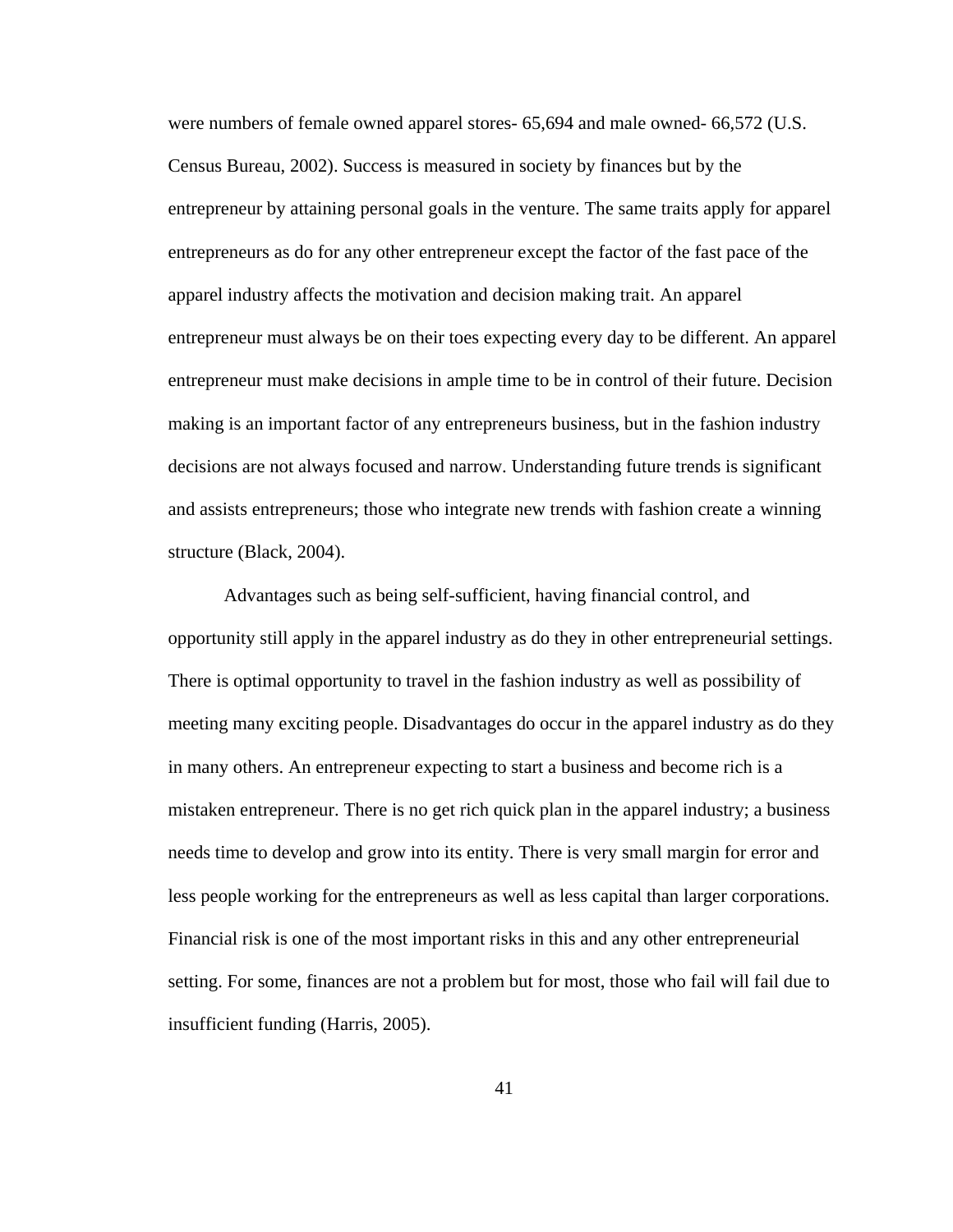# *Challenges*

 Funding to open a business is often difficult, but entrepreneurs need to keep funding available to keep producing their product. Brian Le Gette, an entrepreneur who initially was part of a partnership in the company *180s*, experienced financing issues of a growing company first hand. The company developed an innovative ear warmer which sold on a home shopping television show. They sold out in five minutes and their popularity grew. Orders were coming in fast but they did not have the money for such fast turnaround. Production costs were costing them every incoming dollar. The company simply became popular and the owners were not financially ready for such fast pace financing issues. Even in businesses that people consider successful because they are selling their product fast does not mean the company is necessarily successful (Anderson, 2005).

 Pitfalls in the apparel industry are everywhere. Lack of cash flow is a great expense to entrepreneurs, and it could cost them their business. Patternmakers, fabric, suppliers, and general resources needed in the apparel industry are often costs that correlate highly to failed ventures. These entrepreneurs do not even stay open for a whole year before running out of all capital. Start up costs for a young designer can be anywhere from \$500,000 to \$1 million because of business essentials of the start up. Since financing is an issue in every stage of the business, a solid financial plan is the only way to prepare (Harris, 2005).

42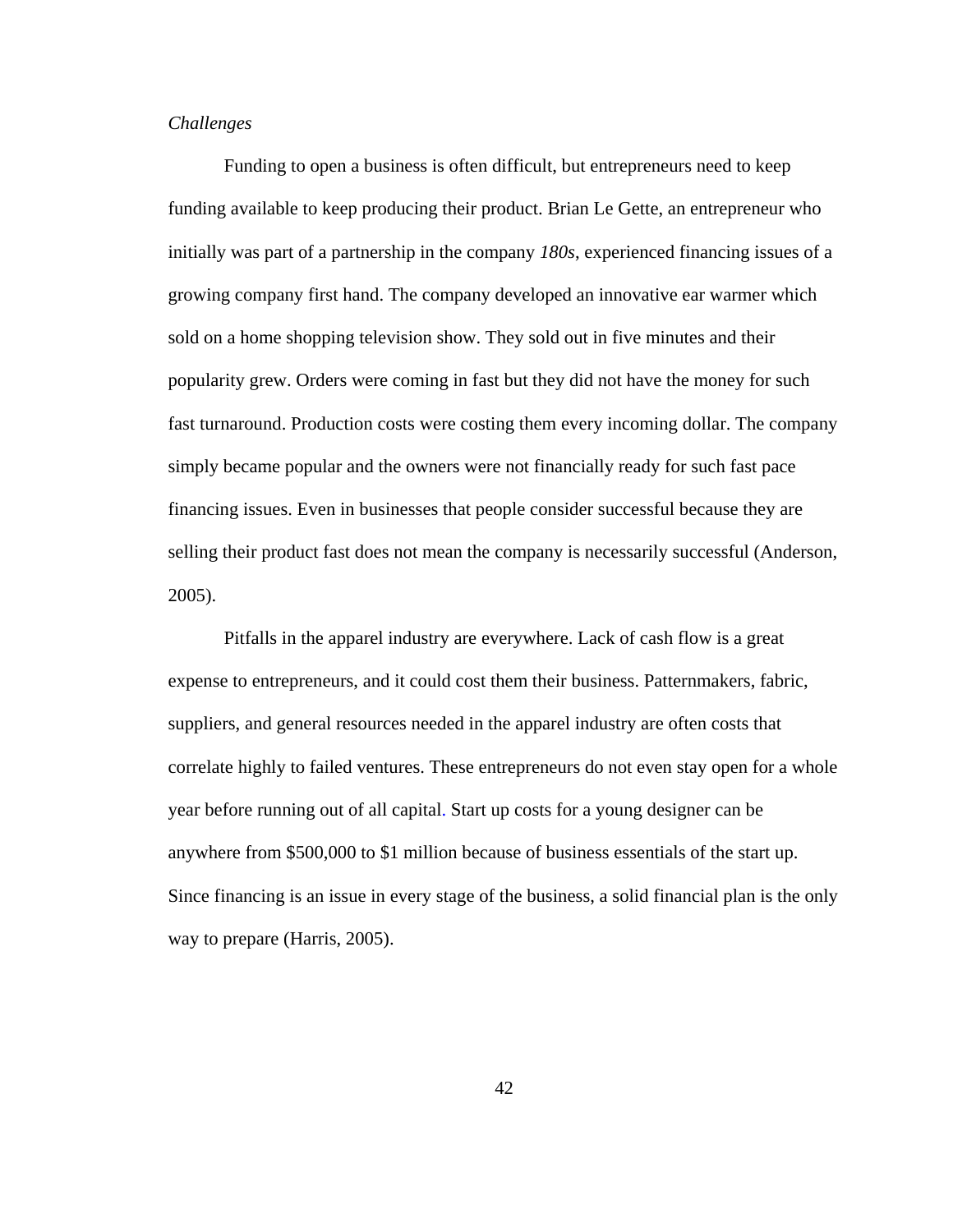Funding is not the only problem apparel entrepreneurs encounter; there are many problems in this industry entrepreneurs need to figure out. Three friends, involved in the music industry found out opening an apparel design house is not as easy as they thought it would be. The business RyanKenny is based in Atlanta, Georgia and produces high end men's apparel. RyanKenny began over a trip to Philadelphia and personal shopping for high end apparel. The business idea turned into a work in action. The three owners Kenny Burns, Derek Dudley, and Ryan Glover raised \$500,000 in personal finances to begin their business. Since coming up with financing seemed easier than most companies, RyanKenny could afford fabric and equipment with the pooled money of the three. RyanKenny did still have a problem. In the apparel industry, couture clothing is important and high end, so new designers of the RyanKenny label were not taken seriously in their market. The business had a rough start entering the apparel industry rather than funding their venture (Harris, 2005).

 Young entrepreneurs in the apparel industry face difficult decisions every day that contribute to the success or failure of their business. The apparel industry is a significant portion of the trillions of dollars in retail yearly. With the high amount of money the retail business brings in, apparel entrepreneurs do have staying power and contribute to the amount calculated.

*Seasonality.* Changes in climate and holidays effect seasonality of the apparel industry. Designers have resorted from simple fall and spring collections by adding resort lines, holiday, summer, and accessory lines. This demand for extra collections such as resort and holiday lines is a fairly new occurrence due to the growing popularity in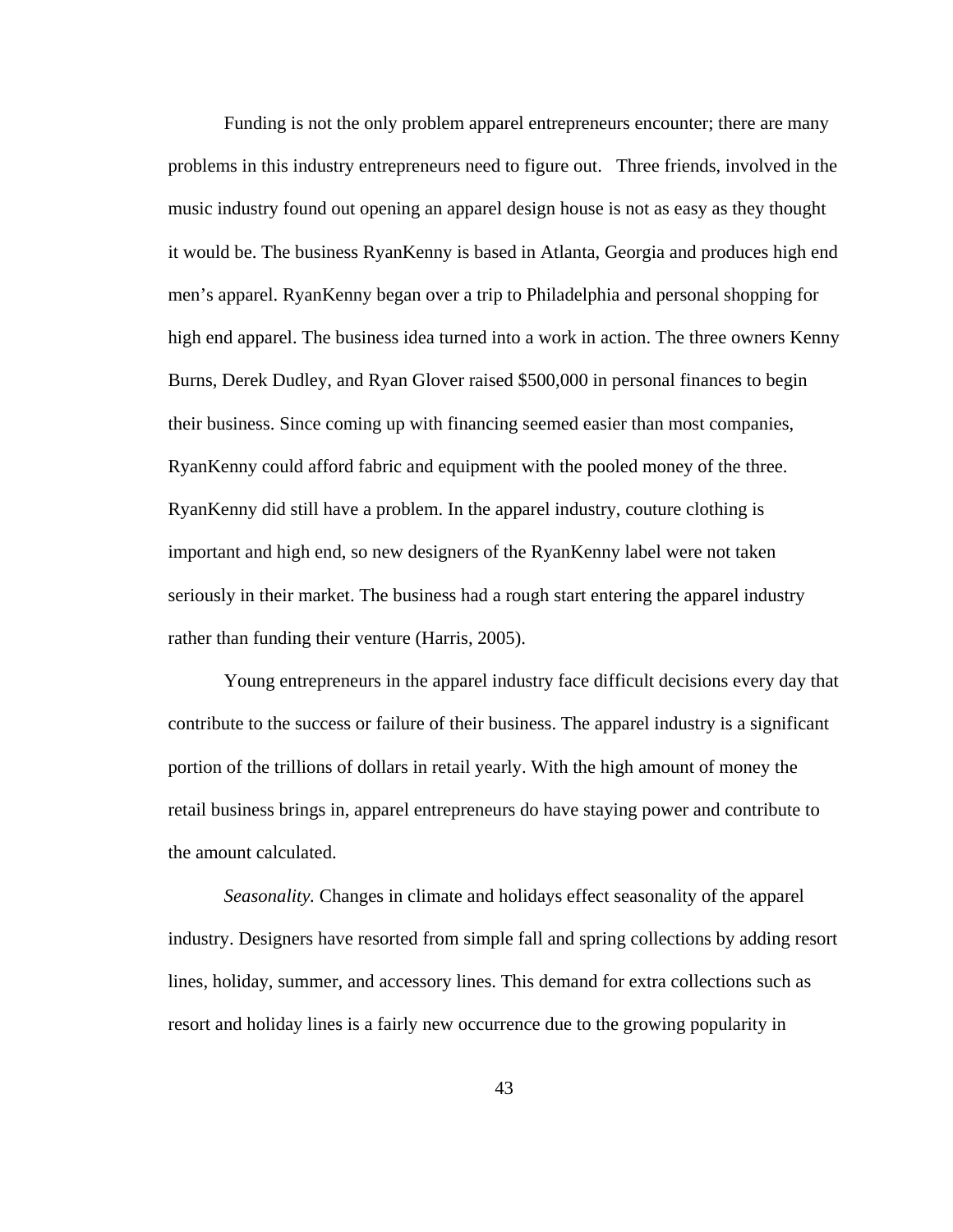fashion magazines, television, and websites. In 2003, Americans spent \$62 billion on luxury apparel, shoes and accessories. As fast as designers put a line out, consumers are willing to spend money on it. Even buyers are getting in on the design trends months before they ever used to by viewing pre season collections. Seasonality in the fashion industry is like that of none other, growing more and expected faster every year (Rozhon, 2004).

Seasonality in an apparel industry can affect an apparel entrepreneur with cash flow issues greatly. The fast pace and quick turnaround times may not be enough time for the new entrepreneurs to have enough accounts receivable to be able to purchase things like more fabric for the next season. A garment cannot sit on a shelf for too long because seasonality and trends change so quickly. If a designer cannot produce the garment quickly enough, the retailer will choose not to work with the designer anymore because slow turnaround is bad for business. Because the apparel industry is so fast paced, seasonality can destroy a business. The apparel industry has fashions forecasted years ahead of time to aid in the turnaround of a garment, clothes need to be in stores in enough time to sell and be able for the store to want their next season.

Apparel entrepreneurs need to work with the concept of their business, the season, and trends. They need to stay on track all the way to completion of the season just to turn around and start a new season over. Insiders to the apparel industry are ready for the trend to change as soon as their line is on stores. The look of last season has been forecasted to them, designed with the target market in mind, stressed over for months, manufactures, showed- in a showroom or on a runway, photographed and evaluated for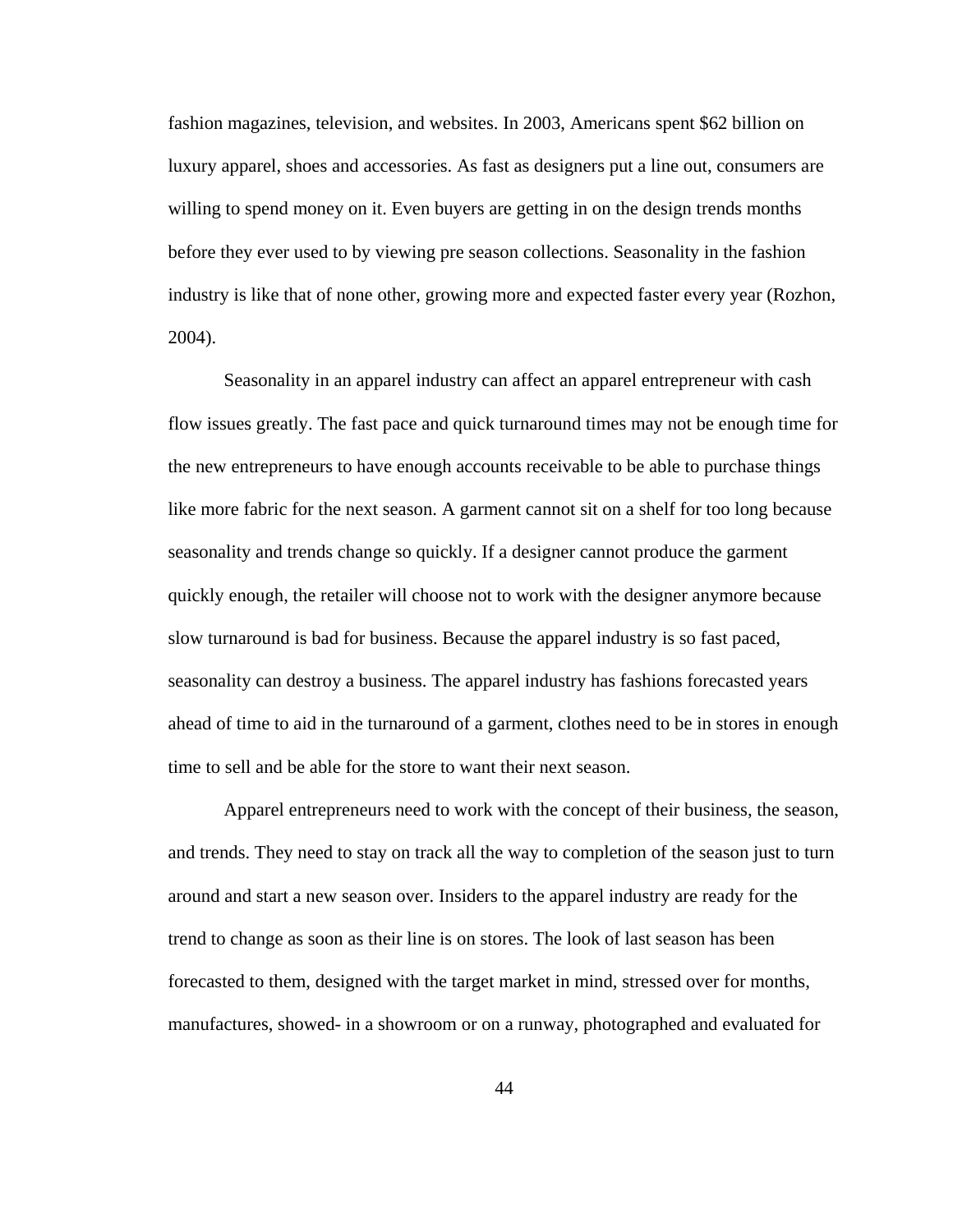months. After looking at the same collection day after day a couple of months seems like an eternity and a designer and others in the business are ready for a change in trends (Horyn, 2005).

*Manufacturing off Shore/ outsourcing.* Over the past few years, domestic business has decreased because more and more businesses are outsourcing to foreign countries. China, Singapore, India, and other various regions of the world pose a threat to the domestic apparel industry. The availability of outsourcing to another country cuts costs significantly, and for many entrepreneurs it is a way to cut costs and stay afloat. The global market in apparel is constantly growing.

Manufacturing is not the only source of apparel entrepreneurship done overseas. Fatt (2001) researched Singapore's entrepreneurial facets and future markets and found Singapore is overcome by larger nations. Inability to export affects the U.S. and many other countries due to the mass amount of outsourcing (Fatt, 2001). In the business of fashion, the global economy is important for many reasons other than trend watching. Much of the apparel industry is overseas including manufacturing (Dickerson & Jarnow, 1997).

#### Survey Research

Survey research has been conducted for years in many different forms on many different subjects. Researchers focus specifically on types of surveys, how to make surveys, response rates of surveys, and other data collection methods. Since a fairly low number of respondents ever respond to an initial survey, about 50%, many researchers focus much time on increasing response rates. In an age of technology, researchers are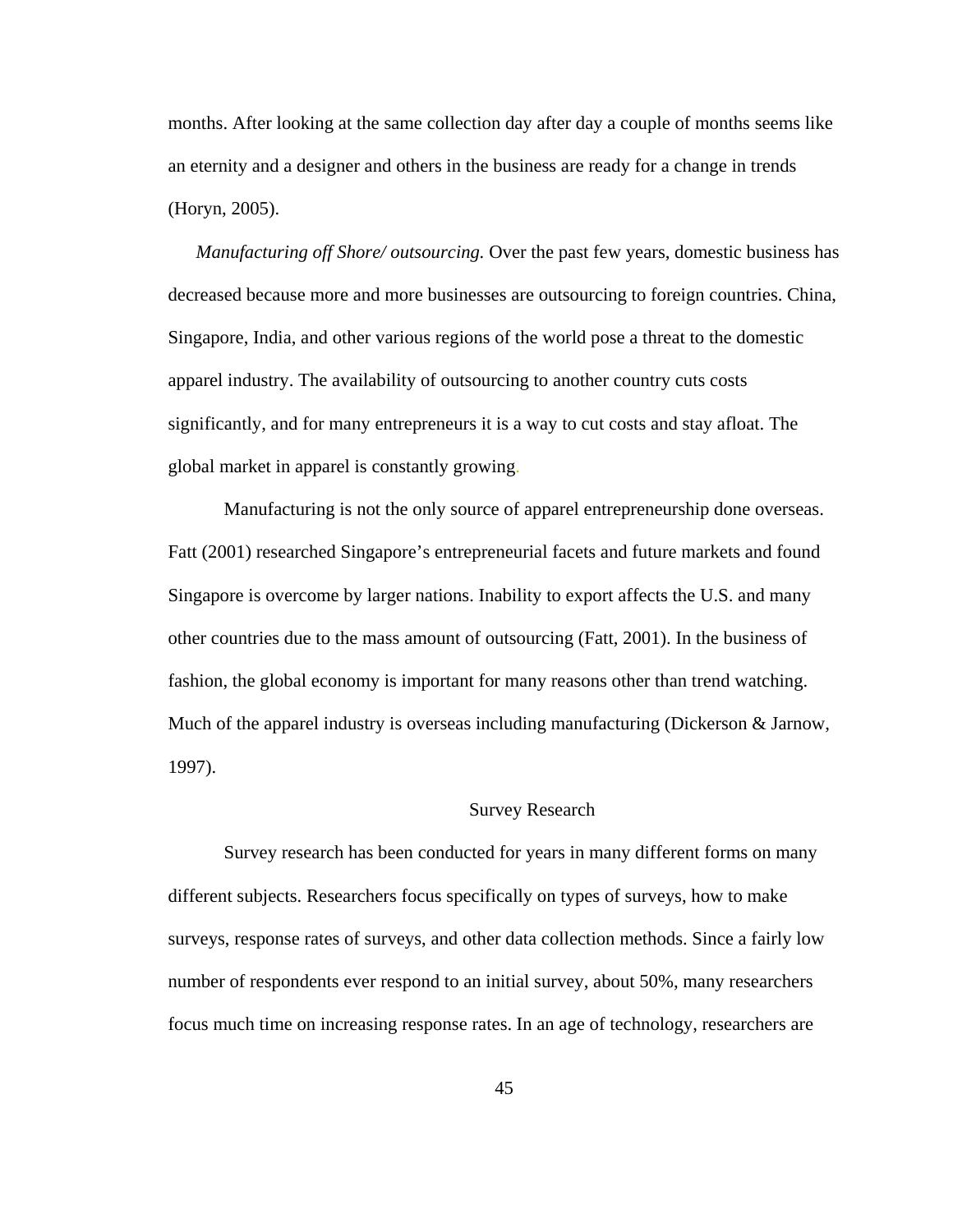focusing on internet surveys, web based surveys, and the general aesthetic of a survey. Researcher, Christian (2003) focuses on visual layout of a survey in relation to other aspects of survey research.

Surveys are a way for researchers to collect data related to a specific topic and generalize findings to come up with understanding of a problem or issue. Many industries and subjects rely on research through surveys to understand their areas of strengths and weaknesses. In retail, surveys are often given in forms of internet or telephone questionnaires to let a store know what the customer thought of their service, cleanliness, and products. To further understand the apparel industry and entrepreneurs in it, research through surveying apparel entrepreneurs can shed some light on the current situation in the industry.

There are different surveys to choose from. One must take careful consideration in the type of questions they will be asking, who the survey subjects will be, and location and time schedules of those involved. Focusing on asking the right question in language directed to the respondent and allowing the respondent to make their decision from their own judgment is key in writing a good survey. Using everyday language that would be understood in conversation allows respondents to understand the questions being asked on a more personal level. Setting the survey up in a well flowing round of questions is also beneficial (Christian, 2003).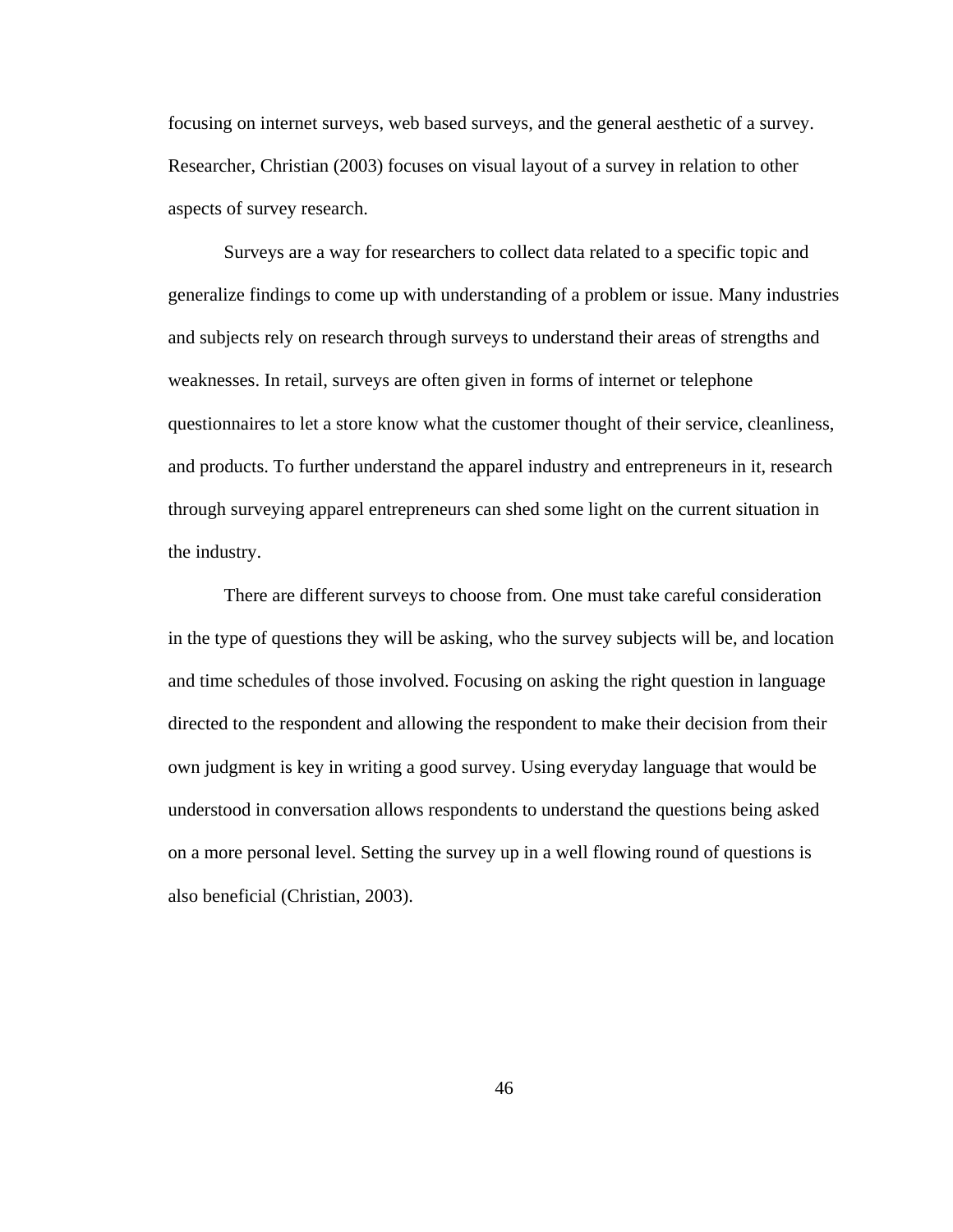Surveys can be conducted over the phone, in person, sent through the mail and by internet. Challenges and opportunities arise from internet research, but no matter how many challenges arise from it, the advantages must be weighed to see if it is the right form of research for the specific survey (Kraut et al., 2004).

#### *Opportunities*

Researchers are presented with many opportunities because of the internet, yet many are unwilling to take advantage of them because of older methods. Online surveys are continually growing, although survey methodologists were not the first to hop on the internet survey bandwagon they are beginning to do a vast amount of research pertaining to web based surveys now (Dillman & Bowker, 2001). The cost of surveying individuals is greatly decreased if a survey can be electronically submitted. Many more subjects can be surveyed and data is much easier to store because it is electronically submitted to begin with. This eliminates steps in the evaluation process of normal surveys. The internet also decreases the cost of recruiting subjects today. Researchers do not need as much training to survey online as they used to need for other research methods (Kraut et al., 2004).

Computers are highly used as a significant part of a person's life. This is the information and technology age and people want to do things the quickest way possible. A good majority of the population pay bills online, orders things online, has email, and manages personal finances online. Since so many people spend the majority of their tasks on a computer, what better way to give a survey than online? Response rate is key in getting back good results, *"*using the internet for survey purposes among young people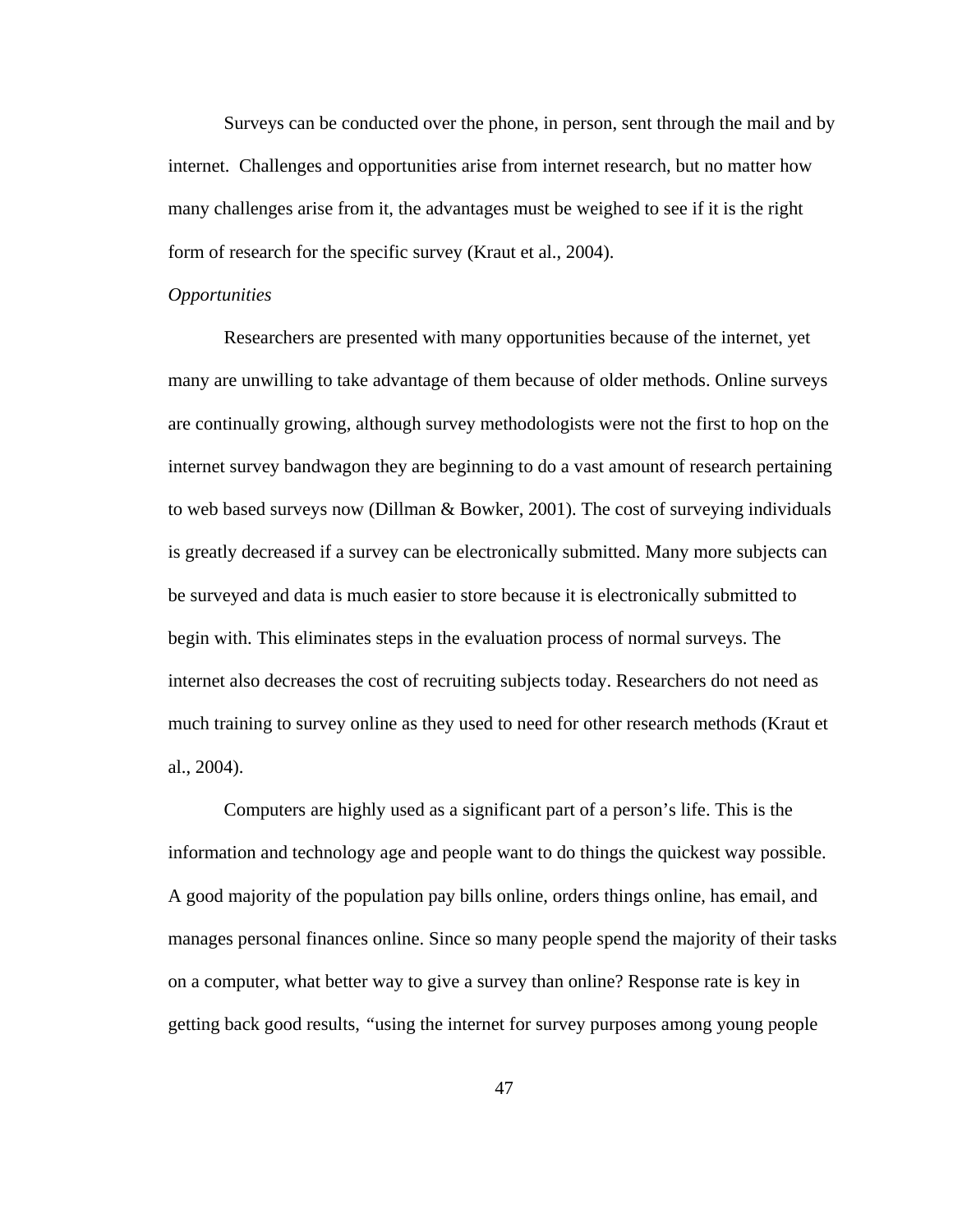may lead to higher response rates as compared to paper and pencil surveys" (Van Selm  $\&$ Jankowski, 2006).

*Problems.* Though the internet allows many strides for ease and success in surveying many people, there are many cases online research is not the best way to go. There are problems with this type of research when very personal information comes up. While some may feel at ease not being face to face when telling personal information, others do not feel comfortable letting their very personal information be a part of a web based survey. Subjects such as medical records, finances, and personal history over step the bounds of ethics in online surveying (Kraut et al., 2004).

Other issues include knowing if the individual the researcher thinks he or she is surveying is answering the way they would face to face. Or if the individual is who they say they are, or if they are of legal age to consent to being a subject in the survey (Kraut, et al, 2004).

The best way to stay clear of problems in online research is to use basic ethical and moral values and not to ask overly sensitive survey questions in an online survey. Second. Test the questionnaire with a pilot group and a pretest to catch any errors before all members being surveyed see the same errors (Kraut, et al, 2004).

*Email vs. mail.* The high-speed turn around for email or internet surveys is also an advantage as well as the financial advantage. Internet surveys are less expensive than sending out mail surveys and more convenient. A larger population in almost any geographic region can be surveyed faster and easier online than by meeting the individuals, or telephoning. The surveyor has the ability for a specific number of surveys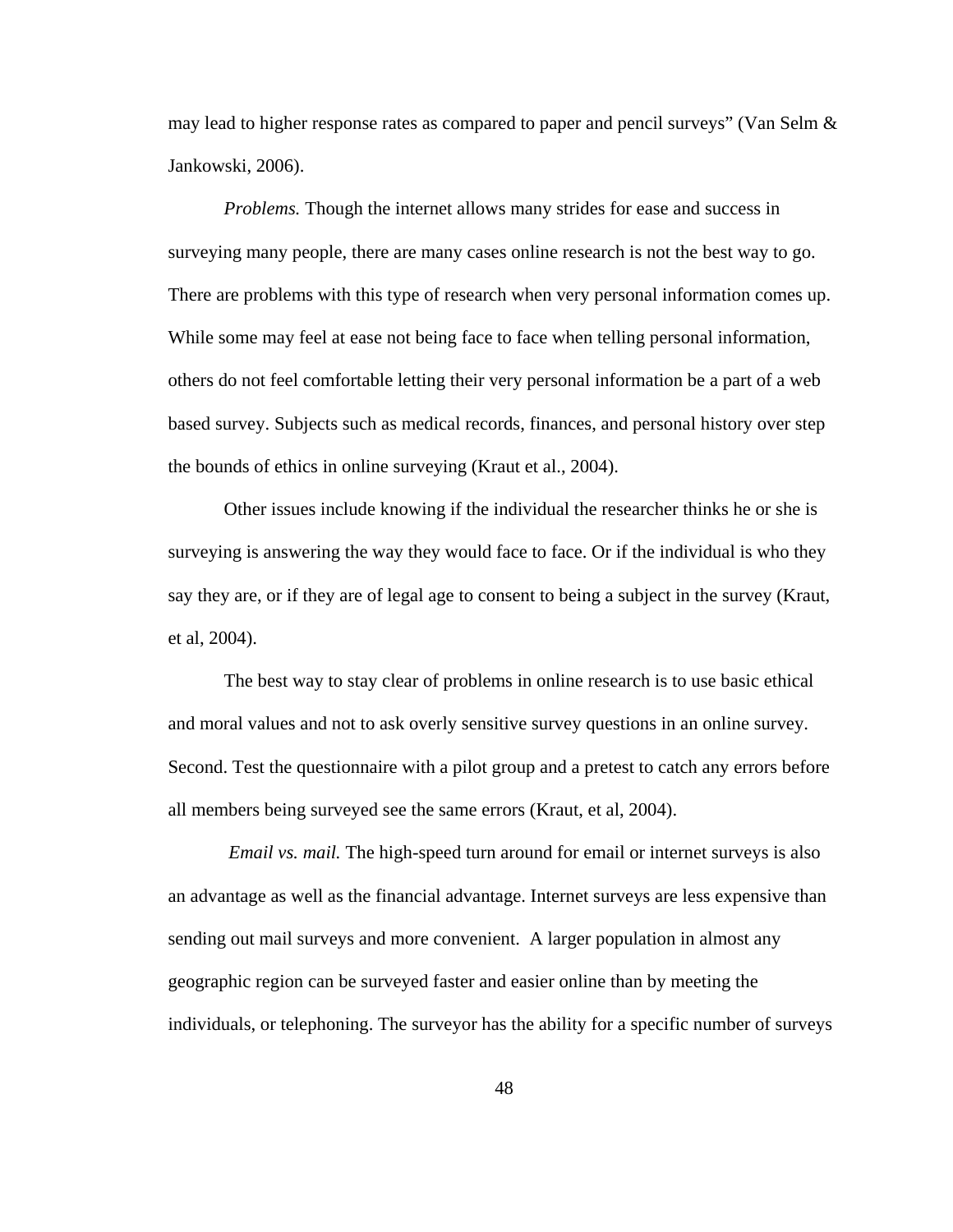to be done at the same time unlike conducting the surveys in person. Online surveys save on personal time, money and data input. Being able to reach a broad selection of people is not the only advantage, entering data online is convenient for respondents and the surveyor because everything is stored in an electronic file which eliminated data entry (Van Selm & Jankowski, 2006).

Lower response rates and slower response times are just a few of the outcomes of mail surveys compared to their email technology counterpart. Convenience is a large reason a vast number of researchers choose email surveys and has been found as effective as postal mail response rates if those being surveyed are adequately equipped with the computer technology needed. Opportunity, effectiveness, speed and cost are optimized by using email surveys (Zhang, 1999).

In conclusion, literature in the areas of entrepreneurial development, success in an entrepreneurial setting, the apparel industry, and entrepreneurs in the apparel industry, as well as survey analysis have been reviewed. Further research is needed in the areas of apparel entrepreneurship, personal characteristics, and success rates. Therefore, the following methodology chapter contains research objectives to further knowledge in these areas.

## Research Questions

 Literature on the topics of entrepreneurship, personal characteristics, success, and the apparel industry provides some insights into important variables that are useful in predicting, or at least analyzing, the relationship of apparel entrepreneurship and success. However, focused research is needed in order to understand the topics more thoroughly. To that end, the following research questions will be investigated in this study.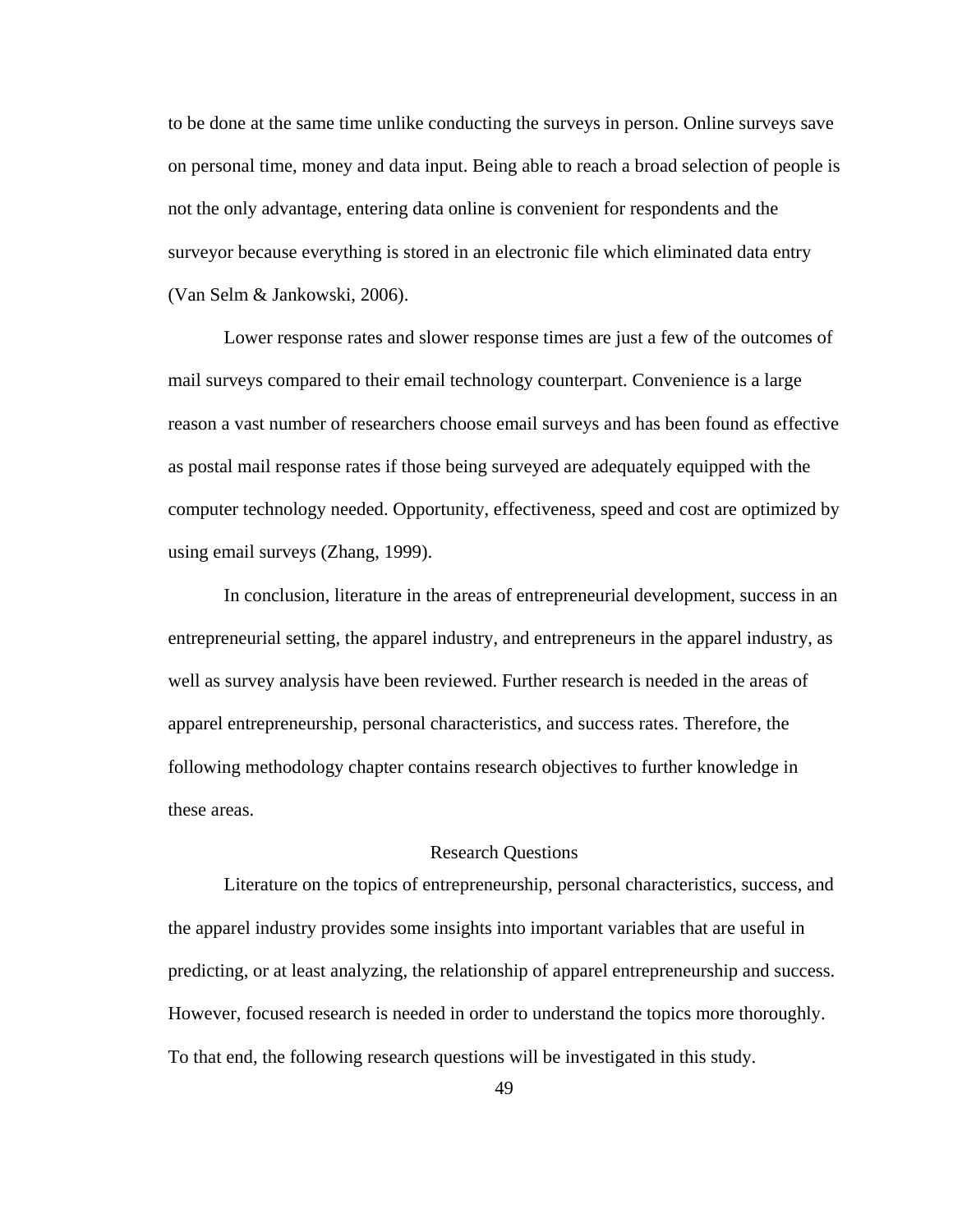- RQ1. What are personal characteristics of apparel entrepreneurs?
- RQ2. Are certain personal characteristics predictors of entrepreneurial success?
- RQ3. What are the most prominent personal characteristics among apparel entrepreneurs that perceive themselves successful?
- RQ4. What aspects of business planning have entrepreneurs overlooked that may cause failure of the business?
- RQ5. Do apparel entrepreneurs have similar personal characteristics as entrepreneurs in other industries, made evident through past research?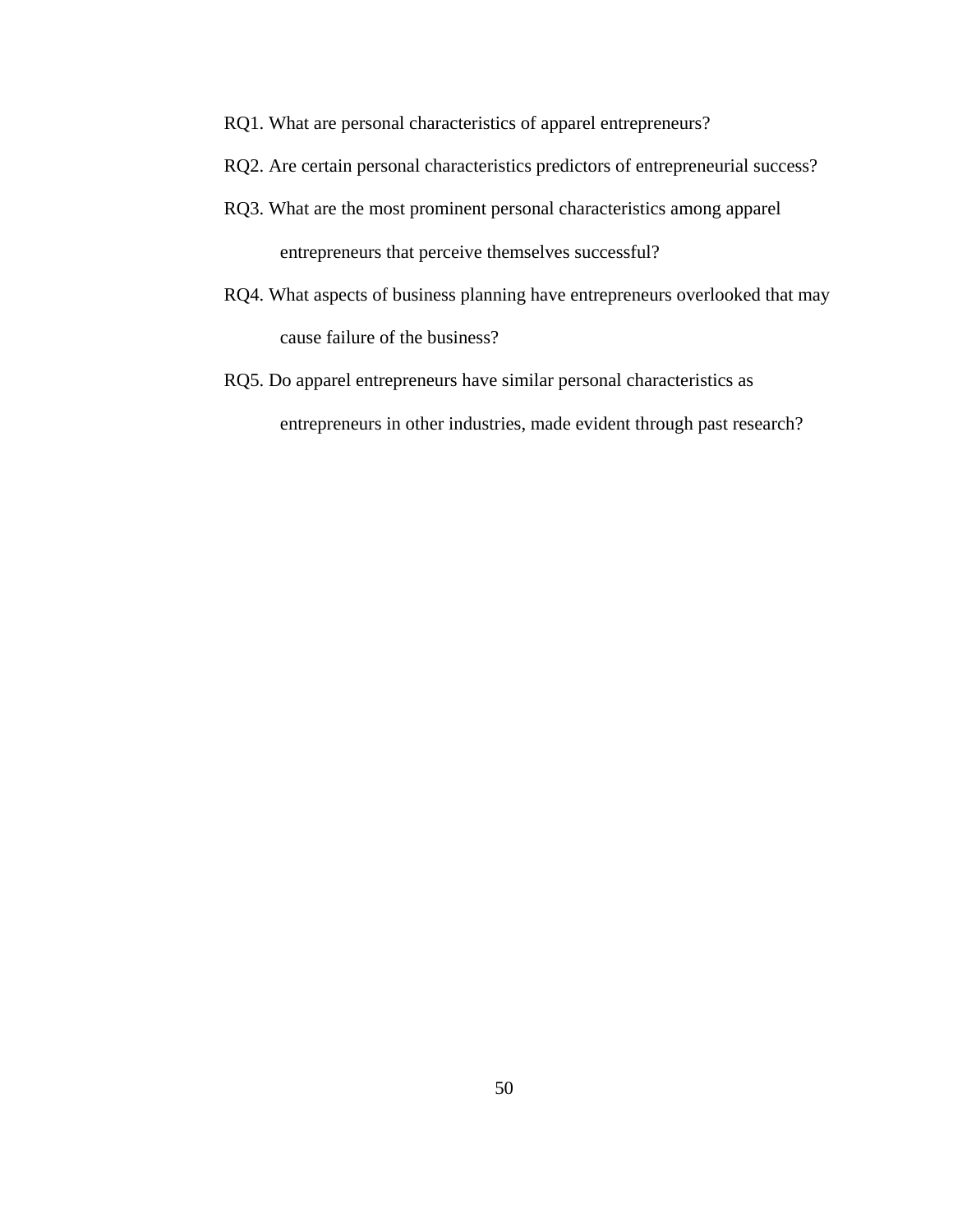## III. METHODOLOGY

 There are varying amounts of knowledge pertaining to types of business owners, entrepreneurs, and their success rates (Brockhaus, 1987; Deamer & Earle, 2004; Drucker, 1985; Finkekstein, 2006; Goodman, 1994; Headd, 2006; & Timmons, 1989). Researchers have even studied success rates among entrepreneurs in relation to gender, location, finances or other various factors of business (Merrett & Gruidl, 2000; Finkekstein, 2006; & Office of Advocacy, 2000). The apparel industry has been of focus recently with businesses like ZARA and H&M implementing Fast Fashion supply chains and other various business techniques (Ferdows et al., 2004). But, the connections between the apparel industry, entrepreneurial success, and personal characteristics of business owners have yet to be examined.

### Research Objectives

 The purpose of this research was to investigate characteristics, level of business planning, and success rates of apparel entrepreneurs from a variety of careers and backgrounds within the apparel industry. In doing so, the researcher was able to explore whether apparel entrepreneurs have similar personal characteristics as entrepreneurs in other industries examined in previous studies (Brockhaus, 1987; Deamer & Earle, 2004; Finklestein, 2006; & Olson, 2000). This research used quantitative and qualitative data to determine any correlation between personal characteristics, business planning, and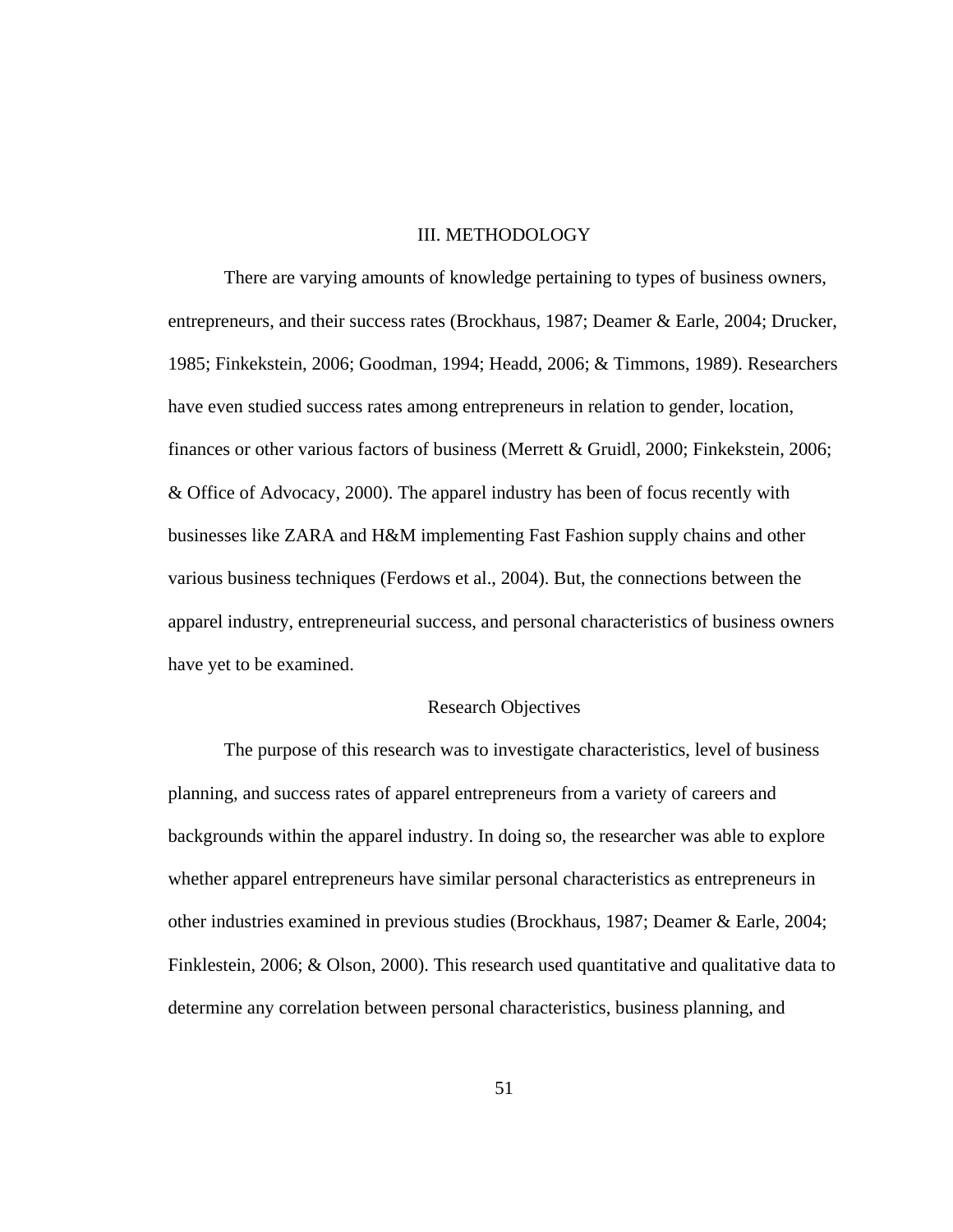success. Finally, through comparing personal characteristics of apparel entrepreneurs to other entrepreneurs, as well as, success of business, this study may provide a better understanding where research is minimal.

Specific objectives of this study include:

- 1. To identify personal characteristics of apparel entrepreneurs.
- 2. To determine if apparel entrepreneurs have the same personal characteristics as entrepreneurs in other industries.
- 3. To identify success factors associated with apparel entrepreneurs.
- 4. To determine failure factors among apparel entrepreneurs.
- 5. To identify the most prominent characteristics among entrepreneurs who perceive themselves successful.

These objectives were be met by answering the subsequent research questions:

- RQ1. What are personal characteristics of apparel entrepreneurs?
- RQ2. Are certain personal characteristics predictors of entrepreneurial success?
- RQ3. What are the most prominent personal characteristics among apparel entrepreneurs that perceive themselves successful?
- RQ4. What aspects of business planning have entrepreneurs overlooked that may cause failure of the business?
- RQ5. Do apparel entrepreneurs have similar personal characteristics as entrepreneurs in other industries, made evident through past research?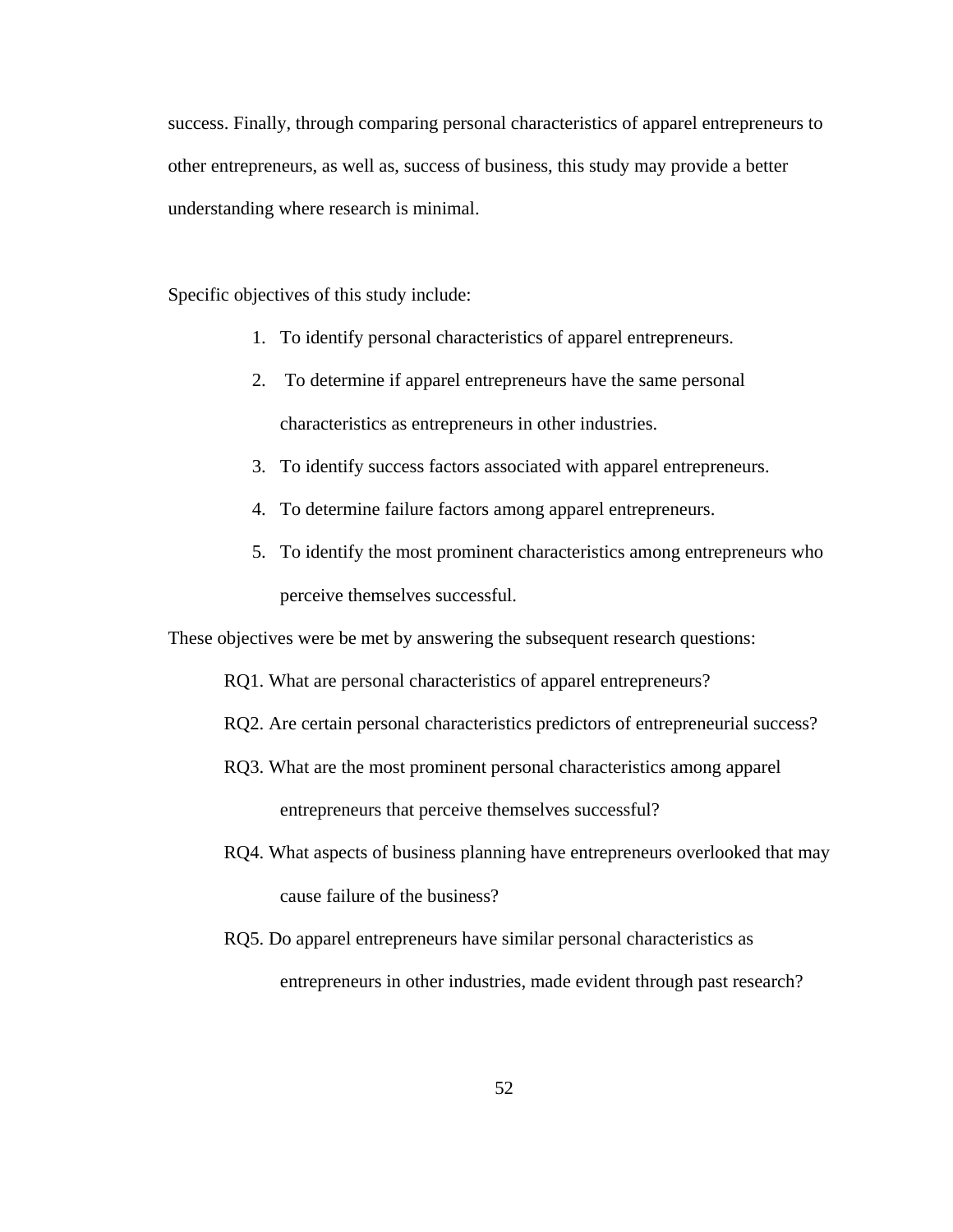## Selection of the Method

 An internet survey was used to examine the research questions. A selfadministered, electronic questionnaire was available to selected entrepreneurs in the apparel industry. A convenience sample of apparel entrepreneurs was used. The characteristics of those in this convenience sample included designers and retailers who owned a small business –less than 500 employees. They were located throughout the United States, from a variety of apparel careers, education levels, and backgrounds. The questionnaire was set up online so the entrepreneurs could access a website and input their answers on their own time schedule. Topics included in the questionnaire prompted respondents to evaluate their business, self, strategies, business history, and goals. Finally, upon submission of the survey by respondents, the researcher was able to collect and examine data in SPSS.

There still is need for further studies in the area of the relationships between apparel entrepreneurs, personal characteristics, and success rates. Through previous research, data collection, and data analysis, the researcher anticipated exploring whether apparel entrepreneurs have the same personal characteristics as entrepreneurs in other industries in relation to previous studies (Brockhaus, 1987; Deamer & Earle, 2004; Finklestein, 2006; & Olson, 2000). The personal characteristics evaluated in this study consisted of gender, risk-taking, locus of control, ambition, imagination, discipline, and self-efficacy (Merrett & Gruidl, 2000; Olson, 2000; Goodman, 1994; Bandura, 1986). Through surveying apparel entrepreneurs, the researcher intended to understand success as a basis of personal characteristics and business planning. Finally, the researcher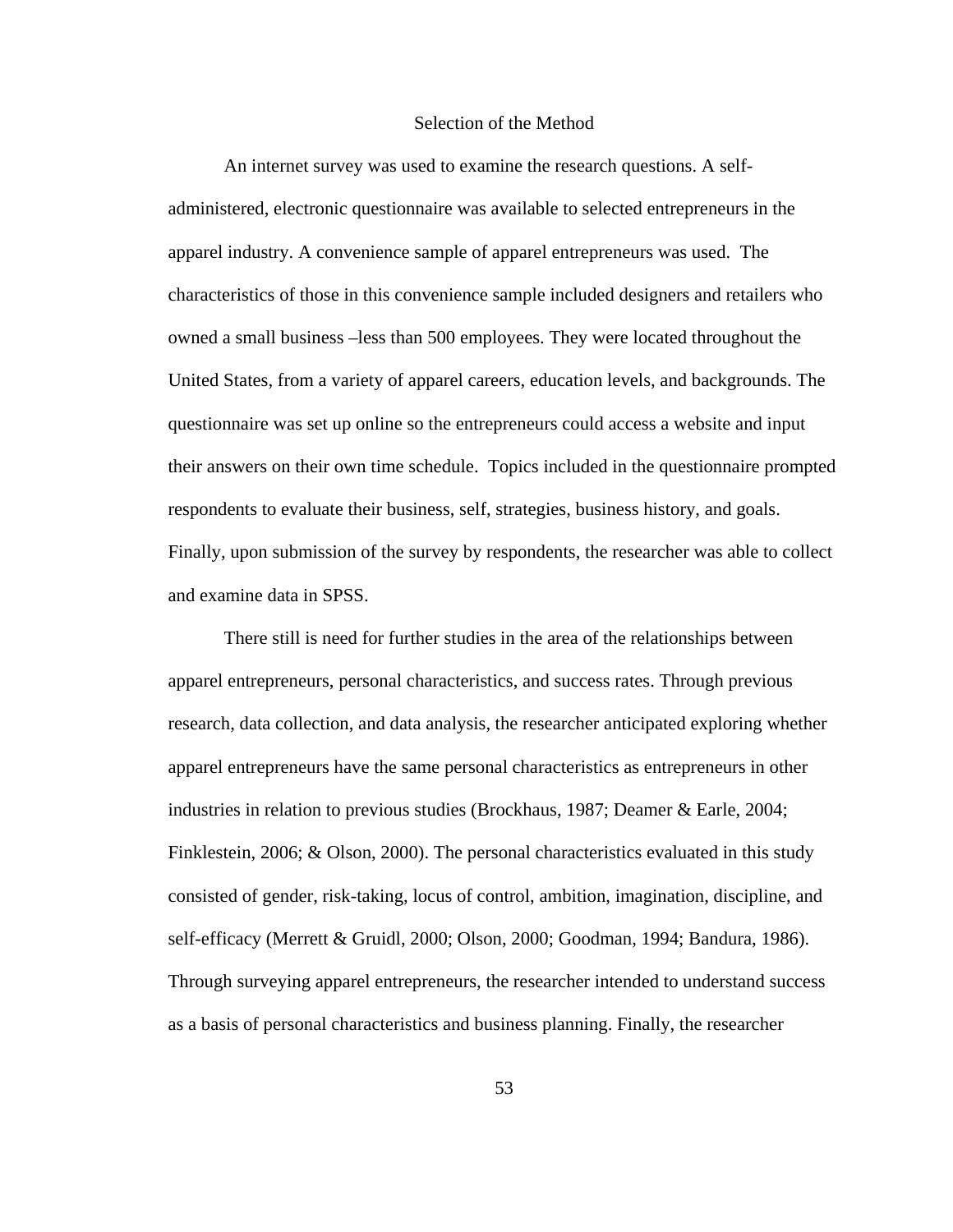identified the personal characteristics of apparel entrepreneurs that determine their success or failure.

### Development of Instrument

 The instrument used consisted of a self-administered internet-based questionnaire which contained demographic items, items relating to personal characteristics, success variables, and items relating to business profile. The demographic questions asked include respondents' age, sex, location, and education level.

The internet-based questionnaire used in this instrument was administered using www.surveymonkey.com. SurveyMonkey is a web-based tool in which the researcher was able to provide specific questions to be answered by multiple respondents through a website. Respondents to the questionnaire were able to save the data to the researchers storage area within SurveyMonkey upon completion. The recorded responses could be accessed by the researcher from the website as needed.

The dependent variable of the study was success. This study used one part of the Lau et al., (2007) scale which was the most significant section to this research. The scales high reliability also made it a better choice to use. The success scale developed for this study consisted of six items that measured success (Lau et al., 2007). The construct was comprised of social reputation, social recognition, social status, perceived financial attainment, career satisfaction, and perceived career achievement.

A five-point Likert-type scale was used to measure each of the success variables within the Lau et al., (2007) scale and within the scale for this study. In order to be sure the most accurate data was collected, a five-point, Likert-type scale anchored by 'strongly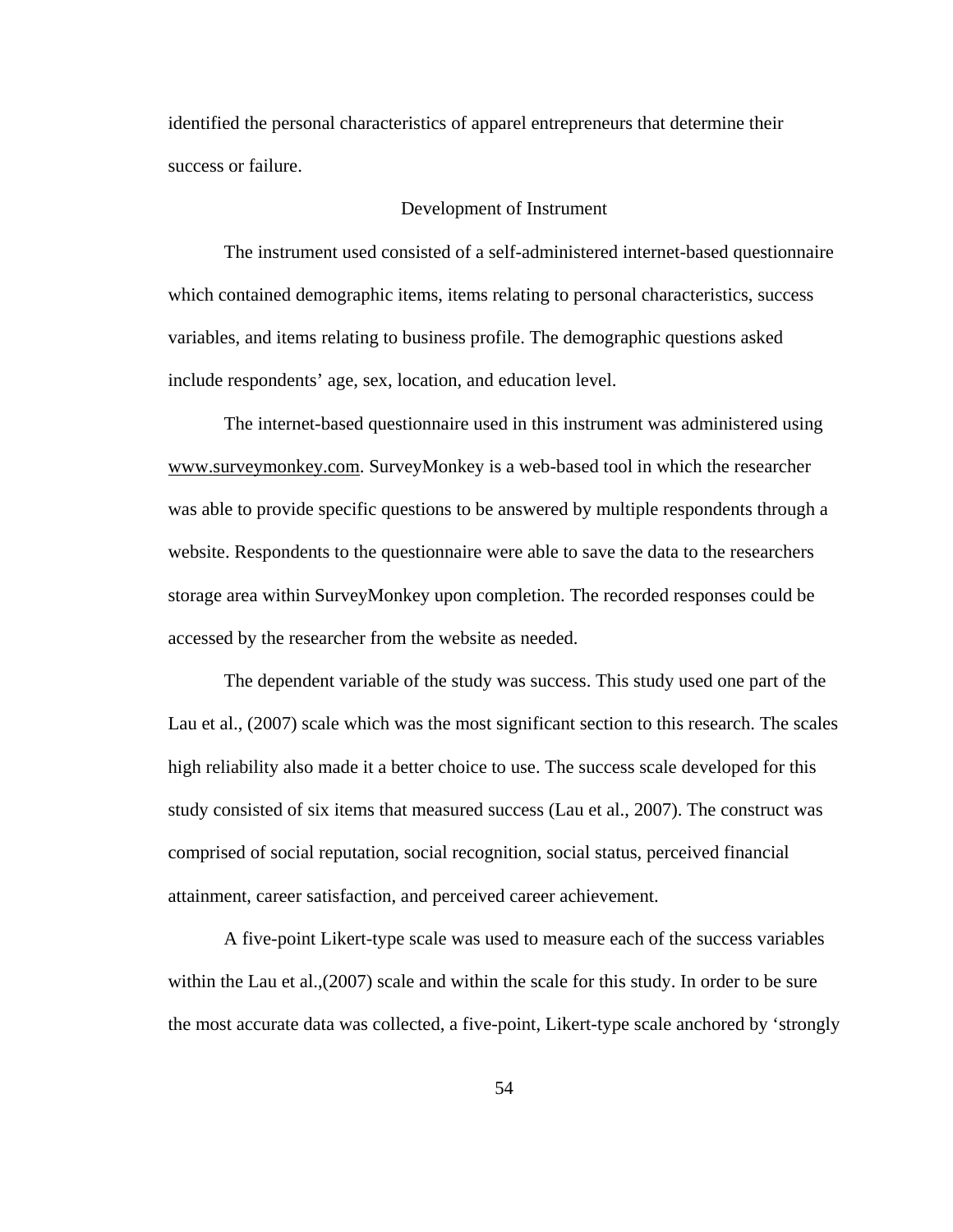agree' (1) and 'strongly disagree' (5), was used for each of the success statements. There were also some bipolar statements in each of the scales which had to be reverse coded.

The independent variables of this study included the personal characteristics, gender, education, and location. The personal characteristics measured were risk-taking, locus of control, ambition, imagination, discipline, and self-efficacy (Merrett & Gruidl, 2000; Olson, 2000; Goodman, 1994; Bandura, 1986). A combination of past research was used to create the personal characteristics measurement. The risk-taking, locus of control, and ambition sections were based on experimental research from Olson (2000). The selfefficacy portion of this questionnaire came from Bandura (1986) and Krueger & Brazeal (1994). Finally, the trade article by Goodman (1994) was selected for the aspects of imagination and discipline, although there was no reliability to the scale. Research conducted on success based on gender and location was also used as a sample for this study. Each test had a 90% to 95% in Chi Square statistical significance (Merrett  $\&$ Gruidl, 2000). The researcher interpreted aspects of the article to create statements for the scale within this study. Level of education was asked for a better understanding of demographics of the sample. The personality scale in this study was not reliable due to the large number of scales combined for its creation.

Within the personal characteristics scale, locus of control was measured by five statements. Ambition was measured by three statements, self-efficacy had three statements, positive attitude was measured only by two statements, discipline had three statements, innovation had four statements, and risk taking was measured by five statements. In order to be sure the most accurate data was collected a five-point, Likert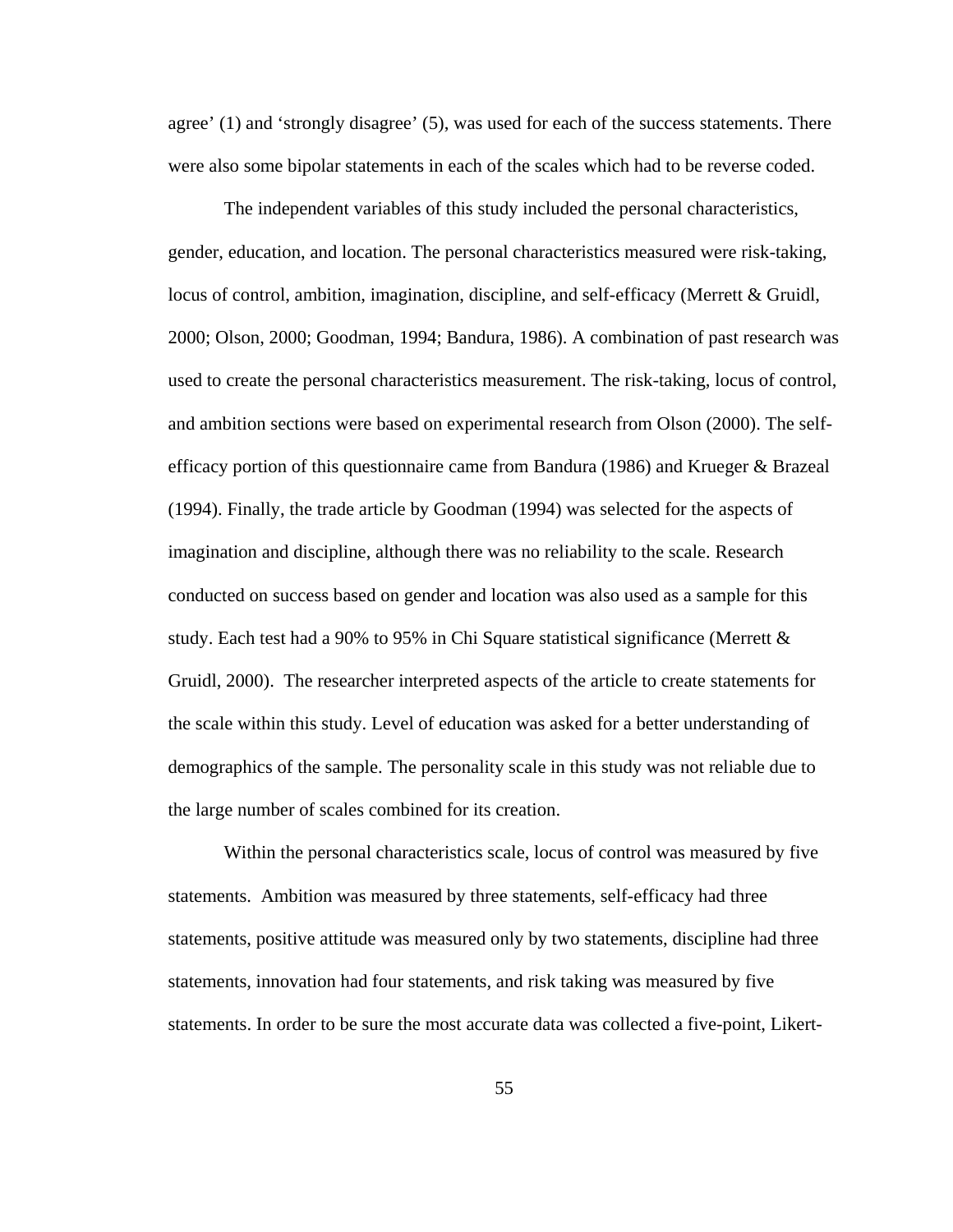type scale anchored by 'strongly agree' (1) and 'strongly disagree' (5), was used for each of the characteristics within the personality section of the questionnaire and the success section. The scales were anchored by bipolar adjectives in order to guarantee that participants inferred the same meaning from the semantic differential instrument.

The first objective to this study was to identify the personal characteristics or business aspects that produce successful entrepreneurs. This means that the success of the entrepreneur would depend on their personal characteristics and their business planning. Hence, success was the dependant variable in the study and personal characteristics, demographics, and business planning were the independent variables.

In addition to the scales in the study, open ended and multiple choice questions were asked. These questions enabled respondents to give a more personal feedback in areas that the researcher may not have included in a scale. Since these questions were open-ended, they elicited a qualitative data response, and could not be analyzed the same way as that from the Likert-type scale questions.

#### *Pretest*

 The purpose of the pretest was to assure the questionnaire would adequately reach the entrepreneur, was clearly understood, and effective. A small pretest was conducted on this study to ensure validity of the instrument. Experts in the apparel industry were used to evaluate the questionnaire. After pretesting, necessary changes were made to correct the questionnaire so it could be sent out to all entrepreneurs. Clarifications were made to questions that the pretest participants had problems understanding. Based on the feedback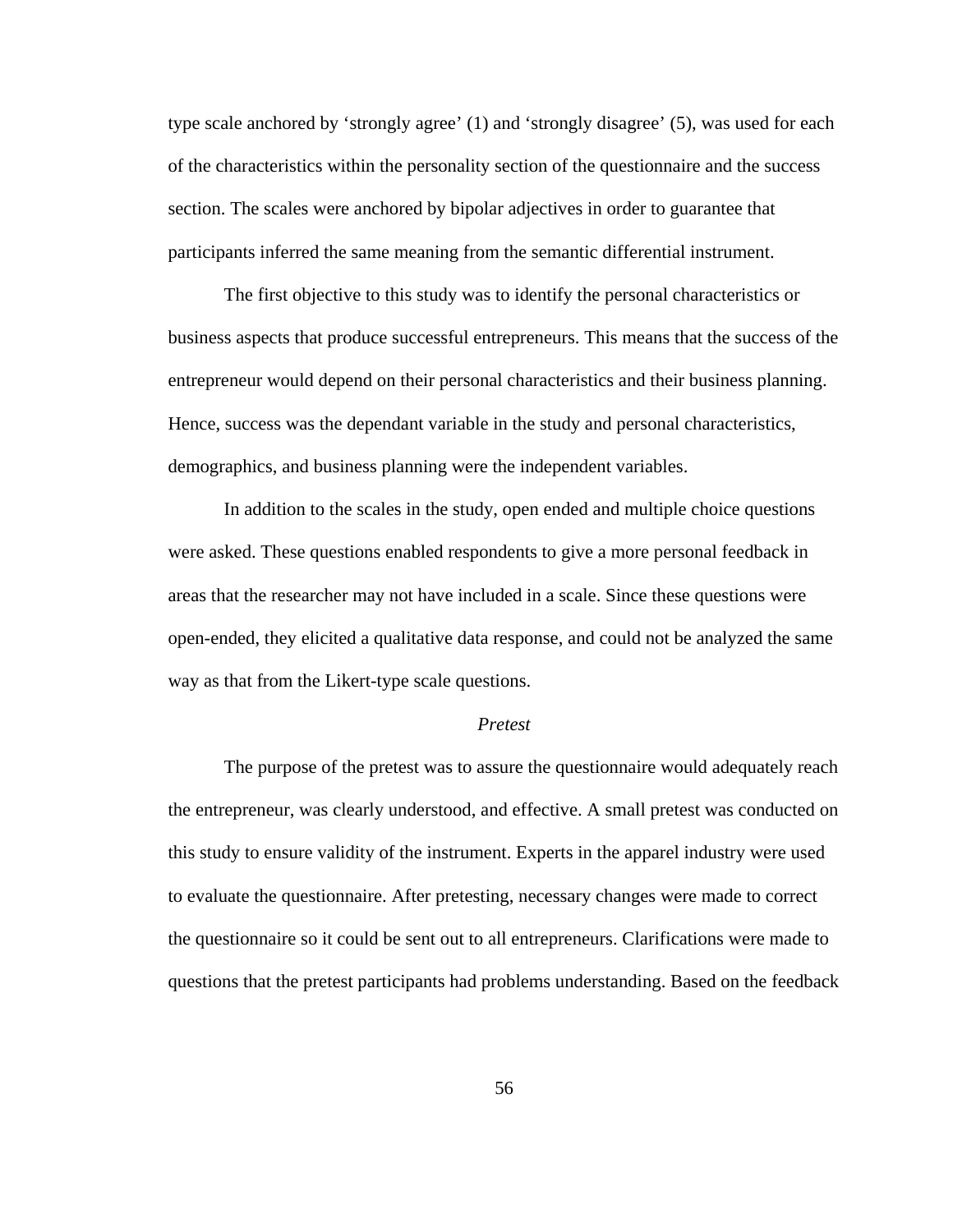of the pretest, questions were added for evaluation of aspects such as square footage, accessibility of the business, investment into the business, and number of investors. *Selection of Respondents* 

The sample for this study was a convenience sample comprised of small apparel business owners throughout the U.S. In order to show a better range of respondents, the researcher contacted participants from all regions of the United States. A list of entrepreneurs was derived from personal and professional contacts in the apparel industry, internet searches, industry websites, internship experiences, and keyword searches on several search engines. Key words such as fashion designers, apparel boutiques, and bridal boutiques were used in CitySearch and Google. Some contacts were willing to participate and produce other possible respondents. Respondents primarily consisted of apparel designers and retail boutique owners. Though this study did consist of a convenience sample, the contacts were from a broad geographical area and from many different areas within the apparel industry.

### *Collection of Data*

 Initially, 371 apparel entrepreneurs were contacted through the internet and asked to be part of this research study. After many undeliverable e-mails, a new group of contacts were made and a total of 394 e-mails were sent out. The researcher anticipated a response of 20 percent or 79 responses, however this did not happen. This study had a low response of 33 entrepreneurs resulting in an 8.375 percent response rate.

An initial email which outlined the study, purpose of the research, deadline date, and link to the survey was sent to each of the potential respondents. A hyperlink was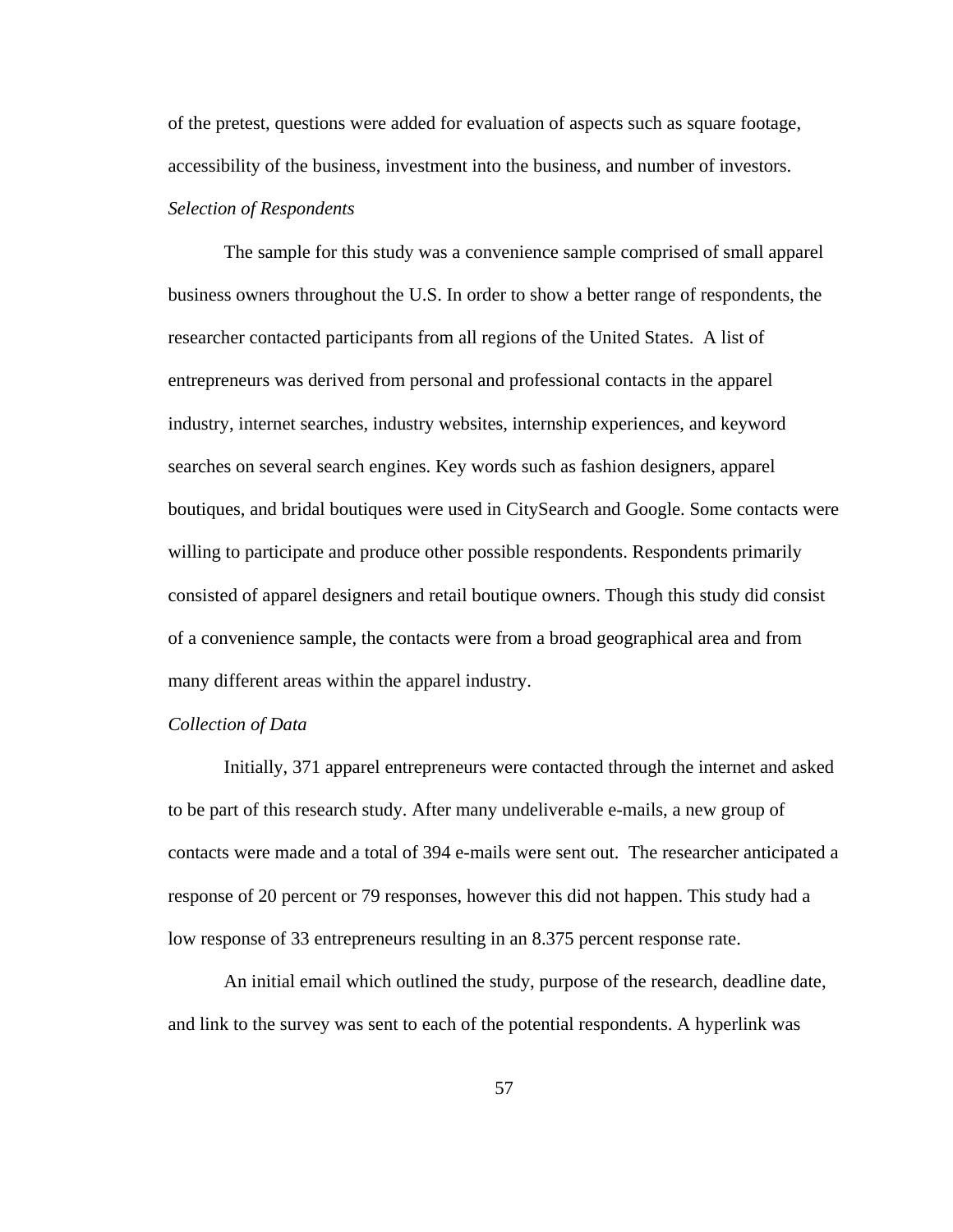attached to the e-mail in which the apparel entrepreneur, upon accepting terms of the study, was prompted to click on and begin answering the questionnaire. By submitting the survey online, the entrepreneur was able to answer the questionnaire at his or her own convenience. Once submitted, the data was saved in an online database.

Each survey was anonymous and confidential; a number corresponding to completed surveys was given as an indicator for the researcher. This allowed the researcher to track the responses and keep completed surveys in order.

Four days after the initial contact, the researcher sent a reminder email containing the hyperlink and deadline. The reminder email expressed an understanding for the entrepreneurs' busy schedule and showed appreciation for assisting the researcher in this study. Each contact with the entrepreneur was personalized and the researcher tried to be sensitive to the entrepreneur's busy schedule. This method of contact should have ensured an increase in response rate. However, this method did not produce as high of a response as it should have. The low response could have been because of SPAM filters blocking the email or the length of the survey.

#### *Method of Analysis*

 Analysis of the data began by coding all of the quantitative data and inputting it into SPSS, a statistical supportive package. Each question in SurveyMonkey was coded with a number relating to every possible answer or phrase. The codes for the personal characteristics and success scales were anchored by (1) 'strongly disagree' and (5) 'strongly agree'. The categories were also labeled in relation to the statement. For the success scale, the perceived career achievement statements were labeled PCA1, PCA2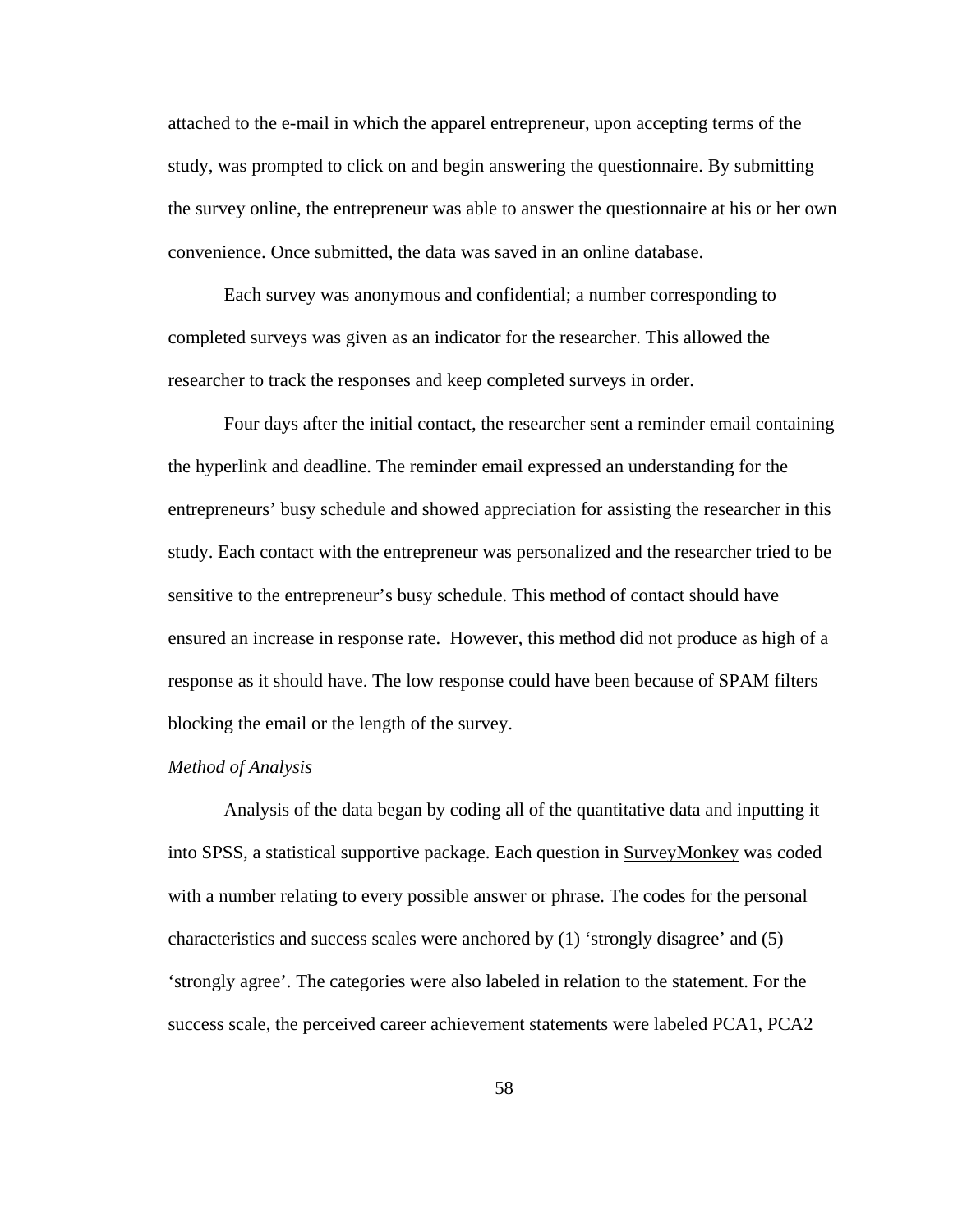and PCA3. Every statement within the scales was similarly categorized. For example, if the entrepreneur answers 'strongly disagree' (5) to "I always evaluate consequences before doing something important", the answer would be coded under the category of risk taking (RT1) with a value of (5). This means the entrepreneur is a high risk taker because they answered strongly disagree. Each question and statement were coded in a similar fashion.

 Qualitative data was coded in a similar fashion to the quantitative. New codes were made for answer categories when an open ended question was asked or if the entrepreneur answered something in the "other" box of a question. Answers and statements were evaluated and coded by categories of similar answers.

Due to low reliability of the personal characteristics scale, the original plan to correlate success with personal characteristics could not happen. The process of analysis included a coding system for the answers and making new codes for answers in the "other" box. After completion of coding the answers, the results were analyzed in the statistical supportive package, SPSS. The data was analyzed through tabulating response and percentage of the entrepreneurs, frequencies, and descriptive statistics.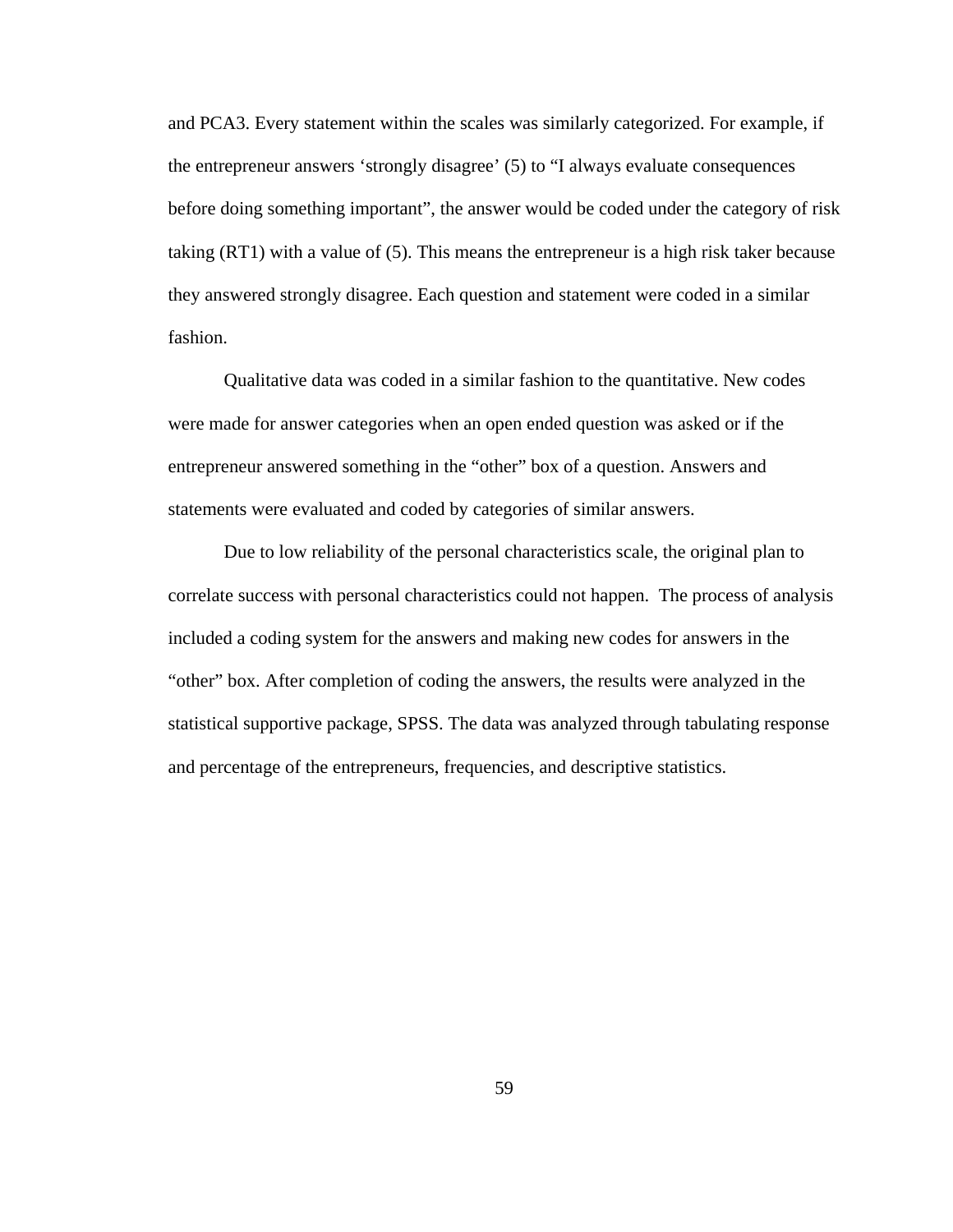# IV. DATA PRESENTATION AND RESULTS

The data in this chapter was obtained from online questionnaires completed by 33 apparel entrepreneurs. The findings were based on their answers to five-point Likert-type scales and open ended questions. Three main themes were addressed in the analysis: personal characteristics, success, and business planning.

# Description of the Sample

 A convenience sample was drawn from apparel entrepreneurs throughout the United States. Thirty-three of the 394 entrepreneurs responded to the online questionnaire which was anonymous and confidential. A response rate of only 8.375% was achieved for this study. Apparel entrepreneurs, within design and retail categories, were selected as the sample for the questionnaire.

## *Analysis of Demographics*

Seven statements measured demographic characteristics for this research. Characteristics included current age, gender, age upon opening their business, ethnicity, education, and location of the business. A series of questions about the business format, type of business, main product or service of business, years the business has been open, number of current employees, square footage, and hours worked were asked to find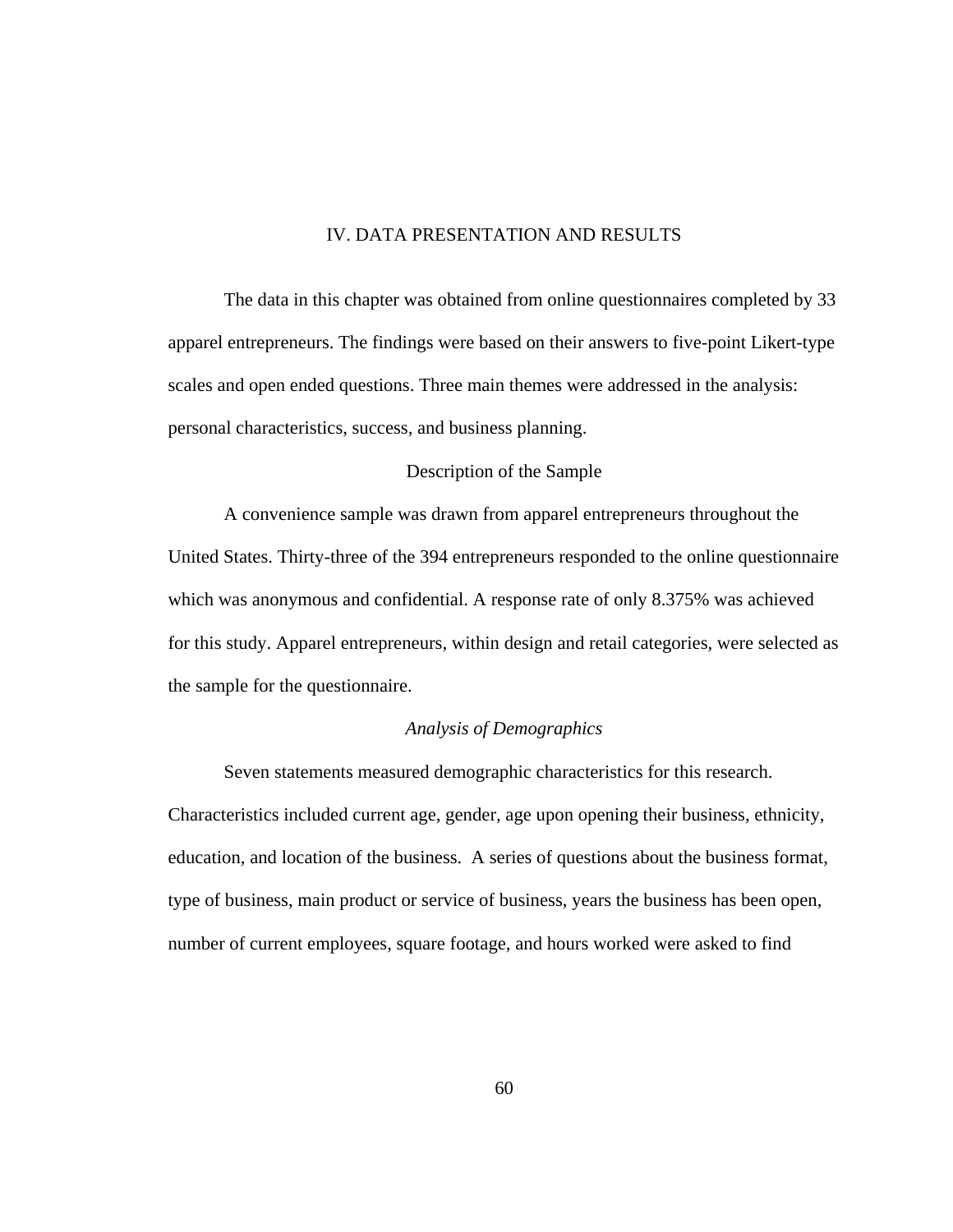frequencies in the data. Questions about previous business ventures, business plans, evaluation of finances, and number of investors or outside personnel were also asked to measure frequencies between each business.

# *Gender, Age, and Ethnicity*

A majority of the sample, 66.7% (22) were female and 33.3% (11) were male entrepreneurs. Age of respondents ranged from 18-66 years. The majority of entrepreneurs were in the age range of 26-29 years of age (18.8%) followed by 30-33 years of age (15.6%). For a breakdown of age ranges, see Table 3. The entrepreneur's age upon opening their business was also recorded. Four respondents were 21 years of age or younger, thirteen were from the ages 22 to 25, seven were ages 29 to 32, six were 43 years of age to 49 years, and three did not answer. For a breakdown of ages upon opening their current venture. see Table 3. Thirty of the respondents (90.9%) were Caucasian, two were African- American (6.1%) and one respondent was Indian (3.0%).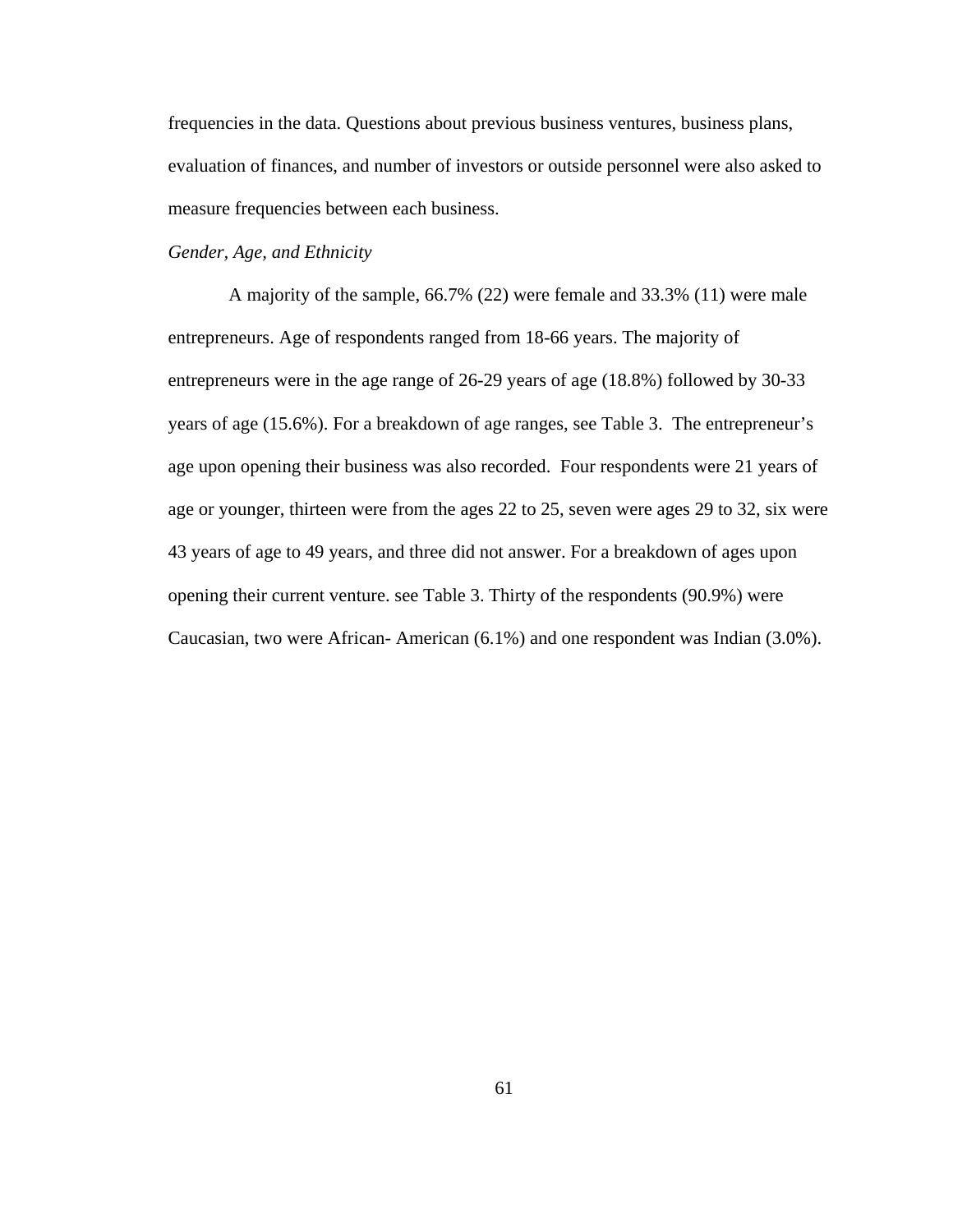| <b>Current Age</b> | Current Age and Age upon opening in Percentages<br>Valid Percent | Open Age  | Valid Percent |
|--------------------|------------------------------------------------------------------|-----------|---------------|
| 17                 |                                                                  | 17        | 3.3           |
| 18-21              | 3.1                                                              | 18-21     | 10            |
| $22 - 25$          | 6.2                                                              | $22 - 25$ | 43.3          |
| $26-29$            | 18.8                                                             | 26-29     | 3.3           |
| $30 - 33$          | 15.6                                                             | 30-33     | 20            |
| 34-37              | 6.2                                                              | 34-37     | 3.3           |
| 38-41              | 9.4                                                              | 38-41     | 3.3           |
| $42 - 45$          | 9.4                                                              | $42 - 45$ | 3.3           |
| 46-49              | 6.2                                                              | 46-49     | 10            |
| 50-53              | 6.2                                                              | 50-53     |               |
| 54-57              | 3.1                                                              | 54-57     |               |
| $62 - 65$          | 6.2                                                              | $62 - 65$ |               |
| $66+$              | 9.4                                                              | $66+$     |               |

Table 3 *Current Age and Age upon opening in Percentages* 

*Note.* Numbers in the table are percentages of respondents that gave the corresponding answer.

# *Education*

All respondents but three (N=30) have completed some college or higher. The three that did not respond to the education question account for 10%. Eight (26.7%) of the respondents completed at least some college, 16 respondents completed a Bachelor's degree (53.3%), and three (10%) completed a Masters Degree.

# *Statistical Analysis*

Data for this research was entered into SPSS 16.0 for Windows to determine

frequencies, percentages, means, modes, reliability, and standard deviations of apparel entrepreneurs, personal characteristics, perceived success, and financial information.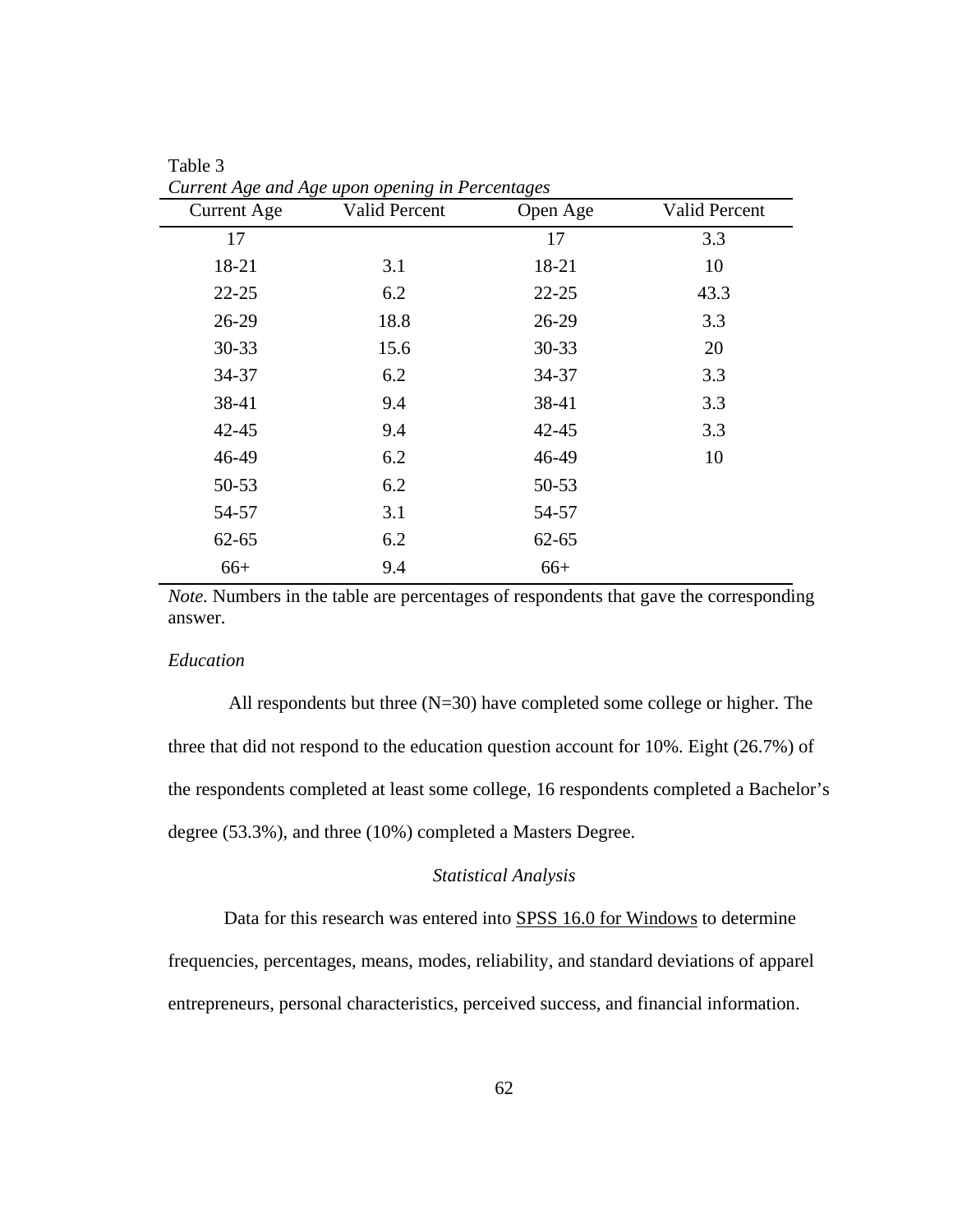Frequencies and percentages were summarized for the demographic and business questions.

#### *Summary Statistics of Measures*

 Demographics were characterized through this process, as well as success of the entrepreneur, and their personal characteristics. The study also included research done on the business, the business plan, and the finances of the business. In the following section, the researcher described each of the scales and the resulting data. The original intent was to correlate personal characteristics to success; however due to low reliability among the personal characteristics scale, this objective could not be met. Resulting data from the study did find applicable frequencies among the group of entrepreneurs.

# *Personal Characteristics*

#### RQ 1. *What are personal characteristics of apparel entrepreneurs?*

In response to research question one, ambition, discipline, positive attitude, innovation, and calculated risk taking were personal characteristics of apparel entrepreneurs. Table 4 shows the agreement among entrepreneurs to each of the personal characteristics. The description in Table 4 either shows that yes the respondents had the specific characteristic, no, they did not, or that there was no conclusive evidence. As noted in Table 4, the data showed that the majority of respondents had the ambition, discipline, positive attitude, innovation, and risk taking characteristics. There was no conclusive evidence that could say if the respondents had the locus of control and selfefficacy characteristics.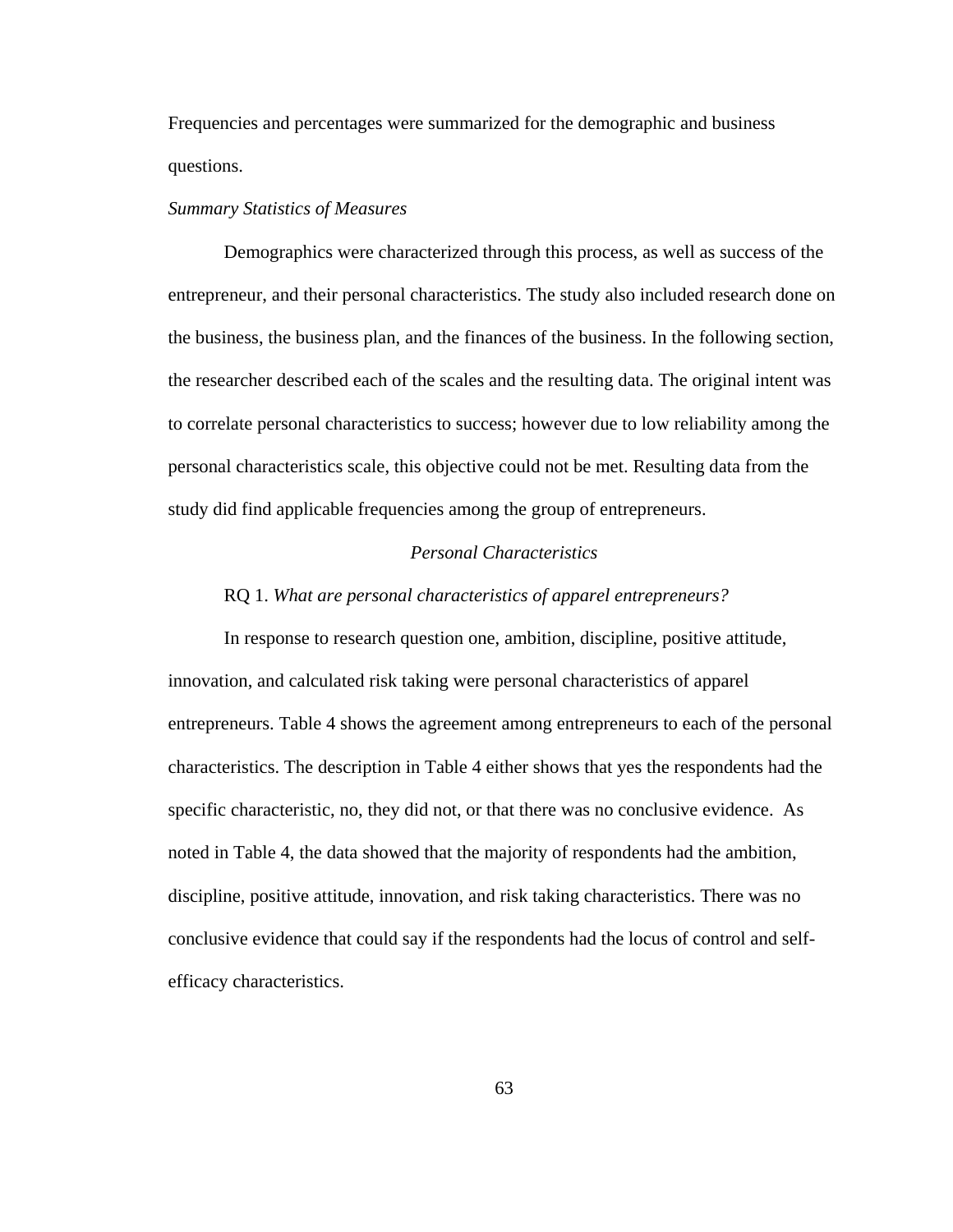| Agreement to Personal Characteristics<br>Personal | Positive                                                                                  | Negative                                                          | Overall                                                                                          |
|---------------------------------------------------|-------------------------------------------------------------------------------------------|-------------------------------------------------------------------|--------------------------------------------------------------------------------------------------|
|                                                   |                                                                                           |                                                                   |                                                                                                  |
| Characteristic                                    |                                                                                           |                                                                   |                                                                                                  |
| Locus of Control                                  | No.                                                                                       | No.                                                               | No conclusive<br>evidence                                                                        |
| Ambition                                          | Yes. More than<br>50% agreement<br>for each<br>statement.                                 | No.                                                               | A mid level of<br>respondents<br>considered<br>ambitious. (50% or<br>more were in<br>agreement). |
| Self-efficacy                                     | No.                                                                                       | No.                                                               | No conclusive<br>evidence.                                                                       |
| Discipline                                        | Yes. More than<br>80% agreement<br>in 2 statements<br>and 60%<br>agreement in 1.          | No.                                                               | A high level of<br>discipline was found<br>among respondents                                     |
| <b>Positive Attitude</b>                          | Yes. More than<br>70% agreement<br>for each<br>statement.                                 | No.                                                               | High positive attitude.                                                                          |
| Innovation                                        | Yes. 60-90%<br>agreement to 3<br>statements                                               | No.                                                               | Highly Innovative.                                                                               |
| <b>Risk Taking</b>                                | Yes. More than<br>50% take<br>calculated risks,<br>but are not<br>extreme risk<br>takers. | No. Not<br>extreme risk<br>takers, but<br>most like some<br>risk. | <b>Calculated Risk</b><br>Takers.                                                                |

Table 4 *Agreement to Personal Characteristics* 

*Note.* Scales used to measure these personal characteristics had low reliability as a whole, but agreement was measured by frequencies to make this table.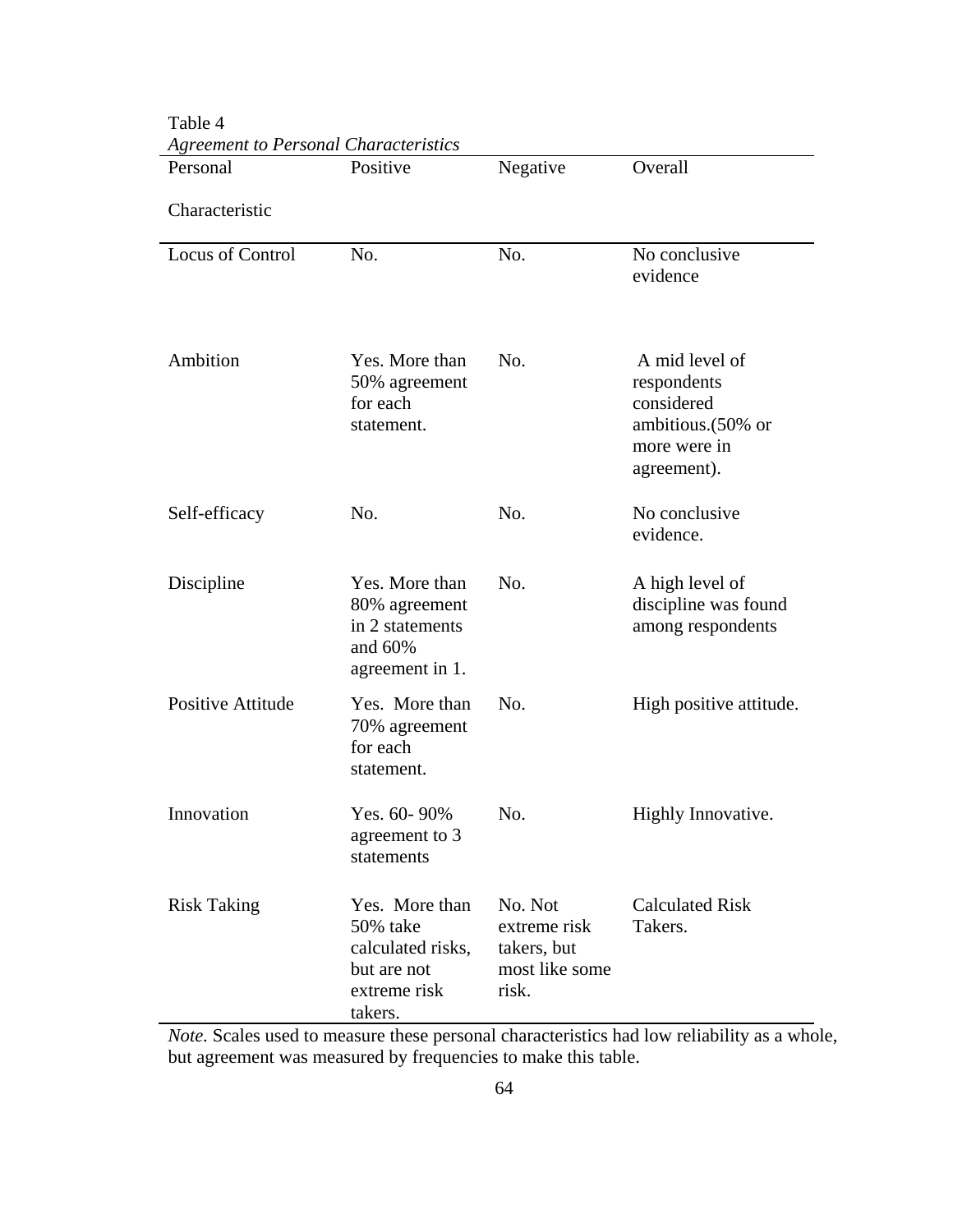#### *Individual Measurements of Personal Characteristics*

Personal characteristics were measured by a five-point Likert-type scale, which consisted of 25 statements to measure. Respondents could answer from 1 (Strongly Disagree) to 5 (Strongly Agree), for a maximum score of 125 and a minimum score of 25 for the entire scale. The scale consisted of seven constructs including locus of control, ambition, self-efficacy, positive attitude, discipline, innovation, and risk taking. After correcting for directionality in the questions, the personal characteristics were measured as individual sets. The following tables (Table 5 thru Table 11) include a summary of the responses to the measure of personal characteristics. Responses to the Personal Characteristics questions are abbreviated as follows: Strongly Disagree (SD), Disagree (D), Neither (N), Agree (A), and Strongly Agree (SA). Due to a low reliability among the personal characteristics scale, each characteristic will be reported as frequencies and means.

*Locus of control.* Locus of Control was measured by five statements which had a mean of 16.9310 and the average response was 3.3862 meaning more respondents agreed than disagreed. However, Table 5 shows that a large number of responses were in the (N) Neither category. Since a response of (N) equals 3 the average response of 3.3862 could be misinterpreted with agreement. Inconsistency of the scale was reported with a statistical variance of 5.995. There was also a standard deviation of 2.44848. For the scale to be considered reliable, the Cronbach's Alpha should have been .70 or higher. Reliability for the scale was very low; Cronbach's Alpha was .272 for five items.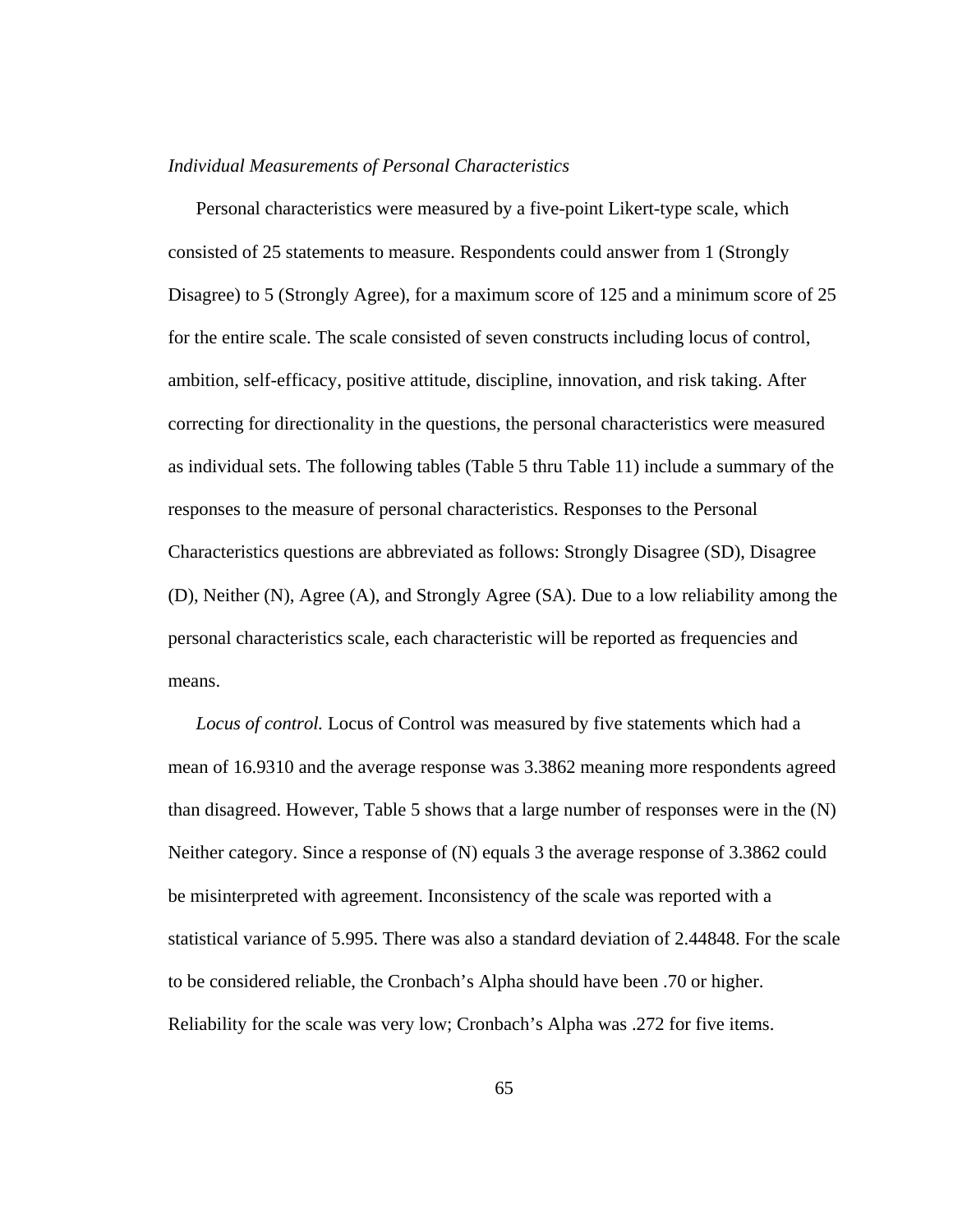For the sample in this study, 58.1% of apparel entrepreneurs agreed with the statement -*I think, therefore I will* and (29%) disagreed with the statement that *they have total control over their own life*. A very large number (51.6%) agreed that *everything happens for a reason*, and 32.3% strongly agree with the same statement. Therefore, over 83.9% are in agreement to things happen for a reason rather than controlling their own destiny.

#### Table 5

| Locus of Control Measure with Percentages of Respondents Answers |  |
|------------------------------------------------------------------|--|
|------------------------------------------------------------------|--|

| Locus of Control            | <b>SD</b> | D    | N    | A    | <b>SA</b> |
|-----------------------------|-----------|------|------|------|-----------|
| <b>Statement</b>            |           |      |      |      |           |
| In a stressful situation, I | 3.4       | 31.0 | 37.9 | 20.7 | 6.9       |
| am always at ease.          |           |      |      |      |           |
| I think, therefore I will.  |           | 6.5  | 25.8 | 58.1 | 9.7       |
|                             |           |      |      |      |           |
| I do not manage stress      | 9.7       | 48.4 | 19.4 | 19.4 | 3.2       |
| well.                       |           |      |      |      |           |
| I have total control over   | 6.5       | 29   | 32.3 | 25.8 | 6.5       |
| my life.                    |           |      |      |      |           |
| Everything happens for a    | 6.5       | 6.5  | 3.2  | 51.6 | 32.3      |
| reason.                     |           |      |      |      |           |

*Note.* Numbers in the table are percentages of respondents that gave the corresponding answer.

*Ambition.* This study concluded that ambition had a mean of 10.5862 out of a total possible number of 15. An average of 3.5287 was recorded, meaning a high number of the entrepreneurs could be considered ambitious. In response to the research question, ambition is among personal characteristics of apparel entrepreneurs. Inconsistency was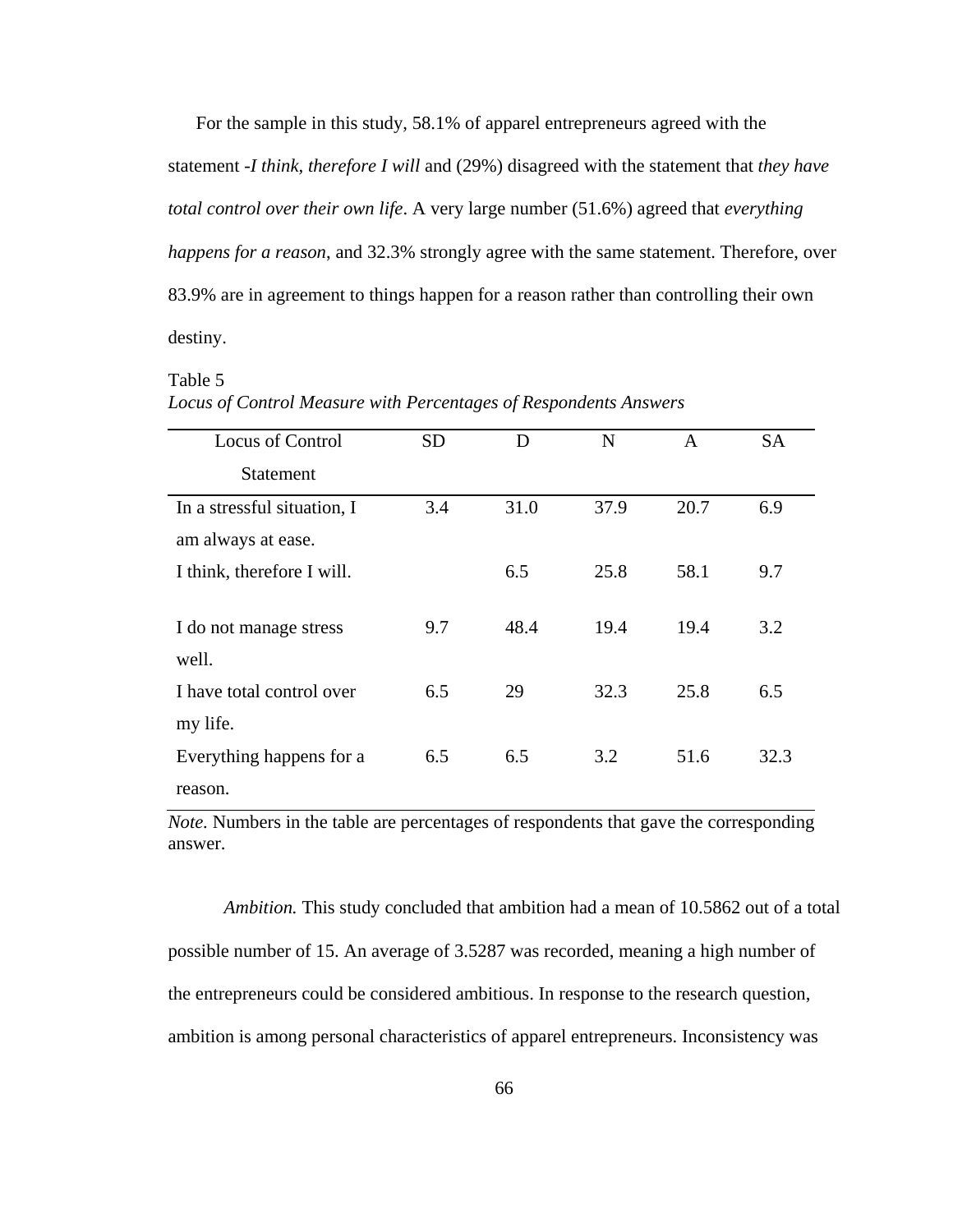reported with a variance of 3.823, and a standard deviation of 1.95516 within its three items that made the measure. Within this measure, reliability among the three ambition statements was .216, also very low.

| Ambition                           | <b>SD</b> | D    | N    | A    | <b>SA</b> |
|------------------------------------|-----------|------|------|------|-----------|
|                                    |           |      |      |      |           |
| I must be the best at everything I | 6.9       | 24.1 | 17.2 | 41.4 | 10.3      |
| do.                                |           |      |      |      |           |
| I can do anything.                 |           | 16.1 | 25.8 | 38.7 | 19.4      |
|                                    |           |      |      |      |           |
| I am very competitive.             |           | 12.9 | 16.1 | 48.4 | 22.6      |

# Table 6 *Ambition Measure with Percentages of Respondents Answers*

*Note.* Numbers in the table are percentages of respondents that gave the corresponding answer.

This study concluded that in each case more than 50% of the entrepreneurs were very ambitious. When stating their agreement to the statement *I must be the best at everything I do*, 41.4% of entrepreneurs agreed to the statement, and another 10.3% strongly agreed. Similarly, more than 50% of respondents were in agreement to the statement *I can do anything*; 38.7% agreed and 19.4% strongly agreed. The highest level of agreement came from the statement *I am very competitive*, where 48.4% agreed to the statement and 22.6% strongly agreed.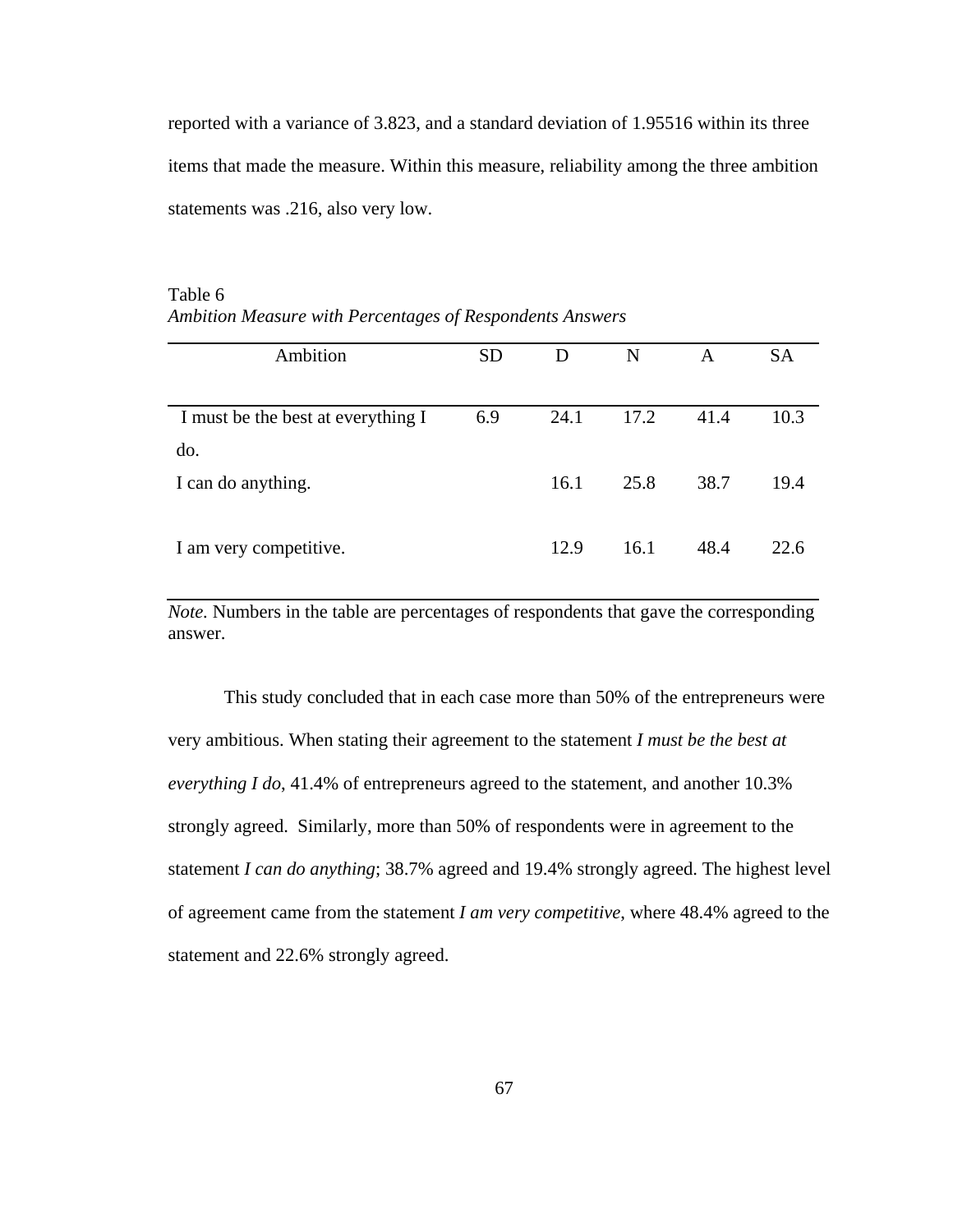*Self-efficacy.* Self-efficacy of apparel entrepreneurs had a mean of 8.7097 with the highest number able to be 15. The average was 2.9032 therefore there was an average of neither disagreement nor agreement. In response to the research question, there was no conclusive evidence to the self-efficacy characteristics. Therefore, self-efficacy could not be considered a prominent characteristic among apparel entrepreneurs.

Though there was not a substantial amount of agreement to the self-efficacy scale, many of the entrepreneurs (71%) did not agree with the statement *I often fall short of my goals.* Though there was not a high self-efficacy among apparel entrepreneurs, they also did not believe they would necessarily fall short of their goals often. There was a small variance of 2.946, and a standard deviation of 1.71646. The reliability among selfefficacy was only .373.

| Self-Efficacy                   | SD | D    | N    | А    | SА  |
|---------------------------------|----|------|------|------|-----|
| I excel in everything I do.     |    | 29.0 | 35.5 | 35.5 |     |
| I have goals which I always     |    | 29.0 | 29.0 | 35.5 | 6.5 |
| achieve.                        |    |      |      |      |     |
| I often fall short of my goals. |    | 71.0 | 16.1 | 9.7  | 32  |

Table 7 *Self-Efficacy Measure with Percentages of Respondents Answers*

*Note.* Numbers in the table are percentages of respondents that gave the corresponding answer.

In response to the statement *I have goals which I always achieve*, 35.5%

responded in agreement and 6.5% strongly agreed to the statement. Though the amount

of entrepreneurs that agreed with the statement did not equal half, the remaining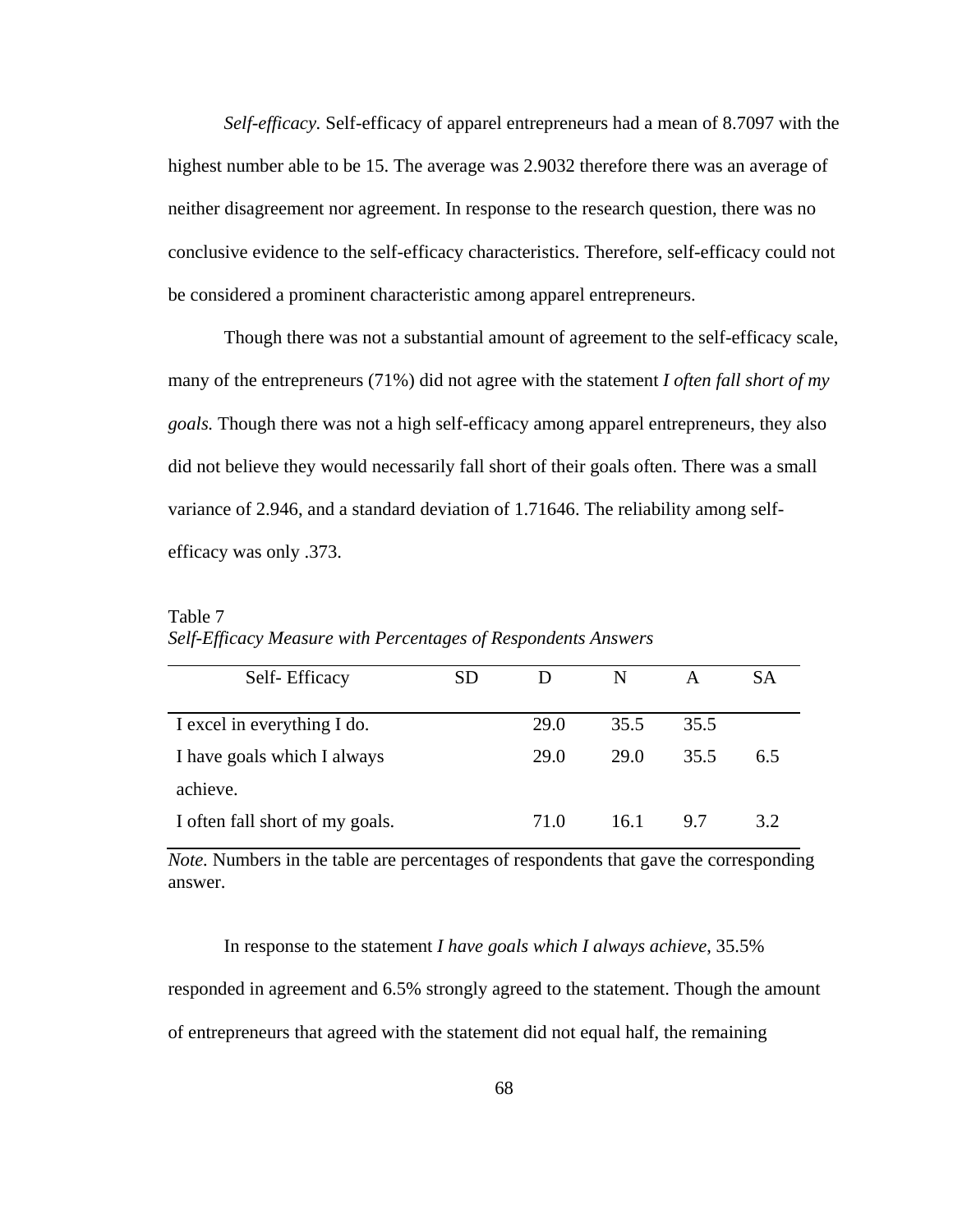entrepreneurs did not necessarily disagree with the statement. Twenty-nine percent of entrepreneurs were in disagreement with the statement and another 29% were neutral in their opinion. Therefore, the strongest response came from an agreement category.

A reverse coded statement was made to solidify the entrepreneurs' opinion of self-efficacy. To the statement *I often fall short of my goals,* 71% of entrepreneurs were in disagreement. Only 16.1% were neutral to the statement, 9.7% agreed to falling short of their goals and 3.2% strongly agreed to the statement. Twenty-nine percent of entrepreneurs believed they do not necessarily always achieve their goals. However, only 12.9% believed they *fall short of their goals*. To the statement *I excel in everything I do,*  35.5% of entrepreneurs agreed, 29% disagreed, and 35.5% reported they neither agreed nor disagreed to the statement. When weighing agreement to disagreement on the construct, 6.5% more entrepreneurs were in agreement. There was more self-efficacy among respondents. However the percentages are much less than all other personal characteristics.

*Positive Attitude.* Positive attitude of apparel entrepreneurs had a mean of 7.6452 meaning there was an average of 3.8226. The mean and average show agreeability among entrepreneurs having a positive attitude. In response to the research question, positive attitude is among the personal characteristics of apparel entrepreneurs. With both statements that measured positive attitude, there was more than 70% of respondents in agreement to having a positive attitude. There was a small variance of 2.303, and a standard deviation of 1.51764. The reliability was .527 Cronbach's Alpha.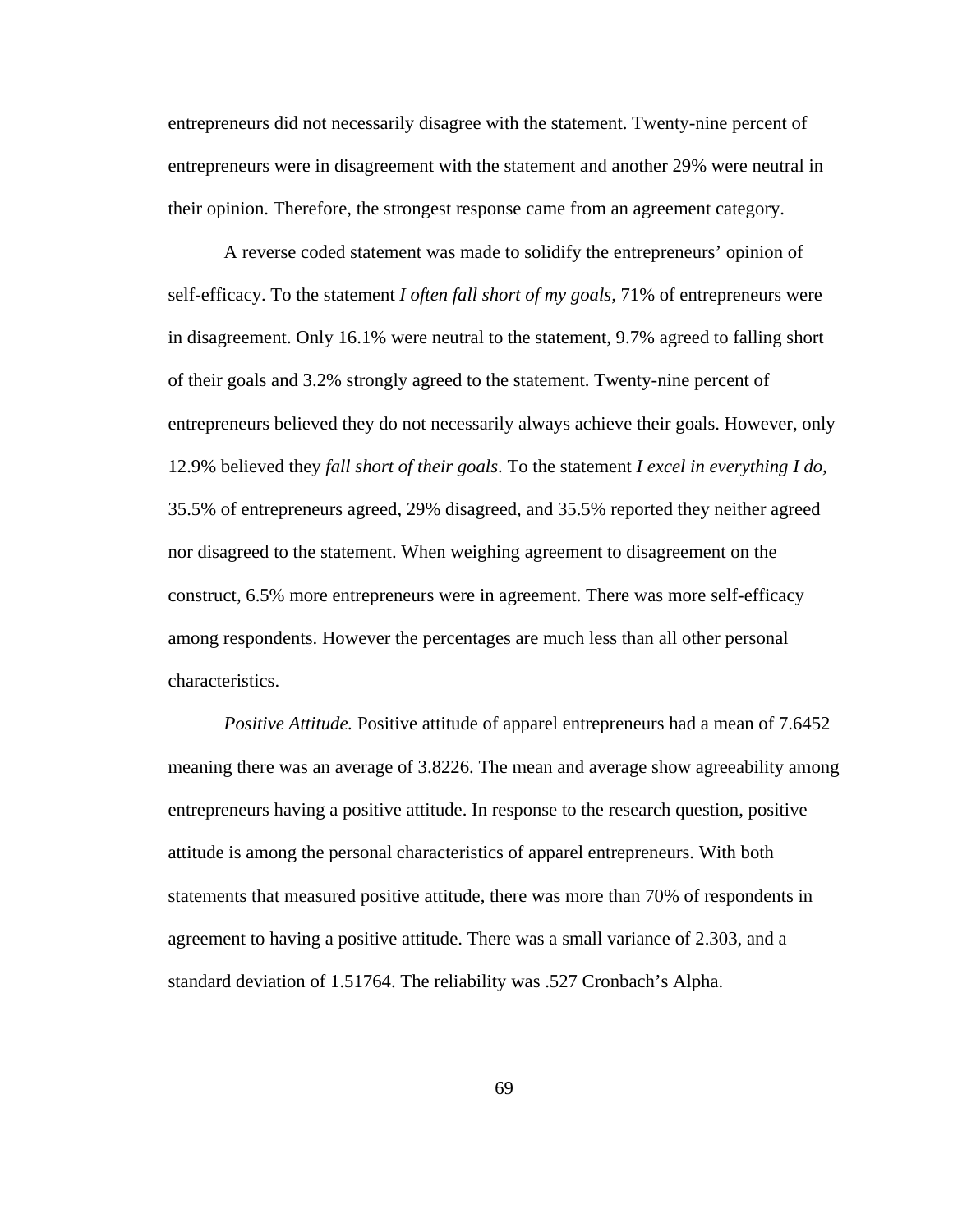| <b>Positive Attitude</b>     | SD. | D    | N    | A    | SА   |
|------------------------------|-----|------|------|------|------|
| The glass is half full.      |     | 9.7  | 16.1 | 51.6 | 22.6 |
| I always think the best case |     | 16.1 | 9.7  | 54.8 | 19.4 |
| scenario.                    |     |      |      |      |      |

Table 8 *Positive Attitude Measure with Percentages of Respondents Answers*

*Note.* Numbers in the table are percentages of respondents that gave the corresponding answer.

Having a positive attitude can allow the entrepreneur to complete goals towards their success. In response to the statement *The glass is half full*, 51.6% agreed and 22.6% of entrepreneurs strongly agreed. Only 9.7% disagreed to this statement and 16.1% were neutral. This agreement level shows that more than 70% have a positive attitude based on the statements, *The glass is half full*. Entrepreneurs responded to the statement, *I always think the best case scenario*, with 54.8% in agreement and 19.4% that strongly agreed. On the other hand, there was 16.1% that disagreed to the statement and 9.7% were neutral in their response. Therefore, in both instances, more than 70% were in agreement and subsequently had a positive attitude.

*Discipline.* The discipline measurement among apparel entrepreneurs had a mean of 11.333 with the average response being 3.7776. With an average almost at four, there was more agreement to the statements about discipline than not. Therefore, in response to the research question, discipline can be considered a personal characteristic of apparel entrepreneurs.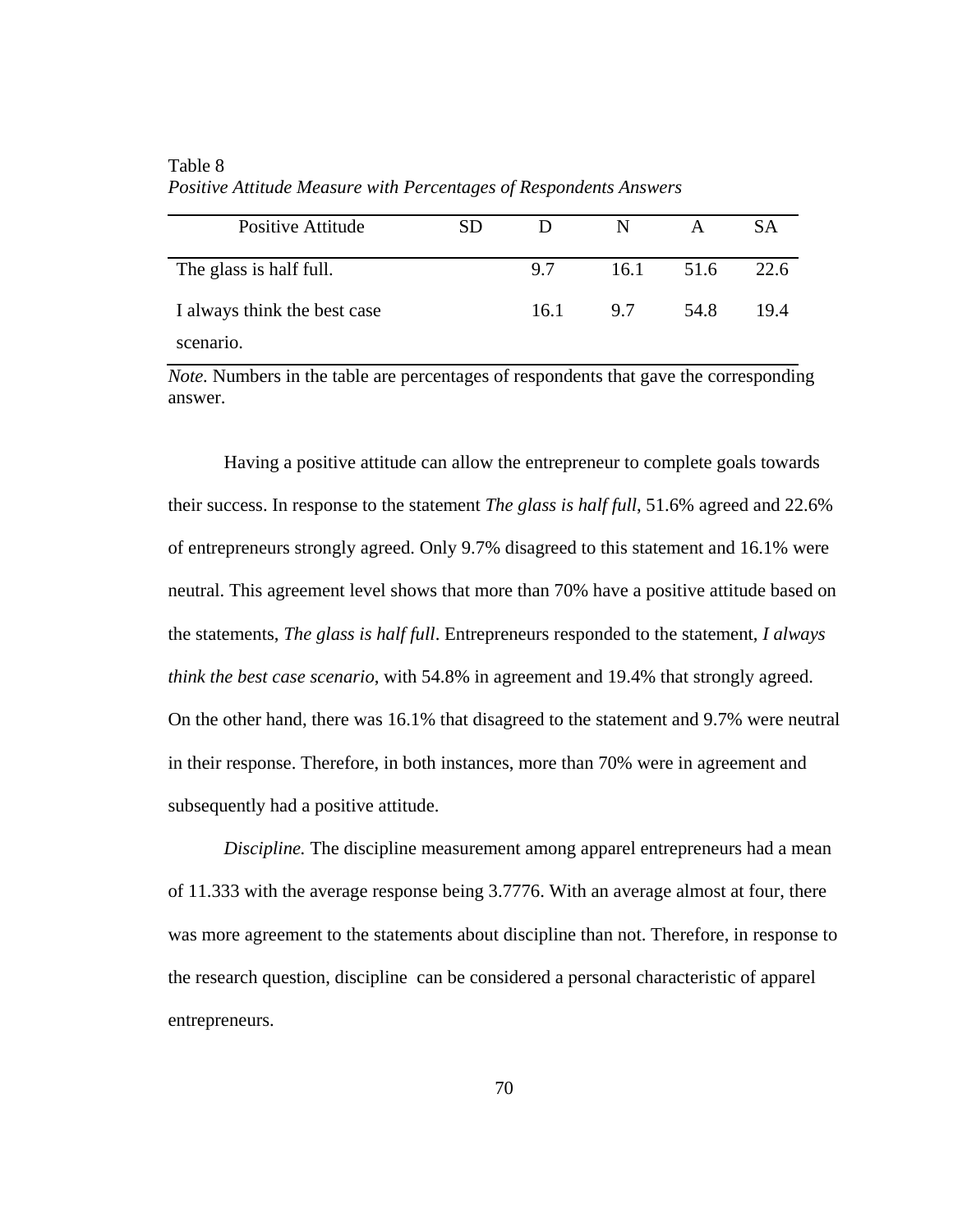The statements within the measurement show that there was agreement of more than 80% that the entrepreneurs were focused and reliable, therefore disciplined. There was a variance of 3.333, and a standard deviation of 1.82574. Among the three items in the scale, reliability was very low with a Cronbach's Alpha of only .293.

# Table 9 *Discipline Measure with Percentages of Respondents Answers*

| Discipline                                           | SD   | D    | N    | А    | <b>SA</b> |
|------------------------------------------------------|------|------|------|------|-----------|
| I am extremely focused.                              |      | 6.5  | 12.9 | 41.9 | 38.7      |
| Any friend will tell you that I<br>am most reliable. |      | 6.5  | 9.7  | 64.5 | 19.4      |
| I am always late.                                    | 30.0 | 30.0 | 20.0 | 13.3 | 6.7       |

*Note.* Numbers in the table are percentages of respondents that gave the corresponding answer.

In response to the statement *I am extremely focused*, 41.9% of entrepreneurs agreed and 38.7% strongly agreed. Only 6.5% disagreed to being extremely focused and 12.9% were neutral. *Any friend will tell you that I am most reliable* was the second statement in which 64.5% of respondents agreed and 19.4% strongly agreed to. Therefore, 83.9% of entrepreneurs in the study appear to be disciplined. With high dependability among most entrepreneurs, it is not surprising 60% of the same group were in disagreement to always being late. There were 30% that strongly disagreed and 30% that disagreed to the statement *I am always late*, another 20% were neutral, 13.3% agreed that they are always late and 6.7% strongly agreed to always being late.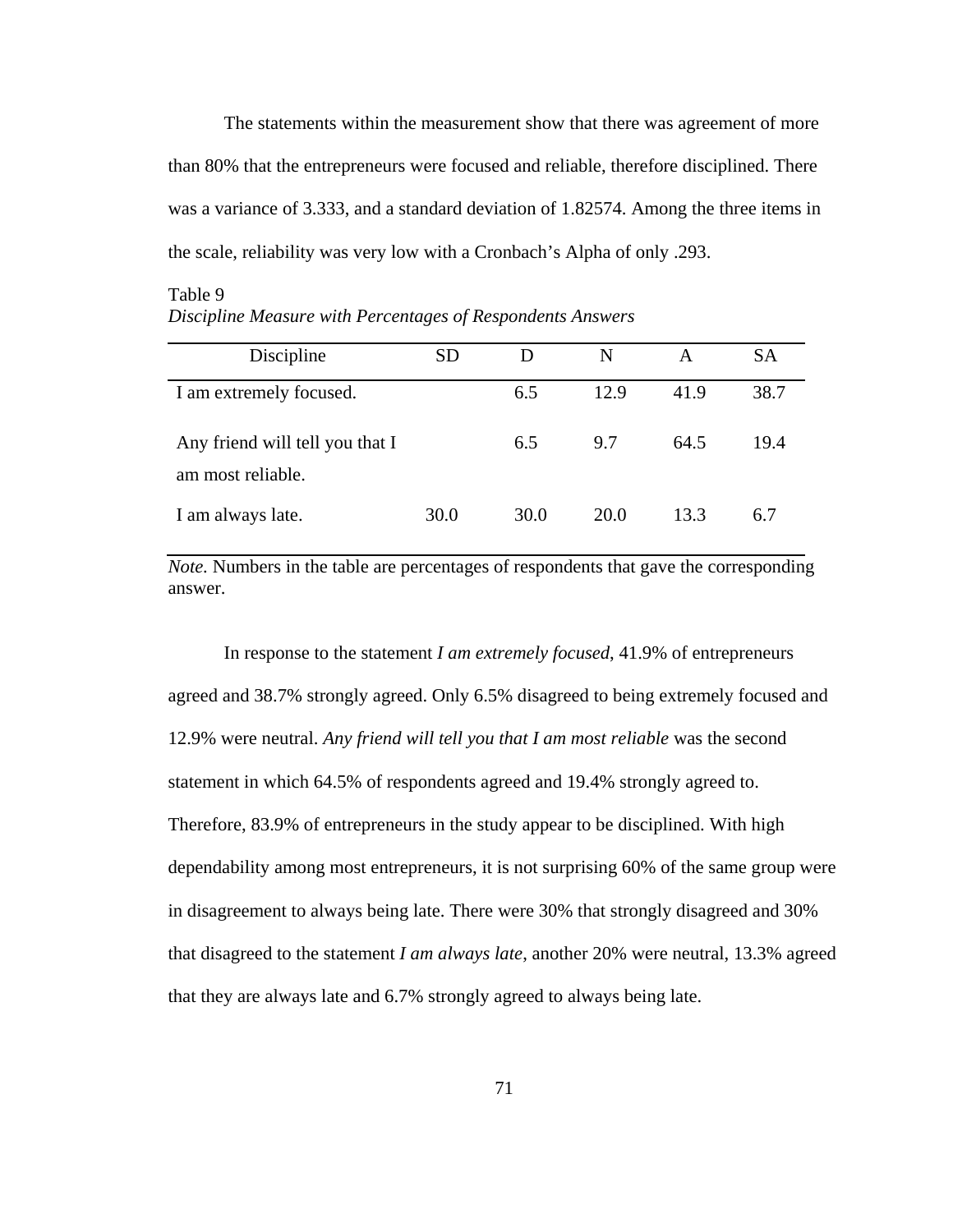| Innovation                        | SD  | D    | N    | A    | SА   |
|-----------------------------------|-----|------|------|------|------|
| I have a very active imagination. |     | 6.5  | 22.6 | 58.1 | 12.9 |
| I follow trends closely.          | 6.5 | 32.3 | 19.4 | 38.7 | 3.2  |
| I see past obstacles to           |     |      | 6.5  | 80.6 | 12.9 |
| possibilities.                    |     |      |      |      |      |
| I start new trends.               |     | 12.9 | 22.6 | 51.6 | 12.9 |

Table 10 *Innovation Measure with Percentages of Respondents Answers*

*Note.* Numbers in the table are percentages of respondents that gave the corresponding answer.

*Innovation.* Innovation among apparel entrepreneurs had a mean of 14.8387 resulting in a high average of 3.70945. This meant that more entrepreneurs believed they were innovative than not. In response to the research question, innovation is among the personal characteristics of apparel entrepreneurs. More than 90% of entrepreneurs thought they could *see past obstacles to possibilities* and more than 70% believe they *have a very active imagination*. Again, more entrepreneurs were considered to have the innovative personal characteristic than those that did not. There was a low standard deviation of 1.73391, and a variance of 3.006. Reliability was low with a Cronbach's Alpha of only .379.

In response to the statement, *I have a very active imagination*, 58.1% of entrepreneurs agreed and 12.9% strongly agreed. Only 6.5% were in disagreement and 22.6% were neutral to *having a very active imagination*. To the statement *I see past*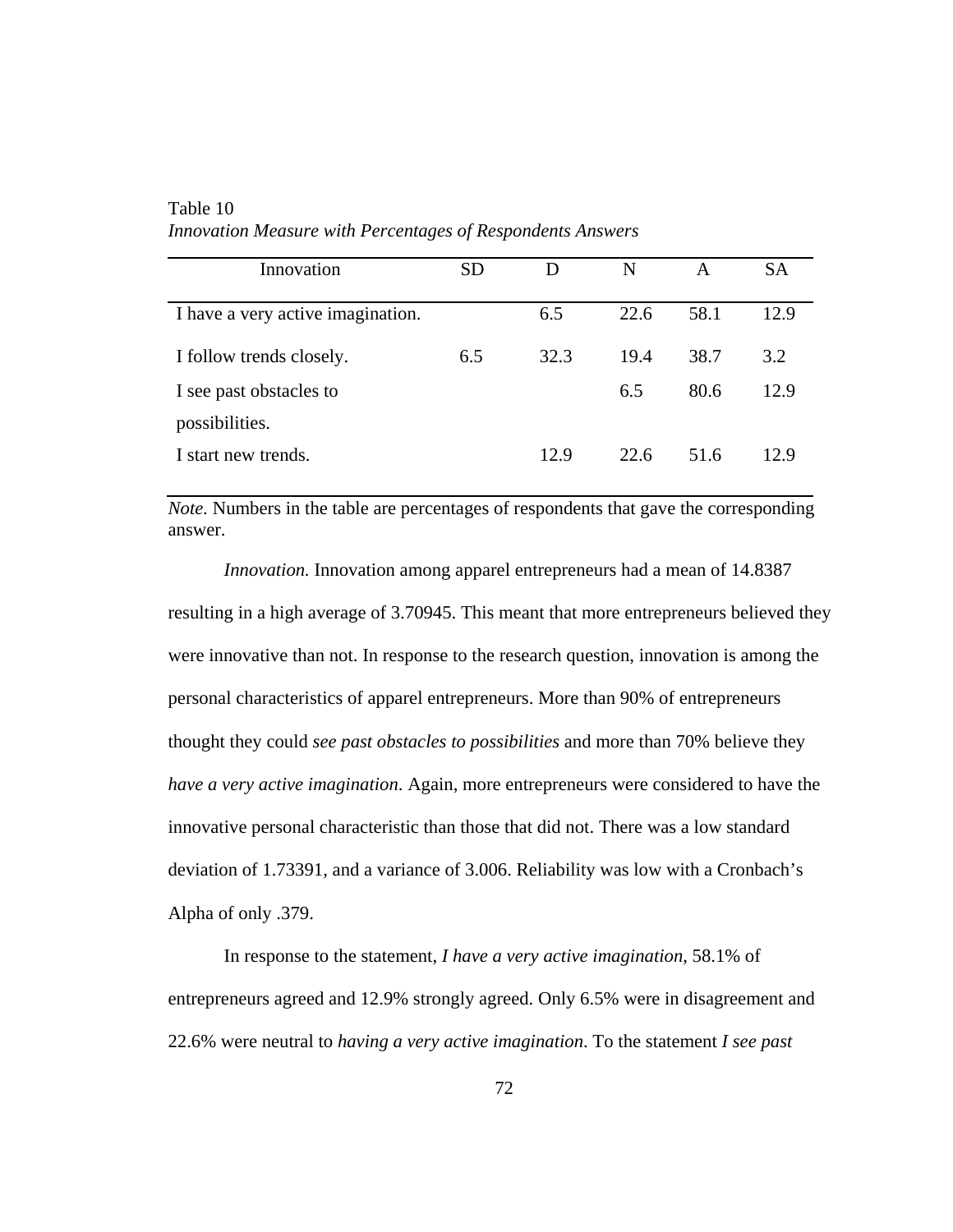*obstacles to possibilities,* an astonishing 80.6% agreed and 12.9% strongly agreed. Only 6.5% were neutral to the statement, therefore, none of the entrepreneurs felt they were stopped when they run into an obstacle which is favorable to an innovative group. In response to the statement *I follow trends closely,* 38.7% were in agreement and 3.2% strongly agreed to the statement. Also, 19.4% were neutral, 32.3% disagreed, and 6.5% strongly disagreed. Interestingly enough, 12.9% strongly agreed and 51.6% agreed to the statement *I start new trends* where 22.6% were neutral and only 12.9% disagreed to the statement.

*Risk Taking*. The risk taking measure of apparel entrepreneurs had a mean of 17.2333, there was an average of 3.447% meaning more respondents in agreement than not. The variation of answers was higher than most of the other personal characteristics with a standard deviation of 5.78156, and a variance of 3.426. The reliability of the risk taking measure came back as .018 Cronbach's Alpha. In response to the statement, *I like to take calculated risks*, 61.3% agreed and 3.2% strongly agreed to the statement. Only 9.7% responded that they *do not like risk at all*.

In response to the statement *I always evaluate the consequences before doing something important,* 60% agreed, 6.7% strongly agreed, and only 20% disagreed. The ability to evaluate a risk is important and obviously high in many entrepreneurs since 66.7% said they *always evaluate the consequences to their actions*. In response to the statement, *I am always overly careful in every decision*, slightly more than half (51.6%) did not feel that they were overly careful, though 25.8% were in agreement to being overly careful.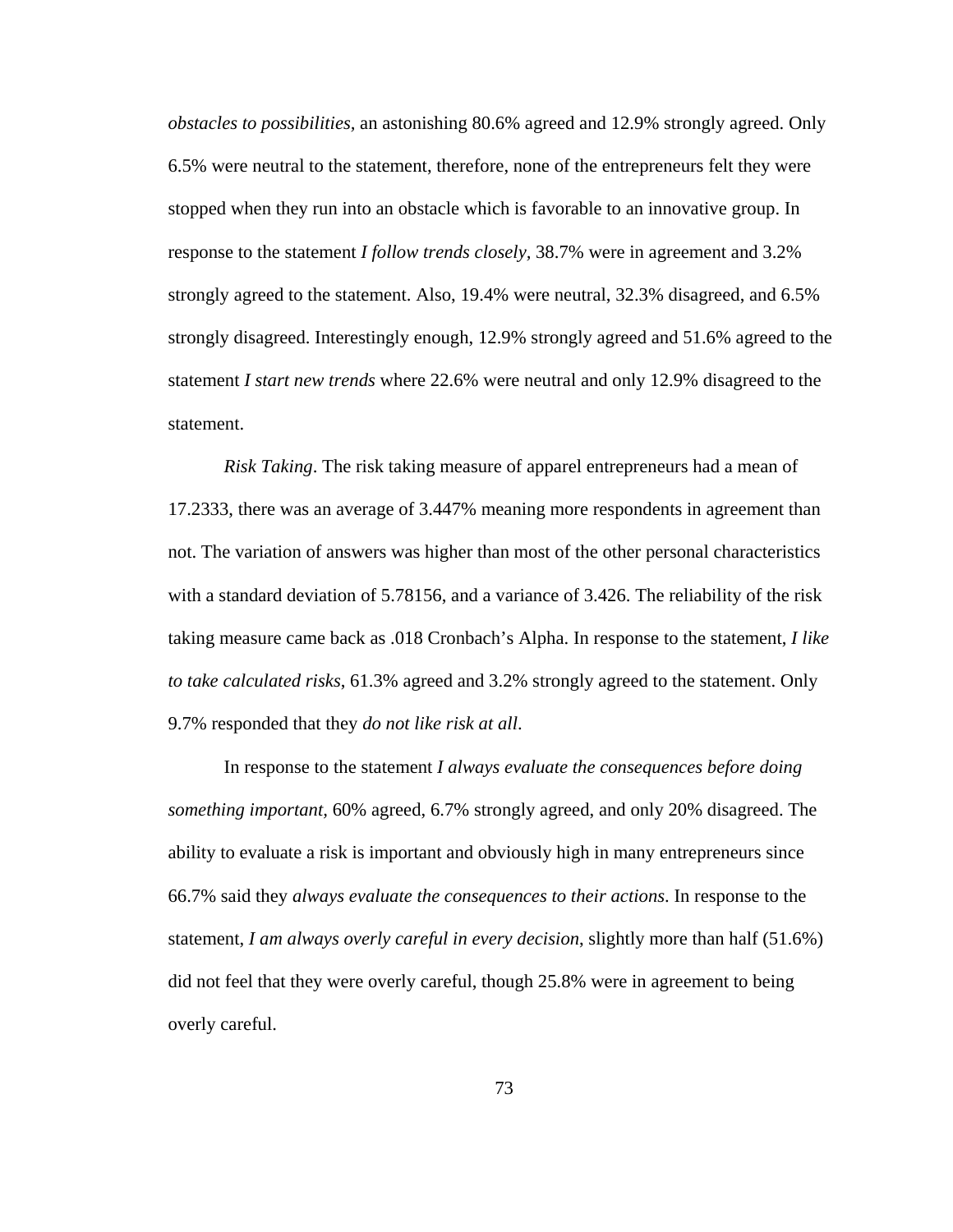Table 11 *Risk Taking Measure with Percentages of Respondents Answers*

| <b>Risk Taking</b>                                                         | <b>SD</b> | D    | N    | A    | <b>SA</b> |
|----------------------------------------------------------------------------|-----------|------|------|------|-----------|
| I always evaluate the<br>consequences before doing<br>something important. |           | 20.0 | 13.3 | 60.0 | 6.7       |
| I am always overly careful in<br>every decision.                           | 3.2       | 48.4 | 22.6 | 16.1 | 9.7       |
| I am the most adventurous person<br>I know.                                | 3.2       | 48.4 | 32.3 | 6.5  | 9.7       |
| I like to take calculated risks.                                           | 3.2       | 22.6 | 9.7  | 61.3 | 3.2       |
| I do not like risk at all.                                                 | 19.4      | 48.4 | 22.6 | 9.7  |           |

*Note.* Numbers in the table are percentages of respondents that gave the corresponding answer.

#### *Success*

RQ2. *Are certain personal characteristics predictors of entrepreneurial success?* 

Due to low reliability in the personal characteristics scales, the second research question could not be answered. No statistical correlations were made between success and personal characteristics.

RQ3. *What are the most prominent personal characteristics among apparel entrepreneurs that perceive themselves successful?*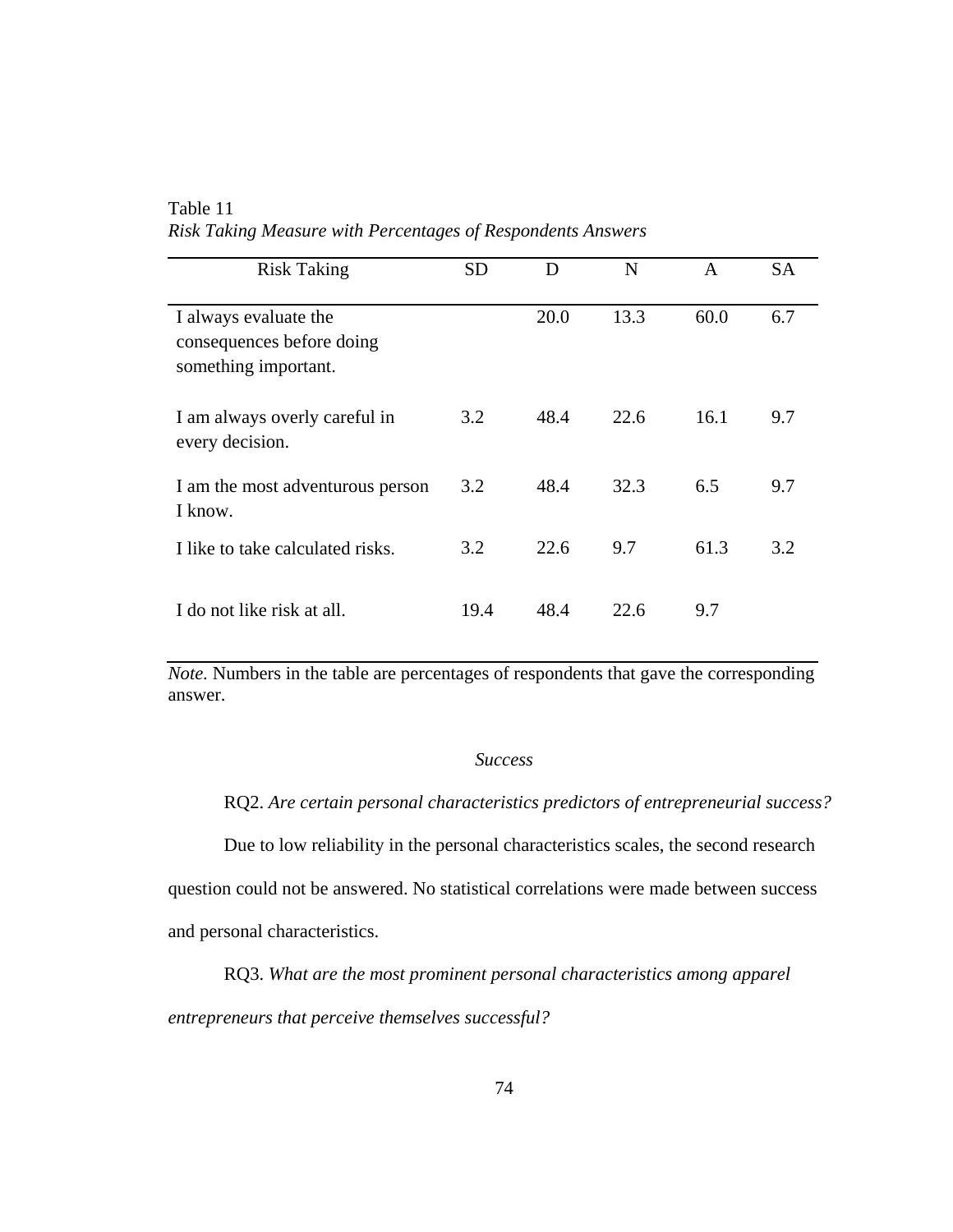Cross tabulations of high and low perceived success with high and low personal characteristics were conducted. The median split method was used to create high and low groups for each scale. For a breakdown of personal characteristics of high and low success, see Table 12.

 As seen in Table 12, there was a greater number of low success respondents than high success. From the high success respondents, three respondents had high ambition, seven had high discipline, five had high positive attitude, four had high risk taking, three had high imagination, five had high locus of control, and five had high self efficacy. In response to research question three, positive attitude, imagination, and self-efficacy were the most prominent characteristics among those that perceived themselves successful. This was determined by the number within the high success category. Discipline had the highest concentrated amount of answers within high success.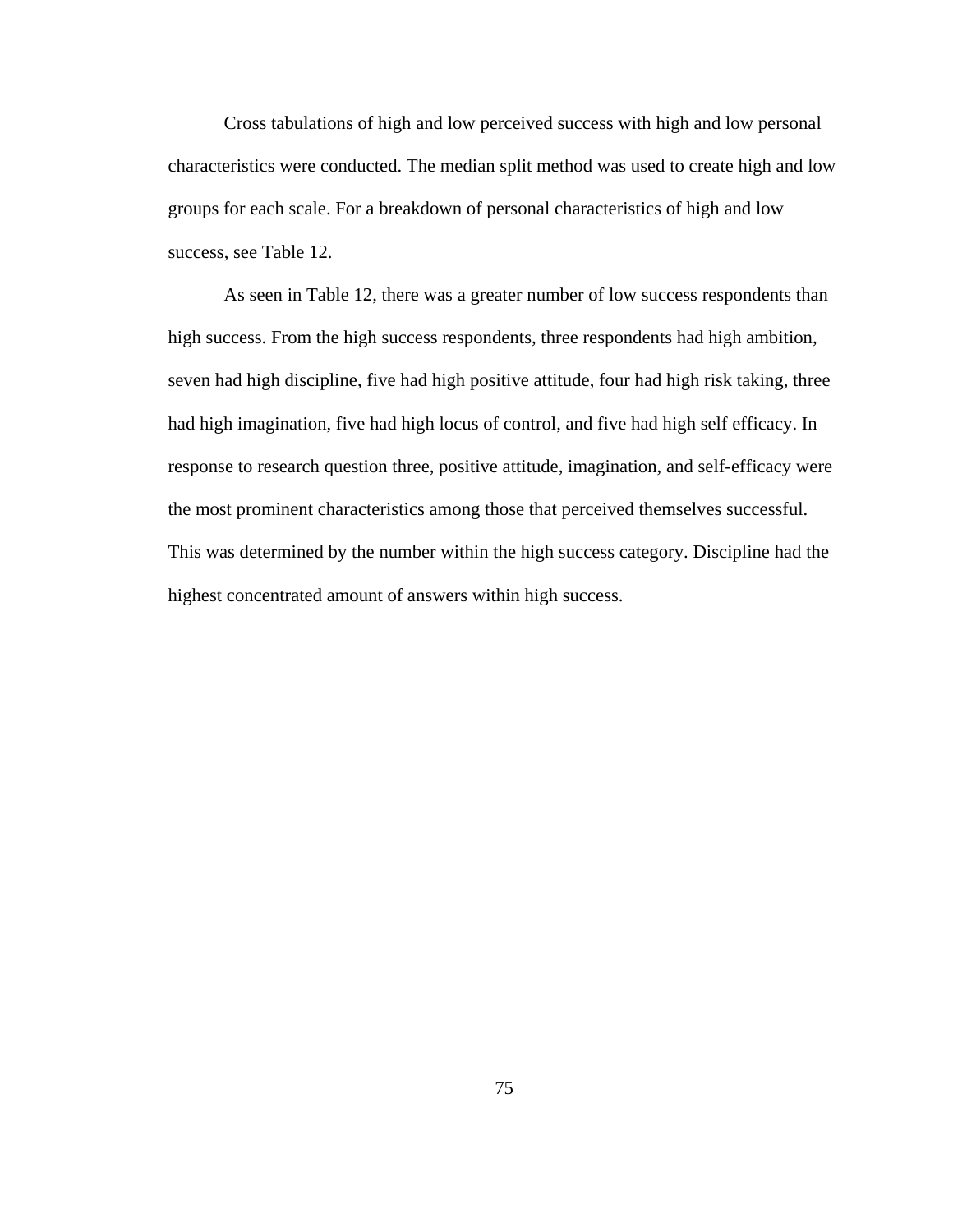|                    |      | Low Success    | <b>High Success</b> |
|--------------------|------|----------------|---------------------|
| Ambition           | Low  | 13             | $\overline{4}$      |
|                    | High | 6              | 3                   |
| Discipline         | Low  | $\mathbf{1}$   |                     |
|                    | High | $18\,$         | $\boldsymbol{7}$    |
| Positive Attitude  | Low  | $\overline{7}$ | 3                   |
|                    | High | 12             | 5                   |
| <b>Risk Taking</b> | Low  | 8              | 3                   |
|                    | High | 11             | $\overline{4}$      |
| Imagination        | Low  | $10\,$         | $\mathfrak s$       |
|                    | High | 9              | 3                   |
| Locus of Control   | Low  | 5              | $\mathbf{2}$        |
|                    | High | 14             | 5                   |
| Self-Efficacy      | Low  | $10\,$         | 3                   |
|                    | High | 9              | 5                   |
|                    |      |                |                     |

Table 12 *Cross Tabulation between High and Low Success and Personal Characteristics*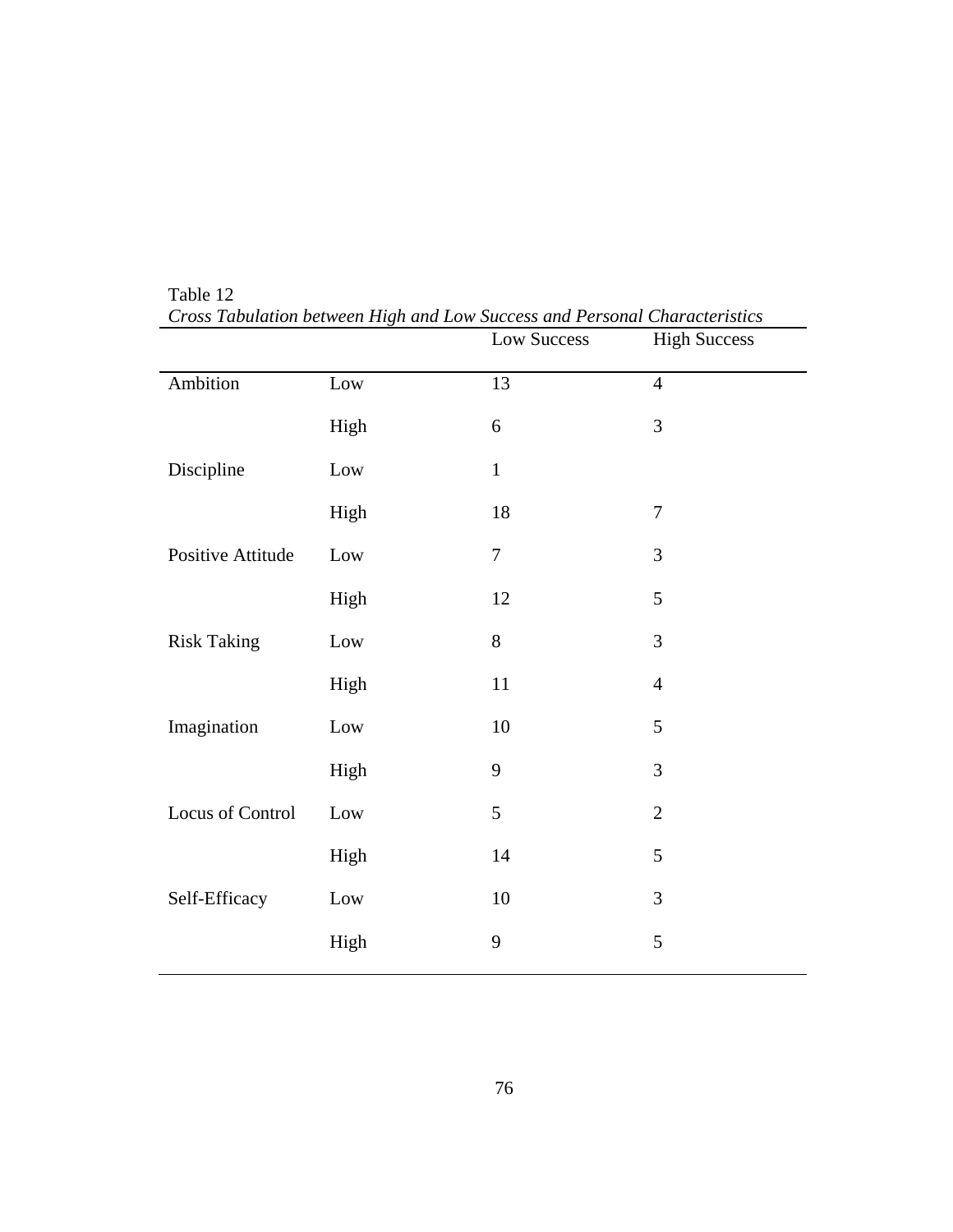Success was measured by 18 items on a five-point, Likert-type scale. There was a maximum score of 90 and a minimum score of 18. The measure indicated five success factors abbreviated as follows: Social Recognition (SR), Perceived Career Achievement (PCA), Perceived Financial Attainment (PFA), Personal Satisfaction (PS), Social Status (SS), and Social Reputation (SR) (Lau et. al, 2007). For a breakdown of each factor, see Tables 13 thru 20. As noted in Table 13, most of the entrepreneurs from this study should be successful based on the success measurement. Qualitative data, collected through open ended questions, was also used to measure success for this study.

Entrepreneurs were asked to tell how they thought success was measured. Responses of how the entrepreneur measured success included: 30% said it is how much money a business makes, 33.3% said through personal satisfaction, 10% believe it is the time a business is open, 10% believe customer satisfaction is how to measure success, 10% said all of the reasons are a way to measure success, 3.3% believe the time a business is open, personal satisfaction and others opinion of the business is the best way to measure success, and 3.3% believe a combination of money the business makes and time the business has been open is the best way to measure success. When asking if the entrepreneur had encountered a point they had felt successful in their business, 86.2% responded yes and 13.8% felt they have yet to become successful.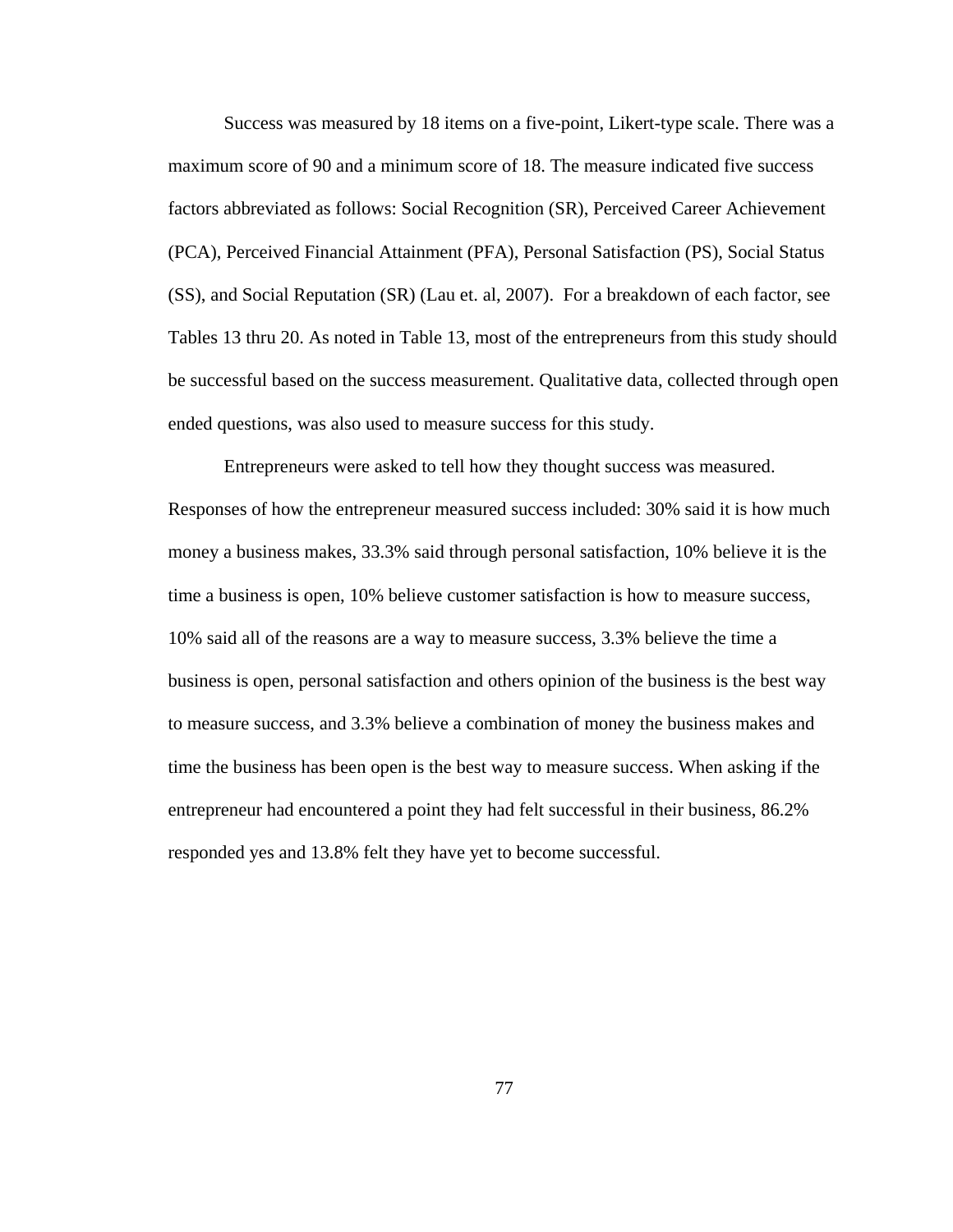| <b>Success</b><br>Measure                   | Agreement to Success Measurement Among Respondents<br>Positive                                                  | Negative                                                                                                    | Overall                                                                                                                                                         |
|---------------------------------------------|-----------------------------------------------------------------------------------------------------------------|-------------------------------------------------------------------------------------------------------------|-----------------------------------------------------------------------------------------------------------------------------------------------------------------|
| Social<br>Recognition                       | Yes. More than 80%<br>of respondents had<br>good social<br>recognition                                          | No.                                                                                                         | 80% or more had good<br>social recognition.                                                                                                                     |
| Perceived<br>Career<br>Achievement<br>(PCA) | Yes. More than 90%<br>agreed to a good PCA                                                                      | No.                                                                                                         | PCA among<br>respondents was highly<br>agreed upon.                                                                                                             |
| Perceived<br>Financial<br>Attainment        | Yes. Statements<br>pertaining to present<br>day finances had<br>agreement of<br>entrepreneurs at 60%<br>or more | Yes. One<br>statement<br>shows 30% will<br>have trouble<br>surviving due to<br>finances.                    | Present day, the<br>entrepreneurs felt<br>financially successful.<br>However, 30% felt their<br>financial future was<br>negative, which could<br>cause failure. |
| Personal<br>Satisfaction                    | Yes. More than 60%<br>are satisfied.                                                                            | No.                                                                                                         | The majority of<br>entrepreneurs were<br>satisfied with<br>themselves as an<br>entrepreneur and their<br>business.                                              |
| <b>Social Status</b><br>(SS)                | Yes. More than 50%<br>believe they have a<br>certain social status as<br>an entrepreneur.                       | Yes. 59.4% did<br>not agree nor<br>disagree to<br>society's views<br>οf<br>entrepreneur's<br>social status. | There was a positive.<br>perception of their own<br>SS. However,<br>entrepreneurs do not<br>believe society holds<br>them to as high of a<br>social status.     |
| Social<br>Reputation                        | Yes. 100% in<br>agreement to good<br>reputation                                                                 | No.                                                                                                         | More than 50% in all<br>cases have good<br>reputation.                                                                                                          |

Table 13<br>Agreement to Su *Agreement to Success Measurement Among Respondents*

*Note.* Scale used for this measurement was reliable and showed success among entrepreneurs.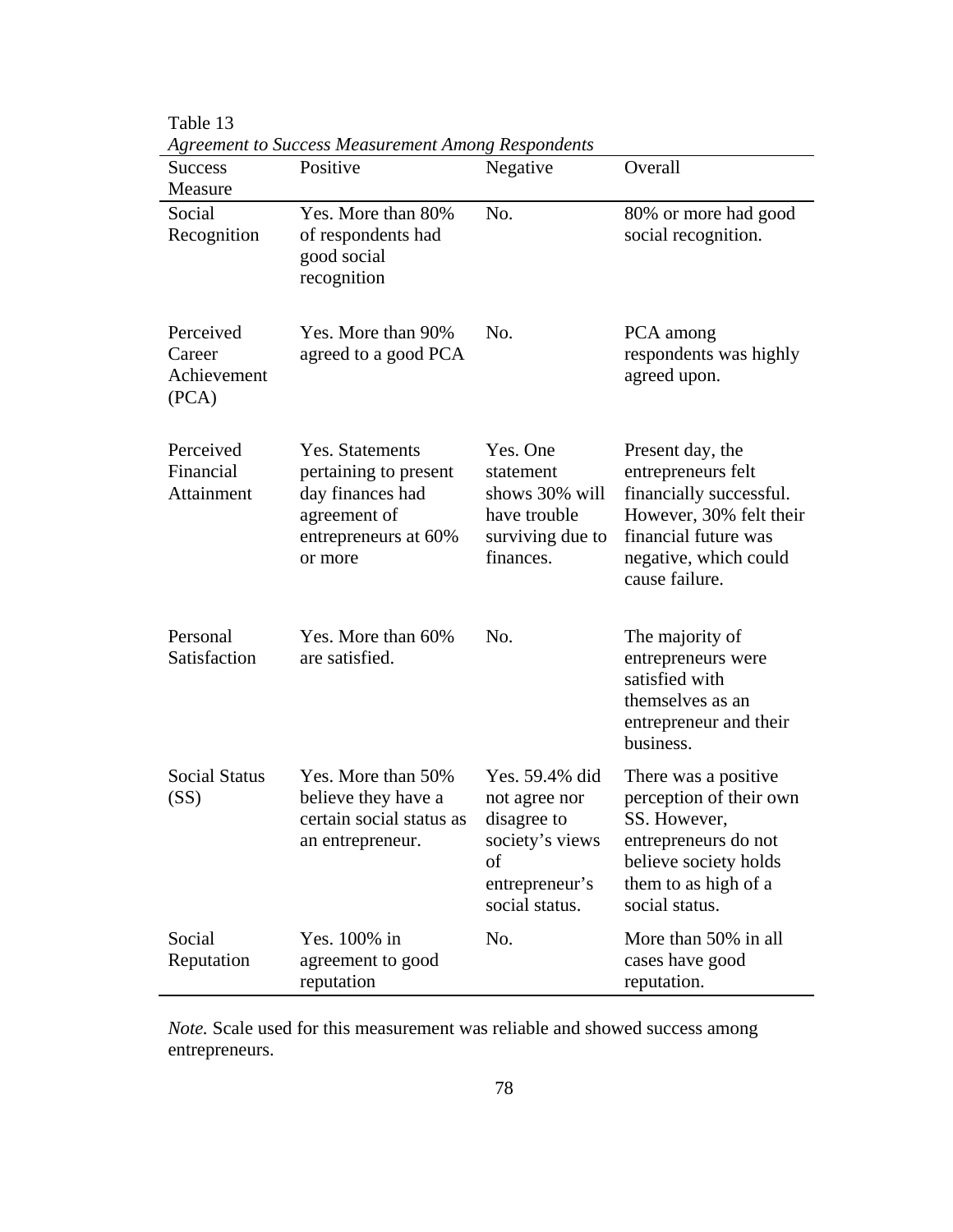*Social recognition.* Social Recognition among apparel entrepreneurs had a mean of 11.8438 and an average of 3.94793 meaning they mostly agreed. The majority of entrepreneurs thought they were socially recognized in their career. The variance of answers was 3.297, and standard deviation was 1.81587. The measure had a Cronbach's Alpha of .614 for reliability which was much better than the entire personal characteristics scale and close to reliable.

| Social Recognition Percentages of Answered Questions |           |      |      |      |           |
|------------------------------------------------------|-----------|------|------|------|-----------|
| Social Recognition                                   | <b>SD</b> | D    | N    | A    | <b>SA</b> |
| My career has been recognized<br>by others.          |           | 3.1  | 12.5 | 50.0 | 34.4      |
| I am well known in my area of<br>business.           |           | 3.1  | 6.2  | 62.5 | 28.1      |
| I am not well known in my<br>industry.               | 6.2       | 46.9 | 28.1 | 15.6 | 3.1       |

Table 14

On the basis of being recognized, entrepreneurs answered that 50% agreed and 34.4% strongly agreed to the statement, *my career has been recognized by others*. This means that 84.4% were in total agreement as a majority of *entrepreneurs are recognized within their community*. From the statement, *I am well known in my area of business*, 62.5% agreed and 28.1% strongly agreed to the statement. However, more entrepreneurs responded to being less recognized in the reverse coded statement, *I am not well known in my industry,* than those that disagreed to the statement, *I am well known in my area of business.* To the statement, *I am not well known in my industry* 15.6 agreed and 3.1% strongly agreed to not being well known.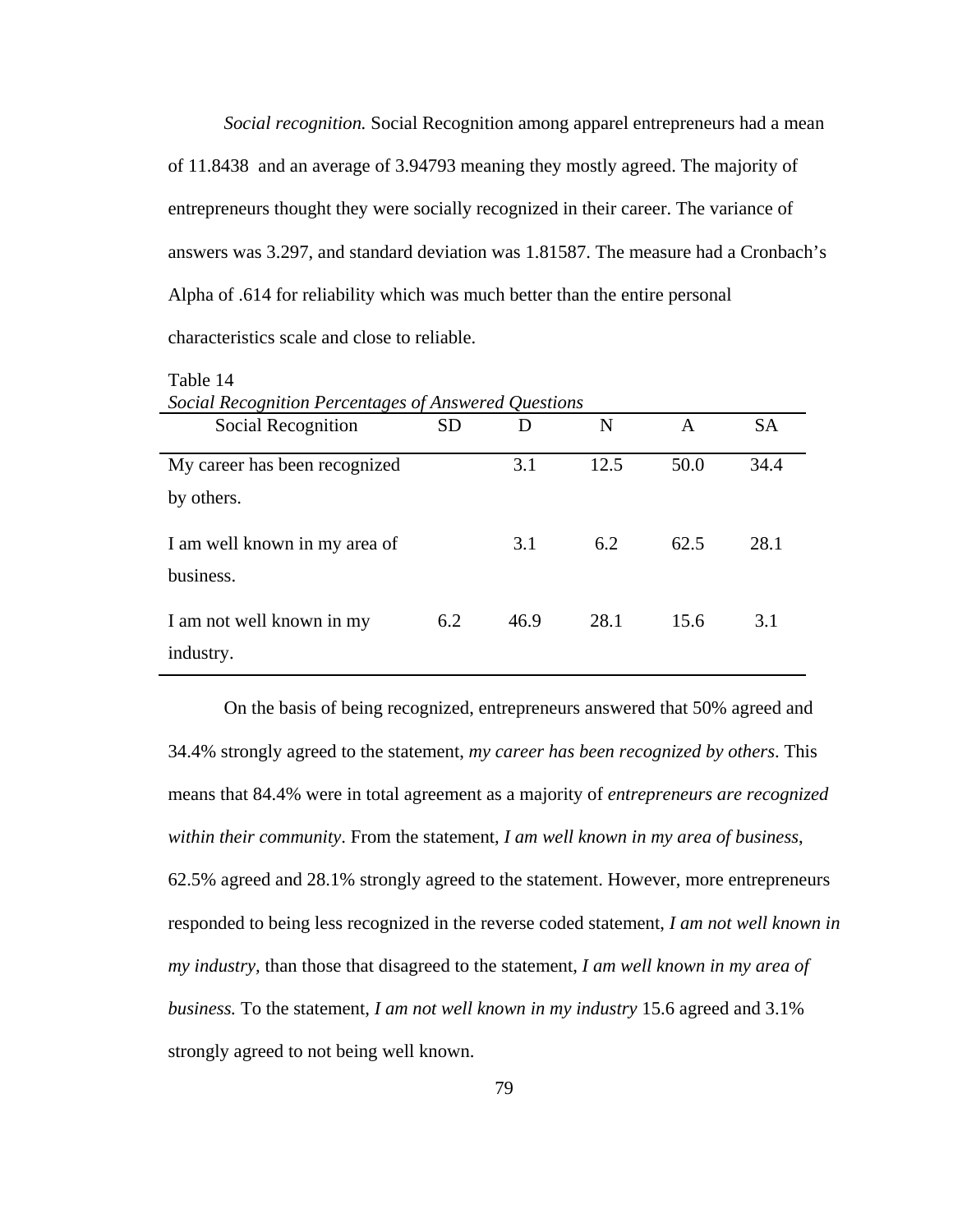*Perceived career achievement.* Apparel entrepreneurs responded to the PCA scale with an average of 4.33, meaning most agreed to the PCA items. In more than 90% of responses, there was a sense of accomplishment and achievement within their career. There was an extremely low variance of .002 since most of the respondents had the same agreement level to PCA. There was also a standard deviation of 1.54919. Cronbach's Alpha came back as a .739 when testing the reliability of the scale. Therefore, the PCA scale was considered reliable.

| Perceived Career Achievement Percentages of Answered Questions |           |     |     |      |           |
|----------------------------------------------------------------|-----------|-----|-----|------|-----------|
| Perceived Career Achievement                                   | <b>SD</b> | D   | N   | A    | <b>SA</b> |
|                                                                |           |     |     |      |           |
| I have accomplished something                                  |           | 3.1 | 3.1 | 43.8 | 50.0      |
| valuable from my career.                                       |           |     |     |      |           |
| I am satisfied with my career.                                 |           | 3.2 |     | 61.3 | 35.5      |
| I have a sense of achievement in                               |           |     | 3.1 | 59.4 | 37.5      |
| my career.                                                     |           |     |     |      |           |

Table 15

*Note.* Numbers in the table are percentages of respondents that gave the corresponding answer.

The perceived career achievement was measured by three statements: *I have accomplished something valuable from my career, I am satisfied with my career,* and *I have a sense of achievement in my career*. In response to each of these statements, more than 90% of entrepreneurs were in agreement with each of the statements. Also, 93.8%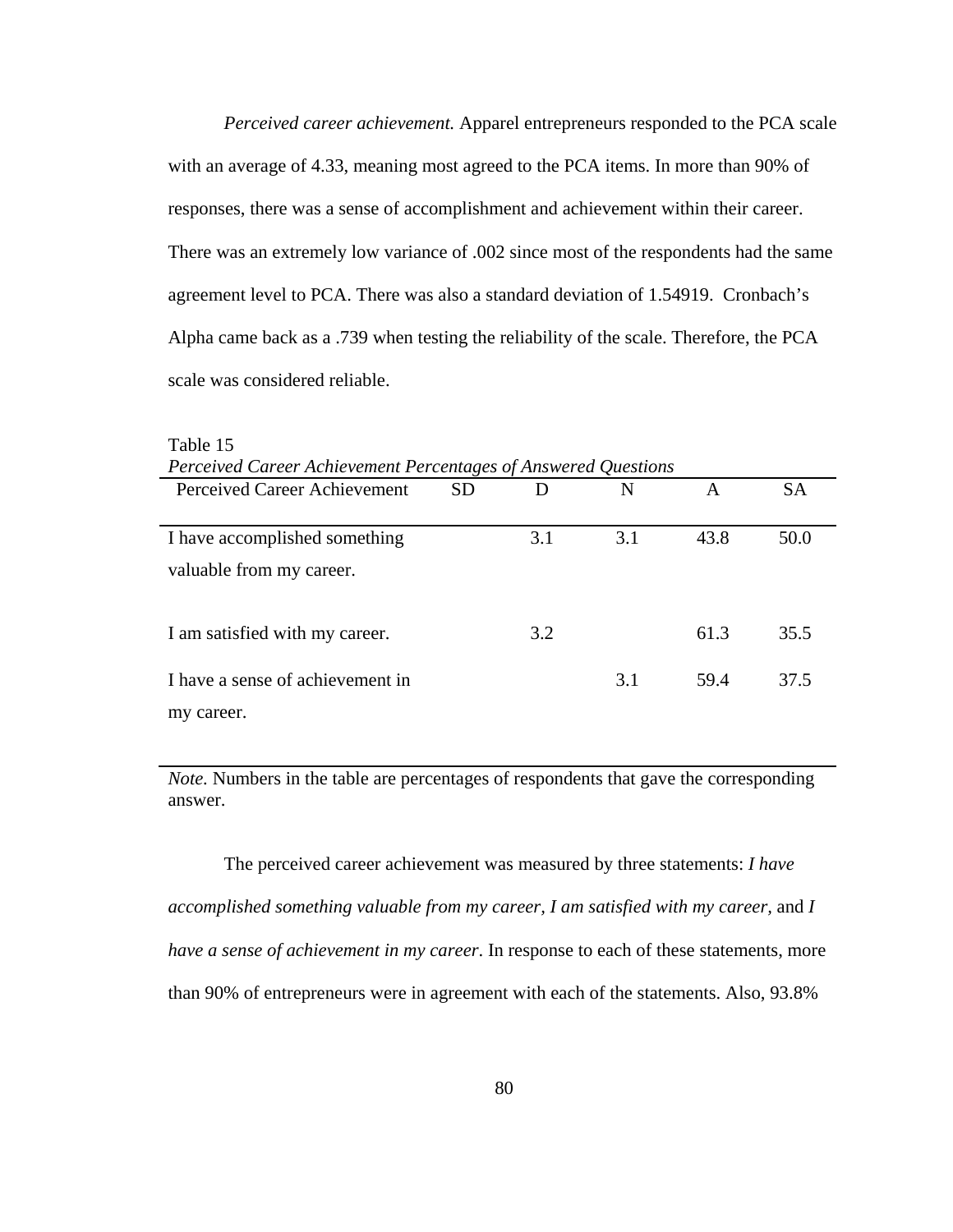agreed to having *accomplished something valuable from their career*, 96.8% were

satisfied with their career, and 96.9% had a sense of achievement in their career.

|                        |                              | Perceived Career Achievement |                 |  |  |
|------------------------|------------------------------|------------------------------|-----------------|--|--|
|                        |                              | Low PCA                      | <b>High PCA</b> |  |  |
|                        | Amount of money you make     |                              | 8               |  |  |
|                        | Personal satisfaction        |                              | 10              |  |  |
| Measurement of Success | Time in business             |                              | 3               |  |  |
|                        | <b>Customer satisfaction</b> |                              | 3               |  |  |
|                        | Money and time its open      | $\mathbf{1}$                 |                 |  |  |
|                        | All of the above             | $\mathbf{1}$                 | 3               |  |  |

Table 16 *Cross tabulations of Perceived Career Achievement with how Apparel Entrepreneurs Measure Success* 

Cross tabulations were done based on the apparel entrepreneurs perceived career achievement with how they measure success. Eight of the respondents with high PCA measured success based on the amount of money the business made, 10 measured it based on personal satisfaction, three based it on the amount of time the business had been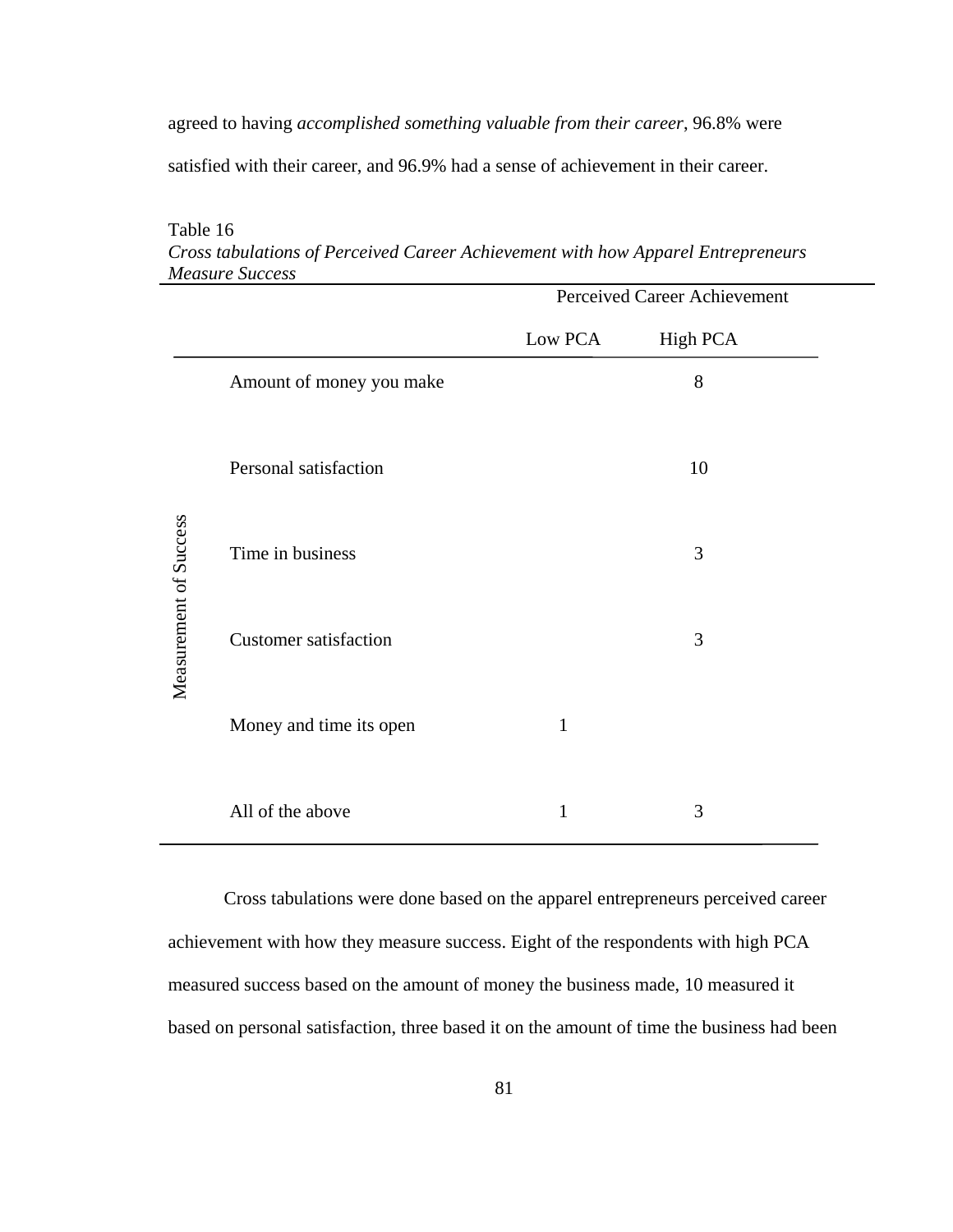open, and 3 on customer satisfaction. One low PCA respondent measured success based on time the business had been open and amount of money the business made. One low PCA respondent and three high PCA respondents measured success based on all of the above.

*Perceived financial attainment.* Apparel entrepreneurs had an average of 3.4731 and a mean of 10.4194, meaning there was more agreement than disagreement to having perceived financial attainment (PFA). More than 60% of entrepreneurs believed their business was financially stable and financially successful at the time of the study, but more than 30% also believed they would need more finances for the business to survive. Although the business was stable, for it to remain in business, entrepreneurs PFA of their future was not as high as their present PFA. The PFA variance of 2.652, and had a standard deviation of 1.62838. Reliability among the scale was low at .365 Cronbach's Alpha, therefore the PFA was not reliable.

| Terceived Pinancial Allamment Percentages of Answered Questions |     |      |      |      |           |
|-----------------------------------------------------------------|-----|------|------|------|-----------|
| Perceived Financial Attainment                                  | SD  | D    | N    | A    | <b>SA</b> |
|                                                                 |     |      |      |      |           |
| I have a financially successful                                 |     | 3.1  | 25.0 | 56.2 | 15.6      |
| business.                                                       |     |      |      |      |           |
| My business is financially                                      |     | 3.1  | 31.2 | 62.5 | 3.1       |
| stable.                                                         |     |      |      |      |           |
| My business needs more                                          | 9.7 | 22.6 | 32.3 | 29.0 | 6.5       |
| finances to survive                                             |     |      |      |      |           |

Table 17 *Perceived Financial Attainment Percentages of Answered Questions* 

*Note.* Numbers in the table are percentages of respondents that gave the corresponding answer.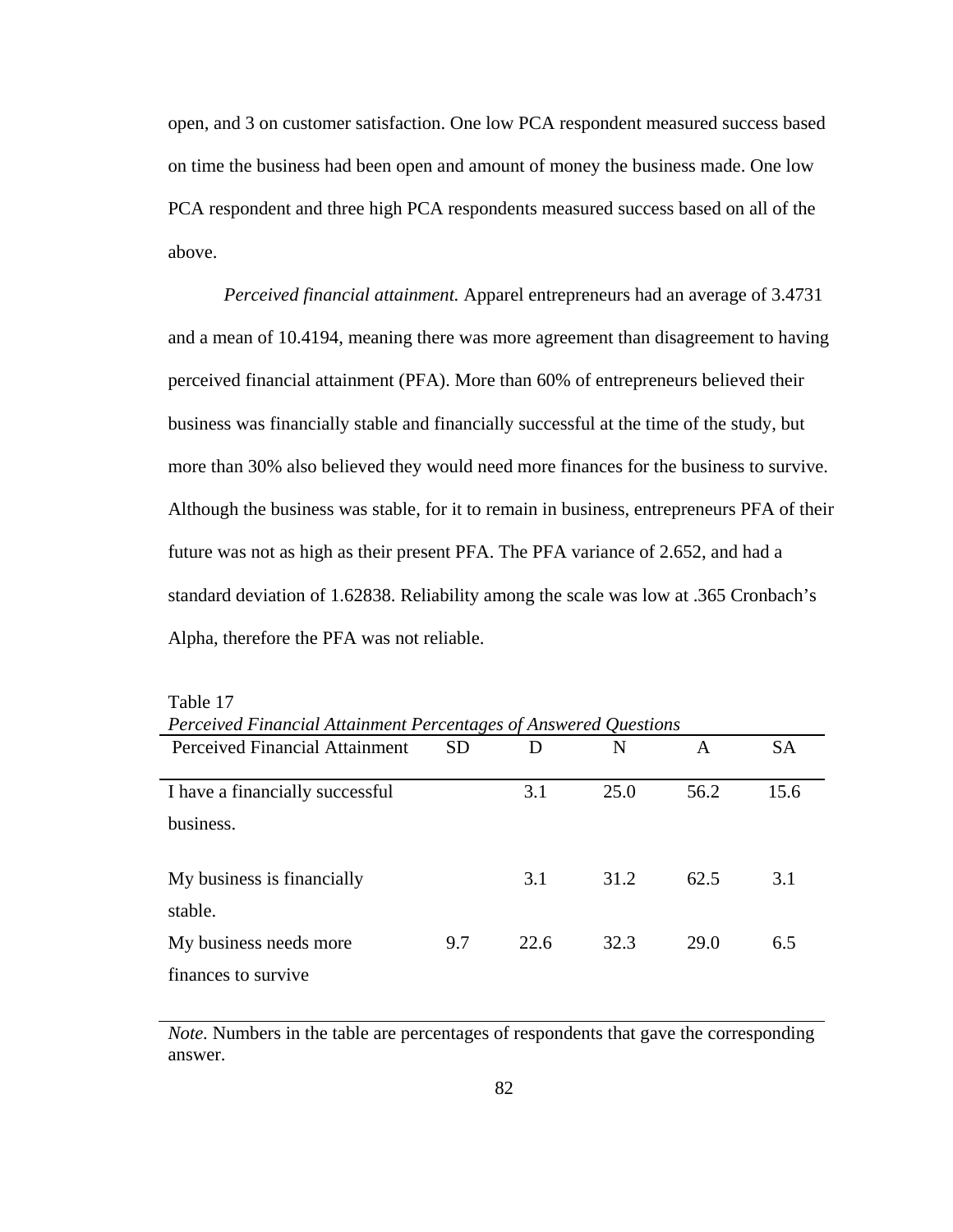The perceived financial attainment construct was measured by three statements: *I have a financially successful business, My business is financially stable, and My business needs more finances to survive*. The third statement was reverse coded and 22.6% disagreed and 9.7% strongly disagreed to the statement, 35.5% felt they need more finances for their business to survive. For the other statements, 65.6% *felt their business is financially stable* and only 3.1% disagreed to being financially stable. Of those surveyed, 71.8% felt *they have a financially successful*. In response to *My business needs more finances to survive* entrepreneurs had high agreeability, though in the statement *My business is financially stable,* there was also high agreeability*.* 

*Personal satisfaction.* The Personal Satisfaction (PS) scale had a mean of 11.4000 and an average of 3.8 which shows agreement among respondents to personal satisfaction items. Most responses were in agreement with being satisfied with themselves and their business. More than 87% of respondents believe they are a successful entrepreneur, but only 62.5% would consider their business successful. There was a variance of 2.524, and a standard deviation of 1.58875. Reliability of the Personal Satisfaction scale was .668 Cronbach's Alpha which means the scale was close to reliable at .70.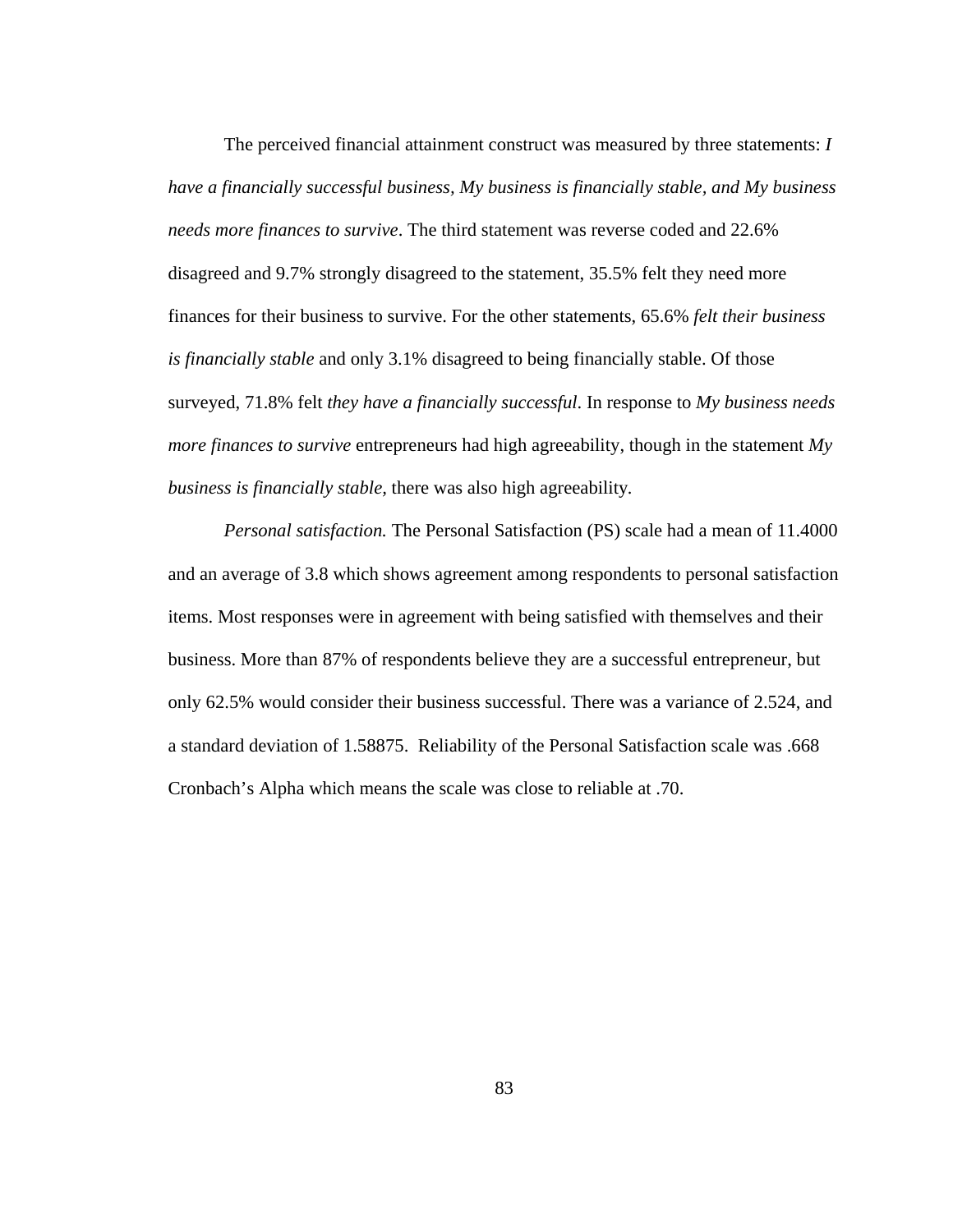| Tersonal Salisfaction Fercentages of Answered Ouestions |           |      |      |      |           |
|---------------------------------------------------------|-----------|------|------|------|-----------|
| <b>Personal Satisfaction</b>                            | <b>SD</b> | D    | N    | A    | <b>SA</b> |
| I am a successful entrepreneur.                         |           |      | 12.5 | 68.8 | 18.8      |
| I consider my business<br>successful.                   |           | 6.2  | 31.2 | 59.4 | 3.1       |
| My business is not yet                                  | 16.7      | 56.7 | 23.3 |      | 3.3       |
| successful.                                             |           |      |      |      |           |

# Table 18 *Personal Satisfaction Percentages of Answered Questions*

*Note.* Numbers in the table are percentages of respondents that gave the corresponding answer.

Statements such as: *I am a successful entrepreneur, I consider my business successful*, and M*y business is not yet successful* were used to measure success based on personal satisfaction of the entrepreneur. Also, 97.6% felt they were a successful entrepreneur, another 62.5% considered their business successful, and 73.4% disagreed to the reverse coded statement that their business is not yet successful.

*Social status.* Social status among apparel entrepreneurs had a mean of 10.4375 and an average of 3.4791, within the Neither category. There was a variance of 4.448, and a standard deviation of 2.10893. Cronbach's Alpha within the social status scale was .717, meaning the measurement was reliable.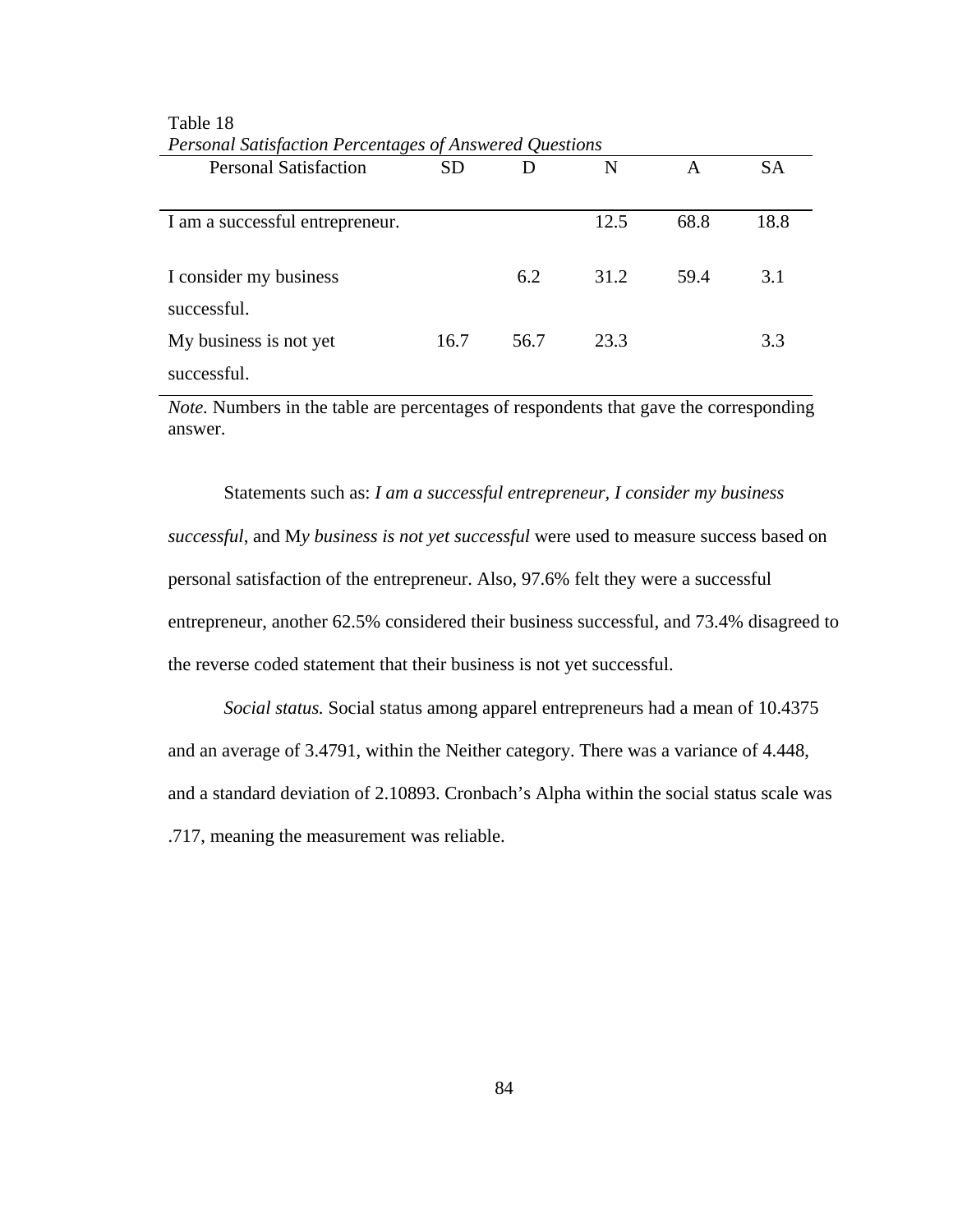| bocial bians I creeninges of thiswered Questions<br><b>Social Status</b> | <b>SD</b> | D    | N    | A    | <b>SA</b> |
|--------------------------------------------------------------------------|-----------|------|------|------|-----------|
| As an employer, I have a certain<br>social status.                       | 3.1       | 6.2  | 25.0 | 53.1 | 12.5      |
| Entrepreneurs have a certain<br>social status.                           | 3.1       | 3.1  | 34.4 | 43.8 | 15.6      |
| Our society holds entrepreneurs<br>to a higher social status.            |           | 18.8 | 59.4 | 12.5 | 9.4       |

Table 19 *Social Status Percentages of Answered Questions* 

*Note.* Numbers in the table are percentages of respondents that gave the corresponding answer.

Upholding a certain social status is something that could be a success factor among entrepreneurs. Three statements were given for entrepreneurs to rate their agreement on; *I have a certain social status, Entrepreneurs have a certain social status, and Our society holds entrepreneurs to a higher social status*. In all cases except social status based on society, the entrepreneurs were in high agreement that they have a certain social status. However, on the basis of *society holding entrepreneurs to a higher social status,* 59.4% were neutral and only 21.9% were in agreement.

*Social Reputation.* Social Reputation of the entrepreneur and his or her business was measured as a part of success. The mean was 10.7812 and an average of 3.5938. The scale had a variance of .757 as inconsistency within the scale. The social reputation scale was close to reliable with a Cronbach's Alpha at .614. There was 100% agreement with the statement *I have a good reputation in the business field*.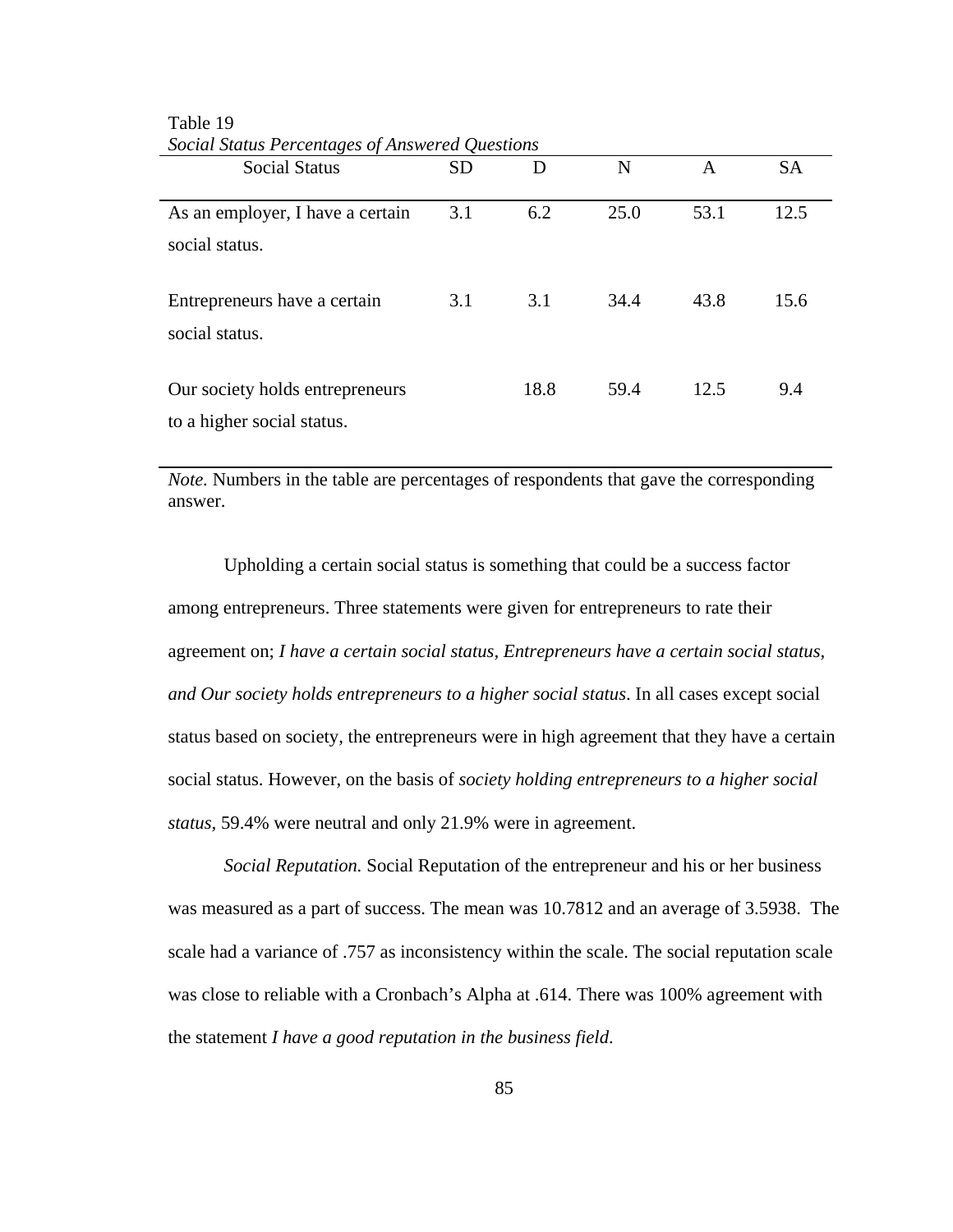| Social Reputation Percentages of Answered Questions |           |      |      |      |           |
|-----------------------------------------------------|-----------|------|------|------|-----------|
| Social Reputation                                   | <b>SD</b> | D    | N    | A    | <b>SA</b> |
|                                                     |           |      |      |      |           |
| I have a good reputation in the                     |           |      |      | 37.5 | 62.5      |
| business field.                                     |           |      |      |      |           |
|                                                     |           |      |      |      |           |
| I am not well known to my                           | 3.1       | 15.6 | 28.1 | 46.9 | 6.2       |
| industry.                                           |           |      |      |      |           |
| I am known to succeed.                              | 9.4       | 40.6 | 28.1 | 21.9 |           |
|                                                     |           |      |      |      |           |

Table 20 *Social Reputation Percentages of Answered Questions* 

*Note.* Numbers in the table are percentages of respondents that gave the corresponding answer.

Similar to social recognition, social reputation speaks to how well known an entrepreneur is in their industry and the type of reputation they have as a business. An amazing 100% of the entrepreneurs felt that *they had a good reputation in the business*. But, 53.1% *felt that they are not well known in the business*, so they may feel they have a good reputation among those that know them but are not well known to those that have never been to their business. Ironically, only 21.9% *believed they were known to succeed*. The social reputation scale was fairly reliable at .614 Cronbach's Alpha.

# Business Information

 Demographic information about specific aspects of the businesses was asked and recorded, as well as the personal information about the entrepreneur.

*Location of the business.* Eleven respondents (34.4%) were from Alabama, four (12.5%) were from Florida, three (9.4% ) were from California, two (6.2%) were from Washington as well as two from Texas and two from Georgia, and one entrepreneur each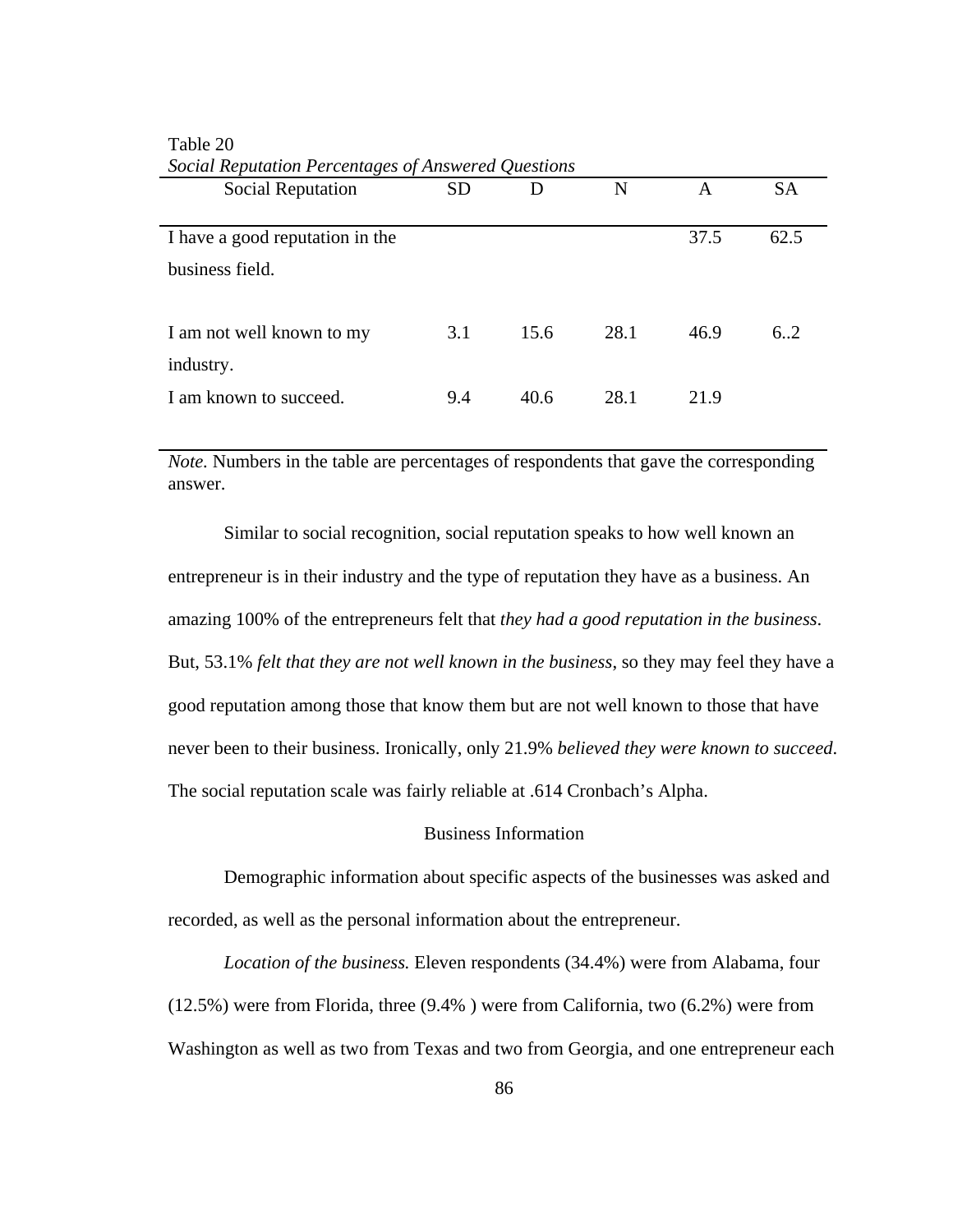responded from Colorado, Missouri, and Washington, D.C. (3.1% each). Six of the respondents did not answer the question.

*Accessibility.* Accessibility of the business was also measured in frequency of the entrepreneur's answers. When asked where the business was located, 54.5% (18) answered "In an easily accessible area (visible from highway or main road)". Seven (21.2%) had businesses that were somewhat easy to find but may be passed, three (9.1%) were home based businesses three (9.1%) were internet businesses, and two (6.1%) responded that their location was difficult to find.

*Format and Structure.* The most frequent response to the business format was 66.7% whom owned a storefront business, 12.1% owned a home based business, 9.1% had internet business, and 6.1% responded to owning a wholesale business. Among the format of the business, the structure of the business was most frequently (43.8% ) a Sole Proprietorship, 28.1% owned a business in a Corporation, 15.6% owned a Limited Partnership, and 12.5% owned a Partnership.

*Retail category.* Eighteen point eight percent (18.8 %) of the respondents had a business that was specific to women's clothing, 12.5% owned a business in men's clothing, 9.4% focused in accessories, another 9.4% had an apparel and accessories business, and 40.6% owned a business in the "other" or "specialized" category which included responses such as "costumes and high end clothing of all types", "plus sized apparel", "Custom Printing", and "made to order swimwear".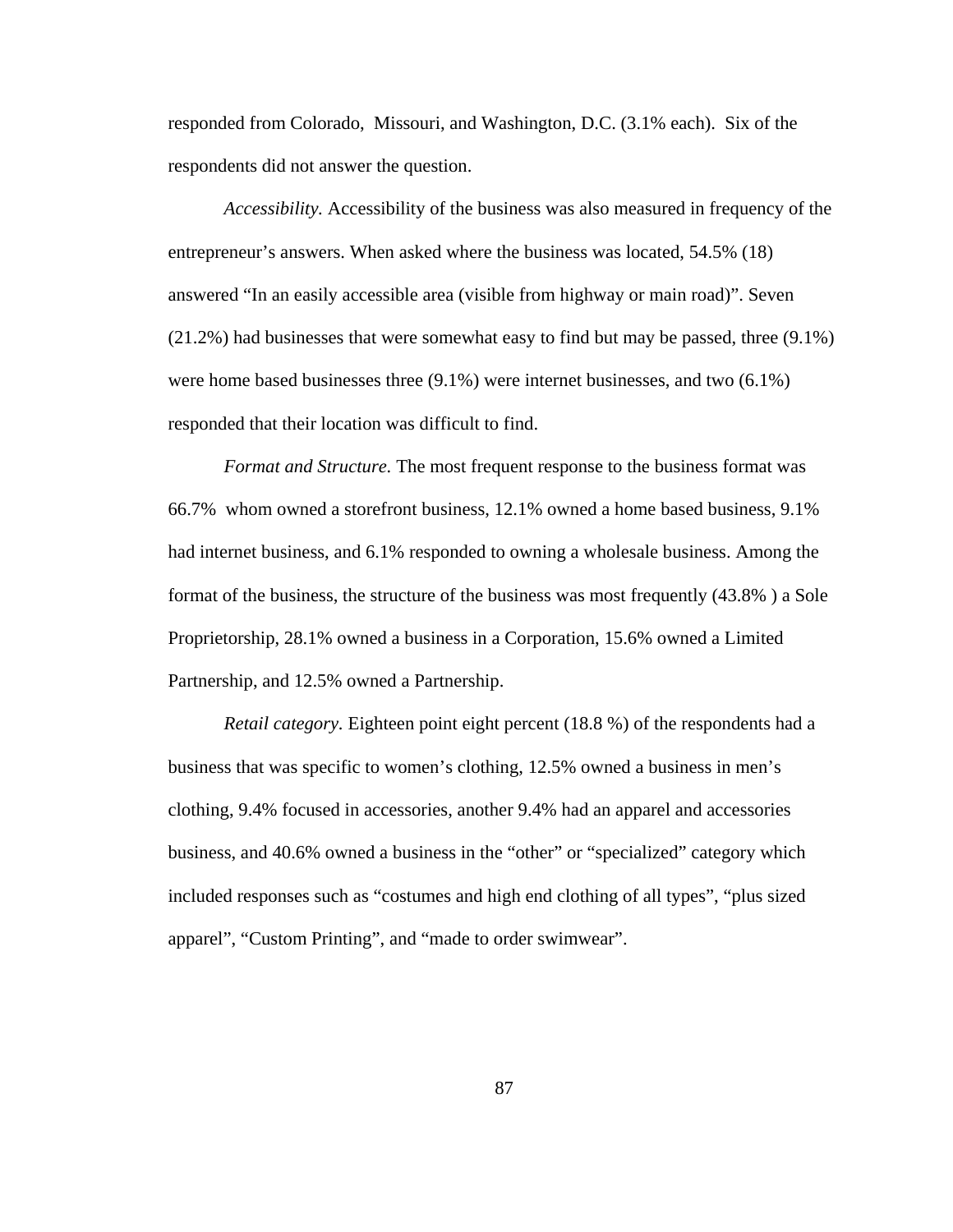*Start type.* The majority, 71% began a new business from a new idea. Five (16.1%) bought an existing business, two (6.5%) inherited a family business, and two (6.5%) opened a new business based on an existing idea.

### *Aspects of the Business*

# RQ4. *What aspects of business planning have entrepreneurs overlooked that may cause failure of the business?*

In response to the fourth research question, various aspects of business planning and financial planning have been overlooked by many apparel entrepreneurs. The overlooked aspects were business planning, financial planning, employee maintenance, time (hours worked in the venture and time it would take to start having cash flow) , sizing within the industry (size variations between clothing brands and size of the consumer), and taxes (planning to pay taxes). There was an emphasis in the lack of financial planning. More than the planning aspects, low success entrepreneurs have overlooked having a board of advisors, financial advisors, and lawyers. The following sections on the business plan are descriptions of the business plan, underestimated aspects of business, and planning of apparel entrepreneurs.

Table 21 is a breakdown of entrepreneurs that utilized outside professional help, such as financial advisors, mentors, and lawyers, upon start up. Figure 2 shows the percentage of respondents who did or did not have each plan. When asked if the entrepreneurs had a board of advisors, 23.3% said no and 76.7% responded yes.

When evaluating a business and the entrepreneur, experience is often important. More often than not, an entrepreneur's first business fails and subsequent businesses are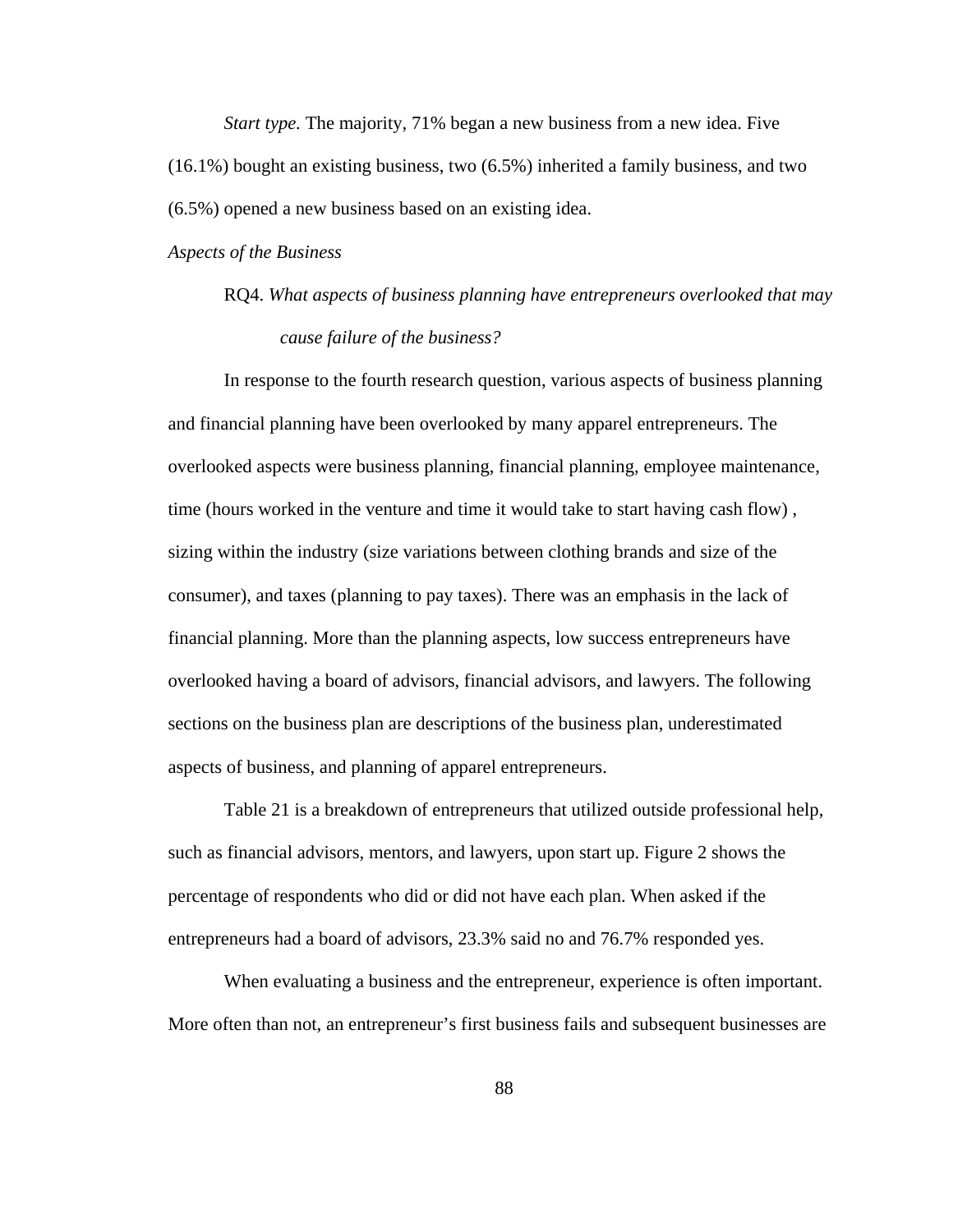the successful ones. In the case of this research, only 23.3% have owned a business prior to their current venture and 76.7% have never owned a prior business. Among the 23.3% who owned a business prior to this venture, only 6.1% are still open. This means seven entrepreneurs owned a business and only two of those businesses are still open. With less than a 70% success rate, the current business could be the "unsuccessful" venture for many of these entrepreneurs.



Figure 2. *Percentage of respondents who had each plan.*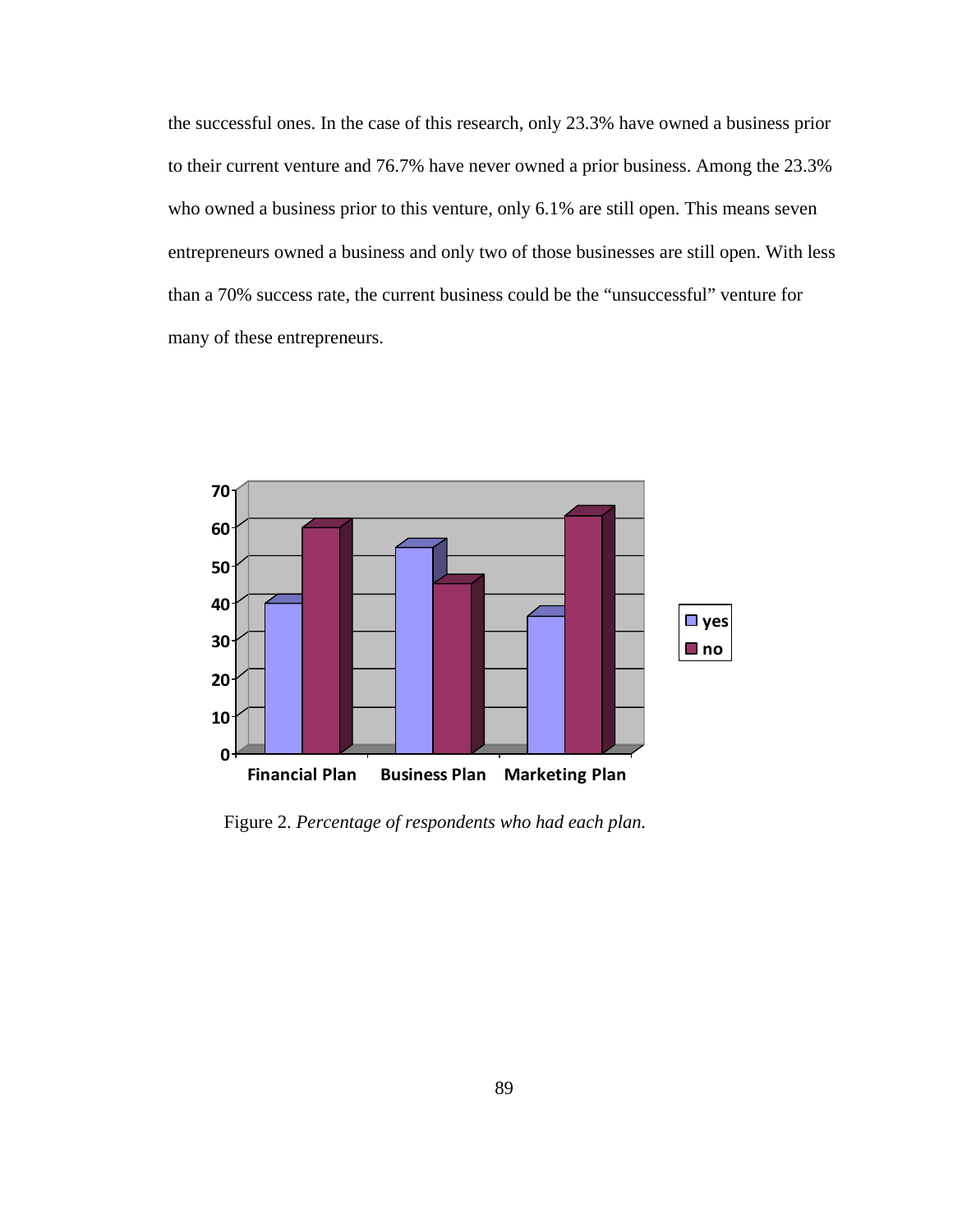| <b>Start up Plan and Advisors</b> |      |      |  |
|-----------------------------------|------|------|--|
|                                   | Yes  | No   |  |
| <b>Financial Advisors</b>         | 26.7 | 73.3 |  |
| Lawyers                           | 43.3 | 56.7 |  |
| Employees                         | 50.0 | 50.0 |  |
| Mentor(s)                         | 46.7 | 53.3 |  |
| -in apparel industry              | 36.8 | 63.2 |  |
| <b>Business Plan</b>              | 54.8 | 45.2 |  |
| Financial Plan                    | 40   | 60   |  |
| <b>Exit Strategy</b>              | 13.3 | 86.7 |  |
| Marketing Plan                    | 36.7 | 63.3 |  |
| <b>Trend Forecast</b>             | 24.1 | 75.9 |  |

Table 21

*Note.* Numbers in the table are a percentage of the answers that respondents gave to statements.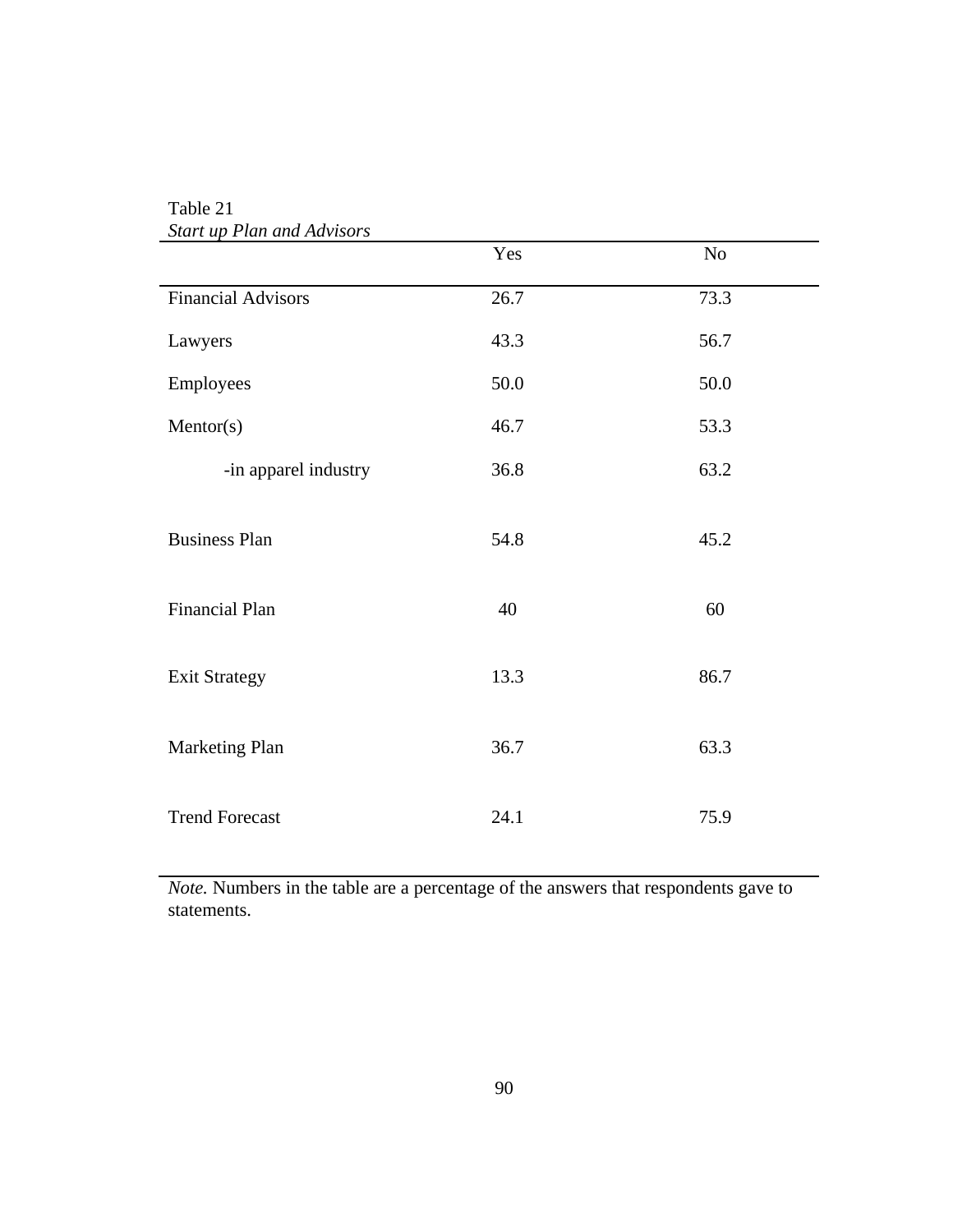### *Board of Advisors*

Though an entrepreneur can be multi-talented and business savvy, a Board of Advisors is an essential piece to a healthy and successful business. They aid in keeping the business on track with the business and financial plan. In this study, when asked if the entrepreneurs had a board of advisors, 23.3% said no and 76.7% responded yes.

*Legal and financial advisors.* There are advantages and disadvantages to each business structure option. As mentioned in the review of literature, understanding each option and measuring choices with the correct legal and accounting advice is most beneficial for the entrepreneur. Therefore, the researcher evaluated how many of the entrepreneurs actually planned out their business with this advice. Surprisingly, more than half (56.7%) of entrepreneurs said they did not have lawyers upon opening their business, and an even larger number (73.3%) did not have financial advisors. *Business Plans* 

For this research, the types of business planning options that were investigated included the start up plan, business plan, other advisors, and an exit strategy. Upon opening their business, 46.7% of entrepreneurs had a mentor and 36.8% of the mentors were in the apparel industry. Surprisingly, only 54.8% of entrepreneurs had a written business plan upon opening their business. Almost half, 45.2%, did not have a business plan. Of those that said yes to having a business plan, 45.8% actually re-evaluated the plan and 50% have not re-evaluated their business plan since opening. When asked how often they re-evaluated their business plan, 46.4% said monthly, 21.4% said every 2-3 months, and 14.3% re-evaluated their business plan every 2 or more years.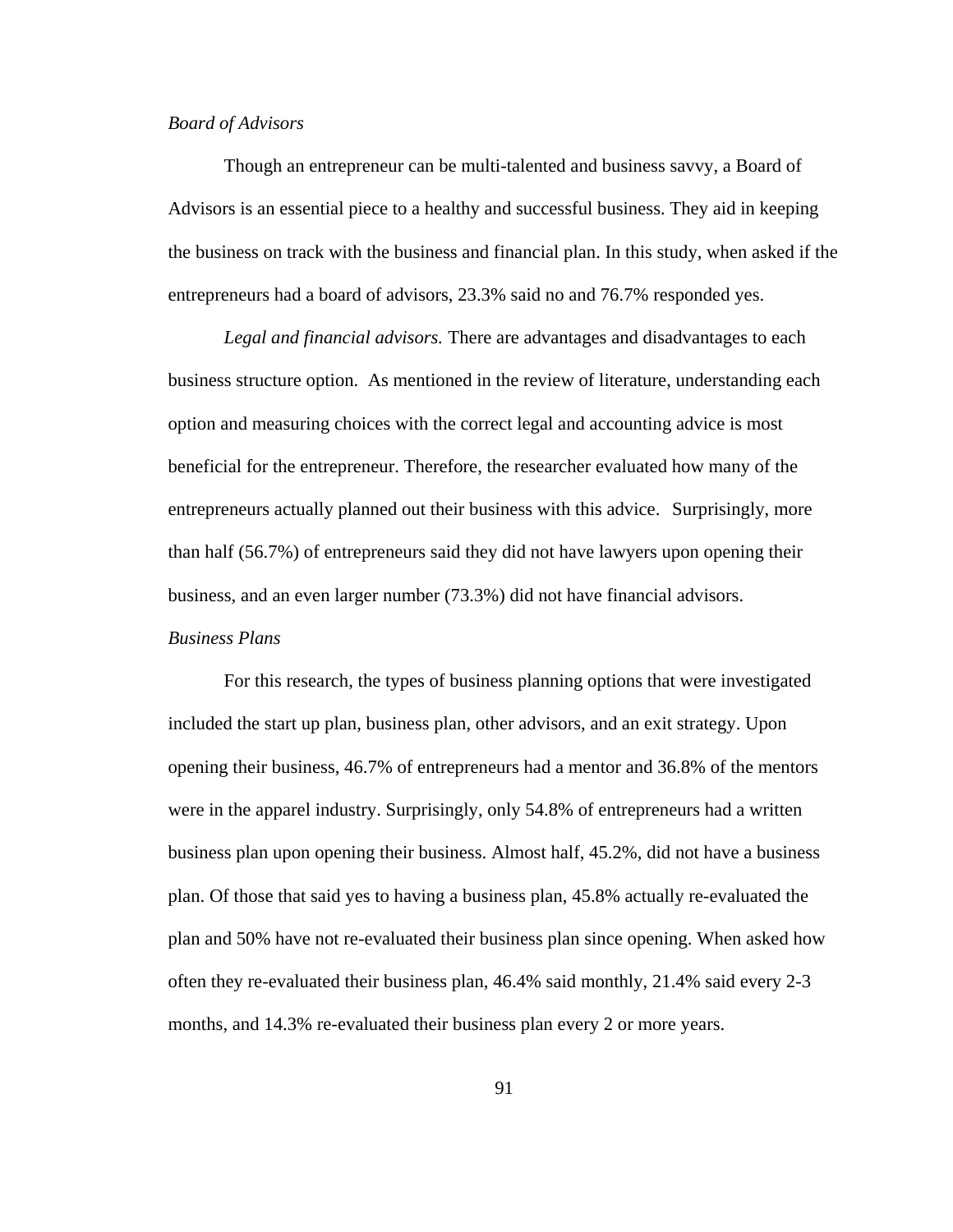Only 40% of entrepreneurs had a financial plan and only 13.3% had an exit strategy to the business. Having a fund for marketing the business is another vital part of being successful. For this study, 36.7% of respondents had a marketing plan. Only 24.1% of entrepreneurs indicated having trend forecasts for their business.

For a breakdown of high success and low success in relation to business planning, see Table 22. Success was based on the median of the success scale measurement. A division of high and low success was based on numbers above the median for high and below the median for low success. Fifteen entrepreneurs with low success answered no to having financial advisors and four said yes. Eleven low success respondents had a financial plan and eight did not have one. Two low success respondents had a board of advisors and 17 did not. Eleven of the low success respondents had a business plan and eight of them did not. Eleven had a mentor and eight did not. Ten did not have lawyers upon opening their business, and nine did not have a marketing plan.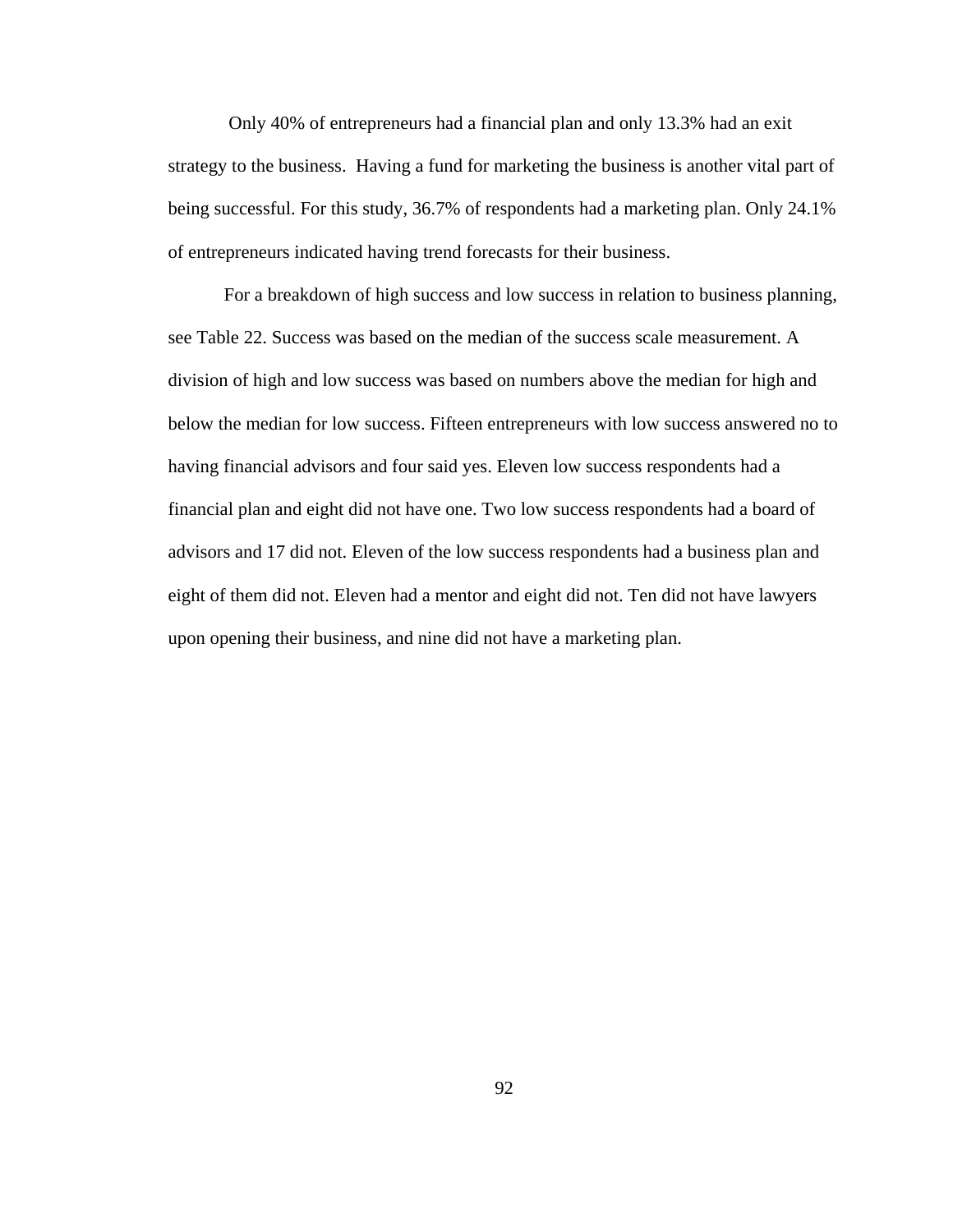|                           |     | Low Success    | <b>High Success</b> |
|---------------------------|-----|----------------|---------------------|
| <b>Financial Advisors</b> | Yes | $\overline{4}$ | $\overline{2}$      |
|                           | No  | 15             | 6                   |
| <b>Financial Plan</b>     | Yes | 11             | 8                   |
|                           | No  | $8\,$          |                     |
| <b>Board of Advisors</b>  | Yes | $\overline{2}$ |                     |
|                           | No  | 17             | 9                   |
| <b>Business Plan</b>      | Yes | $11\,$         | $\overline{4}$      |
|                           | No  | $8\,$          | $\overline{4}$      |
| Mentor                    | Yes | $11\,$         | $\overline{2}$      |
|                           | No  | 8              | 6                   |
| Lawyers                   | Yes | 9              | $\mathbf{1}$        |
|                           | No  | 10             | $\boldsymbol{7}$    |
| Marketing Plan            | Yes | 10             |                     |
|                           | No  | 9              | 8                   |

Table 22 *Cross Tabulations of Business Planning with High and Low Success* 

*Longevity*. Five businesses have been open for one year or less, eleven have been open from 4-8 years, three have been open from 11-20 years, three have been open 21-28 years and three have been open more than 30 years. Eight of the respondents did not answer this question.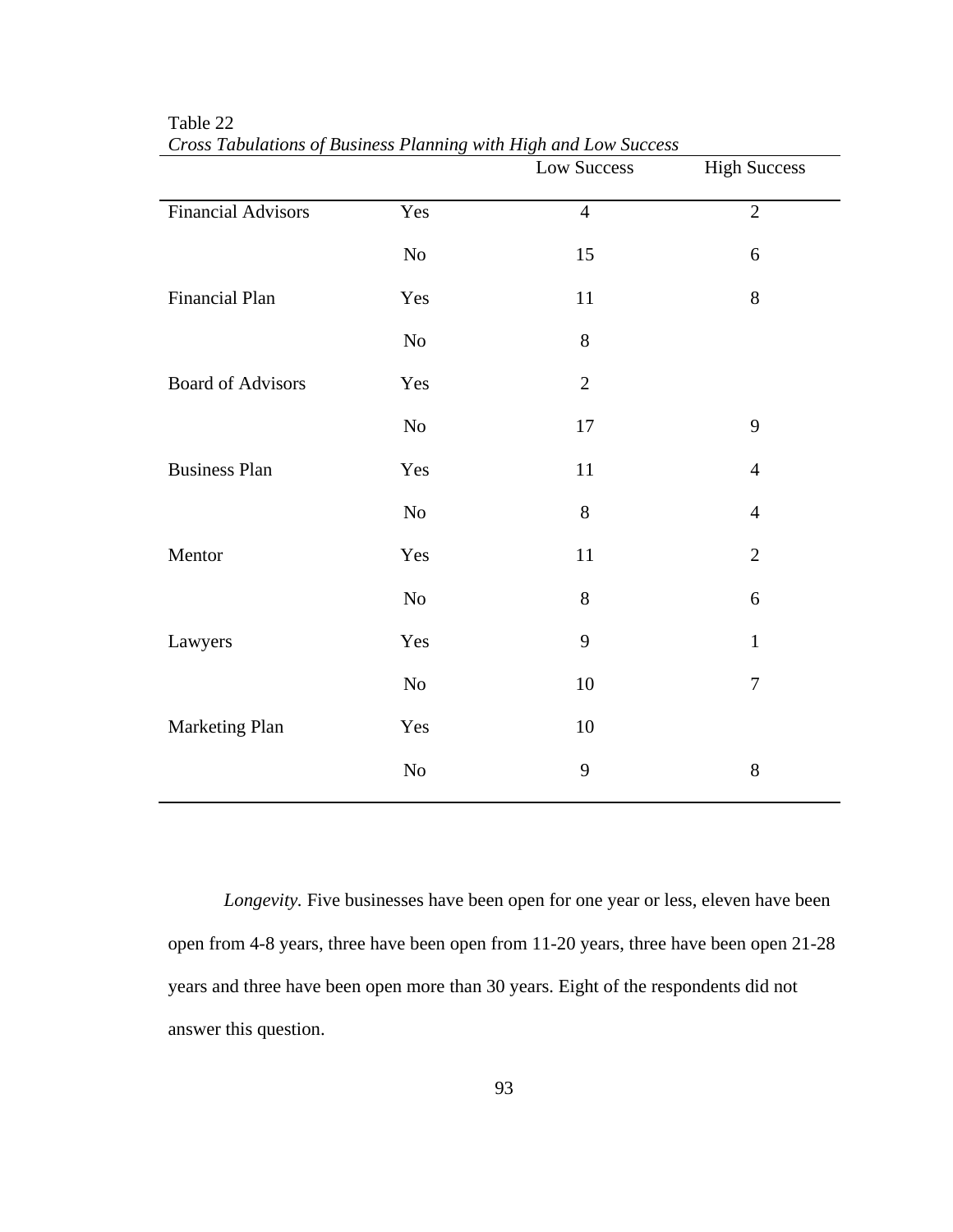*Number of employees*. The amount of employees ranged from interns as needed to 50 employees**.** Nineteen respondents had less than ten employees, five responded to having 10 to 15 employees, one responded to having 21 employees, one had 50 employees, and three used interns as needed or did not respond. See Table 23 for a breakdown of employees. Four respondents did not answer this question.

*Employee maintenance.* A small business is considered to have less than 500 employees. This research found that 72.4% of the surveyed apparel entrepreneurs had 10 or fewer employees. Since most of the businesses (72.4%) operate with less than 10 employees, and the remaining businesses (27.6%) still had less than 50 employees, understanding challenges with employees was evaluated. Five (17.2%) responded that maintaining employees was extremely challenging for them, 34.5% said it was challenging, 6.9% said maintaining employees was neither challenging nor extremely easy, 9 did not answer, and the remaining 17.2% of respondents said maintaining employees was easy. More than half of the entrepreneurs (51.7%) had maintaining employees as a challenge of theirs.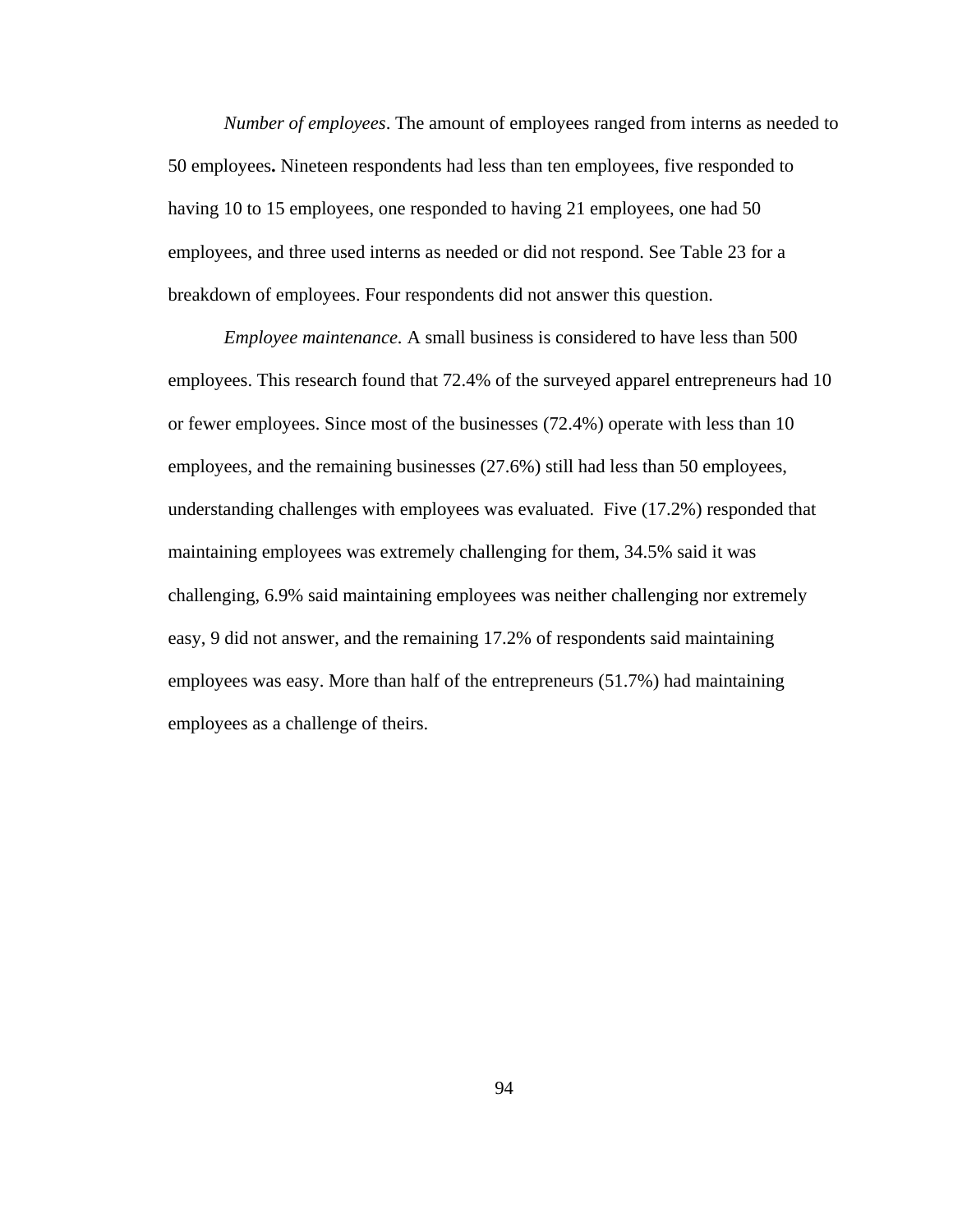| Valid          | Frequency      | Percent | Valid Percent | <b>Cumulative Percent</b> |
|----------------|----------------|---------|---------------|---------------------------|
| $\mathbf{1}$   | $\overline{4}$ | 10.5    | 13.8          | 13.8                      |
| $\overline{2}$ | $\overline{4}$ | 10.5    | 13.8          | 27.6                      |
| 3              | $\overline{2}$ | 5.3     | 6.9           | 34.5                      |
| $\overline{4}$ | $\overline{4}$ | 10.5    | 13.8          | 48.3                      |
| 5              | $\overline{2}$ | 5.3     | 6.9           | 55.2                      |
| 6              | $\mathbf{1}$   | 2.6     | 3.4           | 58.6                      |
| $\overline{7}$ | $\overline{2}$ | 5.3     | 6.9           | 65.5                      |
| 10             | $\overline{2}$ | 5.3     | 6.9           | 72.4                      |
| 12             | $\mathbf{1}$   | 2.6     | 3.4           | 75.9                      |
| 13             | $\mathbf{1}$   | 2.6     | 3.4           | 79.3                      |
| 15             | $\mathbf{1}$   | 2.6     | 3.4           | 82.8                      |
| 21             | $\mathbf{1}$   | 2.6     | 3.4           | 86.2                      |
| 50             | $\mathbf{1}$   | 2.6     | 3.4           | 89.6                      |
| Other          | 3              | 7.9     | 10.3          | 100                       |

Table 23 *Number of Employees* 

*Square footage.* Years of business and number of employees were not the only thing that measured the size of the business. Square footage of the selling or workspace was asked in the survey. Entrepreneurs responded with answers ranging from 200 square feet to 12,000 square feet.

The size of the actual work area was a question asked to the respondents. Six (19.4%) respondents chose not to answer or answered zero because they have an internet based business. Three (9.7%) have 200-500 square feet of workspace. Three (9.7%) have 700- 800 square feet, 6.5% responded with 1,000-1,200 square feet of workspace, 13% responded 1,600-1,800 square feet, 19.4% ranged between 2,000 and 6,000 square feet,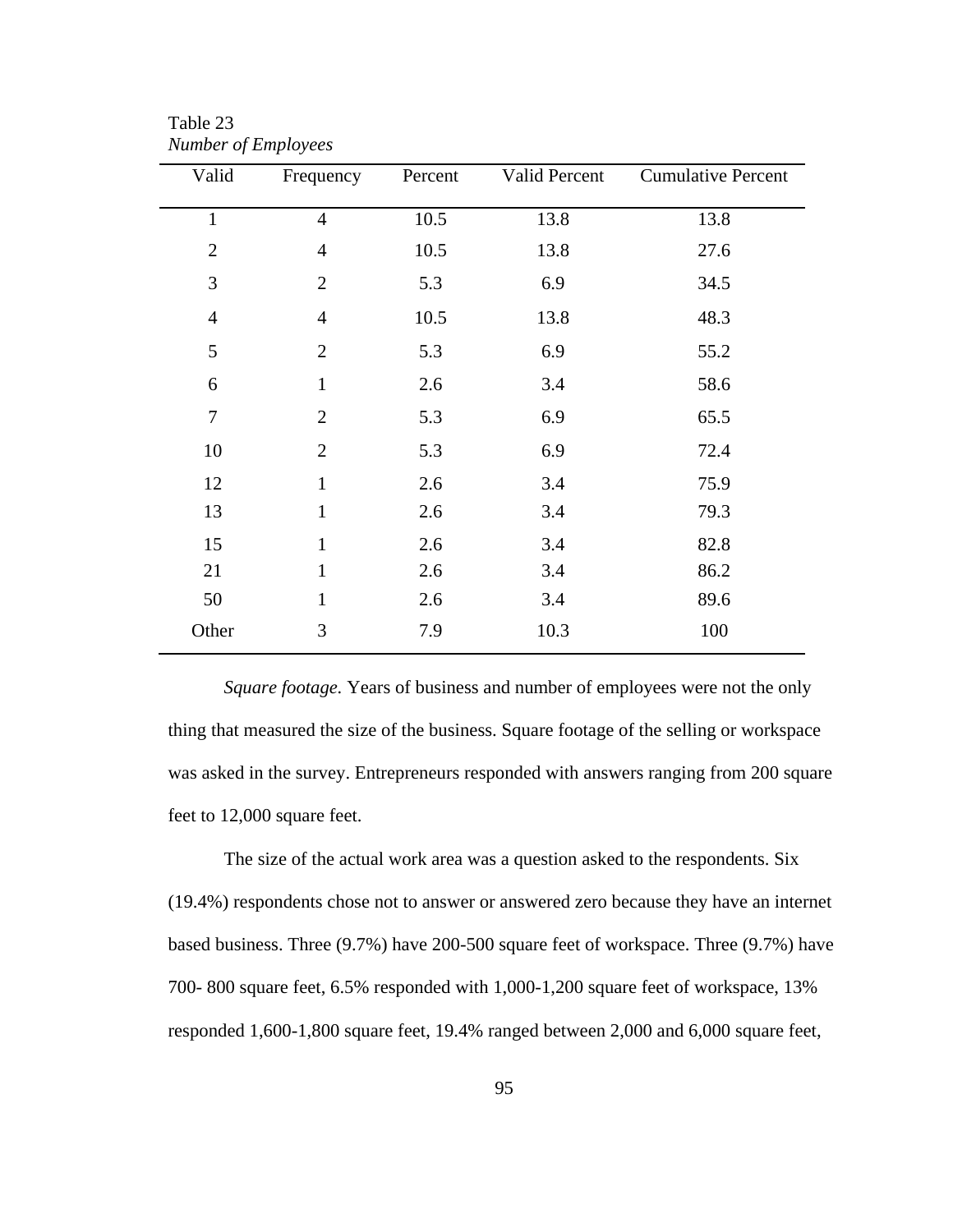9.7% worked in 5,000 to 7,500 square feet and 6.4% ranged from 12,000 to 14,000 square feet of workspace. Therefore, the majority (45.4%) of respondents (disregarding the 15.8% that did not answer) own businesses with 1,000 to 6,000 square feet of workspace.

*Retail price point.* Entrepreneurs were asked to rate the price level of their business based on the price of the clothing in their industry. Eleven (36.7%) responded as having a high price level, 43.3% had a moderate price level, 6.7% described the price of their clothing as a mix of moderate and budget, 10% were budget priced clothing, and one (3.3%) did not answer.

*Retail markup.* Initial mark-up of merchandise varied from business to business, and sometimes within the business depending on the item sold. Four (13.8%) respondents use a keystone markup or 50% markup from the wholesale cost, 10.3% ranged from 55% to 65% markup, 10.3% responded to using a 70% to 80% markup, and 13.8% respondents use a 100% markup.

*Financial contributions to business opening.* Entrepreneurs were asked about the initial financial contribution in order to start their business. Many of the business owners had help to finance their ventures. Table 24 is a breakdown of personal investment into the business. About 3.1% of the business owners utilized credit card advances, 3.1% went to business lenders, 6.2% received bank loans. Initial investors also included parents (46.9%), other family members (28.1%), and friends (15.6%). Initial investment in each business ranged from \$1,000 to \$1 million, as well as some that did not answer. See Table 25 for a breakdown of initial dollars invested.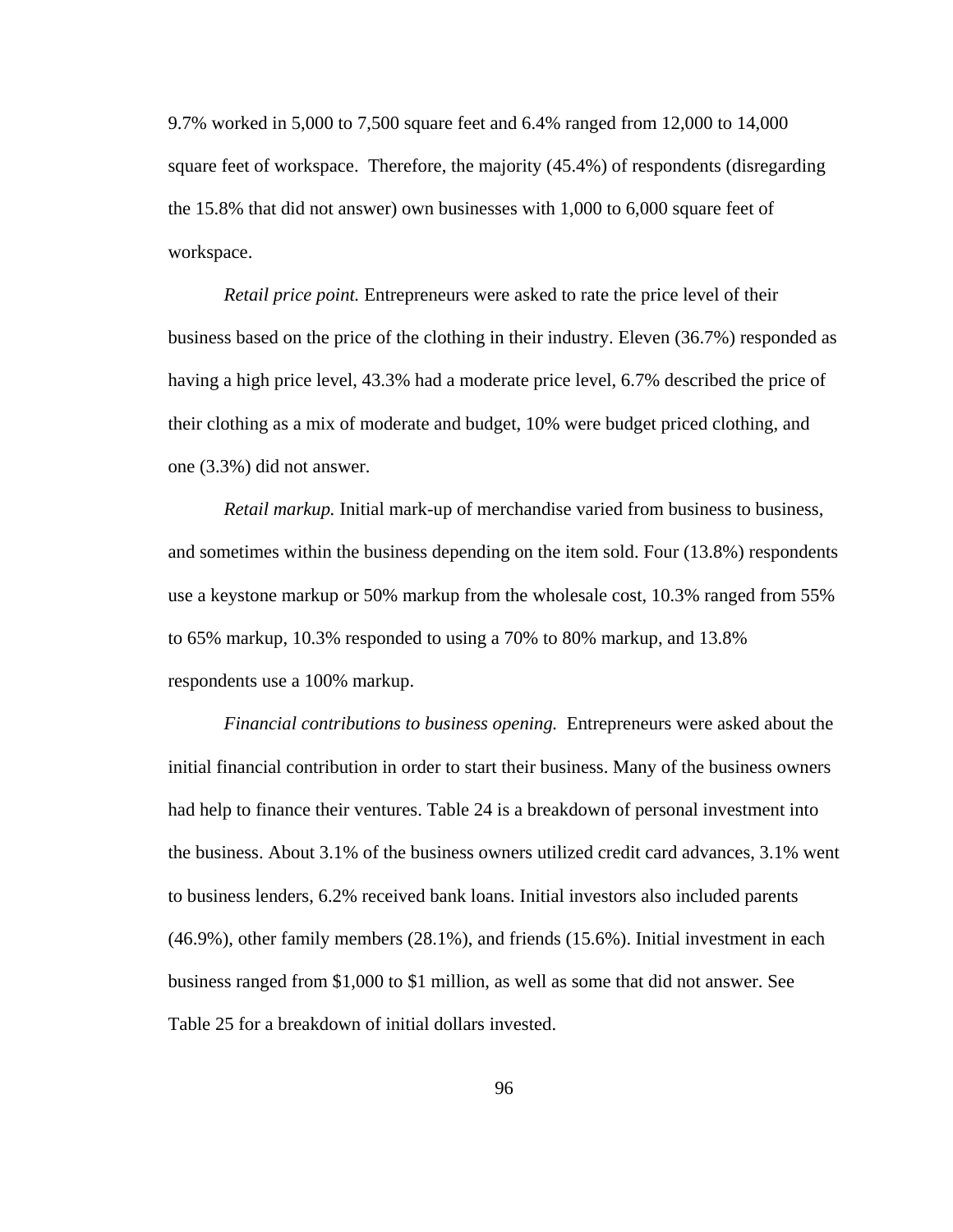Table 24 *Initial Investment of Personal Finances* 

| Frequency      | Valid percent | Cumulative percent |
|----------------|---------------|--------------------|
| 13             | 41.9          | 41.9               |
| $\mathbf{1}$   | 3.2           | 45.2               |
| $\mathbf{1}$   | 3.2           | 48.4               |
| 1              | 3.2           | 51.6               |
| 3              | 9.7           | 61.3               |
| 1              | 3.2           | 64.5               |
| $\overline{2}$ | 6.5           | 71                 |
| 1              | 3.2           | 74.2               |
| 8              | 25.8          | 100                |
|                |               |                    |

# Table 25

*Total Initial Investment Amount* 

| Investment in \$ | Frequency      | <b>Valid Percent</b> | <b>Cumulative Percent</b> |
|------------------|----------------|----------------------|---------------------------|
| NA/ No answer    | 8              | 27.6                 | 27.6                      |
| 1,000            | $\overline{2}$ | 6.9                  | 34.5                      |
| 2,000-\$5,000    | $\overline{2}$ | 6.9                  | 41.4                      |
| 10,000-15,000    | 3              | 10.3                 | 51.7                      |
| 20,000-25,000    | $\overline{2}$ | 6.9                  | 58.6                      |
| 30,000-40,000    | 3              | 10.3                 | 69.0                      |
| 50,000           | $\overline{2}$ | 6.9                  | 75.9                      |
| 95,000           | $\mathbf{1}$   | 3.4                  | 79.3                      |
| 150,000          | $\overline{2}$ | 6.9                  | 86.2                      |
| 200,000          | $\overline{2}$ | 6.9                  | 93.1                      |
| 250,000          | $\mathbf{1}$   | 3.4                  | 96.6                      |
| 1 million        | $\mathbf{1}$   | 3.4                  | 100                       |
|                  |                |                      |                           |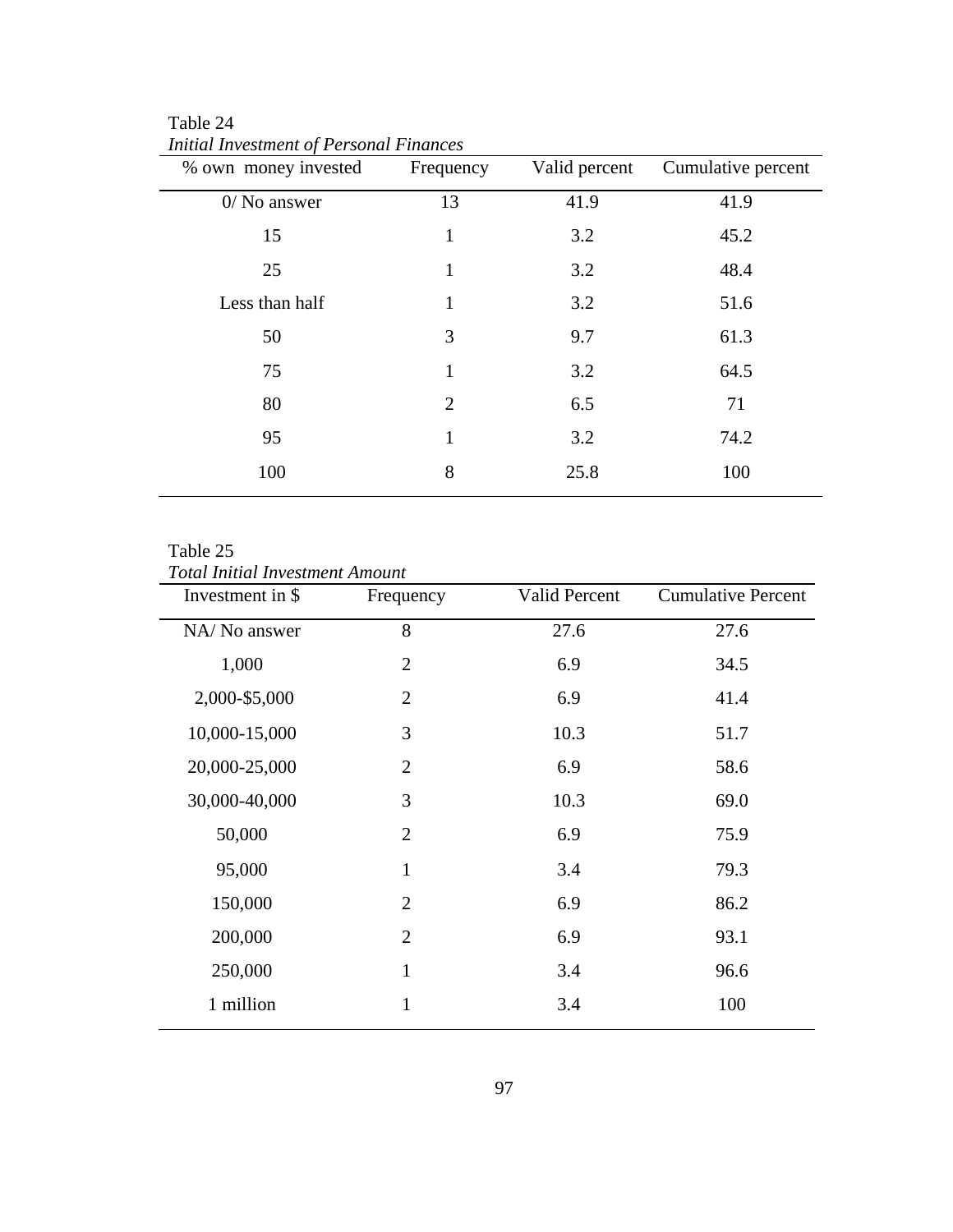# *Underestimates*

 Ironically enough, when asked what the entrepreneurs underestimated upon opening the business 40.7% responded that finances were the number one thing they underestimated with 11.1% underestimated finances and time. Also, when asked to rate if finances were a challenge on a 1-5 scale of extremely challenging to not challenging at all, 27.6% rated finances as extremely challenging and 62.1% rated finances as challenging. The top three underestimated aspects can be found in Figure 3. For a breakdown of items apparel entrepreneurs underestimated upon opening their business see Table 26.



Figure 3. *Percentage of respondents who underestimated these aspects.*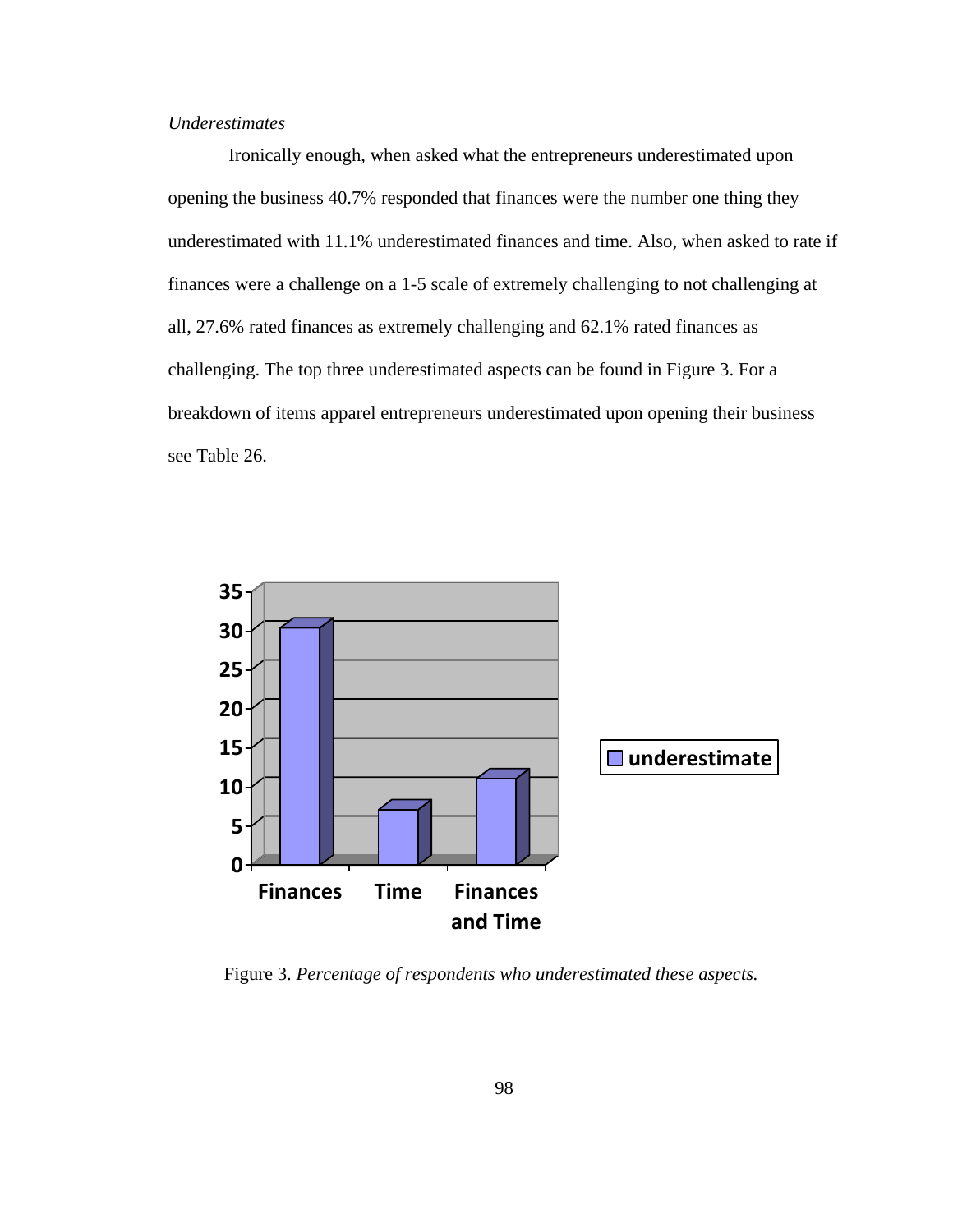| raci communes in Dustriess<br>Underestimate | Frequency    | Valid Percent | Cumulative<br>Percent |
|---------------------------------------------|--------------|---------------|-----------------------|
| No Answer                                   | $\mathbf{1}$ | 3.7           | 3.7                   |
| Finances                                    | 11           | 40.7          | 44.4                  |
| Time                                        | $\mathbf{2}$ | 7.4           | 51.9                  |
| Finances and Time                           | 3            | 11.1          | 59.3                  |
| Finances and Size of Clothing               | $\mathbf{1}$ | 3.7           | 70.4                  |
| <b>Taxes</b>                                | $\mathbf{1}$ | 3.7           | 74.1                  |
| Purchasing                                  | $\mathbf{1}$ | 3.7           | 77.8                  |
| <b>Manufacturing Minimums</b>               | $\mathbf{1}$ | 3.7           | 81.5                  |
| <b>Beginning Business</b>                   | $\mathbf{1}$ | 3.7           | 85.2                  |
| U.S. Market                                 | $\mathbf{1}$ | 3.7           | 88.9                  |
| Employees                                   | $\mathbf{1}$ | 3.7           | 92.6                  |
| No answer/Nothing                           | $\mathbf{1}$ | 3.7           | 96.3                  |
| Everything                                  | $\mathbf{1}$ | 3.7           | 100                   |

Table 26 *Underestimates in Business* 

*Finances.* As previously discussed, having a plan of finances and where every dollar goes is important to a smooth running business. Finances were the number one underestimated reason among 40.7% of entrepreneurs. Another 11.1% said finances and time is what they underestimated, and 3.7% underestimated finances and sizing of the clothing market.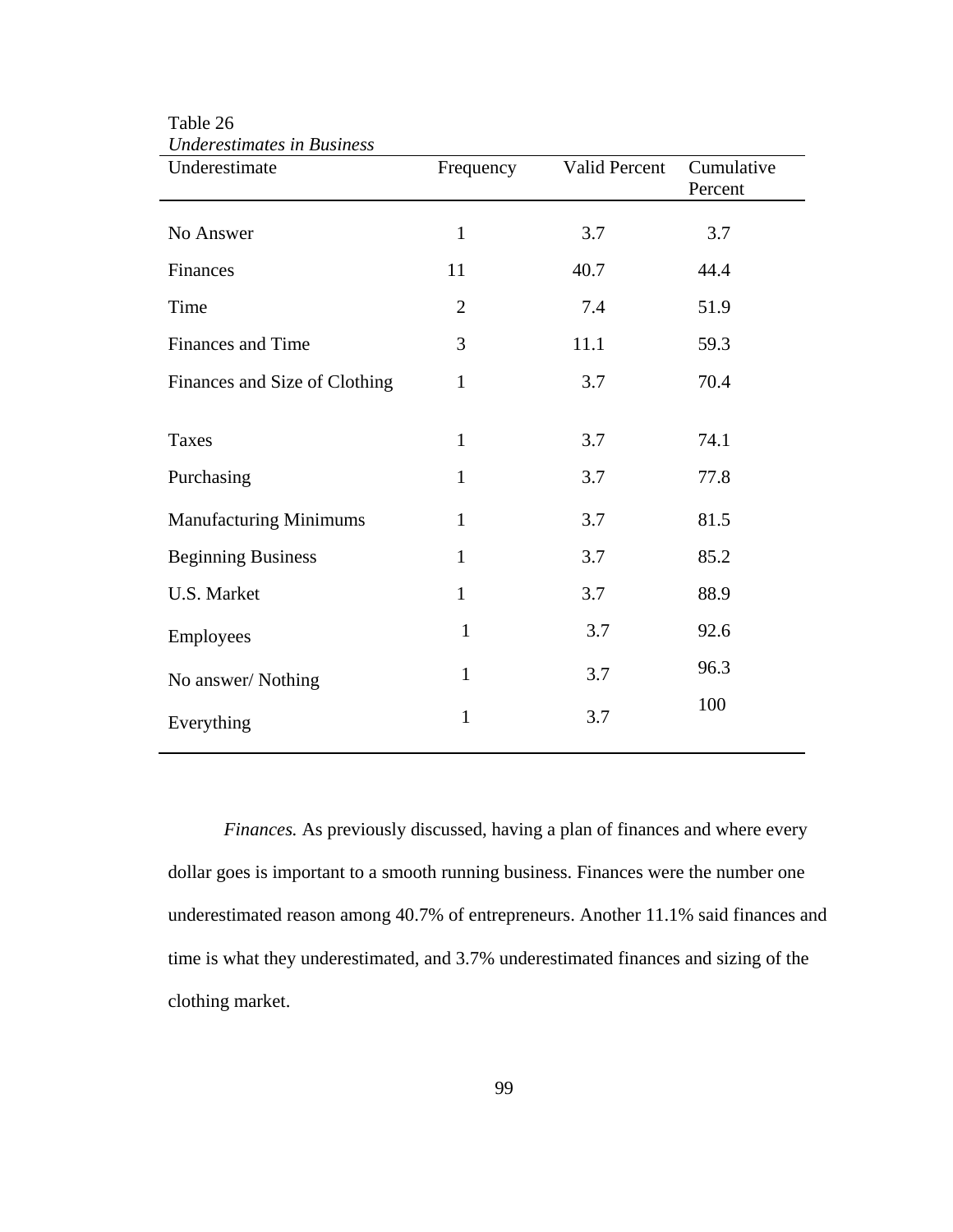Table 27 is a breakdown of entrepreneurs who followed a budget, somewhat followed a budget, or did not have a budget to follow. Cross tabulations consisted of how challenging the entrepreneurs ranked finances. Extremely challenging, Challenging, Neither, Not Challenging, and Extremely Easy were the possible ranks. Zero respondents said finances were extremely easy therefore it is not present in the table. The most prominent category was ranking finances as challenging (16 responses), eight respondents ranked finances extremely challenging, one ranked N/A, and one ranked finances not challenging. Crosswise in Table 27, three entrepreneurs had a budget and followed it, 15 only somewhat followed their budget, three did not have a budget, and one said they did not have a budget nor did they need one.

## Table 27

|        |                                 | <b>FINANCES</b>                    |                  |                  |                                  |              |
|--------|---------------------------------|------------------------------------|------------------|------------------|----------------------------------|--------------|
|        |                                 | <b>EXTREME</b><br><b>CHALLENGE</b> | <b>CHALLENGE</b> | N/A              | <b>NOT</b><br><b>CHALLENGING</b> | Total        |
| BUDGET | YES.<br>And I Follow<br>It.     | $\mathbf{1}$                       | $\mathbf{1}$     | $\mathbf{1}$     | $\boldsymbol{0}$                 | 3            |
|        | Yes.<br>Somewhat<br>Follow It.  | 5                                  | 10               | $\overline{0}$   | $\theta$                         | 15           |
|        | NO. I Do Not<br>Have One.       | $\theta$                           | 2                | $\boldsymbol{0}$ | $\mathbf{1}$                     | 3            |
|        | No.<br><b>But I Want</b><br>One | $\mathbf{1}$                       | $\mathfrak{Z}$   | $\boldsymbol{0}$ | $\Omega$                         | 4            |
|        | No. I Have No<br>Need For One.  | $\mathbf{1}$                       | $\boldsymbol{0}$ | $\boldsymbol{0}$ | $\mathbf{0}$                     | $\mathbf{1}$ |
|        | Total                           | $8\,$                              | 16               | $\mathbf{1}$     | $\mathbf{1}$                     | 26           |

*Cross Tabulations of Financial Challenge with Following a Budget*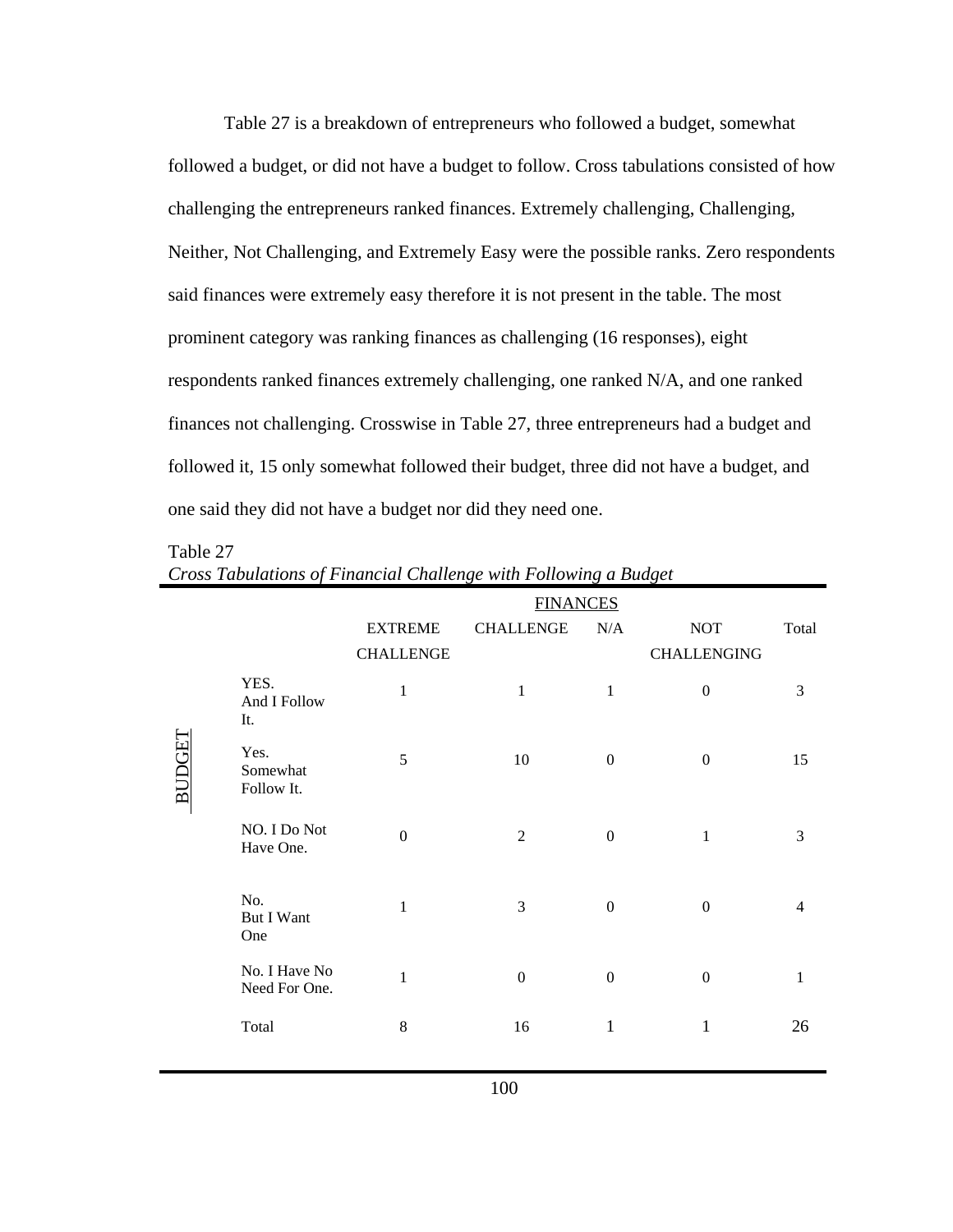*Time.* Time was the second thing entrepreneurs said they underestimated upon opening their business. The amount of time an entrepreneur invests in his or her business can be remarkable. With many entrepreneurs working more than 40 hours a week (64.5% work 40-60 hours weekly), and still others working more than 60 hours (16.1% work 61- 80 hours, and 6.5% spend more than 80 hours a week), they may have underestimated the time they would spend in their business.

*Advertising.* Advertising for a business is important to a business being successful. Respondents used a majority of advertising techniques from internet ads, emails, mail outs, or radio advertisements. Assumptions are made that every entrepreneur used word of mouth advertising because it is free, though some only used word of mouth for their advertising technique. Figure 4 includes techniques for advertising.

Advertising a business in the right way can benefit a business financially, as well as the reputation of the business- which is a measurement of success. Assumptions were made that the apparel entrepreneurs all had word of mouth as one type of advertising, which is out of their control. The opinion of their customers could be one of the most important aspects to the success of the business, having happy customer's means having loyal customers, and loyal customers keep a business going.

 The research shows that internet, radio, news paper and other print ads, and television are all types of advertising the entrepreneurs participate in with the largest percentage using print ads. The largest amount (27.6%) of entrepreneurs participate in the previously mentioned types of advertising on a monthly or bi-weekly basis, meaning that 12 to 24 times a year their business is advertised.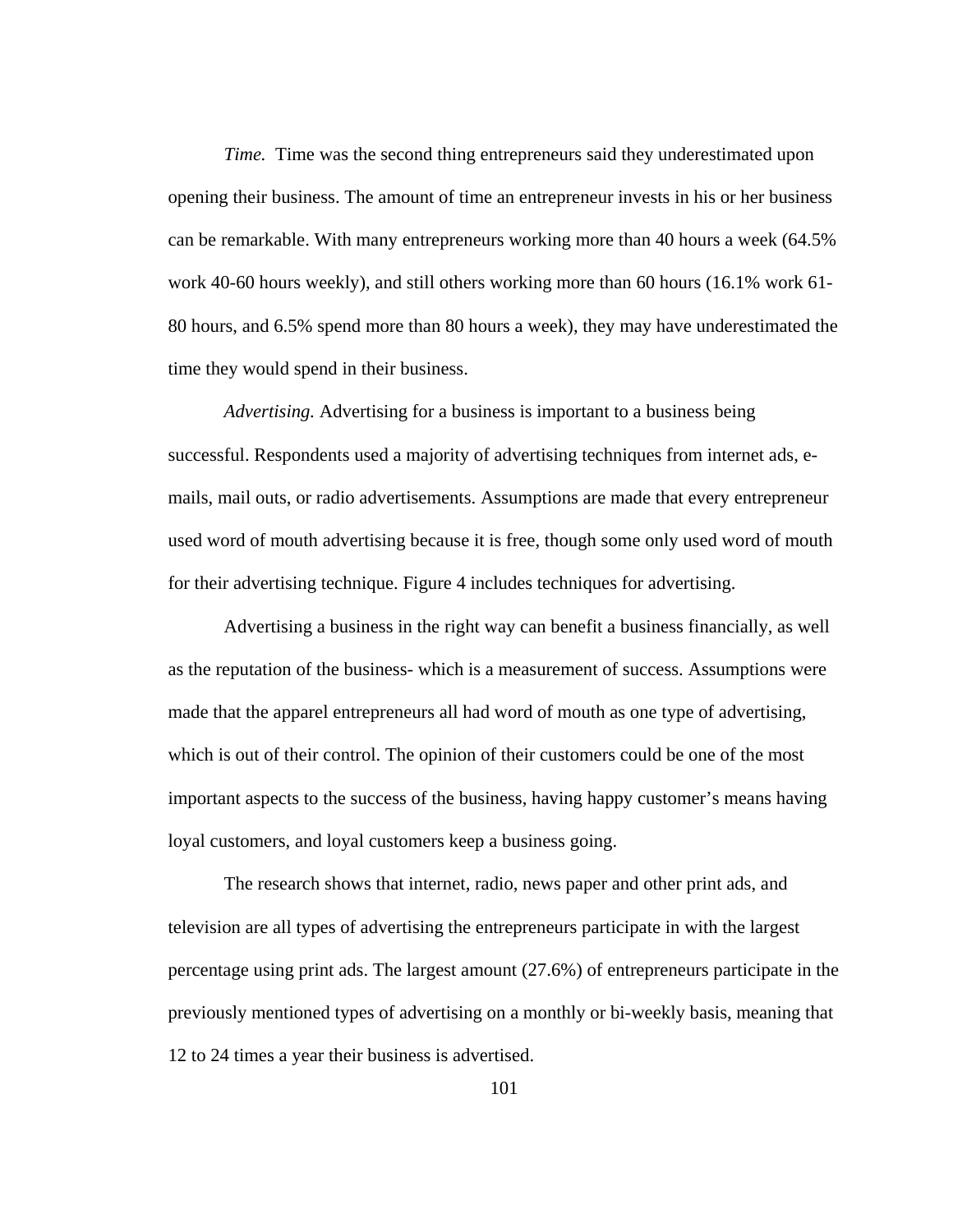Frequency of advertising was also measured where 13.8% did not respond, 17.2% said they advertise daily, 17.2% responded to weekly advertising or 3 times monthly, 27.6% advertise once or twice a month, 3.4% advertise quarterly, 6.9% advertise seasonally, and 13.8% advertise occasionally or once or twice a year.



Figure 4. *Percentage of advertising techniques Note.* Numbers are percentages of 'Yes' response to each advertising technique.

*Affect on personal life.* Finances and business plans are not the only part of a business. A business can affect an entrepreneur's personal life, family life, and freedom. Only 12.9% of respondents work less than 40 hours on an average weekly basis, 64.5% work 40-60 hours weekly, 16.1% work 61-80 hours, and 6.5% spend more than 80 hours a week working in their venture. With the amount of time many of the entrepreneurs work, the researcher wanted to know if their family life was affected and in which way. A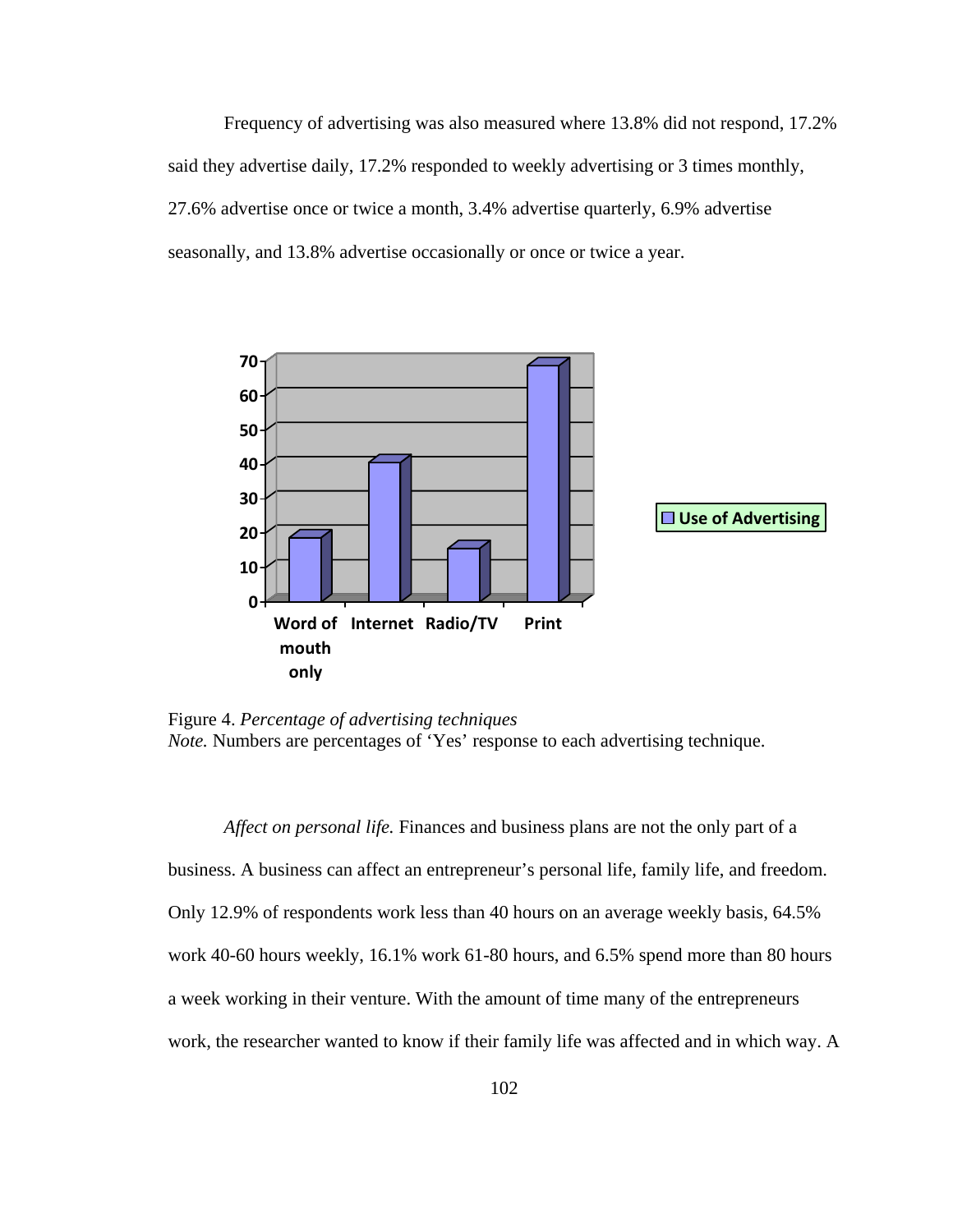majority (67.9%), of the business owners responded that their family life is positively affected by the business, 14.3% said their business does not affect their family life at all, and 17.9% believe their business negatively affects their family life.

# *Summary: Business Planning*

 In conclusion, planning every aspect of a business is a crucial part of being a successful entrepreneur. If the entrepreneur has the business plan, financial plan, and a board of advisors, he or she is only partially on their way to success. By planning each aspect of the business, they should not underestimate important issues such as finances and time within the business. And, by having a mentor and board of advisors, the entrepreneur is more likely not to underestimate these things.

# RQ5. *Do apparel entrepreneurs have similar personal characteristics as entrepreneurs in other industries, made evident through past research?*

Since the data on personal characteristics has already been stated in context to research question one, this research question will be addressed in the following chapter.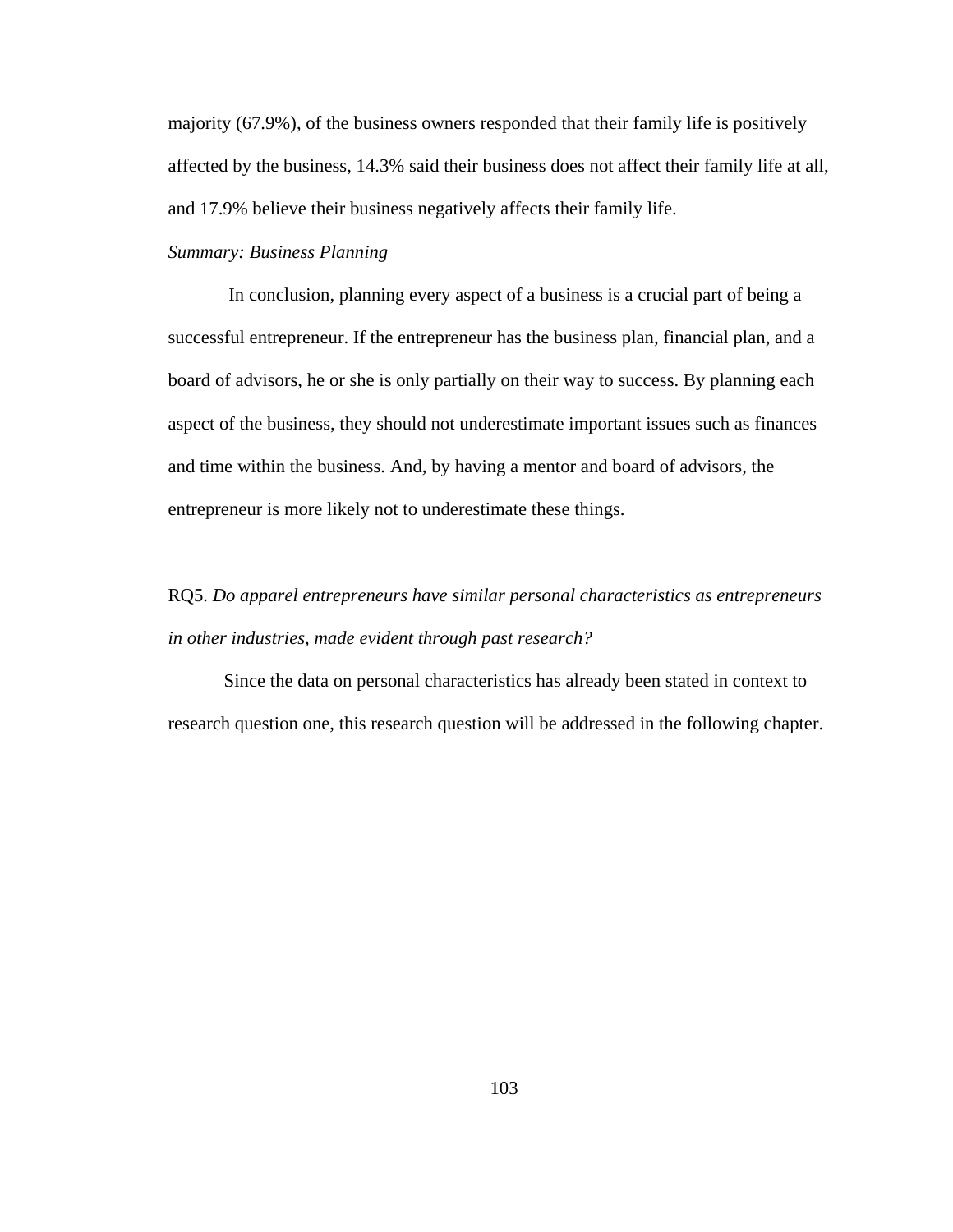### V. SUMMARY, DISCUSSION, IMPLICATIONS, AND CONCLUSIONS

### Summary of Sample

The purpose of this research was to explore the connection between an entrepreneur's personal characteristics, business planning, and the success of their business. This study profiled subjects in terms of demographics (age, ethnicity, business location, education, and gender), business type, personality type, and ideal of success. The sample consisted of 33 (22 female and 11 male) respondents from apparel design and retail categories.

Each of the 33 entrepreneurs responded to the internet-based questionnaire through SurveyMonkey. The questionnaire was made up of four sections including personal characteristics, two success sections, and a business planning section. The questionnaire consisted of four parts: the Business section (demographics, type of business, main product of service, business structure, investors in the business, etc.), two sections pertaining to Success, and a section on Personality Type. The questionnaire consisted of a success section and a personality section measured by a five point Likerttype scale. The scales were modified from past research (Lau et al., 2007; Merrett & Gruidl, 2000; Olson, 2000; Goodman, 1994; Bandura, 1986). General questions were also asked about the planning of the business, finances of the business, board of advisors, and time spent working in the business. These questions were evaluated by frequencies.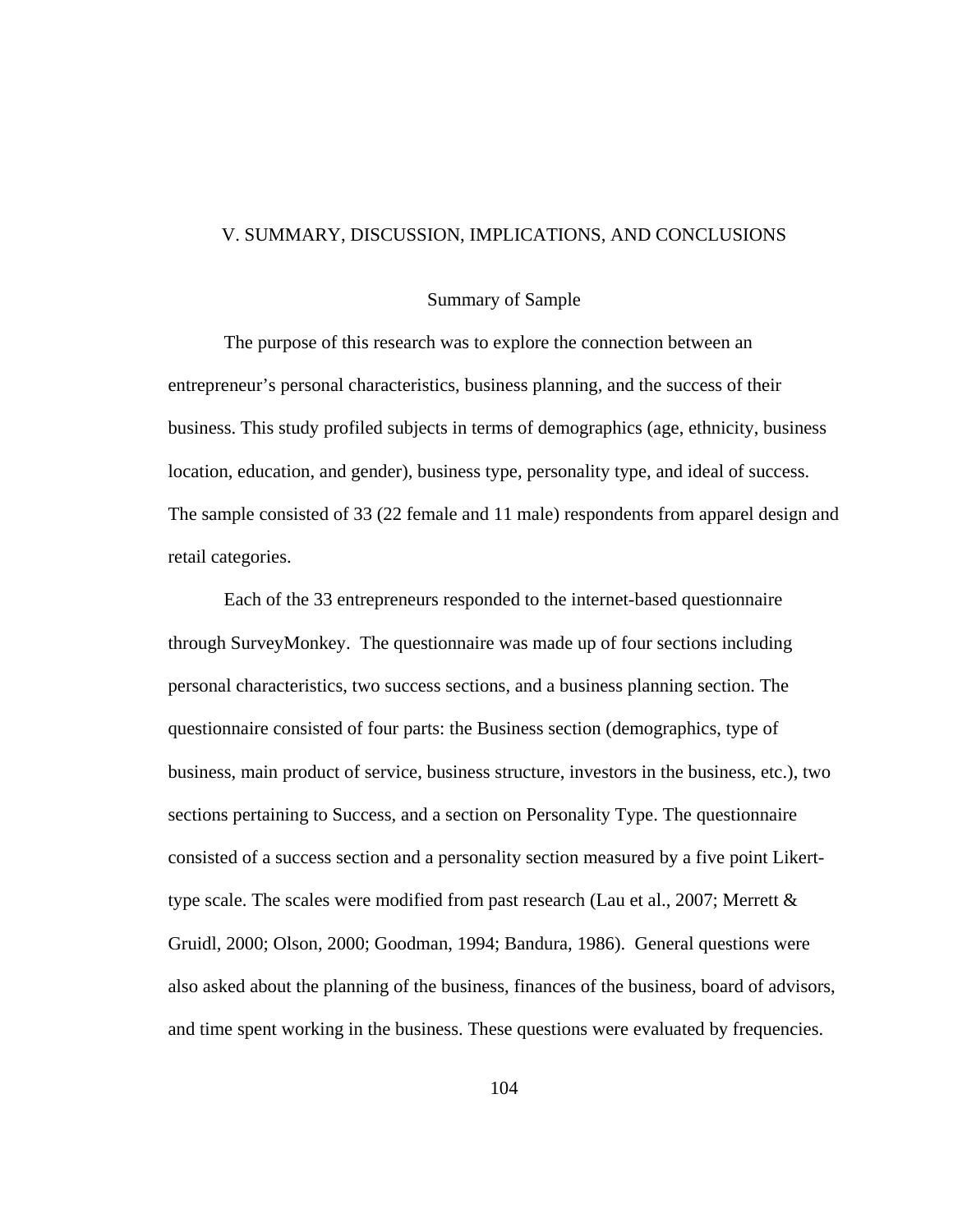The instrument was used to collect qualitative and quantitative data within each of the sections in the survey. SPSS 16.0 software was used for data analysis of the responses.

Entrepreneurs within the study were primarily between the ages of 26-33 years and have had their current business had been open for the last four to five years. Upon opening their business, the majority (42.4%) were within the age of 21-25 years. The majority of entrepreneurs were Caucasian females located within the Southeast and had a Masters Degree or higher education.

# **Discussion**

This research supports the concept that specific personal characteristics are prominent among entrepreneurs. Since the only found research on personal characteristics was from other industries, this study focused on entrepreneurs in the apparel industry. This research explored personal characteristics among apparel entrepreneurs and whether entrepreneurs in other industries have similar personal characteristics.

This study also supports the concept that a business owner should first start with a business plan. Overall findings were suggestive that success is not necessarily based on the characteristics of the entrepreneur, but that success is based on the planning behind the business.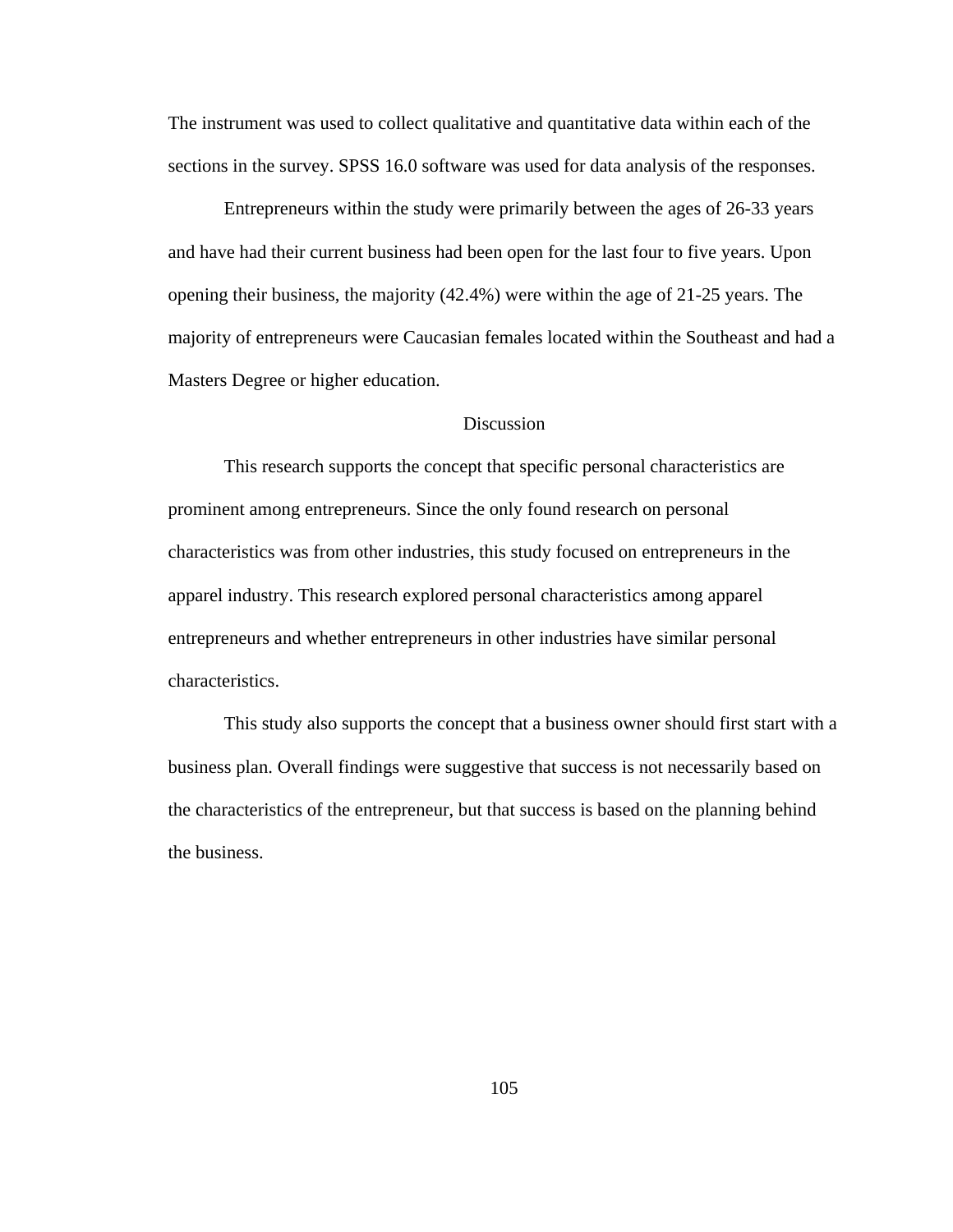#### *Overall Findings*

Upon review of the themes of success of apparel entrepreneurs a few overall findings emerged. Personal characteristics that were prominent in apparel entrepreneurs were identified. Other findings were aspects the entrepreneur underestimated, importance of business planning, having a board of advisors, and financial planning.

## *Personal Characteristics*

RQ5. *Do apparel entrepreneurs have similar personal characteristics as entrepreneurs in other industries, made evident through past research?* 

In response to research question number five, apparel entrepreneurs do have similar personal characteristics as those in other industries. Prominent characteristics among apparel entrepreneurs were evaluated through research question one. The characteristics included ambition, positive attitude, discipline, innovation, and calculated risk taking. In contrast of research conducted by Bandura (1986), Krueger (1998), and Olson (2000), on entrepreneurs in other industries, apparel entrepreneurs did not have high self-efficacy or locus of control.

*Ambition.* At more than 50%, there was a high level of agreement to the ambition characteristic among apparel entrepreneurs. In response to having high personal standards, goal intentions, and determination to accomplish ones goals, this study found that apparel entrepreneurs were similar to those in other industries (Olson, 2000). Seeking to be the best, being competitive, and having a sense of accomplishment were all pieces of the ambition characteristic that this study recognized. These findings support Olson's (2000) research on personal characteristics in an entrepreneurial setting. Having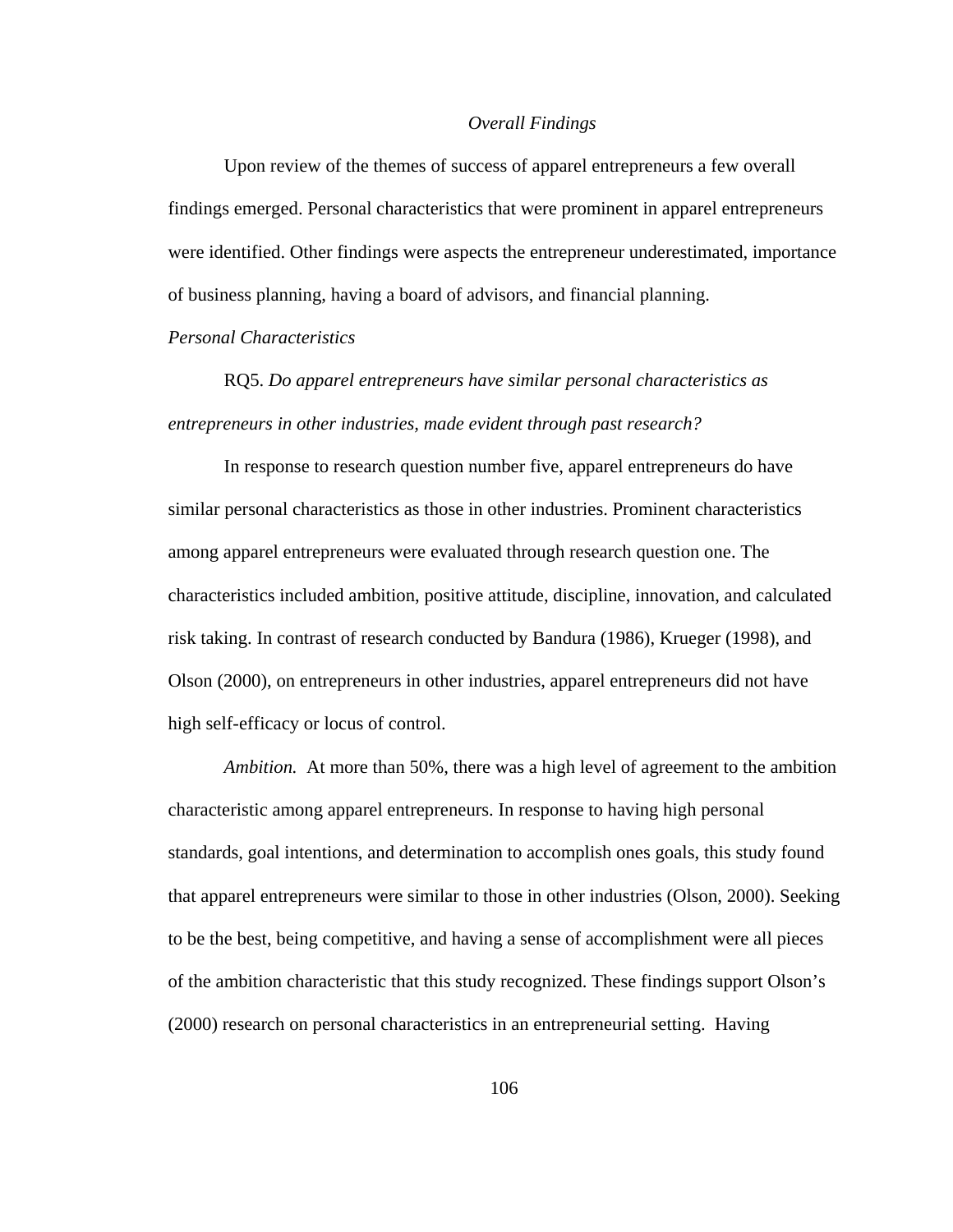ambition is important to accomplish entrepreneurial goals of opening and maintaining a business. Entrepreneurs with a high ambition characteristic evaluate and judge themselves on a much more difficult scale because of their goal to succeed (Olson, 2000). Likewise, the Small Business Administration (SBA) characterized successful entrepreneurs as having persistence, commitment, personal initiative, and a strong drive to achieve (Small Business Administration, 2007). Therefore, this study found that ambition was among personal characteristics of apparel entrepreneurs and was similar to those in other industries based on past research (Olson, 2000; Small Business Administration, 2007).

*Positive attitude.* The SBA's program office lists multiple similarities of successful entrepreneurs, including personal initiative, self-confidence, and strong drive to achieve, as well as many others that can be related to positive attitude of an entrepreneur (Small Business Administration, 2007). Findings for this study show a high positive attitude among apparel entrepreneurs. In response to research question one, positive attitude is among apparel entrepreneur's personal characteristics. This positive attitude characteristic could be because an entrepreneur needs to sell their business to others. They need to advertise themselves in every possible situation and they need to believe in what they are selling. If the entrepreneur has a positive attitude about their product they can more adequately sell the product to their customer. If the entrepreneur has a poor attitude, customers may hesitate to spend their money on something the designer or boutique owner does not even believe in.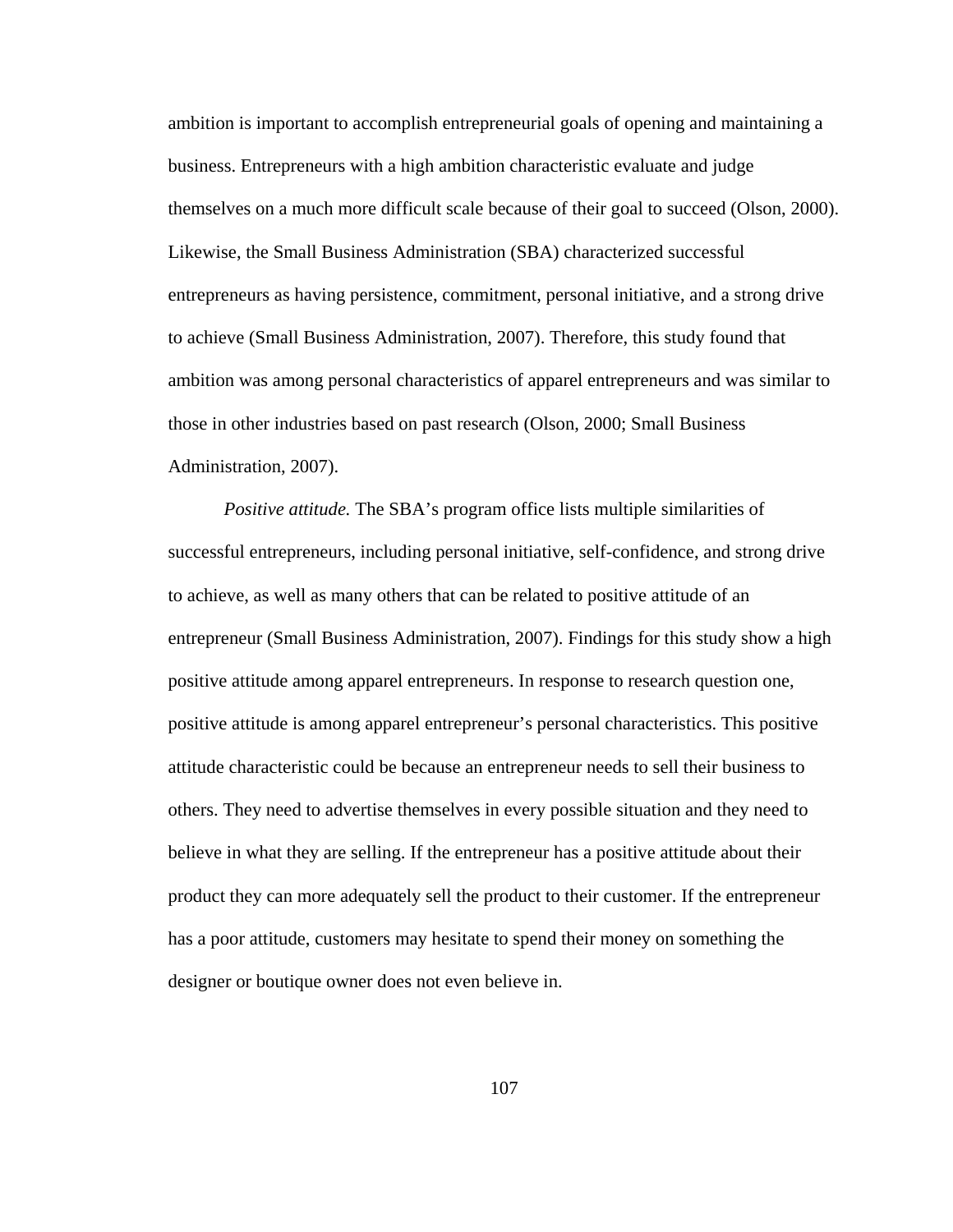Since the majority of apparel entrepreneurs had a high level of agreement to positive attitude, this study supports the SBA's (2007) statement about positive attitude. In response to research question five, positive attitude was found to be present among personal characteristics in the apparel industry and in other industries.

*Discipline.* Findings from this study show that discipline was a prominent characteristic among apparel entrepreneurs and those in other industries. A characteristic such as discipline allows the entrepreneur to follow and maintain their rules in order to maintain their goals. Discipline was a prominent personal characteristic among apparel entrepreneurs and those in other industries, thus supporting Finkekstein's (2006) article. Being a disciplined entrepreneur means they are focused and in control, a positive characteristic for one who owns their own business and needs to be their own boss. Two aspects of discipline were focus and control. An entrepreneur's ability to maintain their goals by following and upholding rules is part of discipline (Finkekstein, 2006). Therefore, ability to be reliable focused, and on time are aspects of discipline in which entrepreneurs in this study were measured by.

Discipline is probably a characteristic among entrepreneurs because of the lifestyle they live. An entrepreneur must be focused and task oriented because the success of their business is ultimately their responsibility. If the entrepreneur does not have order within their business, it could lead to chaos. In an industry where timing is everything, apparel entrepreneurs need to be disciplined in their work to complete projects in a timely manner. If there is no discipline, the designer or boutique owner may fall behind on a specific trend or style and, in turn, lose money.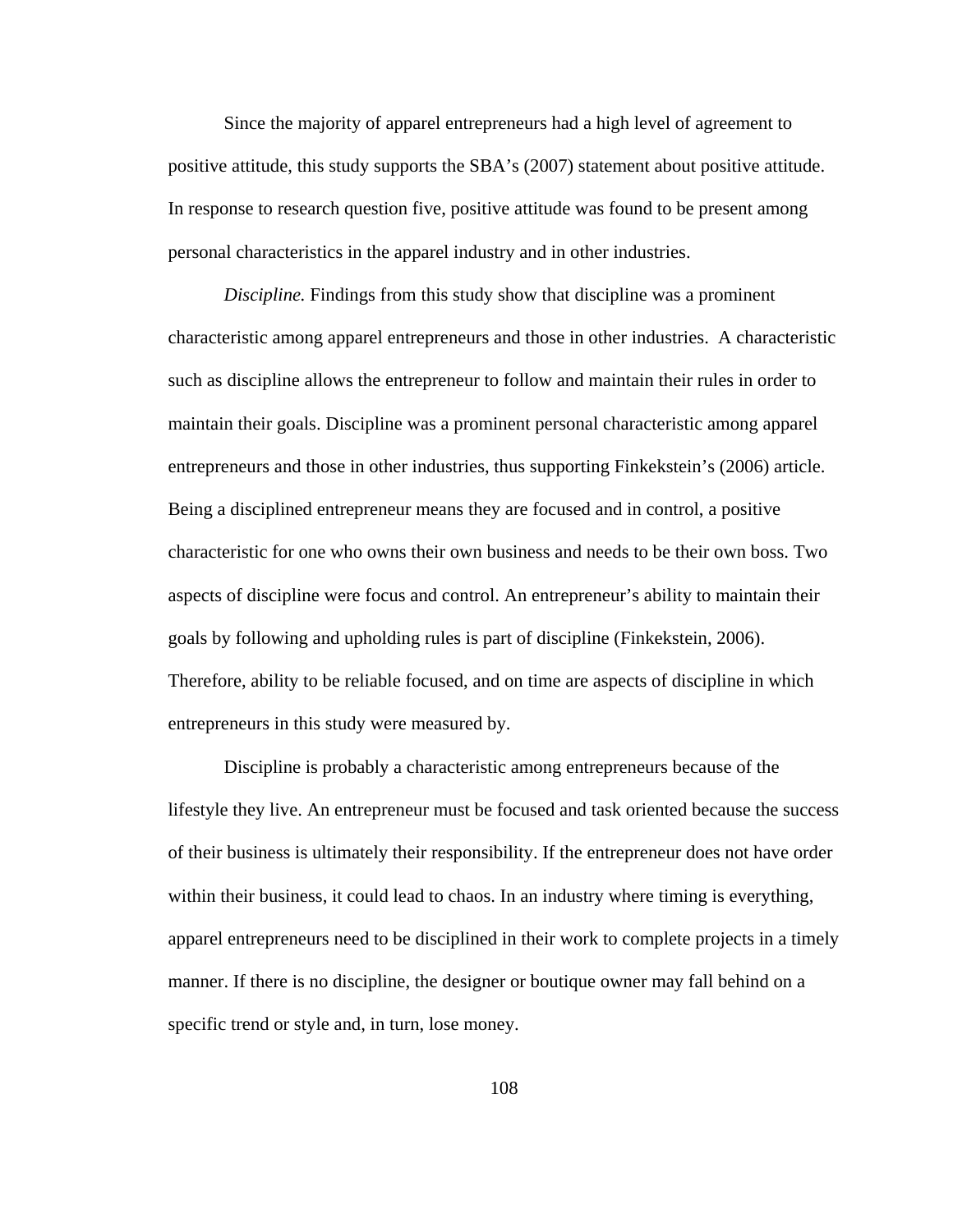*Innovation.* Findings from this study concluded that apparel entrepreneurs are similar to those in other industries with regards to innovation. Apparel entrepreneurs were found to be highly innovative. Whether opening a new business or buying an existing business from another, innovation is a characteristic revered among entrepreneurs. The ability to see something where others see nothing and to see past obstacles where many would stop are great aspects to innovation. Imagination helps innovation. Being in the business of fashion, it is important to follow trends closely and even more important to set trends. Findings from this research show that a nearly equal amount of entrepreneurs followed trends closely as those that did not follow trends. But a much larger number said *they start new trends*. The ability to start trends rather than just following them is a strong innovative characteristic.

These findings on innovation support the SBA's list of characteristics among entrepreneurs. The SBA's webpage included a statement that "two traits necessary for successful entrepreneurs are creativity and innovation" (U.S. Small Business Administration, 2007, p.2). Though no correlation with success was made for apparel entrepreneurs, findings did show that apparel entrepreneurs were creative and innovative. Innovation within the apparel industry is very important because designers need to come up with new styles every season. Being innovative is a way the designer keeps their customer and a way a boutique owner shows off the current trends. Proven by this study, apparel entrepreneurs are not laggards. They do not follow trends. They invent new styles. They start new trends.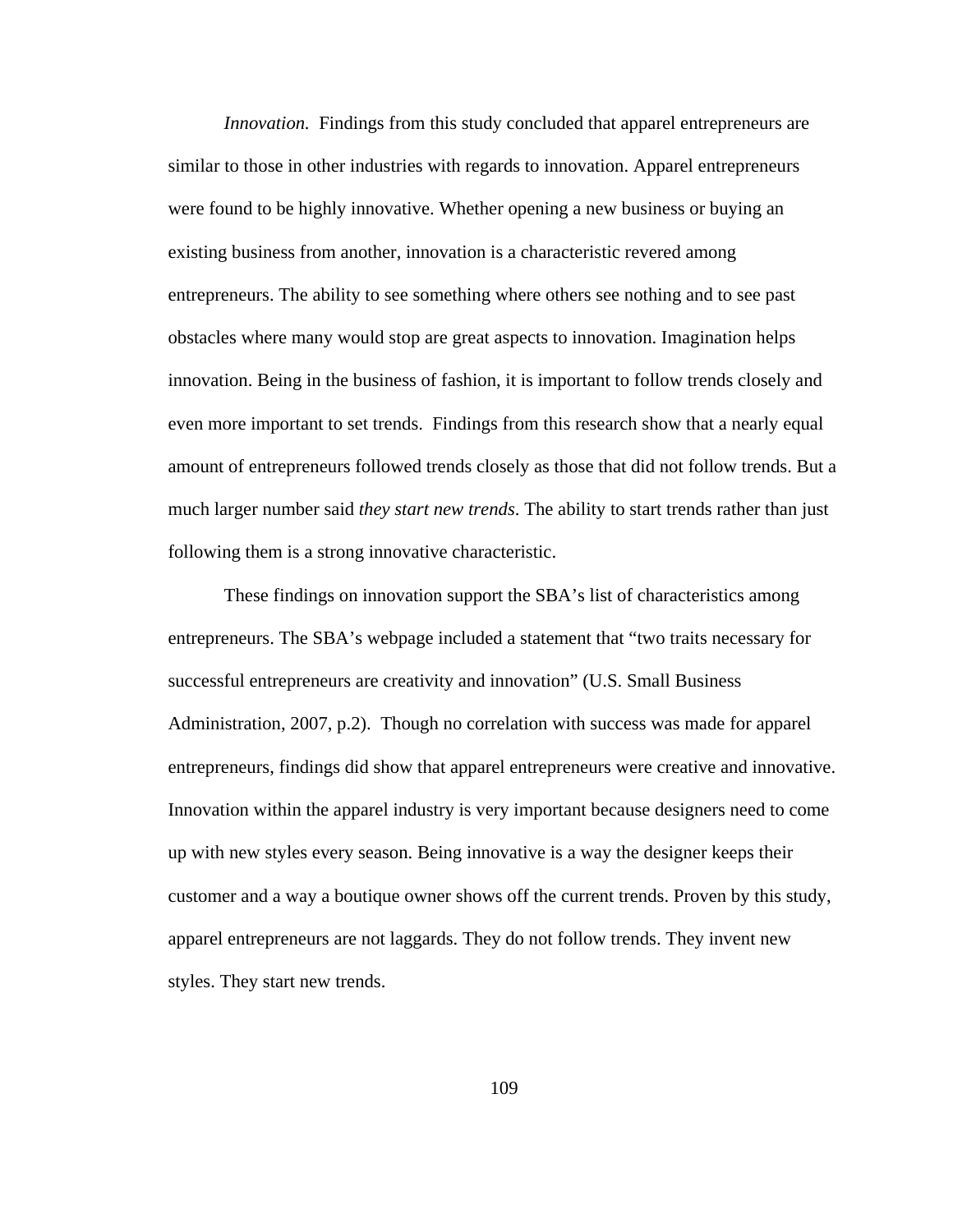*Risk taking*. Findings show that apparel entrepreneurs take risks at a calculated level. There was a spread of entrepreneurs that like to take high risks and those that did not like to take risks at all. For the most part, respondents were calculated risk takers, those that would take some risk but not to either extreme.

The risk taking tendency once noted among many entrepreneurs has been redefined as a personal characteristic among entrepreneurs where they do not take enormous risk in finance, business, or time; rather, they take calculated risks (Brockhaus, 1997). This agreement of risk taking proves Brockhaus (1997) correct in the interpretation that entrepreneurs are not high risk takers, but they do take risks in general, most likely taking calculated risks. Though they evaluate the consequences, many feel they are not overly careful.

*Locus of control.* Locus of control is one's actions in relation to the individual's internal control. Entrepreneurs holding a higher personal control accept responsibilities associated with their venture more willingly than individuals with a lower control (Olson, 2000). If a business owner perceives that he or she is in control of their self, they can be in control of their business situations thus making it easier to run their business and have a balanced flowing workplace. However, from the sample in this study, there was not any conclusive evidence that apparel entrepreneurs possessed a high locus of control.

 Although the mean of the answers within locus of control statements showed agreement, upon review of the responses, a large number of answers were in the neither category. Since the majority of the statements showed neither agreement nor disagreement, locus of control was not considered a prominent personal characteristic in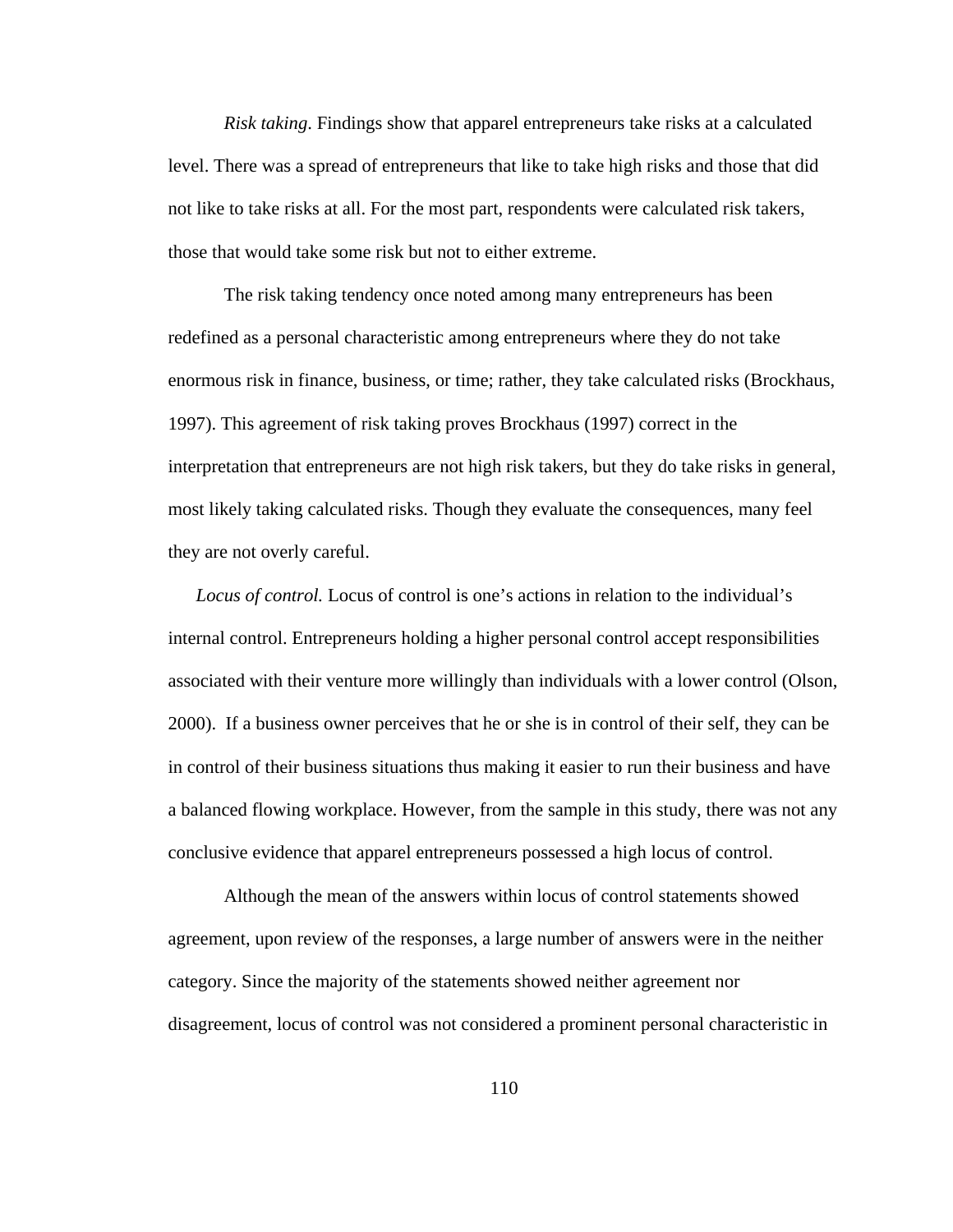apparel entrepreneurs. These findings were opposite of Olson's (2000) theory on locus of control. Therefore in response to research question one and five, locus of control was not a personal characteristic of apparel entrepreneurs, and not similar to those in other industries.

*Self-efficacy.* Self-efficacy is ones perception of their ability to attain a goal. If the individual has specific business goals, then their self-efficacy is their perception of his or her ability to achieve that goal (Bandura, 1986; Krueger, 1998). Findings for this study showed that apparel entrepreneurs did not have a high self-efficacy. In response to research question one, there was no conclusive evidence that apparel entrepreneurs had high self-efficacy.

Although apparel entrepreneurs did not have high self-efficacy, the majority of entrepreneurs did not agree with the statement, *I often fall short of my goals*. The ability to excel to attain a goal is important in self-efficacy. Although apparel entrepreneurs felt they did not always attain their goals, they did not feel they fell short of them often. The Findings for this study did not support Bandura's (1986) and Krueger's (1998) theory of self-efficacy. The findings also help answer research question five. Although entrepreneurs in other industries had high self-efficacy, apparel entrepreneurs did not. Furthermore, this research could not support Krueger's (1998) research, which indicated that high self-efficacy will in turn increase initiative and determination, thus consequently successful performance.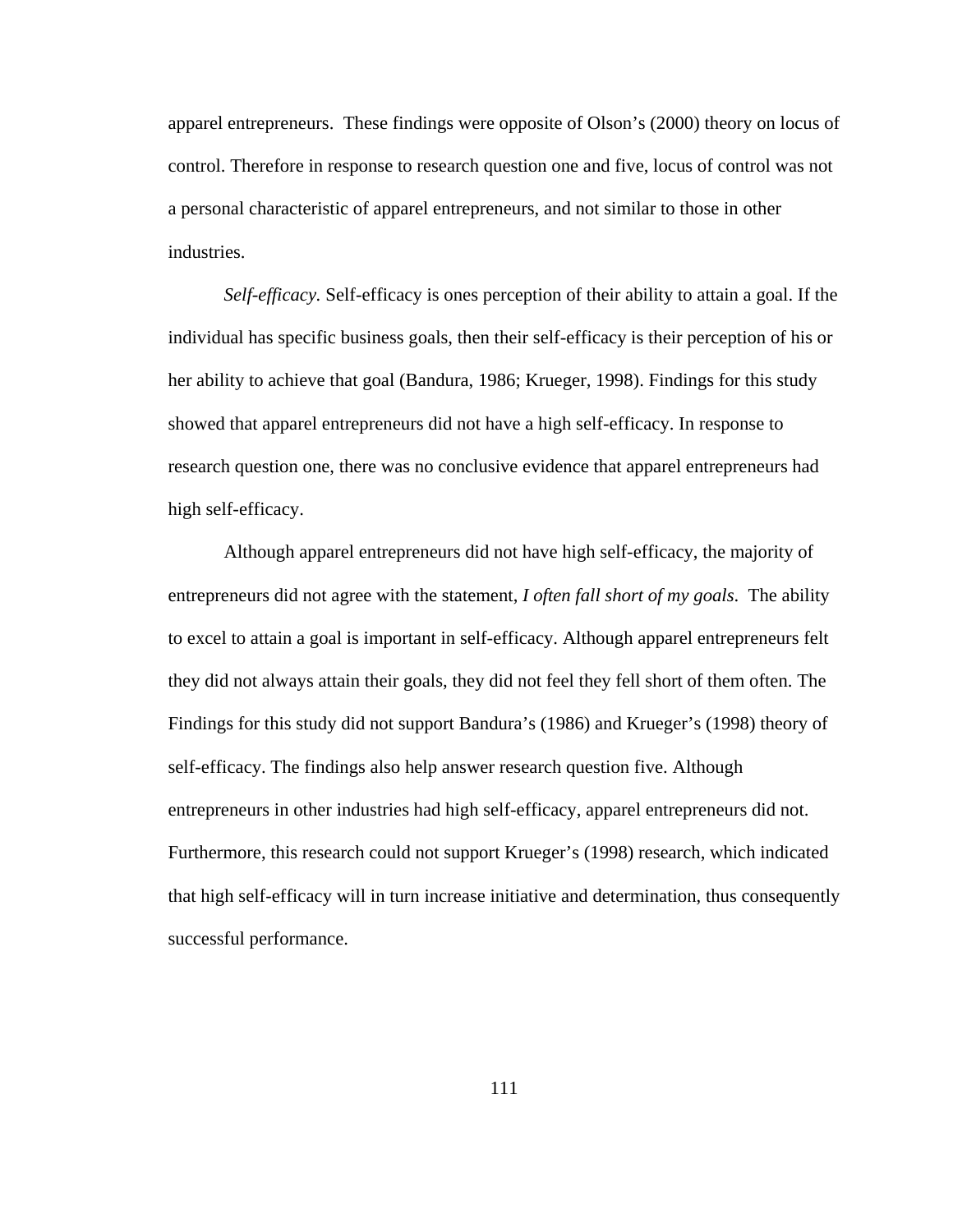As a summary, in response to research question five, the personal characteristics of apparel entrepreneur were similar to those in other industries. Finklestein (2006), described entrepreneurs as having calculated risk taking, discipline and positive attitude personal characteristics. The same characteristics were also among those of apparel entrepreneurs. Apparel entrepreneurs had innovation, similarly to Goodman's (1994) article which related imagination or innovation to entrepreneurs. Although locus of control was a characteristic in other industries it was not in the apparel industry. Ambition was a characteristic of apparel entrepreneurs and those in other industries (Olson, 2000). Self efficacy was also not included in the personal characteristics of apparel entrepreneur, though it was a characteristic of other entrepreneurs. Therefore, self-efficacy and locus of control were the only characteristics that entrepreneurs in other industries had and apparel entrepreneurs did not have (Kruger & Brazeal, 1994; Bandura, 1986).

Finally, in response to the fifth research question of whether apparel entrepreneurs had similar characteristics as those in other industries, the answer is yes. Based on information from the SBA, similarities among successful entrepreneurs include persistence, commitment, personal initiative, and a strong drive to achieve as a few of the ambitious similarities (Small Business Administration, 2007). As this research shows, more than half of the entrepreneurs from this research do have strong personal characteristics related to success.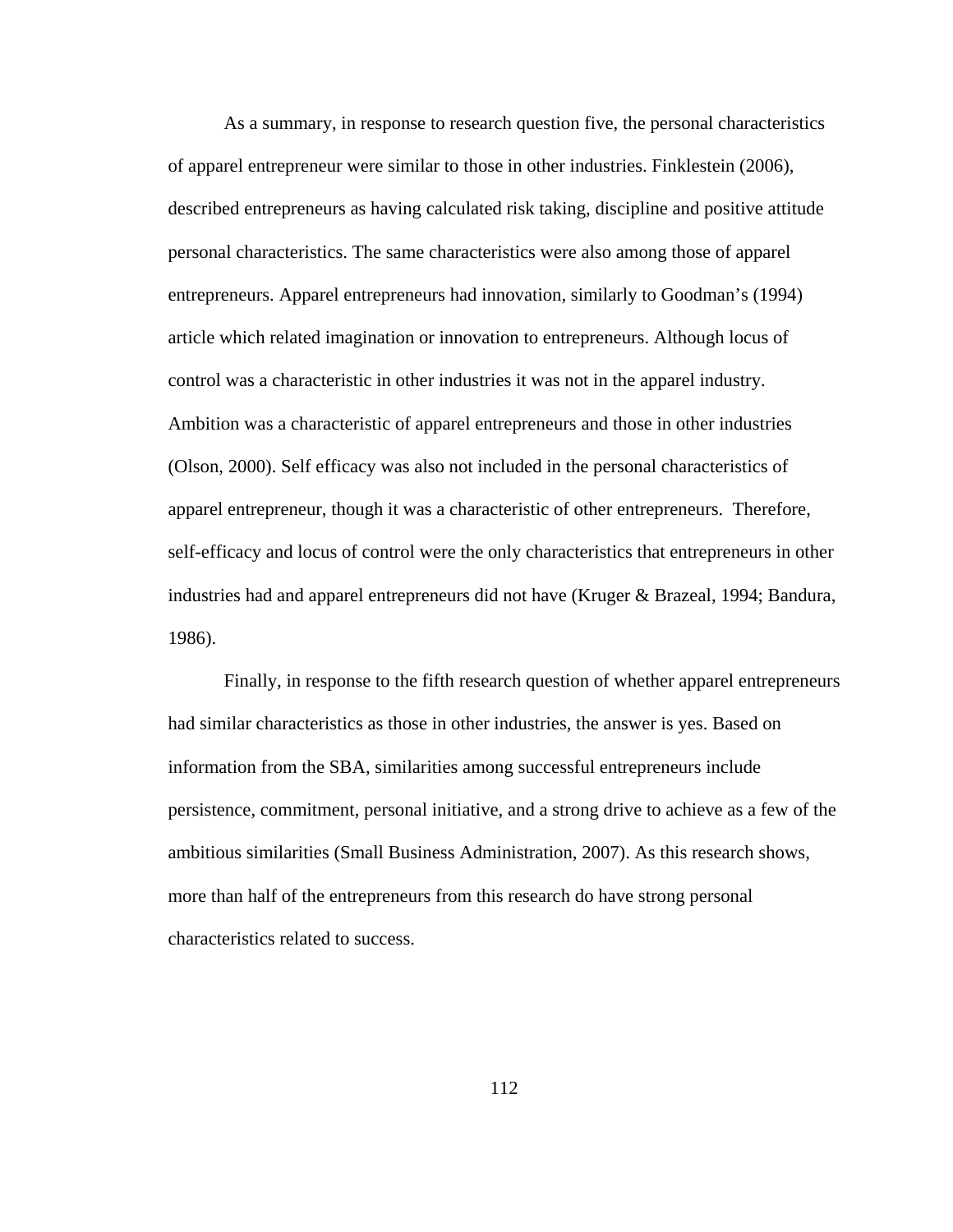# *Personal Characteristics and Success*

Research question one was included in the above discussion. Therefore, the following information is a discussion of the next relevant research question to personal characteristics.

# RQ3. *What are the most prominent personal characteristics among apparel entrepreneurs that perceive themselves successful?*

Findings of this study show that discipline was the most prominent characteristic within high success. This finding was also supported in the answers for research questions one and five. Discipline has been found to be a prominent personal characteristic among apparel entrepreneurs, entrepreneurs in other industries, and among those in apparel who perceive themselves successful.

The next most prominent characteristics were positive attitude, imagination, and self-efficacy. Though on an individual scale, self-efficacy was not prominent in apparel entrepreneurs. Those that had high perception of success did have high self efficacy. This could mean that only the most successful entrepreneurs have high self-efficacy. Those that were less successful may be lacking self-efficacy as a personal characteristic. Therefore, this connection between high success and high self-efficacy was in support of Bandura (1986) and Krueger's (1998) theory. If the individual had specific business goals, then their self-efficacy was their perception of his or her ability to achieve that goal (Bandura, 1986; Krueger, 1998). The ability for high success entrepreneurs to achieve their goal through self-efficacy may be the division point of success and failure of apparel entrepreneurs.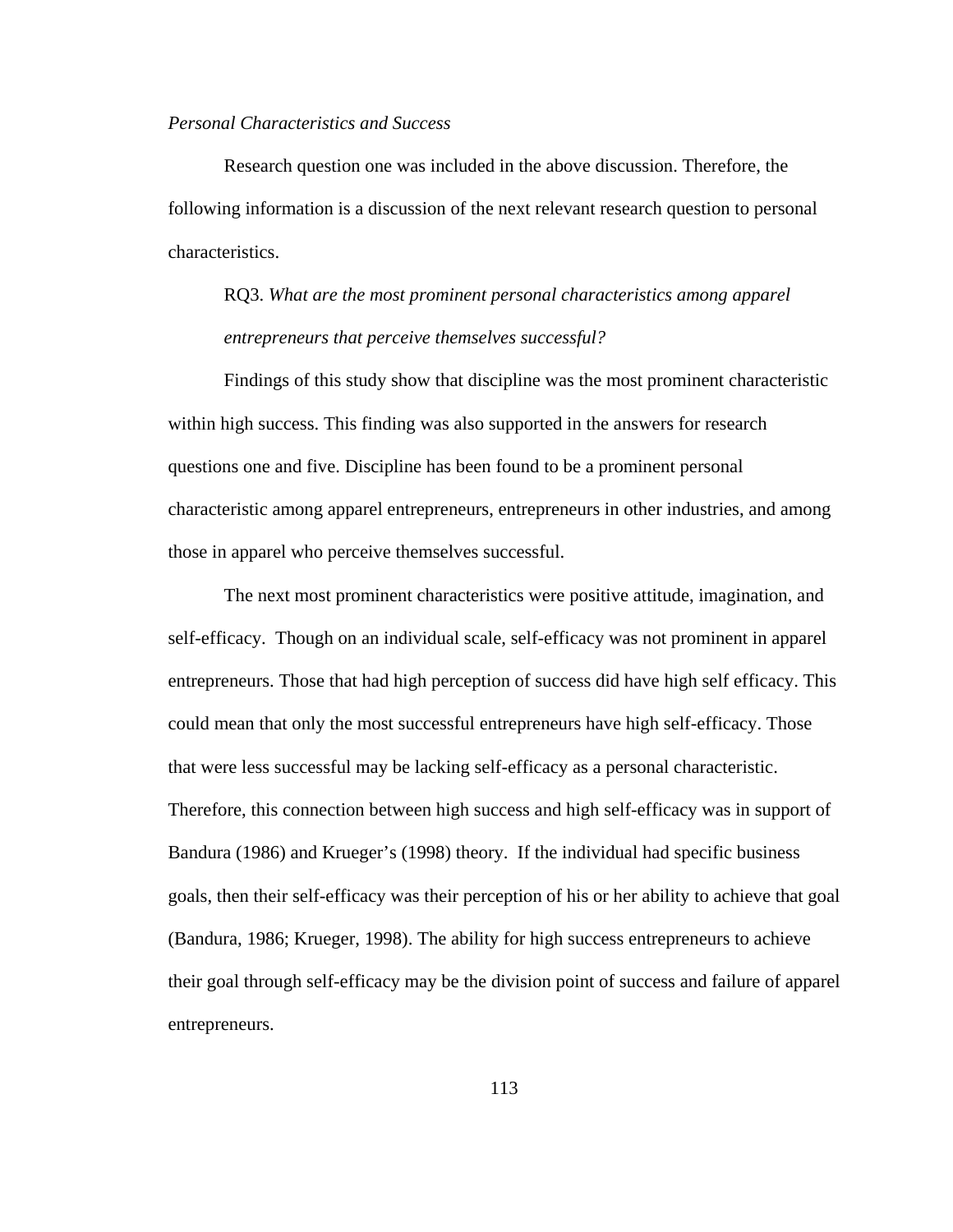Positive attitude and innovation are important personal characteristics for apparel entrepreneurs to have because of the industry and type of business they are in. Findings support that innovation and positive attitude relate highly to perception of success. If one has a positive attitude, they should have a high perception of success. If one had a negative attitude, it would be difficult for them to have a good perception of his or her success.

### *Success*

Success among apparel entrepreneurs was measured by social recognition, perceived career achievement, perceived financial attainment, personal satisfaction, social status, and social reputation. Each area within success had a high agreeability among entrepreneurs. However, perceived financial attainment showed that entrepreneurs perceived themselves financially stable at the time, but they felt they would not be financially stable in the future.

*Social recognition*. Recognition within a social community is important in the success of an entrepreneur. Findings support research on social recognition as a factor of success by Lau et al.,(2007). Support of this research was because 90.6% of entrepreneurs within this study agreed that being well known in their area the business was a factor of success. The idea of social recognition was further supported by open ended questions on success. Qualitative data from this study also supports past research on social recognition as a success factor. Therefore, on the basis of social recognition, a majority of entrepreneurs rank high in social recognition.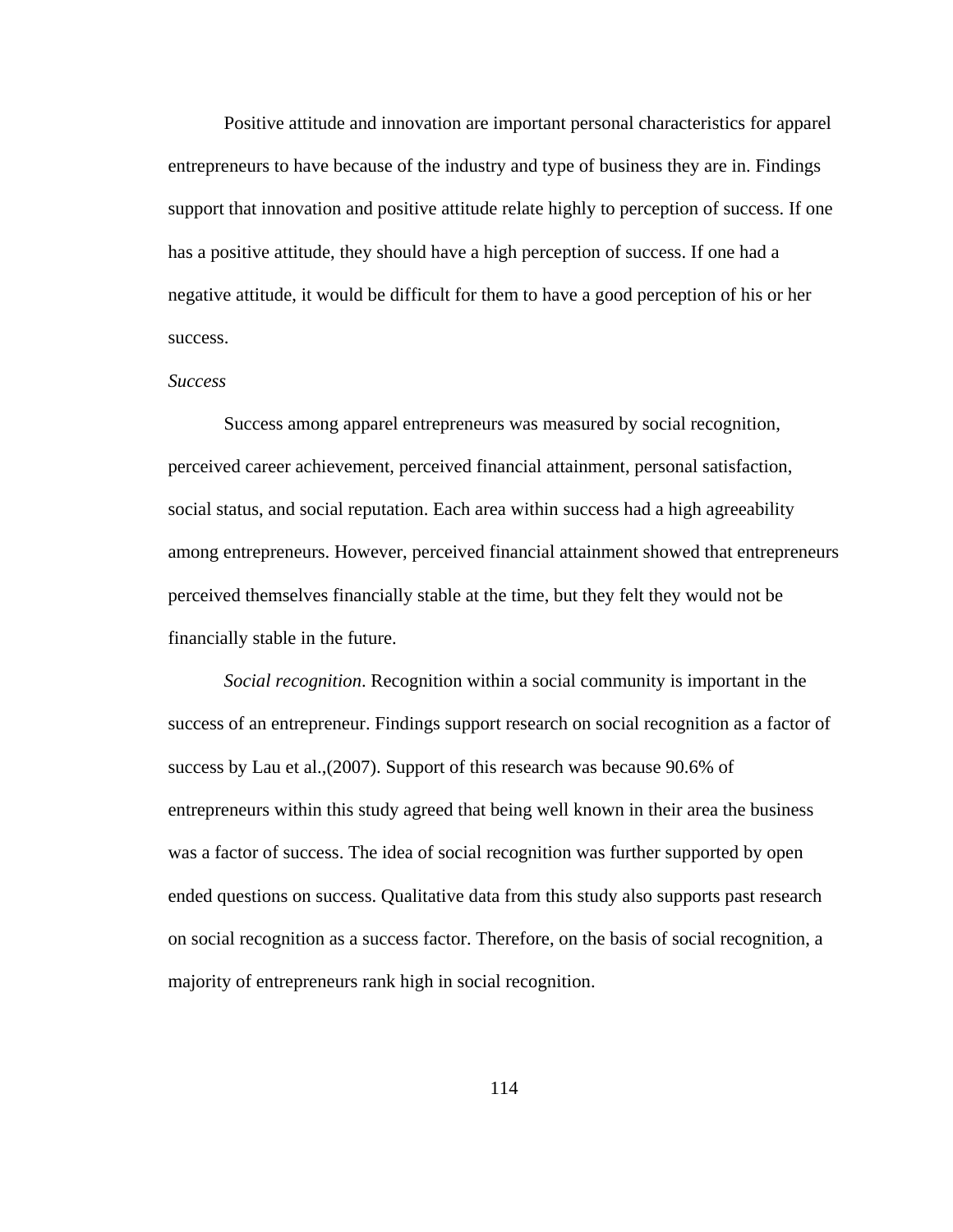*Perceived career achievement.* Perception of success and the achievements made in a career are also important to the success of a business. Therefore, there was an overwhelmingly high satisfaction in their career and the entrepreneurs ranked very high in perceived career achievement.

*Perceived financial attainment.* At the time of the survey, respondents reported that they had a perceived financial attainment (PFA). This supports past research that if the entrepreneur perceives their business as financially stable, they are more likely to be successful. However, in response to *My business needs more finances to survive,* apparel entrepreneurs had low PFA. Reasons why apparel entrepreneurs had high current PFA, but lower PFA when looking into the future could be numerous reasons. The current economic situation could worry the respondent. Though financially successful at the current point, they could feel stress about the state of the economy, rising prices, or uncertainty of upcoming bills or projects*.* Respondents may have agreed to both statements because they felt that they are currently stable. However for their business to operate in the future, they feel they need more finances to stay open and competitive. Or, they may see some financial road blocks or a reason that the current finances may not last into the future. Being financially stable is critical to the success of a business.

*Personal satisfaction.* Success of a business is also measured by personal satisfaction of the business's success. Findings of this study prove that the majority of entrepreneurs have personal satisfaction in the success of their business. Apparel entrepreneurs were also satisfied with themselves as entrepreneurs. However, there was a 25% difference among those who were satisfied with themselves as a business owner, but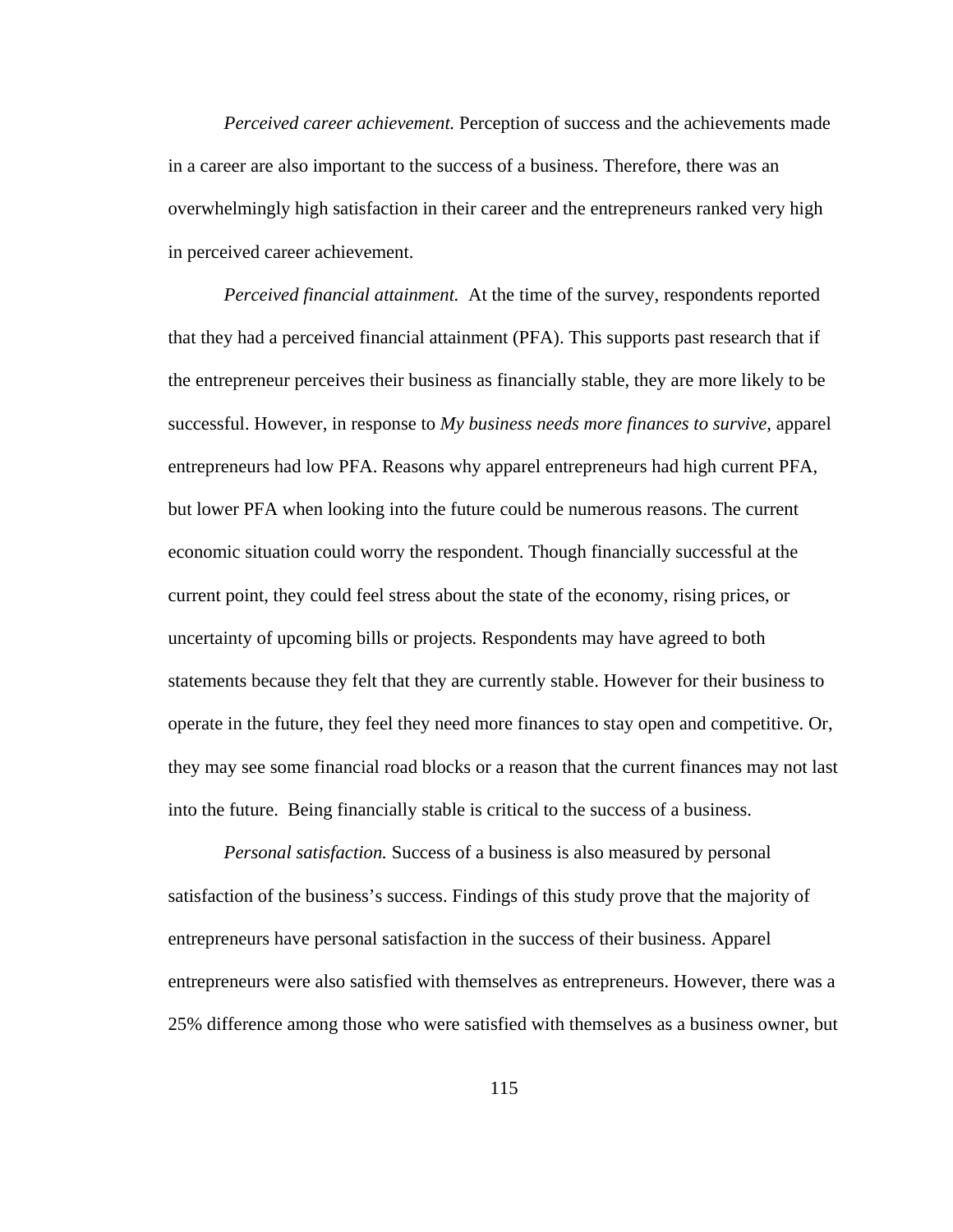not necessarily satisfied with the success of their business. This lower perception of business success could be due to any other aspect of success such as finances, social status, or social recognition. It also could mean that the entrepreneur was satisfied with himself or herself as a business owner, but he or she just did not find the business as successful as they imagined.

*Social status.* Individually, the entrepreneurs ranked themselves with a high social status. But, many disagreed with the statement that society holds them to the same social status as they hold themselves. Though entrepreneurs feel with all of the hard work they do, they personally have a high social status. However, they feel that society does not always see entrepreneurs with as high of social status as they see themselves. Based on responses, society does not hold apparel entrepreneurs to high social rankings unless they are a very successful entrepreneur, well known in the community, or with great wealth.

*Social reputation.* Unlike research conducted by Lau et al., (2007), social reputation had mixed responses. There was 100% agreement to the statement *I have a good reputation in the business field.* Such a strong response of agreement to the statement about social reputation would mean that apparel entrepreneurs are successful based on their social reputation. However, more than 50% believe they are not well known in the apparel industry. On the basis of reputation and if they are not well known, this could decrease perception of their entrepreneurial success. Another interesting factor was that more than 50% answered negatively to the statement *I am known to succeed*, and another 28.1% answered neither agree nor disagree to the statement. On the basis of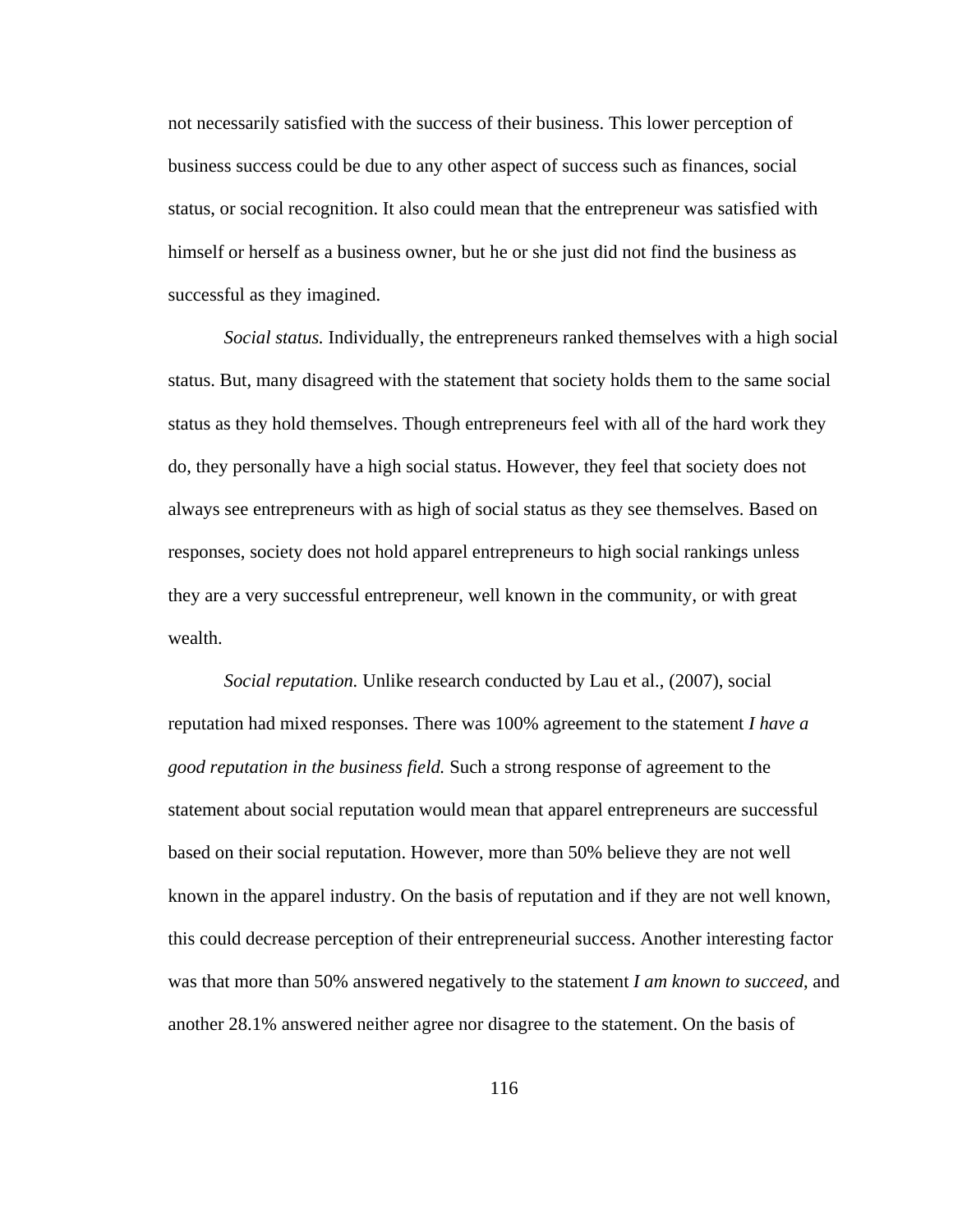social reputation, these answers do not support the study conducted by Lau et al., (2007), nor do they prove that apparel entrepreneurs are successful based on their social reputation. The reason behind these findings could be that they have had a failed business in the past, or that they are just beginning a new business. Though most of the entrepreneurs felt they were successful and have achieved career success, they may feel their reputation is not as well known as they would like.

### *Summary: Success*

For the most part, entrepreneurs felt that they are successful based on the measurement of Social Recognition, Perceived Career Achievement, Perceived Financial Attainment, Social Status and Personal Satisfaction. The Social Reputation part of the scale did not have as high agreement as the rest. Therefore, based on personal characteristics and success, discipline, positive attitude, imagination, and self-efficacy were the most prominent personal characteristics of apparel entrepreneurs who perceived themselves successful.

#### *Business Planning*

# RQ4. *What aspects of business planning have entrepreneurs overlooked that may cause failure of the business?*

Throughout this research, success has been measured in relation to personal characteristics, however a reoccurring theme of lack of business planning was prominent among apparel entrepreneurs. Part of the success scale consisted of perceived financial attainment, but many of the entrepreneurs did not have a financial plan upon opening their business. An even larger majority responded that finances were the number one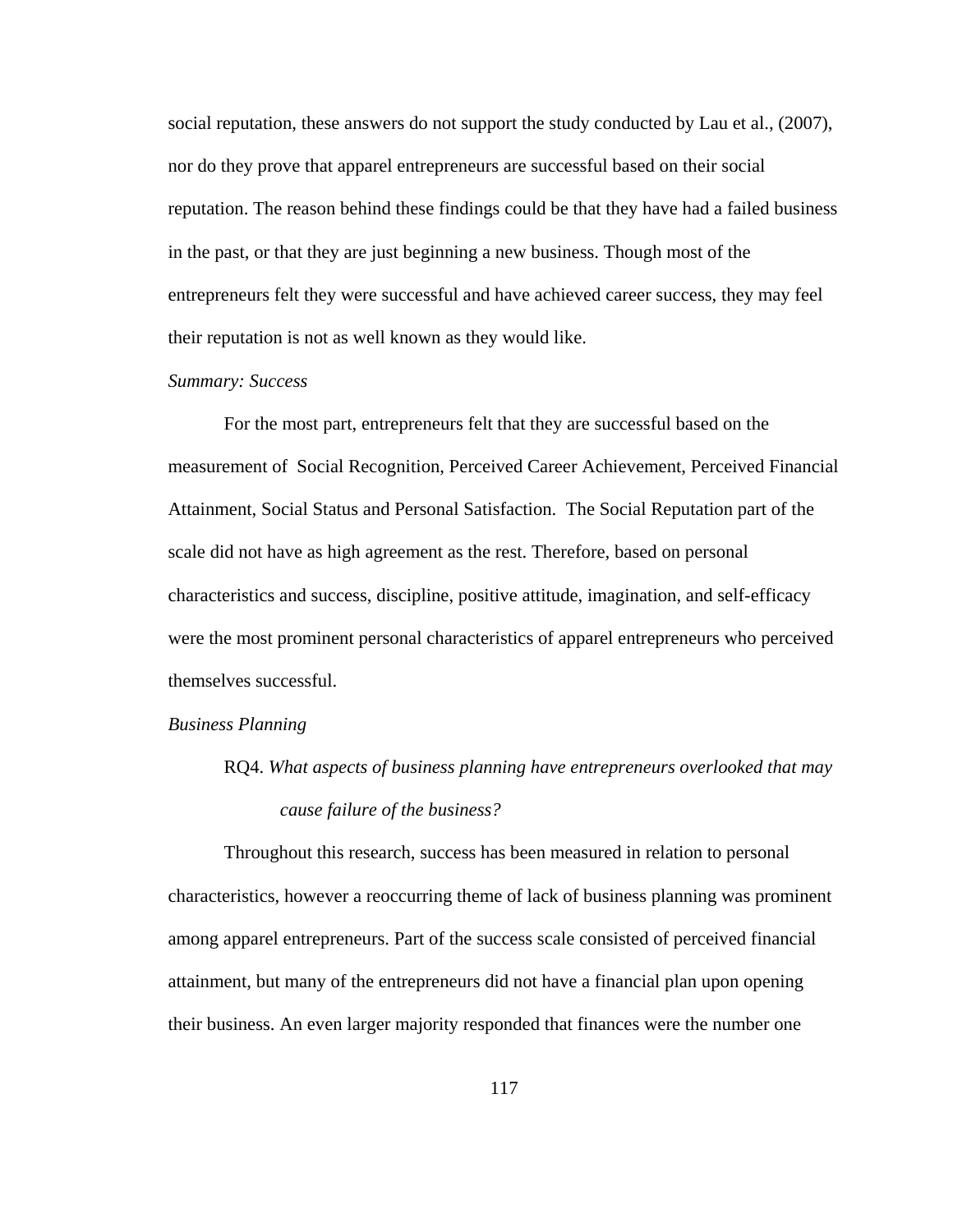think they underestimated upon opening their business. And finally, many did not have a board of advisors, including financial advisors.

 In response to the fourth research question, various aspects of business planning and financial planning have been overlooked by many apparel entrepreneurs. The overlooked aspects were business planning, financial planning, employee maintenance, time, sizing within the industry, and taxes. There was an emphasis in the lack of financial planning. More than the planning aspects, low success entrepreneurs have overlooked having a board of advisors, financial advisors, and lawyers. The following sections on the business plan are descriptions of the business plan, underestimated aspects of business, and planning of apparel entrepreneurs.

Having a business plan and financial plan are beneficial to entrepreneurs upon opening a business so the business can survive and work successfully the way it was planned to. Planning the exit of the business is also an important detail. The entrepreneur should plan if they are successful would they consider selling their business for a profit, or if unsuccessful how they would liquidate their assets within the business before closing. Possibly, the entrepreneurs that were apparel designers were those that received the trend forecast since they are the ones designing the apparel for the trends of each season. However, it is critical that the entrepreneurs in retail have knowledge of the trends for the sake of products selling within their business. Planning ahead and having an idea of what the business would and should run like is important to staying open.

Therefore, one could assume those having trouble with finances and the challenges of money within their business may have known a little more if they would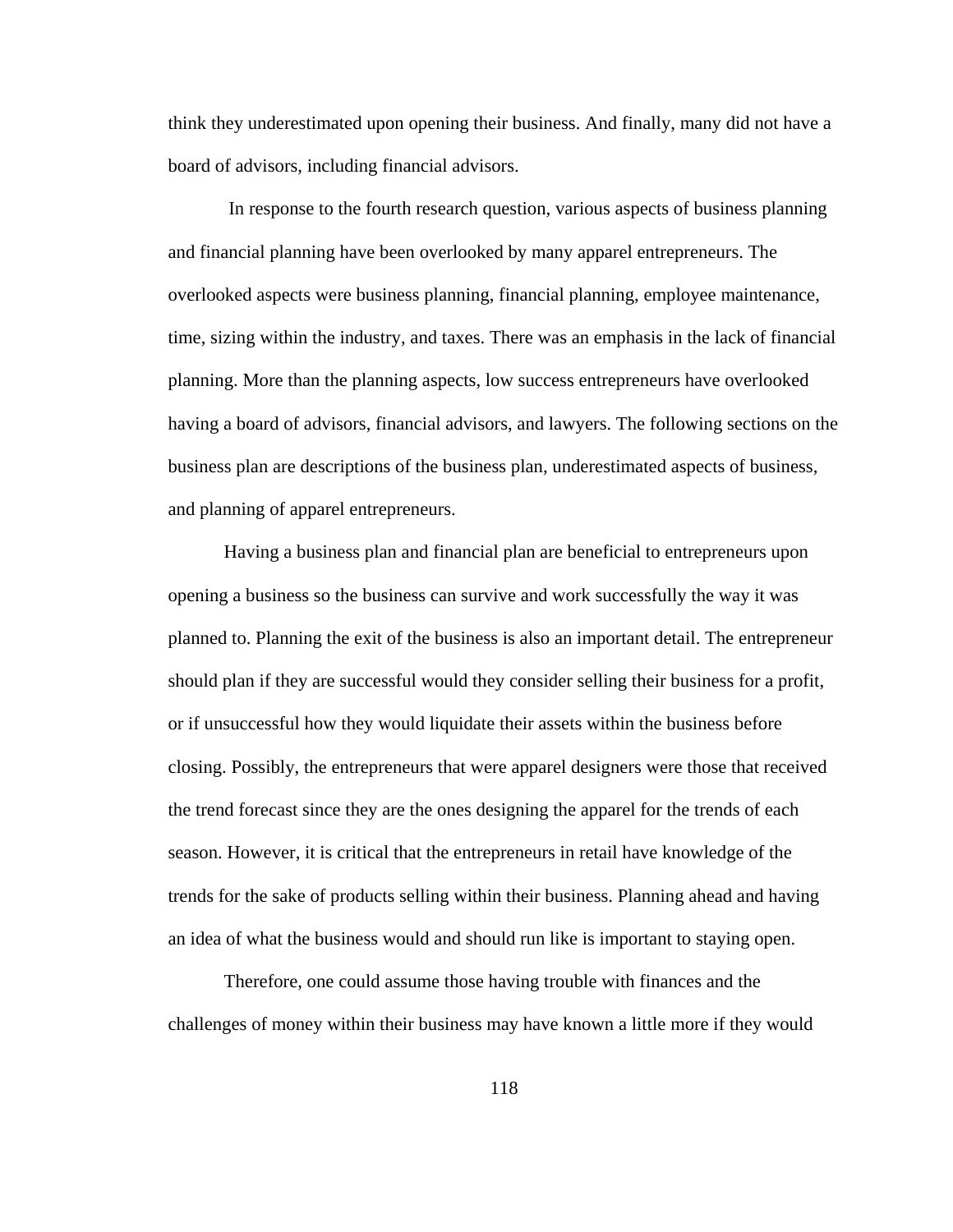have written a financial plan and followed it closely. As noted in Figures 2 and 3, the amount of those that did not have a business plan and financial plan were similar to those that had problems with underestimating finances and time.

*Board of advisors.* Seventeen of the low success entrepreneurs did not have a board of advisors. This very large amount of respondents could be in the low success category because of their lack of business planning. As stated, "without exception, every successful business owner I've worked with has talked to about how having trusted advisors is necessary for success" (Finkekstein, 2006, p.2). Based on Finkekstein's, (2006) statement, the entrepreneurs without a board of advisors will not be successful.

A board of advisors helps lessen the risk in beginning a business venture on one's own without being knowledgeable in all fields required. A good entrepreneurial personality is full of, "desire for new challenges and new knowledge often corresponds with a well-developed sense of where weaknesses lie" (Deamer & Earle, 2004, p.100). Meaning, the entrepreneur will be able to run a business successfully if they realize when they need outside help. Having a mentor, especially one in the apparel industry, could also be beneficial if the entrepreneur had any problems or questions about the business. A large majority of low success apparel entrepreneurs did not have a mentor. A mentor could be one more aspect of their business that could make them a high success entrepreneur.

*Finances*. Upon opening the business, an entrepreneur should have intimate knowledge and plans, of each expense that would be encountered, plus a portion set aside for unanticipated expenses. Financially planning a business before opening could be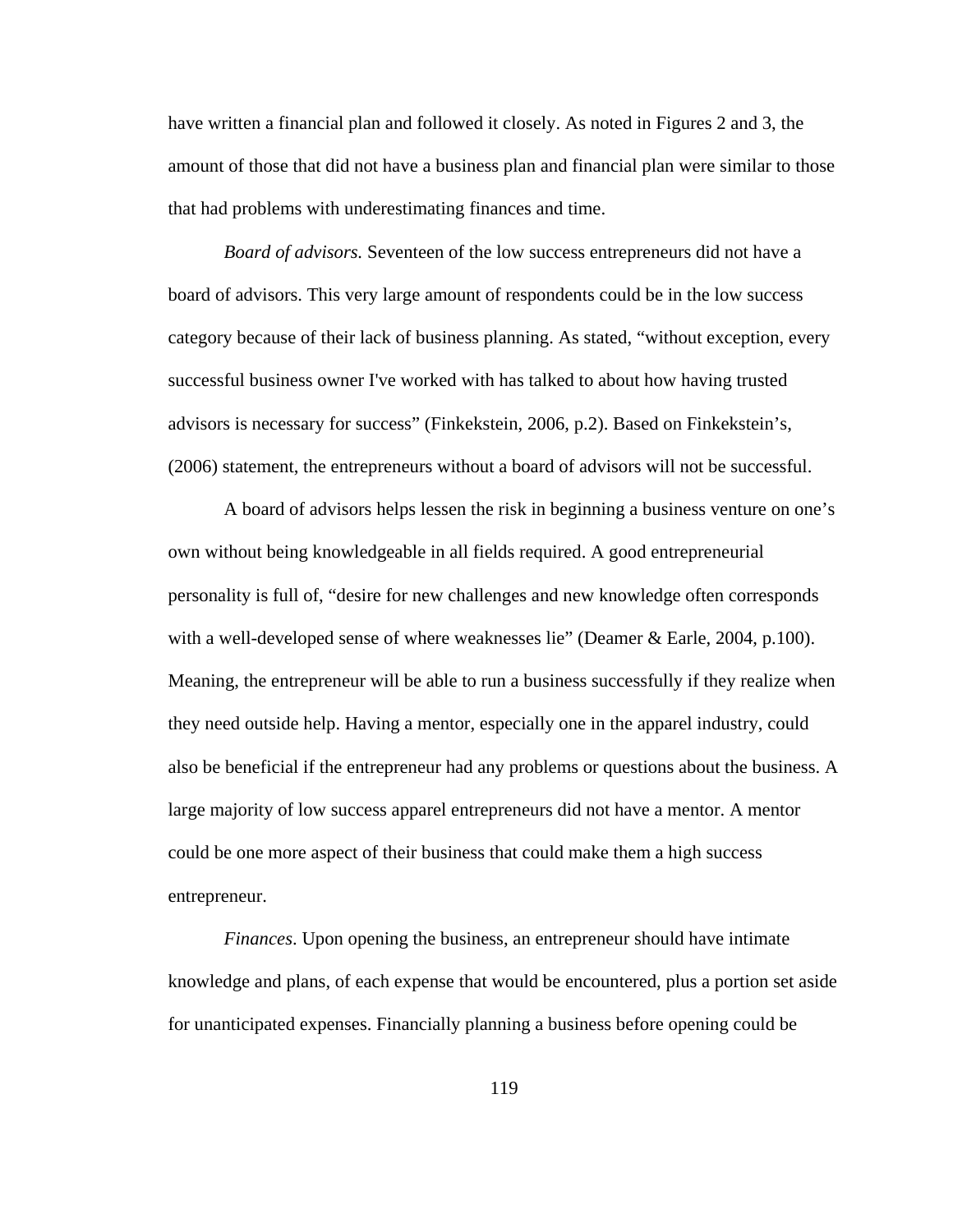helpful in the success of the business. Planning it could help the entrepreneur to not underestimate a large number of expenses.

Initial investment in each business ranged from \$1,000 to \$1 million. Since many of the business owners that did not invest the full 100% of their own money into the business, outside investors such as parents, business lenders, banks, other family members, friends, and credit card advances were the main source of investment in the business. Lack of financial planning or adequate funds could have been a large aspect to the PFA scale. The initial investment into a business is often very large. If the entrepreneur underestimated the amount of finances the business would need at startup, they could have financial problems throughout the life of their business. Furthermore, if the entrepreneur did not have a financial plan, budget, or financial advisor, the lack of startup money could make them have a very low perception of their financial attainment.

This study found that 15 of the low success apparel entrepreneurs did not have a financial advisor. Since finances were the largest aspect of business that was overlooked and underestimated, having a financial advisor could lessen the chance of failure. However, since most of the low success entrepreneurs did not have financial advisors they could have put themselves in a bad position for having a successful business.

As previously discussed, one portion of the success scale was perceived financial attainment. Though many of the entrepreneurs perceived themselves financially successful at the time, a large decrease in PFA occurred with the statement about future of financial success. Based on the responses that lack financial advisors, the future of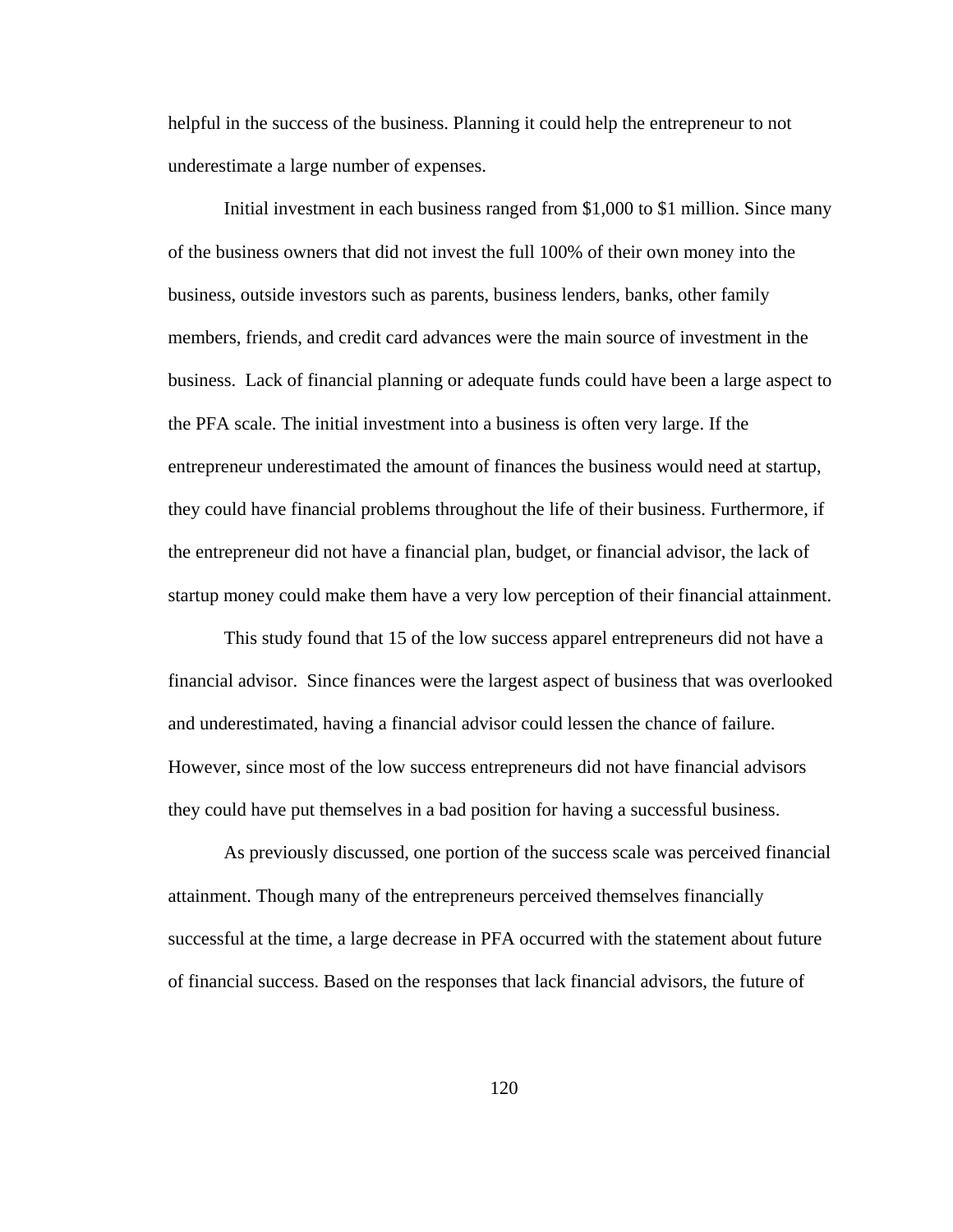their financial success could be better if they got the right help in the aspects of business they lack in especially finances.

Having financial advisors could increase success of the business based on the perceived financial attainment. But, financial advisors are not the only aspect that could increase PFA. Having and following a financial plan and a budget could also increase success based on PFA. Findings show that eight of the low success respondents did not have a financial plan. An even larger majority responded that finances were the number one thing they underestimated upon opening their business. With so many problems based on finances, lack of planning finances, lack of following a budget, and lack of financial advisors it is not shocking that finances were the biggest underestimated aspect within the apparel businesses.

As asked in research question four, (*What aspects of business planning have entrepreneurs overlooked that may cause failure of the business?),* the researcher found that the main aspect that could be potentially fatal to a business was finances. Often, the entrepreneurs who did not have a financial plan, a complete business plan, nor a board of advisors were the same entrepreneurs who had trouble with finances in their business. These low success entrepreneurs could be within the low success category because of their lack of planning and lack of advisors. Pre-planning by means of a complete business plan could have helped the entrepreneurs understand the time and finances it would take to run the business. Therefore, having a well thought out financial plan is imperative, and something most entrepreneurs in the study did not do.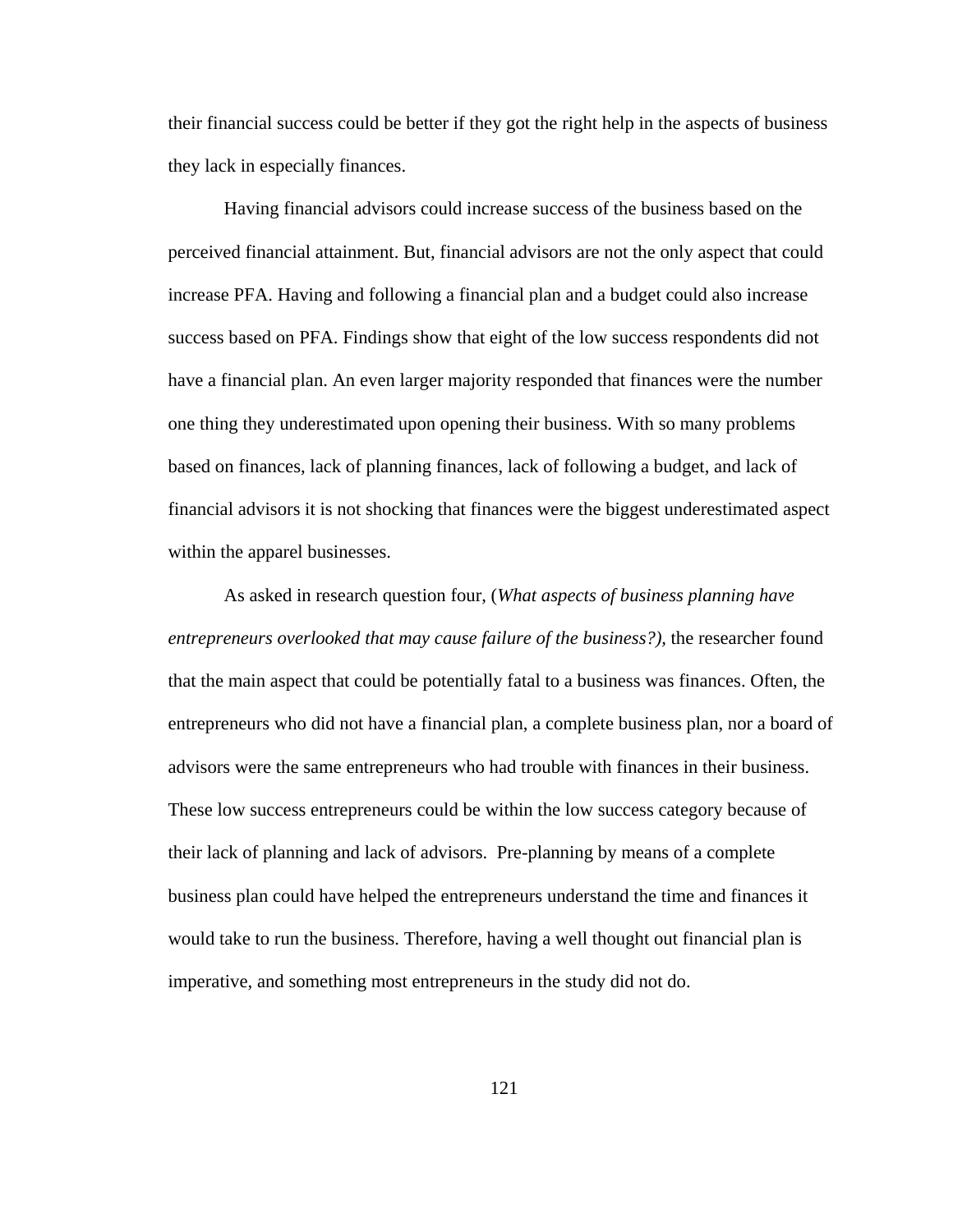In conclusion, planning every aspect of a business is a crucial part of being a successful entrepreneur. If the entrepreneur has the business plan, financial plan, and a board of advisors, he or she is only partially on their way to success. By planning each aspect such as finances and time within the business, they should not underestimate such important details. And, by having a mentor and board of advisors, the entrepreneurs is more likely not to underestimate these details.

### Basic Assumptions of the Study

Since the study focused on apparel entrepreneurs and their personal characteristics, assumptions are made that the entrepreneur will be the one filling out the web based questionnaire. The researcher also assumed that the entrepreneur was honest about the current situation of the business whether it is currently good or bad.

### Limitations and Problems with the Study

The original plan for this study was to be able to make a correlation between business success and on the personal characteristics of the entrepreneur. Since there was no measurement found that used all of the personal characteristics thought to be those of a successful entrepreneur (risk-taking, ambition, locus of control, determination, selfefficacy, gender, imagination, discipline, and positive attitude), the researcher used multiple scales to create one personal characteristics section. In doing so, the problem of low reliability came about. Therefore, the researcher resorted to showing frequencies and descriptive statistics rather than making a statistical correlation.

This study was an exploratory study of personal characteristics, success, and business procedures among apparel entrepreneurs. A convenience sample was used for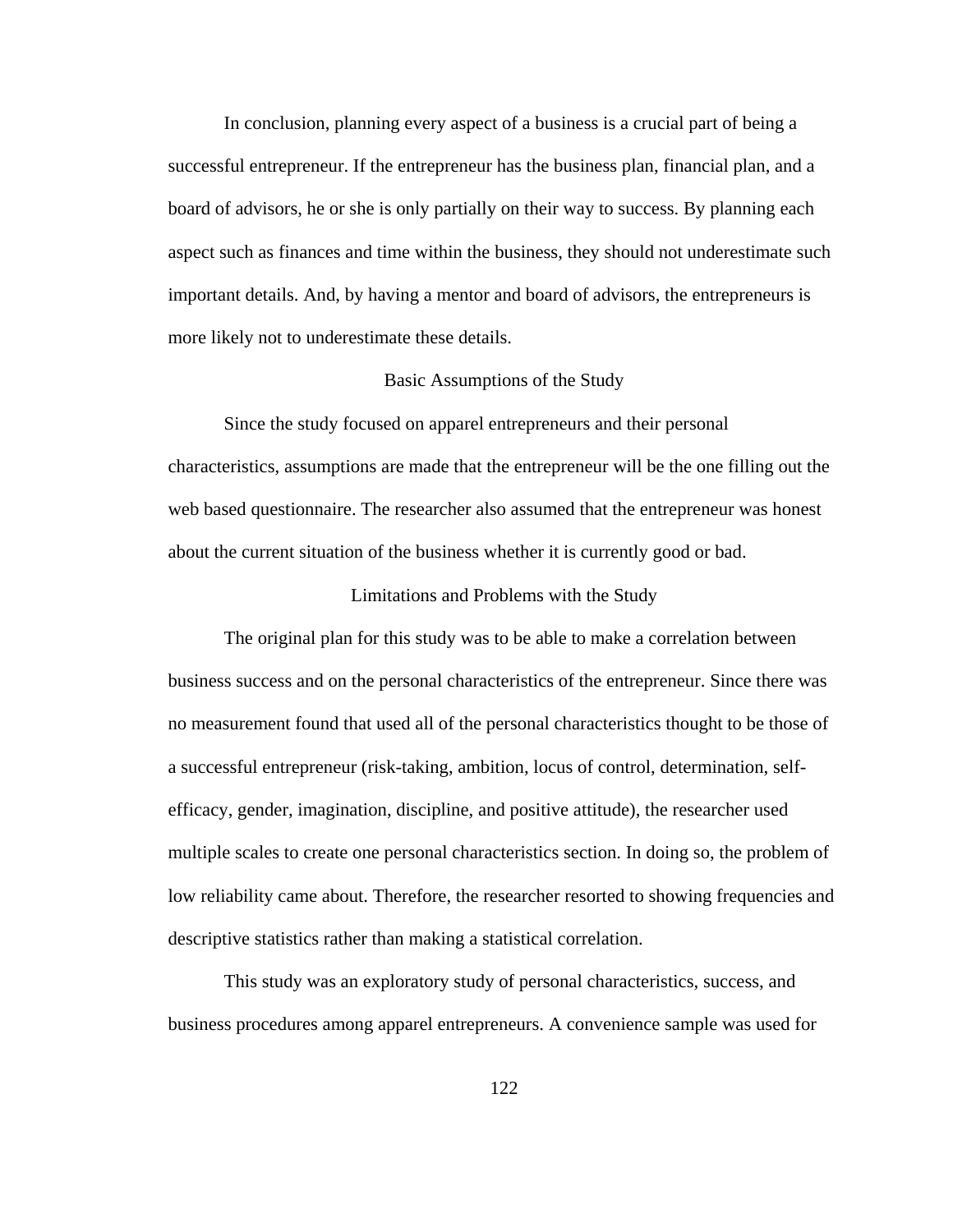data collection. Thus, findings are not representative of the entire population and cannot be generalized to the larger population of apparel entrepreneurs. The apparel entrepreneurs were selected from a list of contacts from the researcher. Using personal industry contacts did not increase the response rate. The idea that personal contact would be more likely to respond to the researcher may be misleading and needs to be explored further.

Limitations of the study include the inability to have personal interviews with each participant, the possibility of misinterpreting questions, and a response rate of 8.37%. Personal opinions of the respondents' own success were also a limitation to the research. Characteristics might also differ from reality. Since a web based questionnaire is administered, subjects can interpret questions differently than intended.

 Another limitation to the study was timing of the survey. The researcher specifically sent the survey out after New York Fashion Week 2007, but did not realize many of the entrepreneurs would be traveling to Europe for fashion events shortly after New York Fashion Week. Thus, timing of the survey could have influenced the low response rate.

 Along with timing of when the survey was sent, the actual time it took entrepreneurs to complete the survey was a deterrent to many upon opening the survey. Many of the entrepreneurs in Auburn, Al knew the researcher and personally commented about the length of the survey as a reason he or she would not complete it.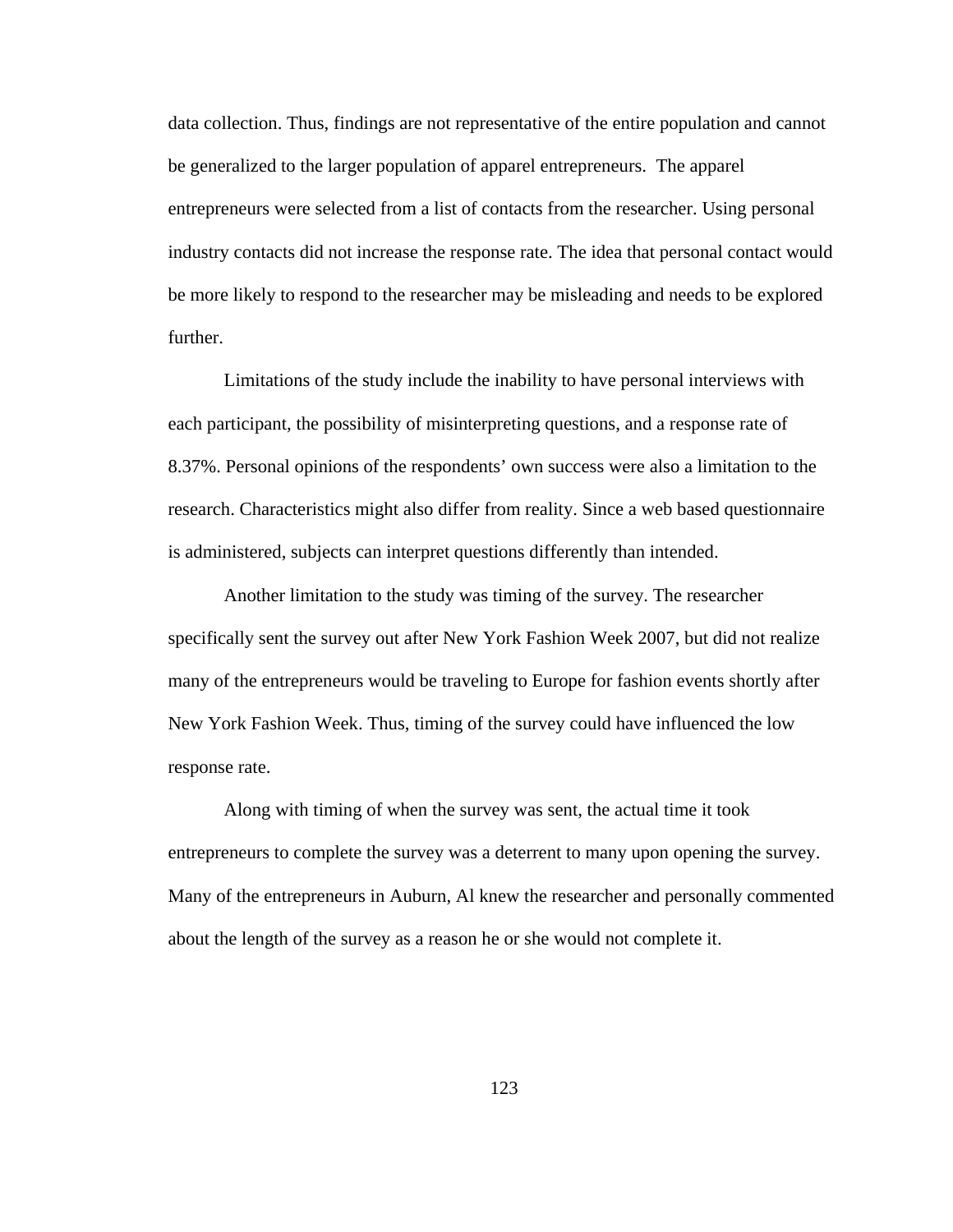Another limitation included success of a business. Many of the business were closed since the time of initial contact with the researcher, resulting in many returned e-mails, and a low response rate.

 The final limitation to the study was trust. Some did not know the researcher personally and expressed feelings of worry about sharing their personal business information with a complete stranger. Though the researcher conducted an anonymous survey, which was approved by Auburn University, many of the entrepreneurs were too concerned about sharing their business information to fill out the survey.

### Implications for Further Research

 This study was an exploratory investigation of a small group of apparel entrepreneurs. In no way is it a representative sample of the entire US apparel industry. Ideally, future research could be conducted with the whole population of apparel entrepreneurs.

With respect to the personal characteristics scale, a reliable and valid measure needs to be developed and used in future studies. Findings from this study show that selfefficacy was not a prominent personal characteristic among apparel entrepreneurs, but it was a prominent characteristic among high success entrepreneurs. Based on these findings, self-efficacy may be the division point for success of apparel entrepreneurs. Future research could determine whether self-efficacy is the determining factor of success in apparel entrepreneurs.

Finally, an internet based survey proved to be unsuccessful resulting in an extremely low response rate. A different method of survey would be beneficial to future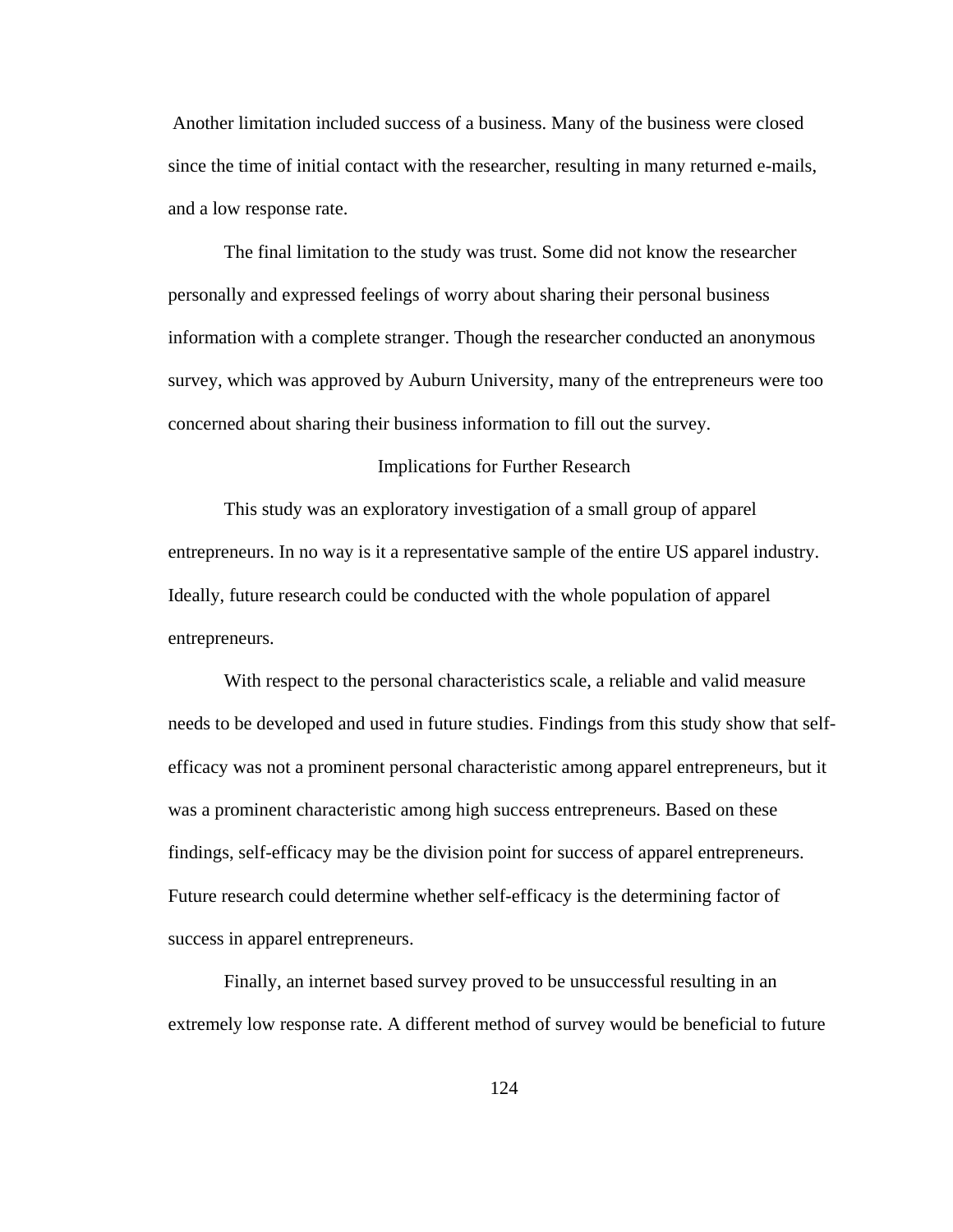research. Due to the fact that it is extremely easy to delete an email without reading and the increased rate of SPAM within most people's e-mail, the chances of having a high response rate are low. Past studies (Zhang, 2000) show a much higher response rate with an internet based survey with 80% of their usable responses from the web-based survey. The response rate in this study was significantly lower, due in part to timing, business closings, and increased amount of SPAM filters today more so than when Zhang's study was conducted.

## Conclusions

 This research found that apparel entrepreneurs had high agreement to discipline, positive attitude, innovation, calculated risk taking, and ambition personal characteristics. Of those who perceived themselves successful discipline was the most prominent personal characteristic. Aspects of business planning were also found to be of importance in the success or failure of a business. Finances were the most underestimates aspect of business, and upon low success entrepreneurs they were the most under planned aspects. Therefore, to be a successful apparel entrepreneur one should be disciplined, innovative, and ambitious, as well as have an extremely well thought out business plan, financial plan, and a board of advisors with a financial advisor and mentor upon starting their business.

125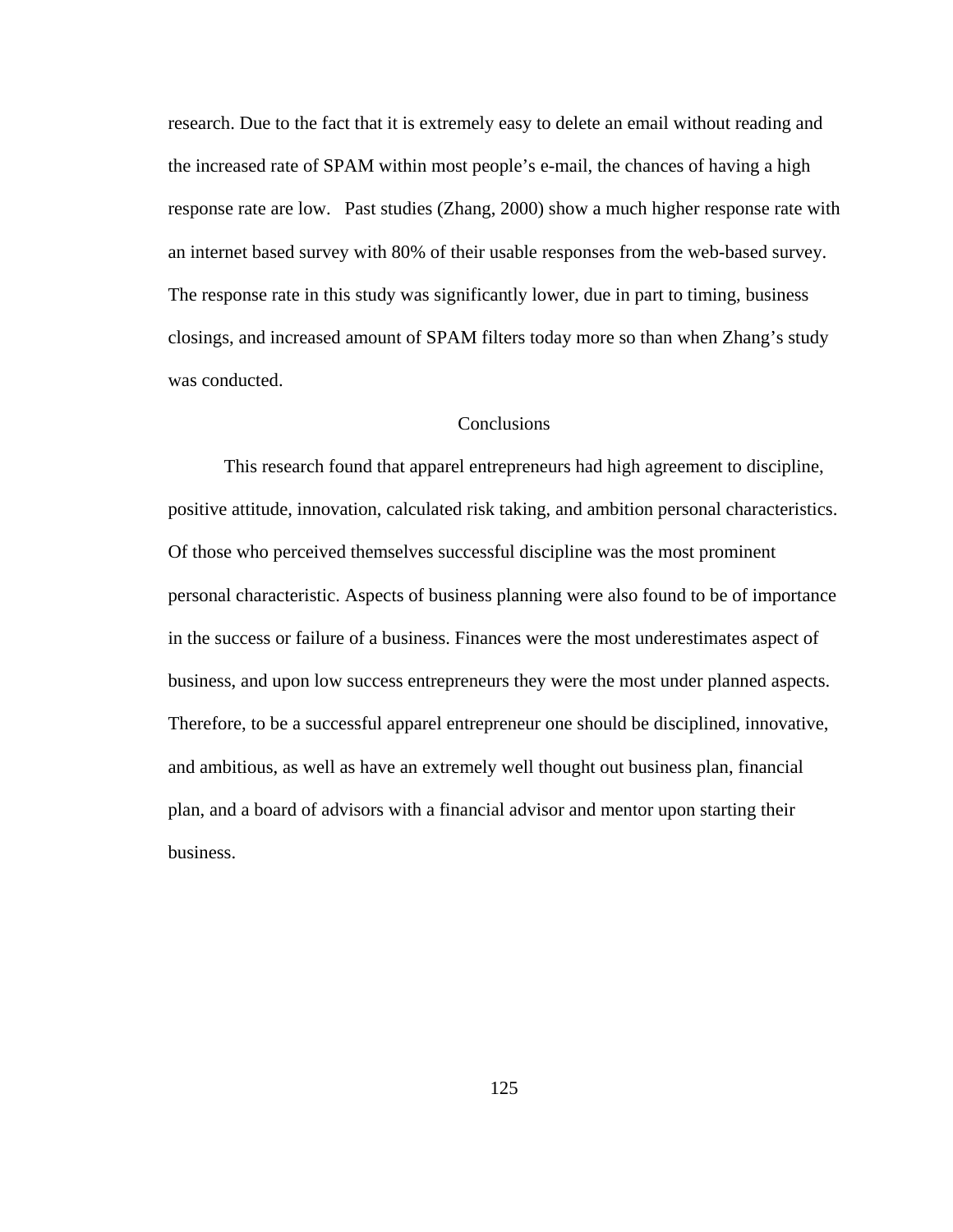### REFERENCES

- Adams, E. S., & Kommerstad, B. (2002). Ten common mistakes of entrepreneurs. *Minnesota Journal of Business Law and Entrepreneurship, 1*(1).
- Anderson, J. (2005). The company that grew too fast. *INC. Magazine, 27(11),*104-110.
- Bandura, A. (1986). *The social foundations of thought and action.* Englewood Cliffs, NJ: Prentice-Hall.
- Beale, H. B. R. (2004). Home-based business and government regulation. *SBA Office of Advocacy.*

Black, S. S. (2004). The entrepreneur who could. *Apparel Magazine,45*(6).

- Brockhaus, R. H. (1987). Entrepreneurial folklore. *Journal of Small Business Management*, *25*(3), 1-6.
- Christian, L. M. (2003). *The influence of visual layout on scalar questions in web surveys.* Unpublished masters thesis, Washington State University, Washington.
- Christian, L. M., Dillman, D. A., Smyth, J. D. (2005) Instructing web and telephone respondents to report date answers in a format desired by the surveyor. *Social & Economic Sciences Research Center Technical Report 05-167,* 1-18.
- Chun, J. (1998). Out of business- Business failure. *Entrepreneur.* Retrieved February 6, 2007, from

http://www.findarticles.com/p/articles/mi\_m0DTI/is\_n8\_v26/ai\_21031141/print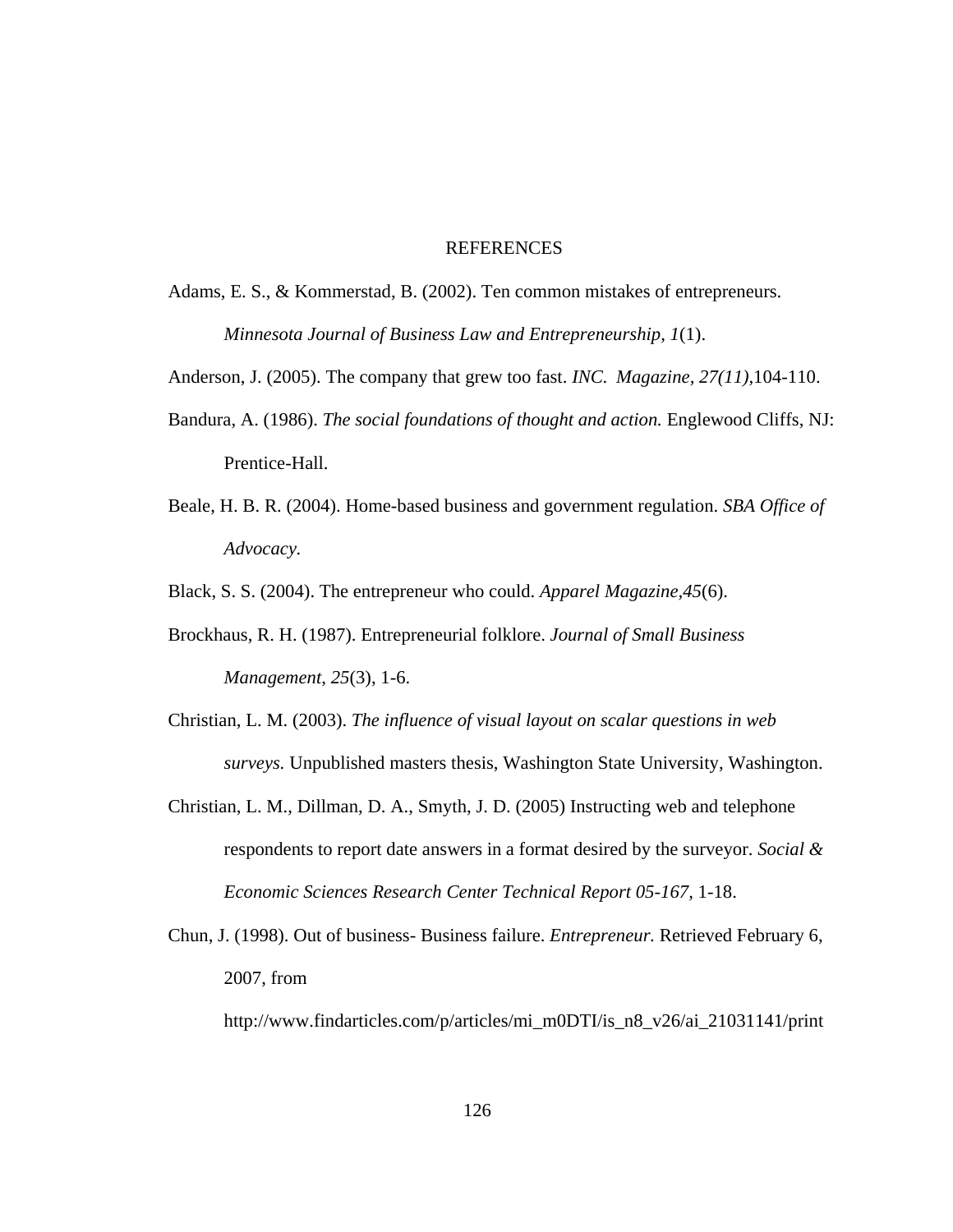- Collins, J. (1993). Sometimes a great notion. *Inc*, *15*(7), 90. Retrieved Wednesday, February 21, 2007, from the Academic Search Premier database.
- Deamer, I., & Earle, L. (2004). Searching for entrepreneurship. *Industrial and Commercial Training*, *36*(3), 99-103.
- Dickerson, K. G., & Jarnow, J. (1997). *Inside the fashion business* (6<sup>th</sup> ed.). Upper Saddle River, NJ: Prentice-Hall.

Dillman, D. A., & Bowker, D. K. (2001). *Web questionnaire challenge to survey methodologists.* Retrieved January 10, 2007, from http://www.sesrc.wsu.edu/dillman/zuma\_paper\_dillman\_bowker.pdf

Drucker, P. (1985). *Innovation and Entrepreneurship.* New York, NY: Harper & Row.

Entrepreneur. (n.d.). *The American heritage® new dictionary of cultural literacy* (3<sup>rd</sup>ed.). Retrieved December 11, 2006, from

http://dictionary.reference.com/browse/entrepreneur

- European markets: Clothing & footwear. (international retail Market for clothing and footwear in France, Germany, Italy, Spain and the UK). (1999, July). *Market Research Europe, 31*(2), 25.
- Fatt, J. P. T. (2001). Encouraging fashion entrepreneurship in Singapore. *Asia Pacific Journal of Marketing and Logistics,13*(1), 72-83.
- Ferdows, K., Lewis, M. A., & Machuca, J. A. D. (2004) Rapid-fire fulfillment. *Harvard Business Review 82*(11),104-110.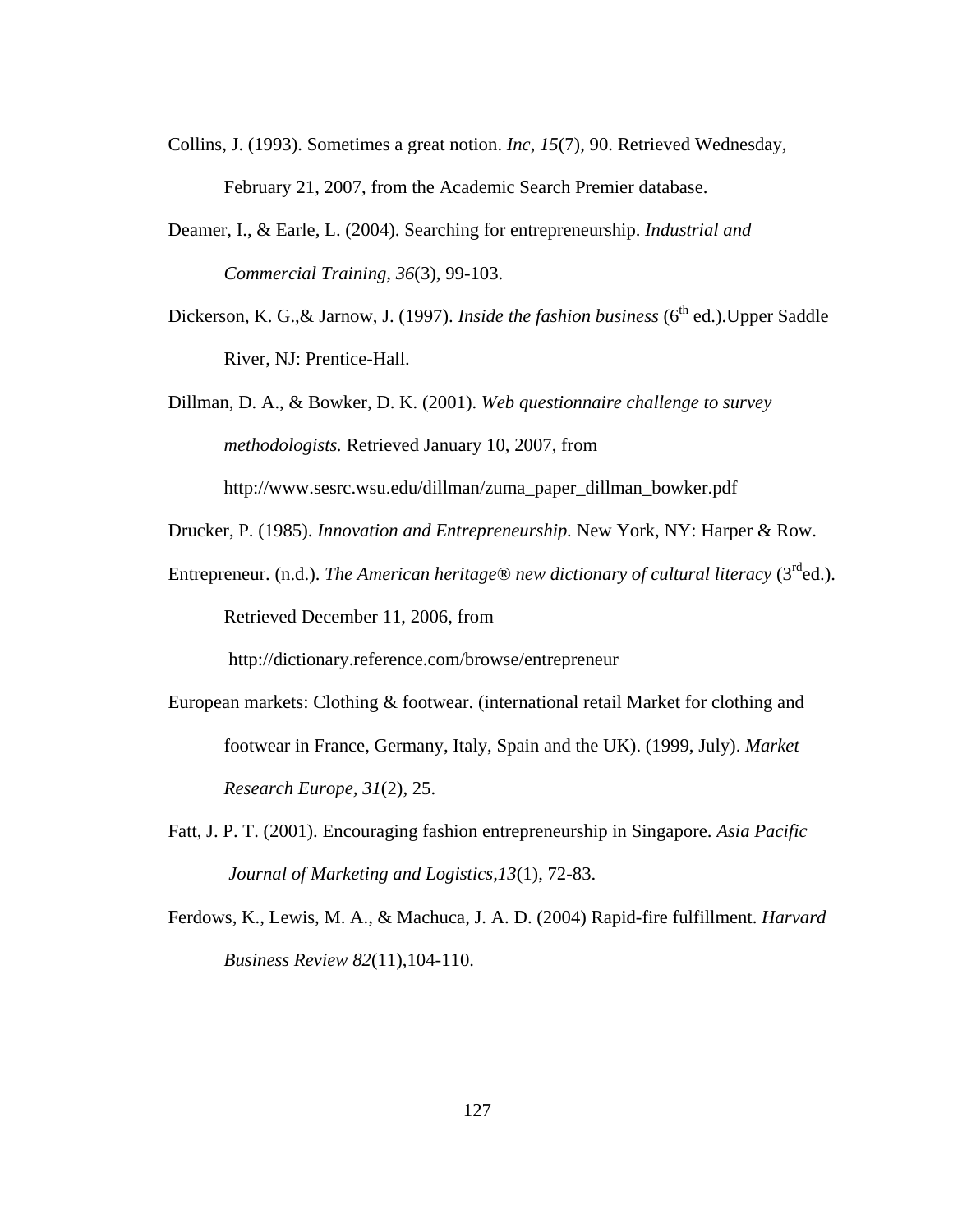Finkekstein, R., (2006). What successful businesses have in common. Retrieved November 10, 2006, from

http://www.entrepreneur.com/management/leadership/article83764.html

- Fiorito, S. S. & Greenwood, K. M. (2001) Growth stages of small apparel retail firms. *Journal of Small Business Management. July 1986,* 44-53.
- Gehlhar, M. (2005). *The fashion designer survival guide: An insider's look at starting and running your own fashion business*. Chicago: Kaplan.
- Goodman, J. P. (1994, October). What makes an entrepreneur. *INC Magazine*, *16*(10), 29.
- Granger, M. & Sterling, T. (2003). *Fashion entrepreneurship: Retail business planning*. New York: Fairchild.
- Harris, W. (2005). Fabric of success. *Black Enterprise,35*(7), 92-96.
- Hayes, S. G., & Jones, N. (2006). Fast fashion: A financial snapshot. *Journal of Fashion Marketing and Management. 10*(3), 282-300.
- Headd, B. (2003). Redefining business success: Distinguishing between closure and failure. *Small Business Economics, 21,* 51-61.
- Horyn, C. (2005). Fall fashion issue: Who's afraid of minimalism? *The New York Times,*  1.
- Jarnow, J. A., Guerreiro, M., & Judelle, B. (1987). Inside the fashion business ( $4<sup>th</sup>$  ed.). New York: Macmillan.
- Kraut, R., Olson, J., Banaji, M., Bruckman, A., Cohen, J., & Couper, M. (2004). Psychological research online report of board of scientific affairs' advisory group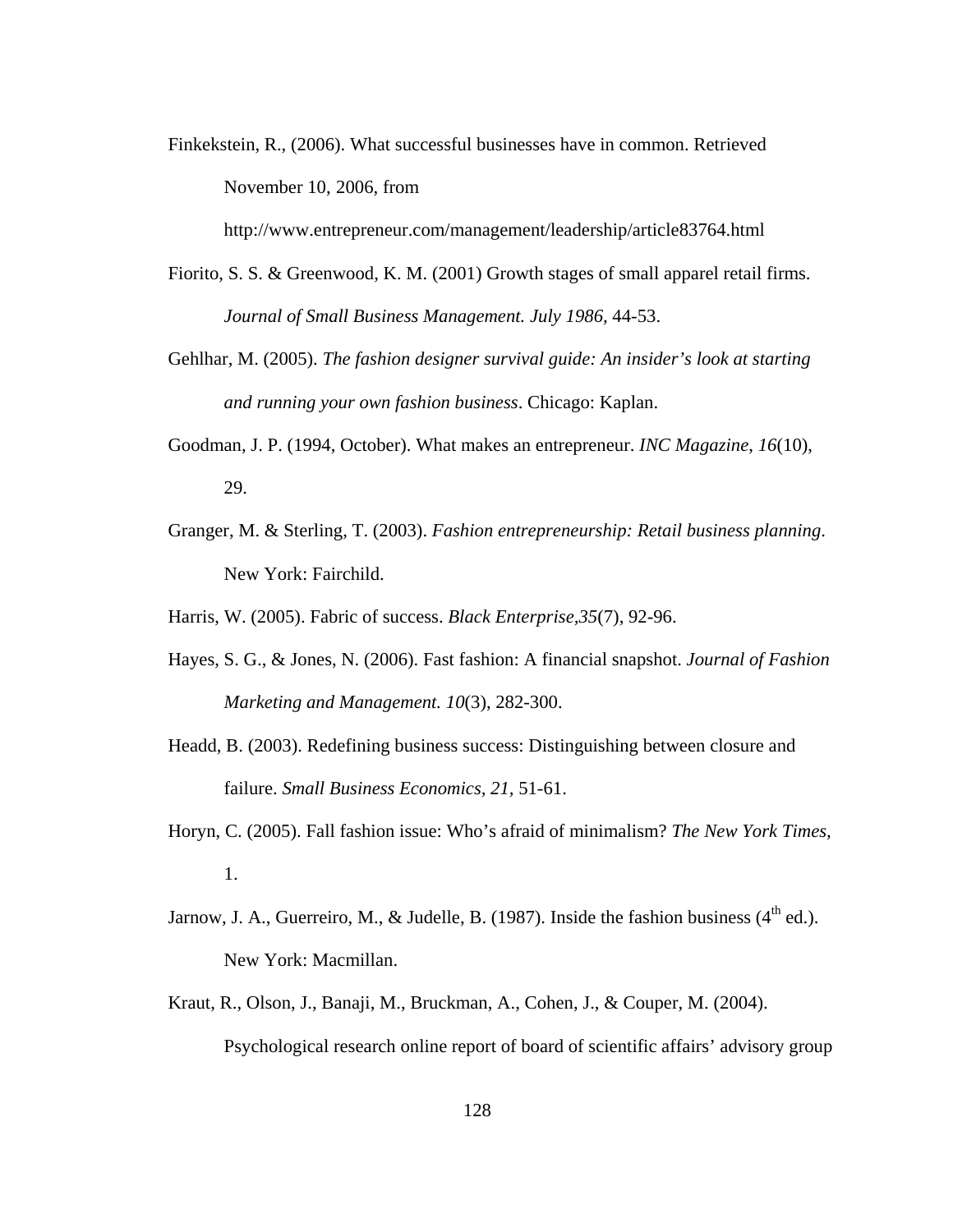on the conduct of research on the internet. *American Psychologist, 59*(2), 105- 117.

- Krueger, N., Jr.(1998). Encouraging the identification of environmental opportunities. *Journal of Organizational Change Management. 11*(2), 174-183.
- Lau, V. P., Shaffer, M. A., & Au, K. (2007). Entrepreneurial career success from a Chinese perspective: conceptualization, operationalization, and validation. Journal of International Business Studies (38), 126-146.
- Lambing, P., & Kuehl, C. (2000). Entrepreneurship ( $2<sup>nd</sup>$  ed.). Upper Saddle River, NJ: Prentice Hall.
- Landier, A. (2004). Entrepreneurship and the stigma of failure. Stern School of Business New York University.
- LeBrasseur, R., Zanibbi, L., & Zinger, T. J. (2003). Growth momentum in the early
- stages of small business start-ups. *International Small Business Journal* (21)3, 315-330.
- Littunen, H. (2000). Entrepreneurship and the characteristics of the entrepreneurial personality. *International Journal of Entrepreneurial Behaviour & Research 6*(6), 295-310.
- Merrett, C. D., & Gruidl, J. J., (2000). Small business ownership in Illinois: The effect of gender and location on entrepreneurial success*. Professional Geographer*, *52*(3), 425-436.
- Miniwatts Marketing Group (2008). *Internet Growth Statistics.* Retrieved April 1, 2008, from http://www.internetworldstats.com/emarketing.htm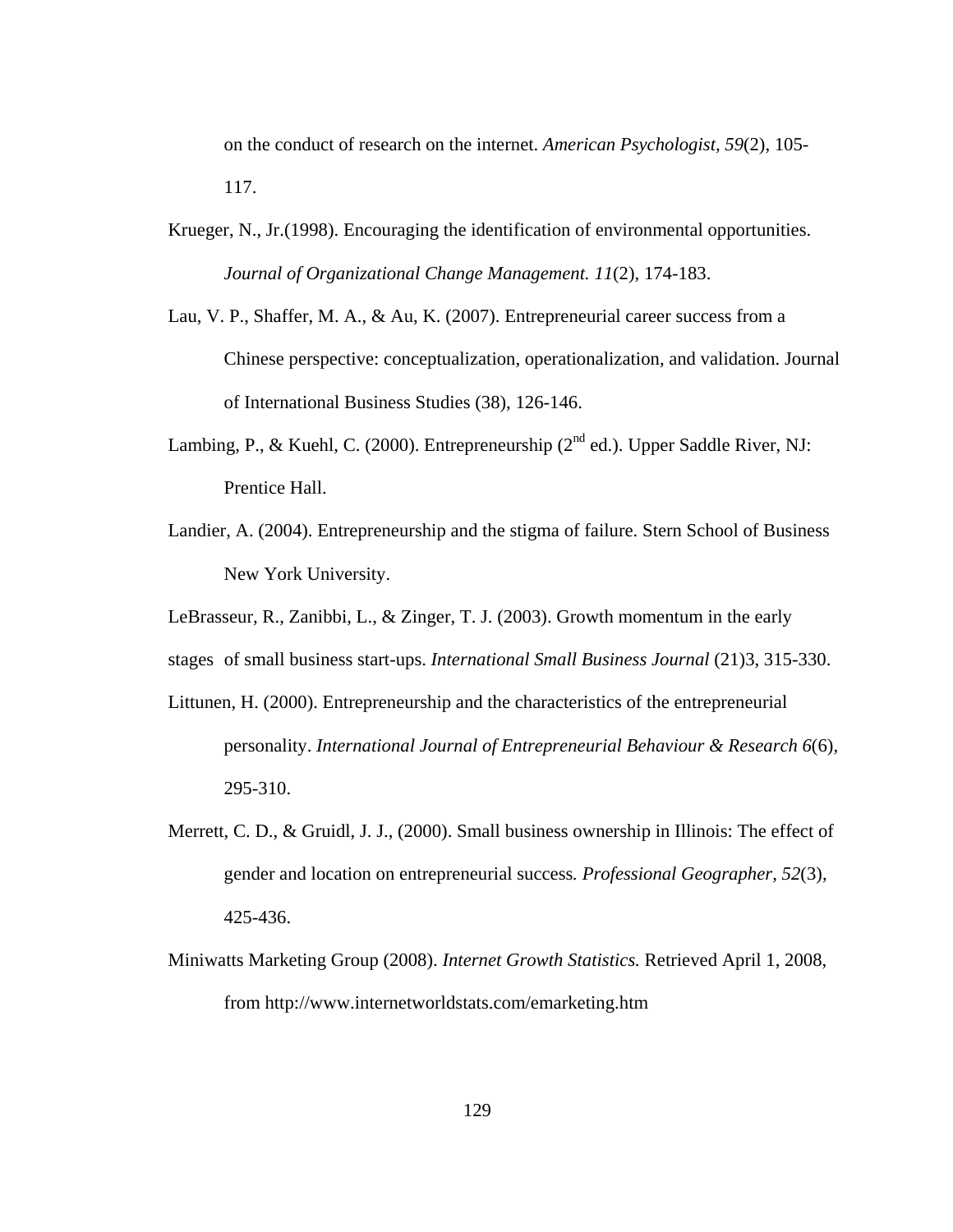- Office of Advocacy. (2000) *The third millennium: Small Business and entrepreneurship in the 21st century,* Washington, D.C.: U.S. Small Business Administration.
- Office of Advocacy. (2006, June). *Frequently asked questions.* U.S. Small Business Administration.
- Olson, D. (2000). *The role of entrepreneurial personality characteristics on entry decisions in a simulated market.* Paper presented at the New Venture Development Conference.
- Praag, M. V. (1999). Some classic views on entrepreneurship. *De Economist, 147*(3), 311-335.
- Richardson, L. (1994, July).The successful entrepreneur. *Asian Business, 30*(7), 71.
- Robinson D. E. (1975, November/ December). Style changes: Cyclical, inexorable, and foreseeable. *Harvard Business Review, 53*(6), 121-131.
- Roth, R. T. (2000, September) eBusiness Has a Future -- But It's Not Yet a Priority. *Financial Executive*, 16, 64.
- Rozhon, T. (2004, September 7). Shhhh! Pretend you've never seen those styles. *The NewYork Times*, pp.A1.
- Strategic eCommerce Solutions (2008). *eCommerce Growth*. Retrieved April 1, 2008, from www.sescommerce.com/pages/mainpage.asp?nID=46
- Small businesses will make big impacts (2003, November-December). *The Futurist*,

37, pS2 (1). Retrieved February 27, 2007, from *Expanded Academic* 

 *ASAP* via Thomson Gale:

http://find.galegroup.com/itx/infomark.do?&contentSet=IAC-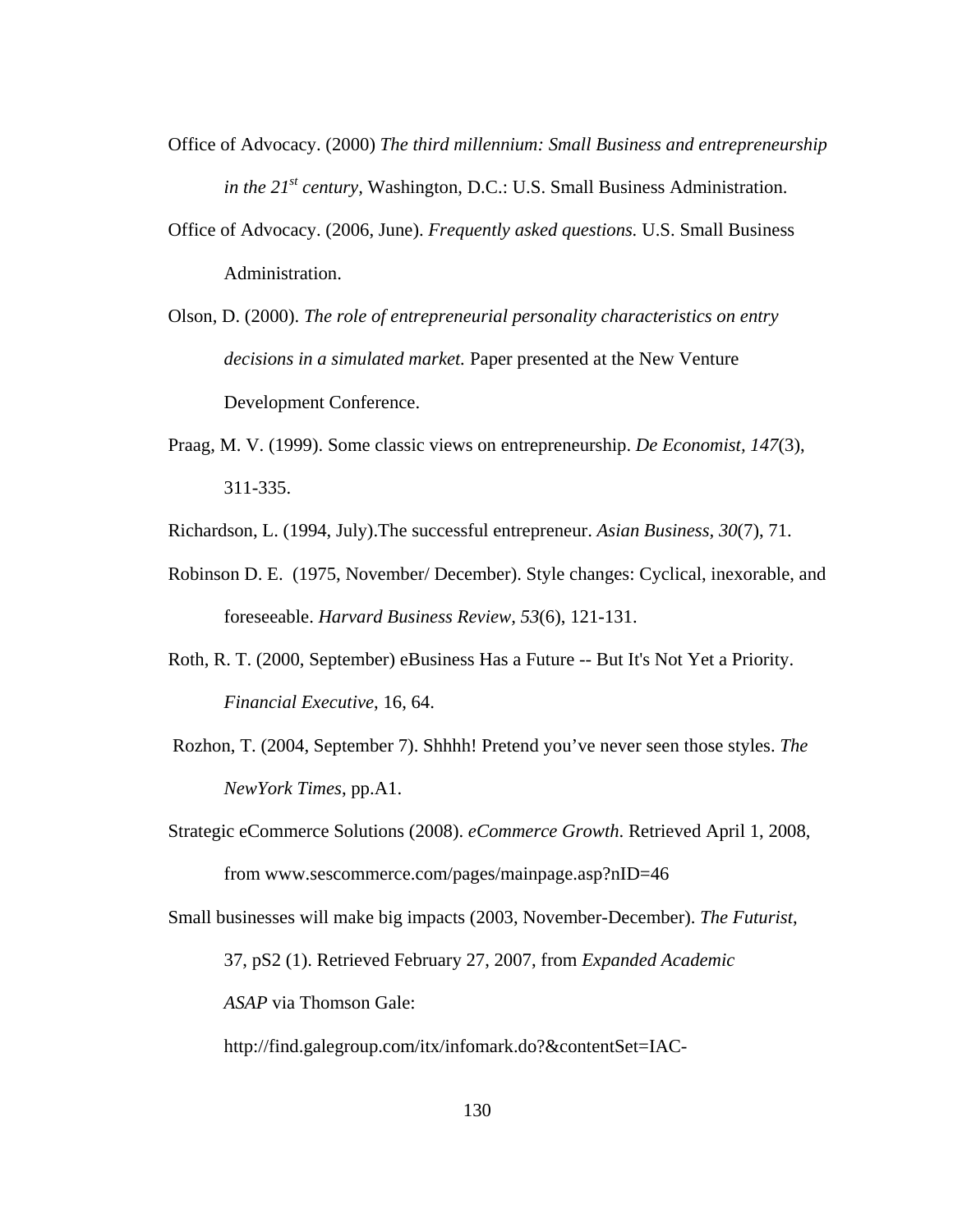Documents&type=retrieve&tabID=T002&prodId=EAIM&docId=A110524213&s ource=gale&userGroupName=naal\_aub&version=1.0

- Smyth, J. D., Dillman, D. A., Christian, L. M., & Stern, M. J. (2004, May). How visual grouping influences answers to internet surveys. Technical Report #04-023. Washington State University Social and Economic Sciences Research Center: Pullman. 32pp. An extended version of paper presented at the American Association for Public Opinion Research Meetings.
- Stone, E. (1990). Fashion merchandising: An introduction. New York: McGraw Hill.
- Timmons, J. A. (1989). The entrepreneurial mind. Andover, MA: Brick House.
- Tracy, B. (2005). *The basics of business success master these seven essentials--and avoid the business failure sand traps--and watch your business soar.* Retrieved February 19, 2007, from

http://www.entrepreneur.com/startingabusiness/startupbasics/article77286.html

- U.S. Census Bureau (2002). *Clothing & clothing accessories stores.* Retrieved April 4, 2007, from http://factfinder.census.gov/servlet/IQRTable?\_bm=y& ds\_name=SB0200A1&-NAICS2002=448&-\_lang=en
- U.S. Environmental Protection Agency (1997). *Business rules for classification of business establishments*. Retrieved November 15, 2006, from http://www.epa.gov/edr/brsicnai.pdf
- U.S. Small Business Administration (2007). *Get Ready.* Retrieved April 4, 2007, from http://www.sba.gov/smallbusinessplanner/plan/getready/serv\_sbplanner\_plan\_wh atittake.html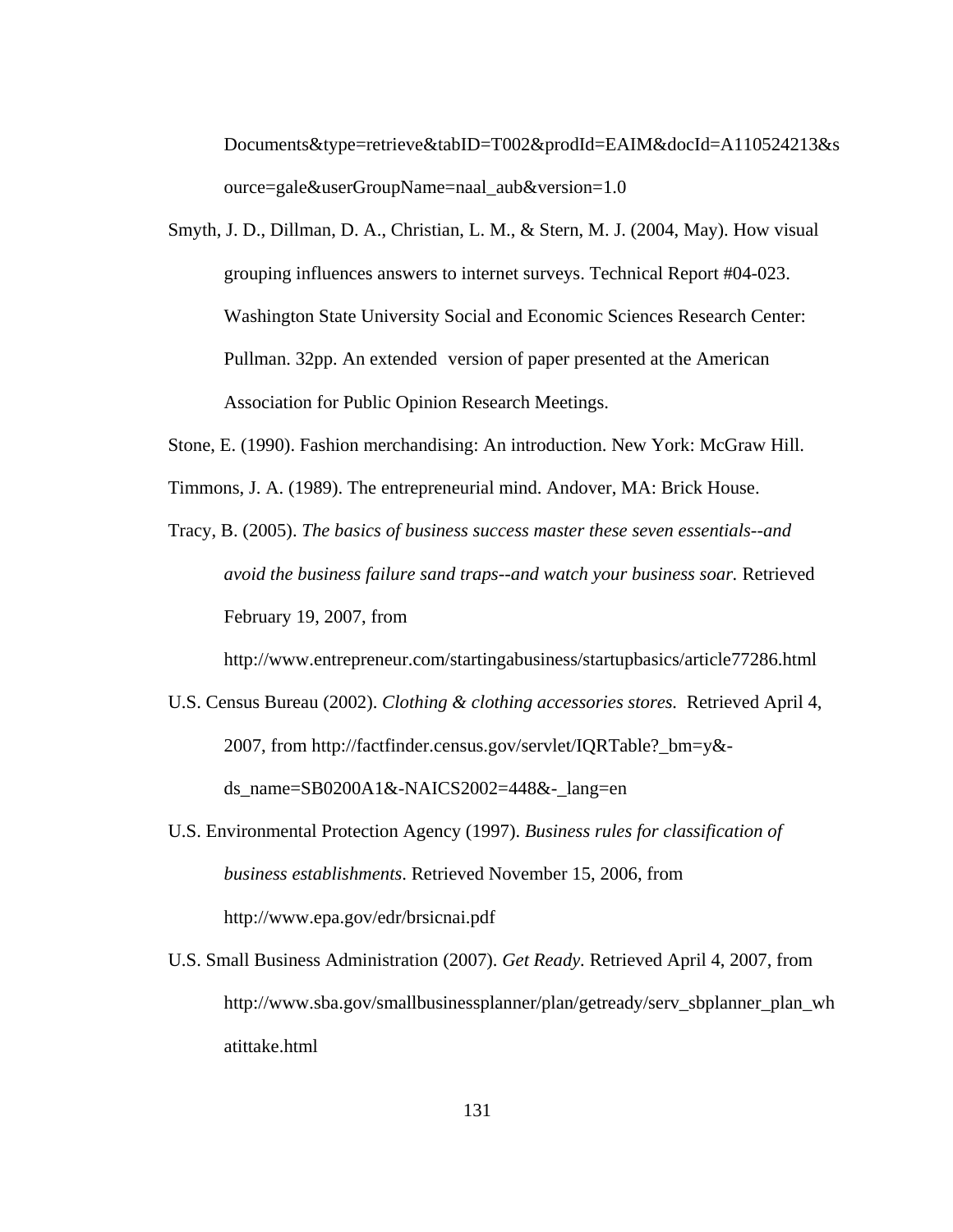- U.S. Small Business Administration (2007). Teen Business Link. *Frequently Asked Questions.* Retrieved April 20, 2007, from http://www.sba.gov/teens/faq.html
- Van Selm, M., & Jankowski, N. W. (2006). Conducting online surveys. *Quality & Quantity*, *40,* 435-456.

Wilson, S. (2006). *In the know.* Retrieved August 17, 2006, from http://www.entrepreneur.com/magazine/entrepreneur/2006/january/81672.html

Women's Business Center (2008). *The Successful Entrepreneur. So You Think You Want to Start a Business?* Retrieved April 1, 2008, from

http://www.successfulbusiness.org/allaboutbusiness/thesuccessfulentrepreneur

Zhang, Y. (1999). Using the internet for survey research: A case study. *Journal of the American Society for Information Science, 51*(1), 57-68.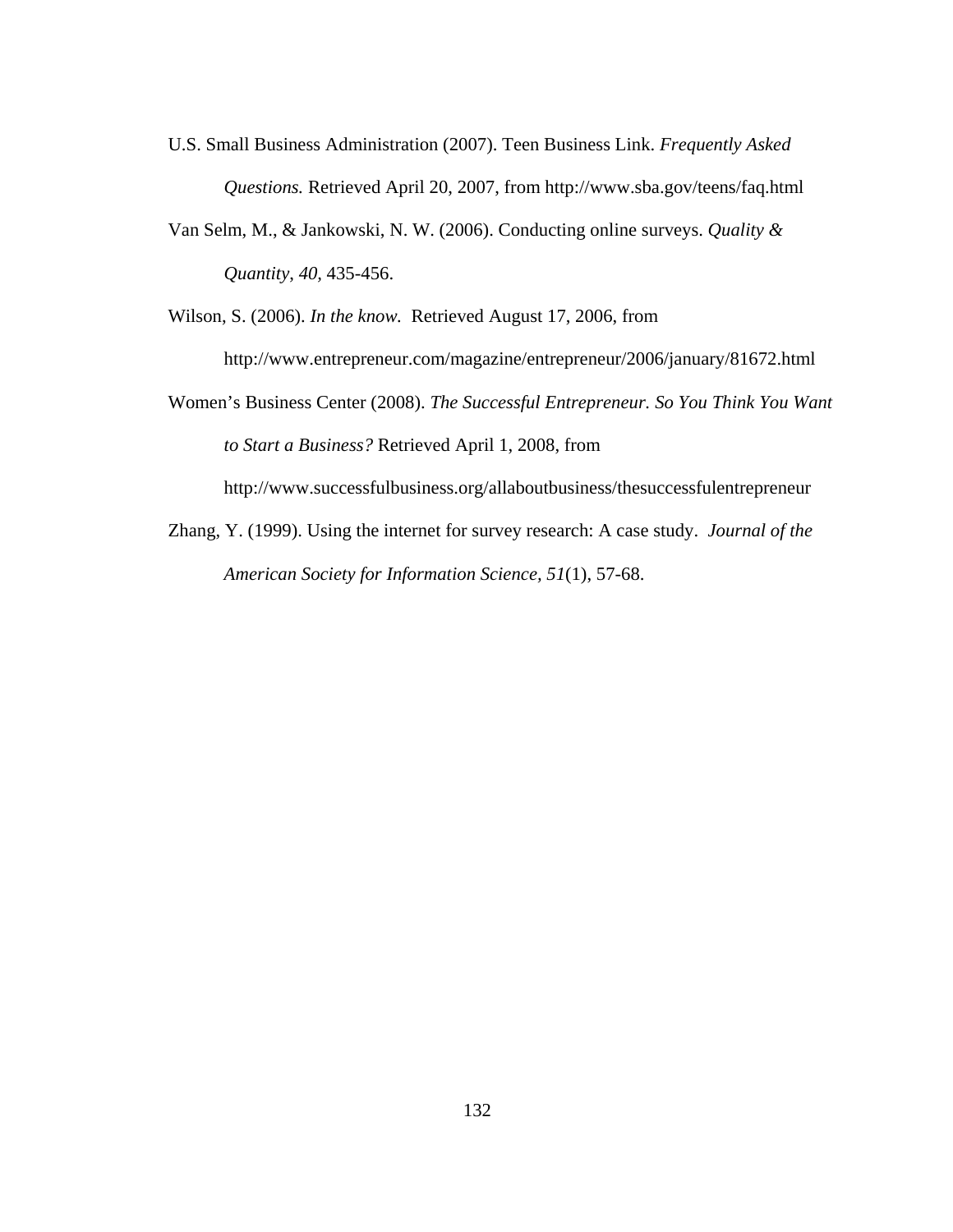APPENDICES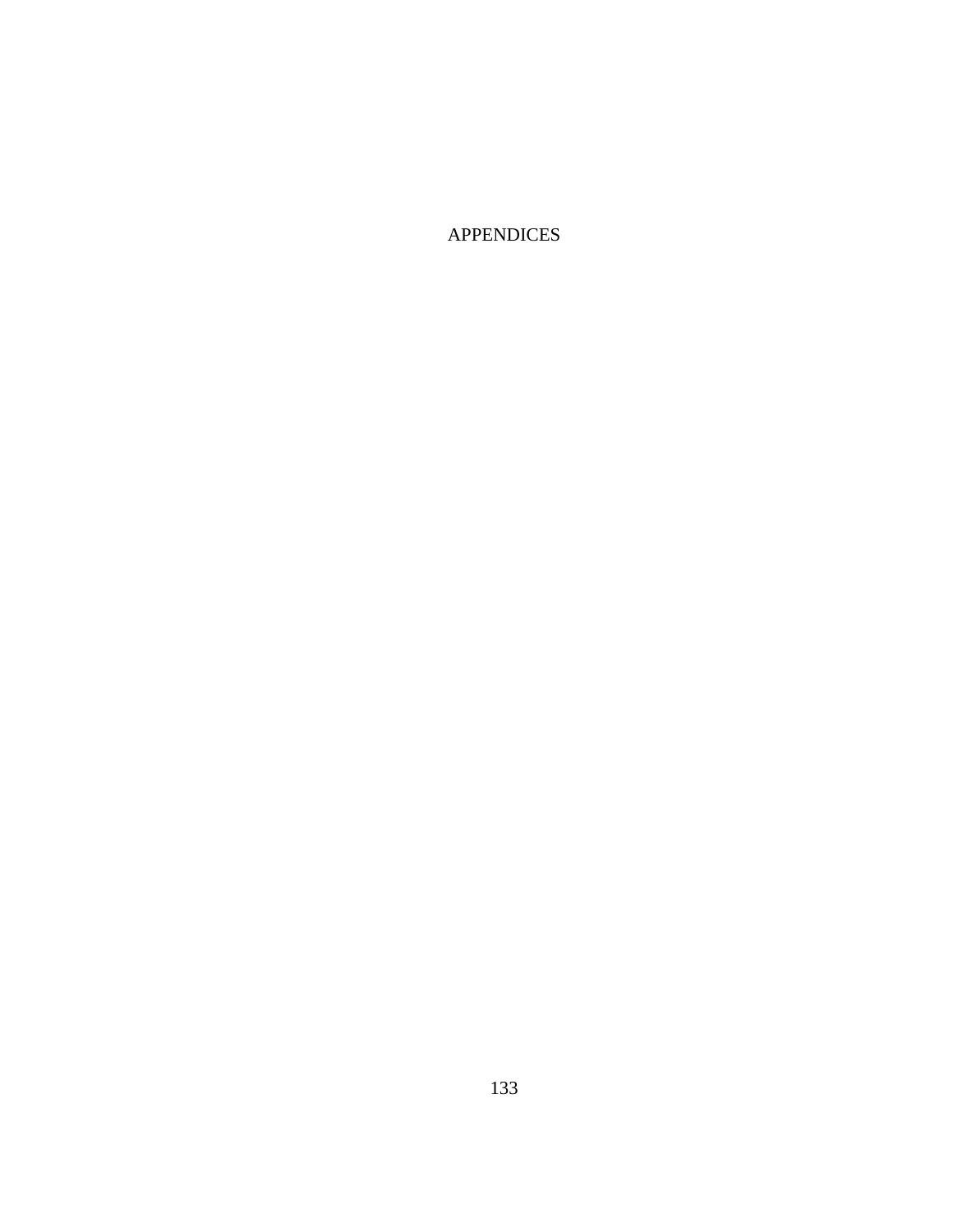## APPENDIX A

# INFORMATION SHEET FOR RESEARCH STUDY ENTITLED SUCCESS OF

#### APPAREL ENTREPRENEURS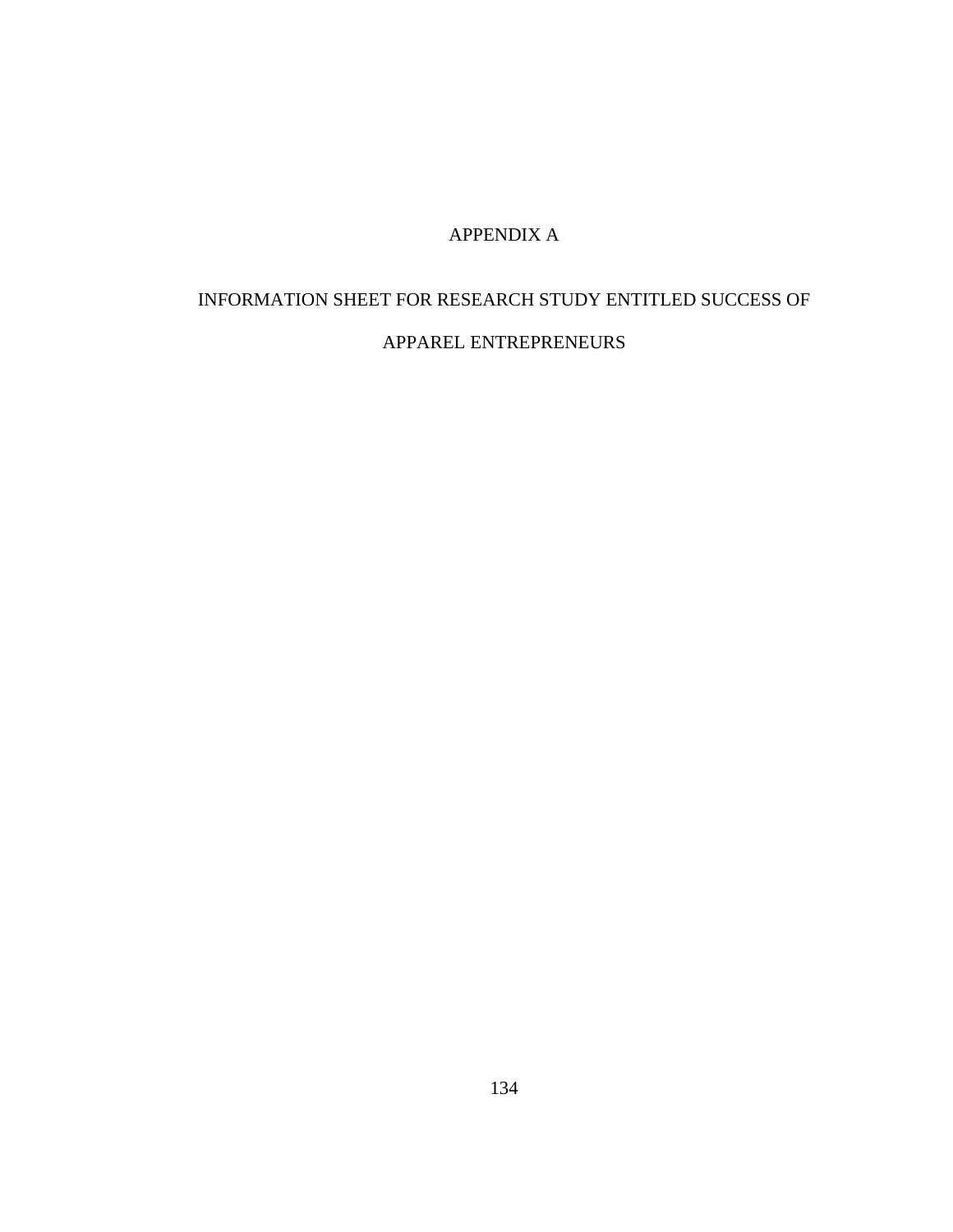#### **INFORMATION SHEET for Research Study Entitled ---Success of Apparel Entrepreneurs---**

You are invited to participate in a research study that investigate relationships between personal traits, entrepreneurs and the apparel industry. This study is being conducted by Amanda Vallone, under the supervision of Dr. Karla Simmons. We hope to learn the relationships between the entrepreneurs in the apparel industry and factors of entrepreneurial success. You were selected as a possible participant because you are an entrepreneur in the apparel industry.

If you decide to participate, we will e-mail you a website which contains a survey. We would appreciate your cooperation and participation in this survey in which you will answering the questions based on your experience and feelings about the apparel industry and business as a whole. This survey only needs to be filled out once and should not take a long time, though, you are able to save your answers and come back to your stopping point.

Procedures included in this survey should be virtually risk and pain free. Analysis of data will be done by myself the researcher and overseen by my thesis committee but no personal information will be given out. The purpose of this survey is not to cause discomfort of any kind but, to understand apparel entrepreneurs and the apparel industry.

Your participation in this survey is greatly appreciated; it will allow research of apparel entrepreneurs to be related to past studies of entrepreneurship. Hopefully, this understanding and knowledge will shed light to other entrepreneurs and investors in the industry. This is a research project, though there are projected outcomes, the research may not show what is anticipated.

Any information obtained in connection with this study will remain anonymous. Information collected through your participation may be used to complete the research paper, published in a professional journal, and/or presented at a professional meeting, etc. As a participants you may withdraw from participation at any time, without penalty, however, after the participants have provided anonymous information they will be unable to withdraw their data after participation since there will be no way to identify individual information.

Your decision whether or not to participate will not jeopardize your future relations with Auburn University or The College of Human Sciences, Consumer Affairs.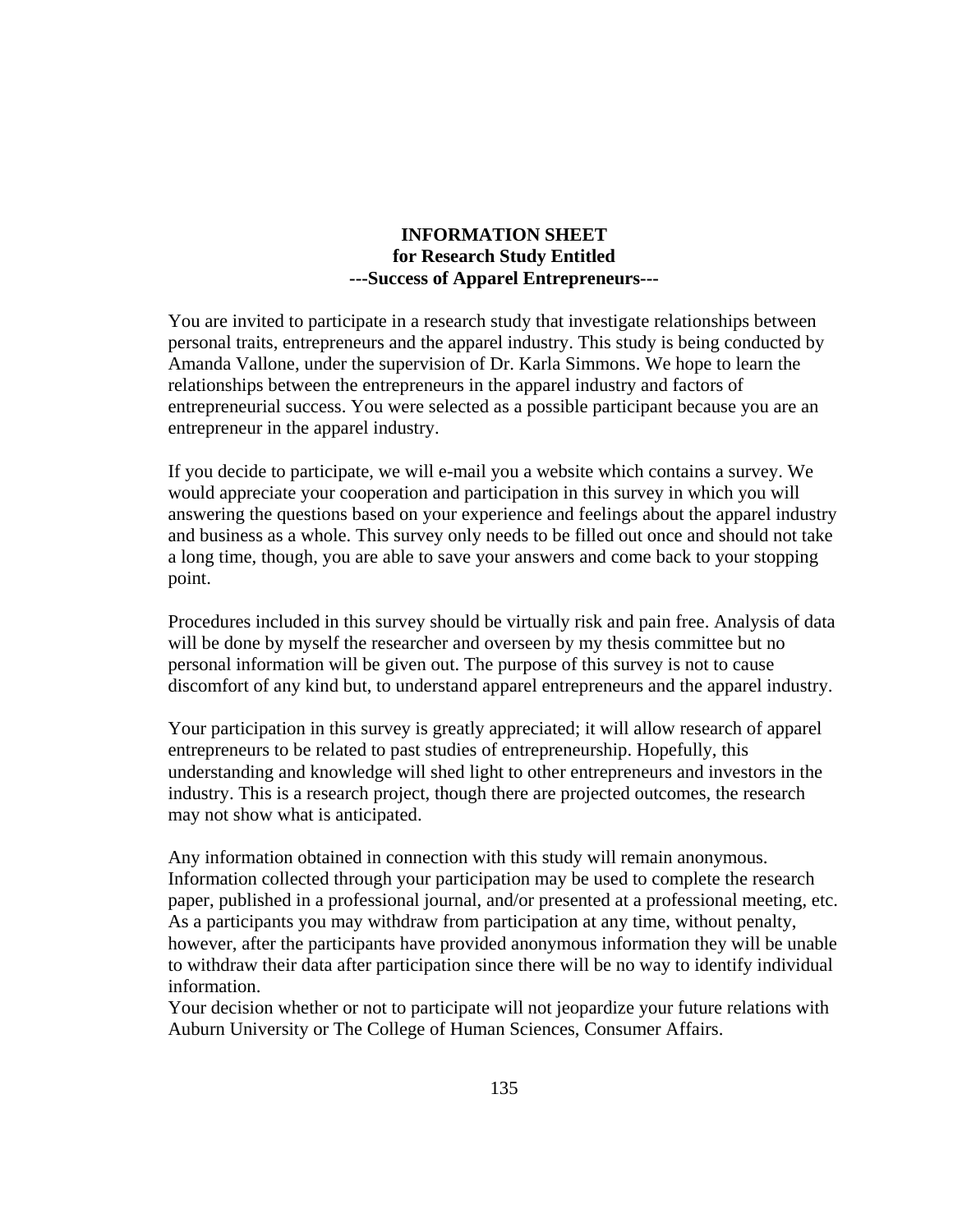If you have any questions we invite you to ask them now. If you have questions later, Amanda Vallone, 386-747-4004, pauszam@auburn.edu will be happy to answer them. For more information regarding your rights as a research participant you may contact the Auburn University Office of Human Subjects Research or the Institutional Review Board by phone (334)-844-5966 or e-mail at hsubjec@auburn.edu or IRBChair@auburn.edu.

HAVING READ THE INFORMATION PROVIDED, YOU MUST DECIDE WHETHER TO PARTICIPATE IN THIS RESEARCH PROJECT. IF YOU DECIDE TO PARTICIPATE, THE DATA YOU PROVIDE WILL SERVE AS YOUR AGREEMENT TO DO SO. THIS LETTER IS YOURS TO KEEP.

| Investigator's signature | Date |
|--------------------------|------|

\_\_\_\_\_\_\_\_\_\_\_\_\_\_\_\_\_\_\_\_\_\_\_\_\_\_\_\_\_\_\_\_\_\_\_

\_\_\_\_\_\_\_\_\_\_\_\_\_\_\_\_\_\_\_\_\_\_\_\_\_\_\_\_\_\_\_\_\_\_\_

\_\_\_\_\_\_\_\_\_\_\_\_\_\_\_\_\_\_\_\_\_\_\_\_\_\_\_\_\_\_\_\_\_\_\_

Print Name

Co-investigator's signature Date (if appropriate)

Print Name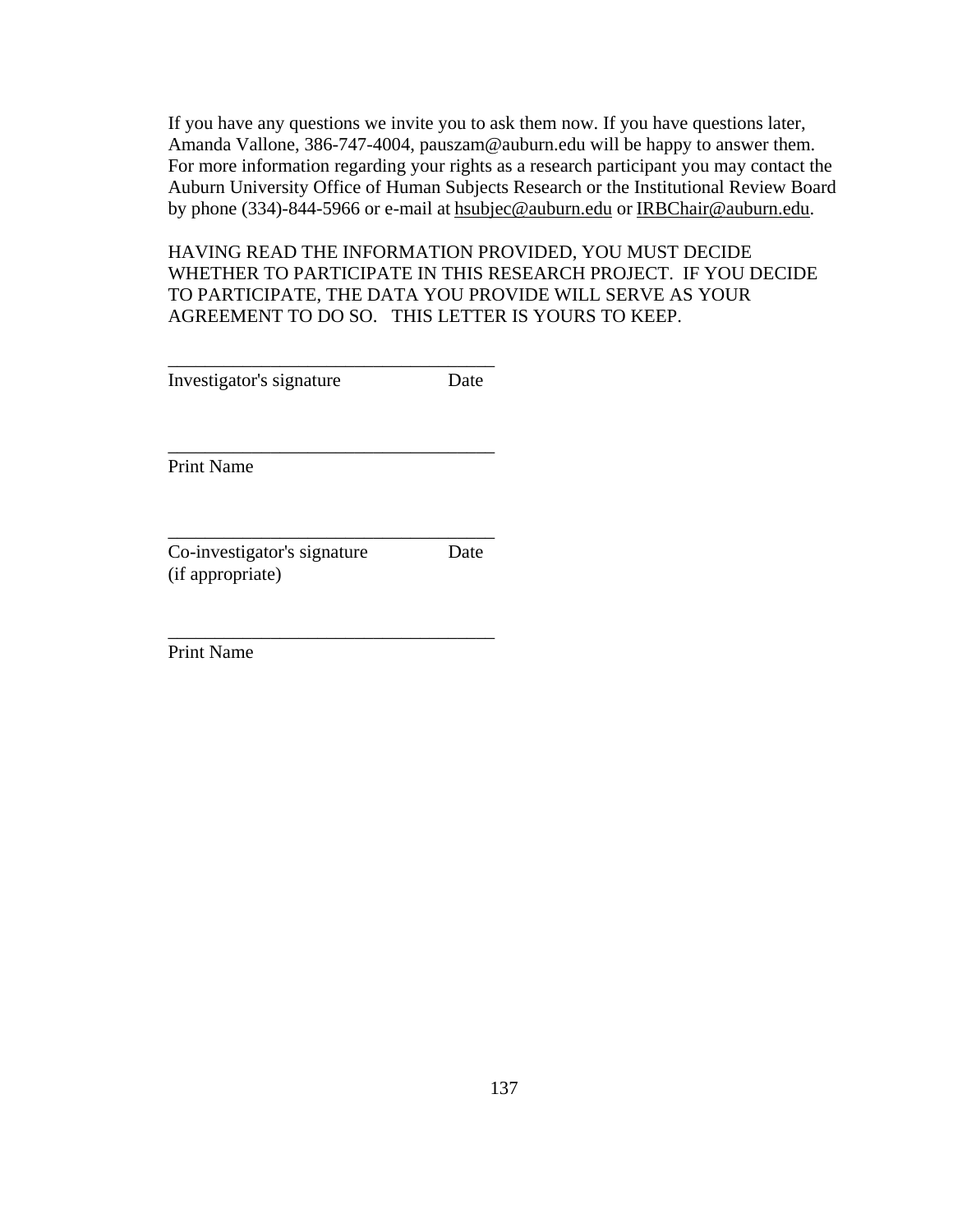## APPENDIX B

# QUESTIONNAIRE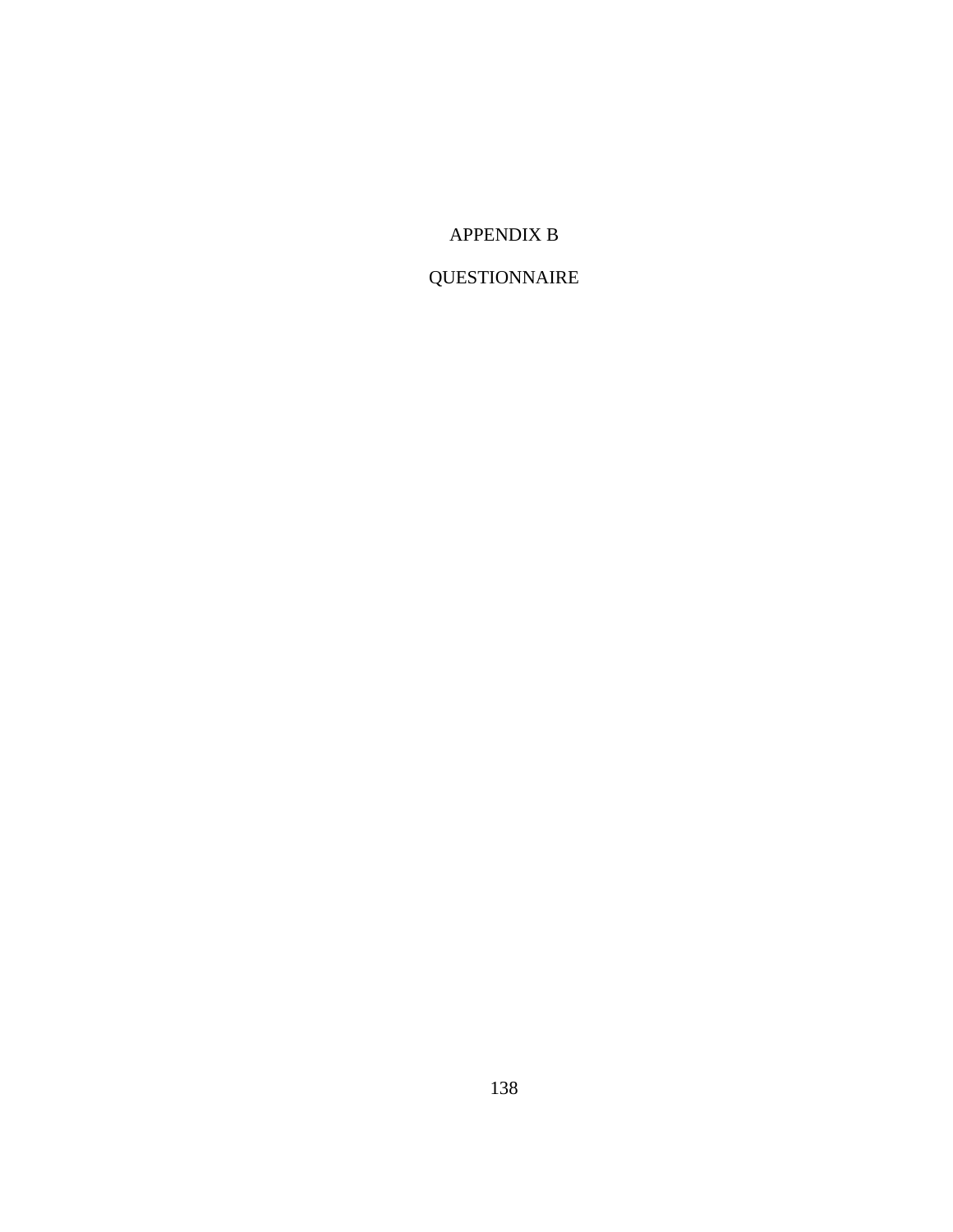Thank you for your participation in this research of apparel entrepreneurs. This survey is a portion of research conducted by Amanda Vallone, a graduate Student of Auburn University. SurveyMonkey is the official resource and location of the survey.

By participating as a volunteer in this survey you are accepting the terms and conditions of this research. You can drop out of this study at any time. Please note, all information will be kept strictly confidential. This questionnaire is meant to collect data about apparel entrepreneurs and the apparel industry. In no way will any sensitive information be reproduced or misused.

Thank you for your time and participation in this survey.

Amanda Vallone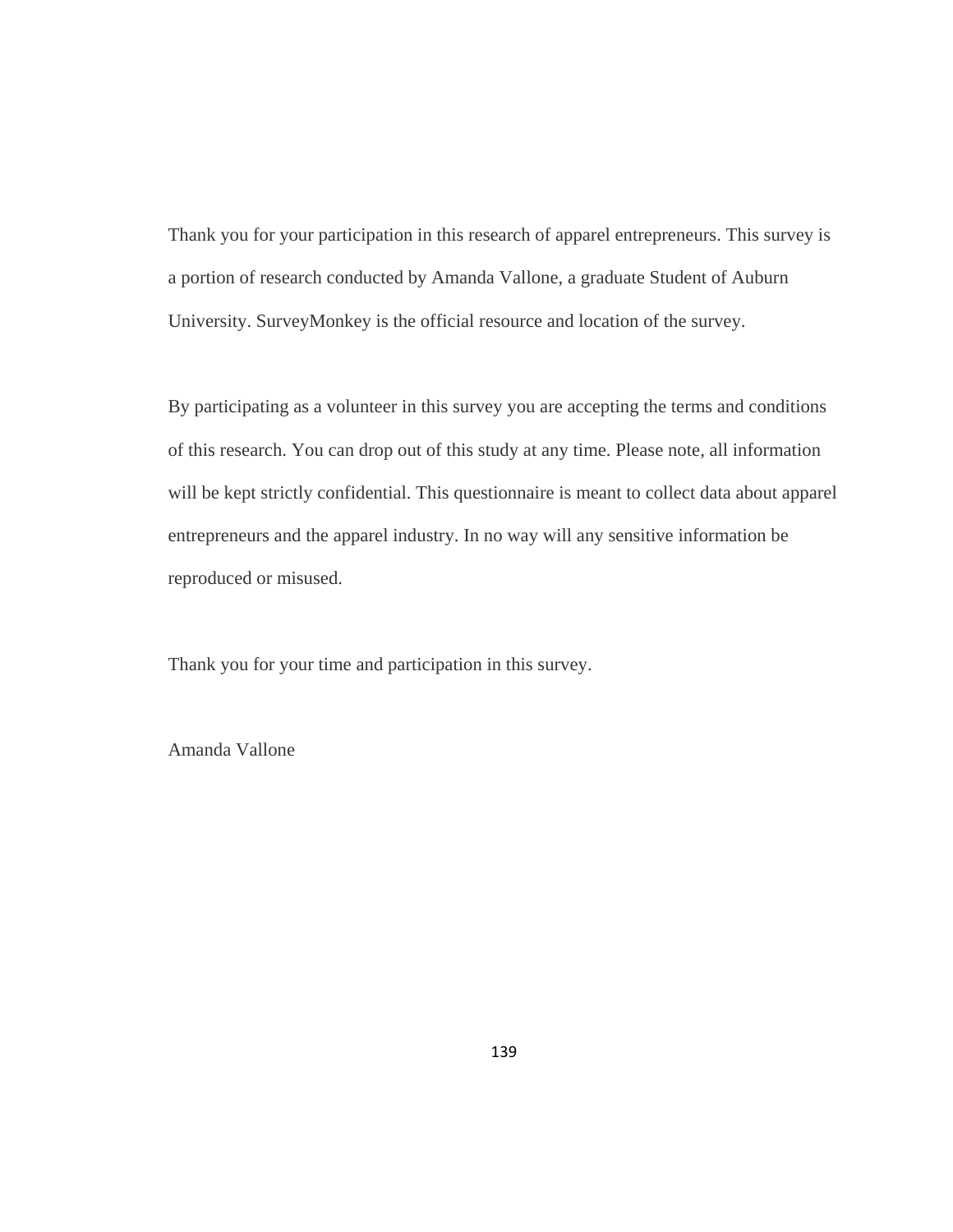INFORMATION SHEET for Research Study Entitled ---Success of Apparel Entrepreneurs---

You are invited to participate in a research study that investigates relationships between entrepreneurs personal traits and the apparel industry. This study is being conducted by Amanda Vallone, under the supervision of Dr. Karla Simmons. After searching apparel websites and magazines, as well as talking with friends, personal contacts through jobs and internships, a list of apparel entrepreneurs from throughout the United States was comprised. You were selected as a possible participant because you are an entrepreneur in the apparel industry. Since you were one of the entrepreneurs from this search your participation is greatly appreciated. The purpose of this survey is to understand apparel entrepreneurs and their success in the apparel industry. We hope to learn the relationships between the entrepreneurs in the apparel industry and factors of entrepreneurial success

If you decide to participate, you can select the link, included in the e-mail that will bring you directly to the survey on SurveyMonkey. This survey will have questions about your experience and feelings about the apparel industry, business demographics, and your business as a whole, but it is anonymous for your protection. This survey only needs to be filled out once and should take less than 30 minutes, though you are able to save your answers and come back to your stopping point. Analysis of data will be done by myself, the researcher, and overseen by my Master's thesis committee.

Your participation in this survey may help us relate apparel entrepreneurs to past studies of entrepreneurship. Hopefully, this understanding and knowledge will assist other entrepreneurs and investors in the industry. This is a research project. Though there are projected outcomes, the research may not show what is anticipated.

Any personal information obtained in connection with this study will remain anonymous and confidential outside of the research process. Information collected through your participation may be used to complete the research paper, published in a professional journal, and/or presented at a professional meeting. If so, no information will be published or presented that can identify your business. As a participant, you may decide not to complete the survey or decline the invitation by e-mailing me at pauszam@auburn.edu. You can decide not to participate at any time without penalty, however, if you have already submitted your survey to SurveyMonkey, there is no way of me knowing which survey is yours because of anonymity.

Your decision whether or not to participate will not jeopardize your future relations with Auburn University or the College of Human Sciences, Department of Consumer Affairs. If you have any questions, we invite you to ask them now. If you have questions later, Amanda Vallone, 386-747-4004, pauszam@auburn.edu will be happy to answer them.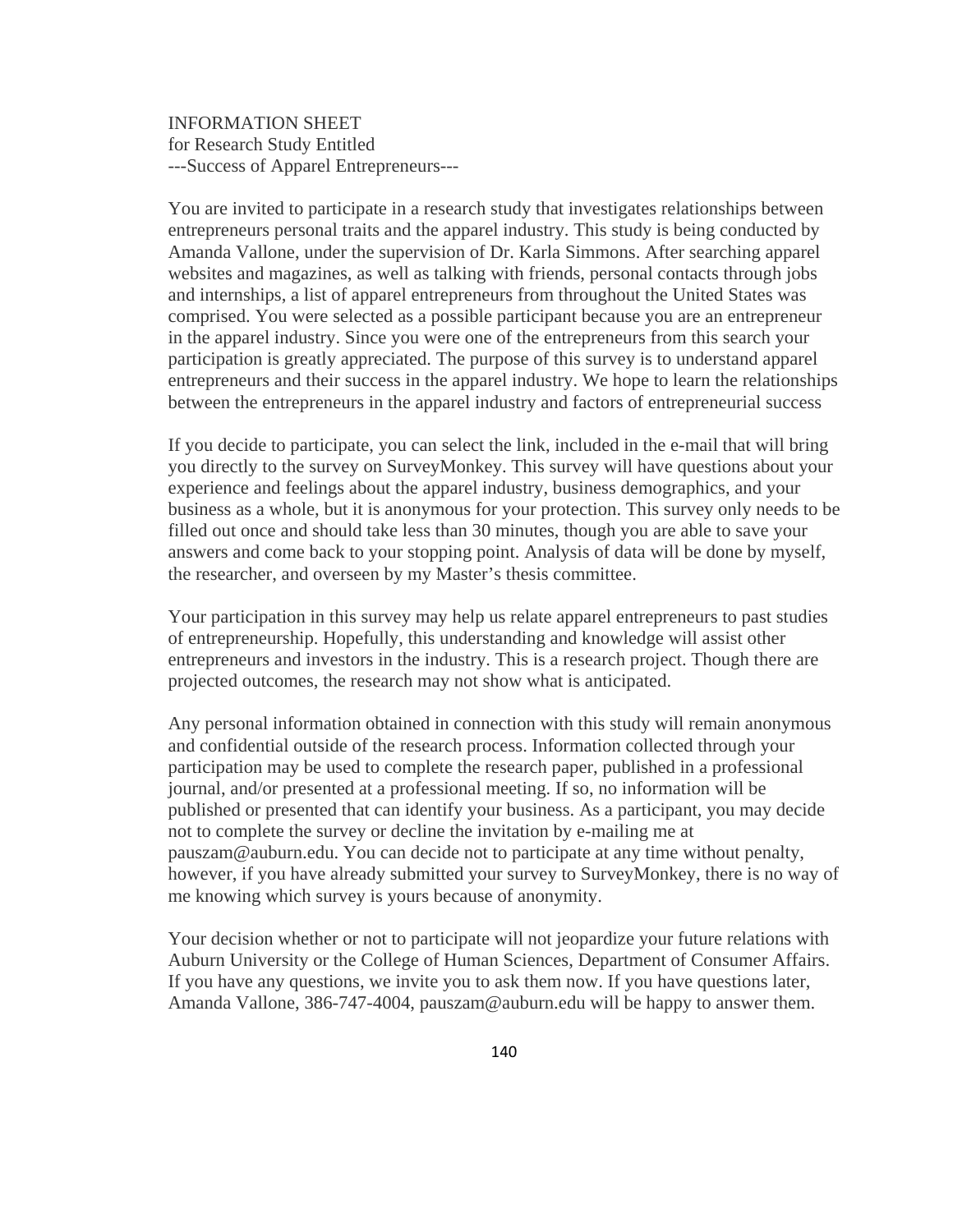For more information regarding your rights as a research participant you may contact the Auburn University Office of Human Subjects Research or the Institutional Review Board by phone (334)-844-5966 or e-mail at hsubjec@auburn.edu or IRBChair@auburn.edu.

HAVING READ THE INFORMATION ABOVE, YOU MUST DECIDE IF YOU WANT TO PARTICIPATE IN THIS RESEARCH PROJECT. IF YOU DECIDE TO PARTICIPATE, THE DATA YOU PROVIDE WILL SERVE AS YOUR AGREEMENT TO DO SO. PLEASE CLICK THE NEXT BUTTON IN THIS SURVEY TO CONTINUE. THIS LETTER IS YOURS TO KEEP.

The Auburn University Institutional Review Board has approved this document for use from 10/3/07 to 10/2/08. Protocol #07-181 EP0710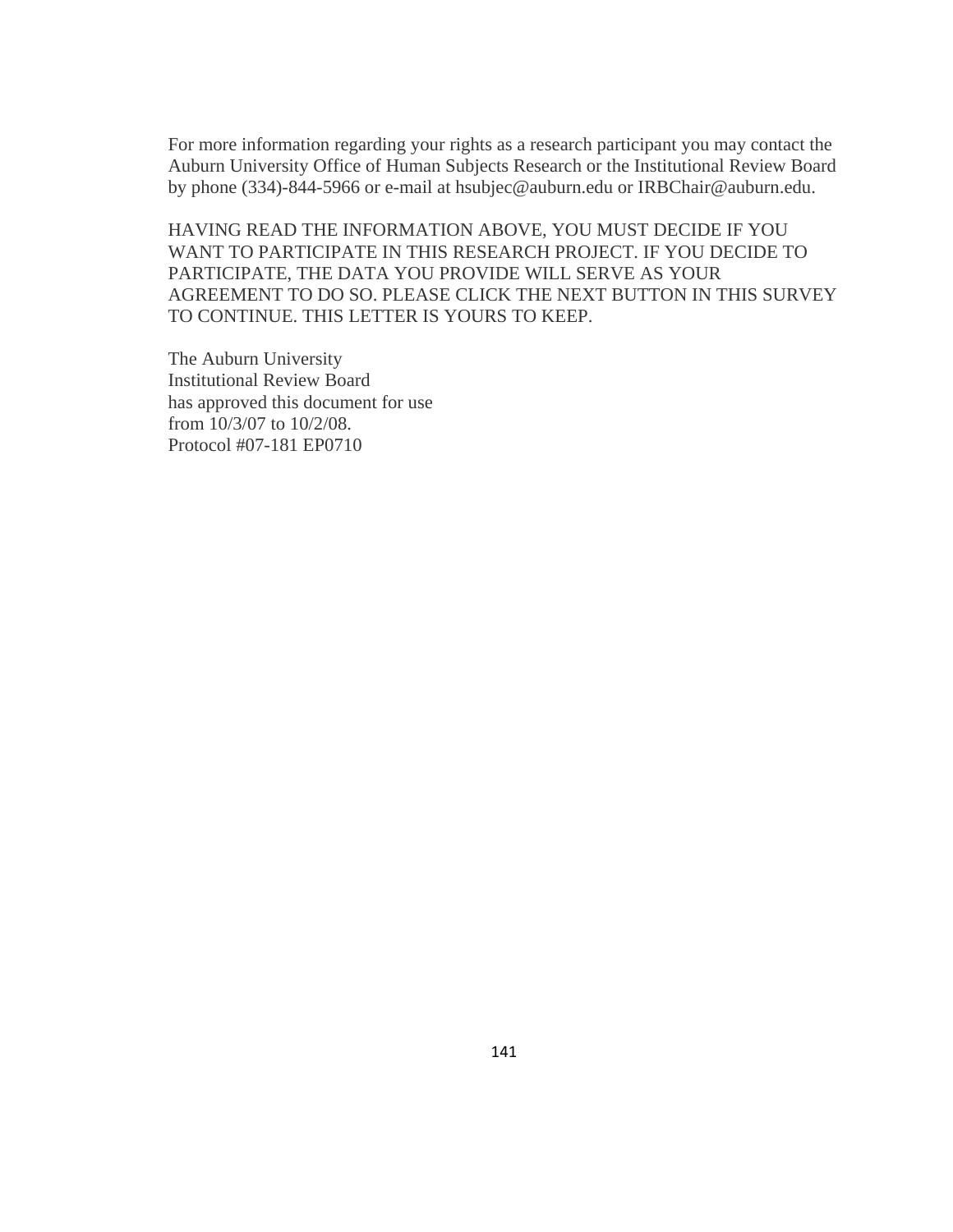Please tell me about your business by selecting or filling in the answer that best pertains to you.

1. Gender:

 $\Box$  Male  $\Box$  Female

2. Ethnicity:

 $\Box$  Caucasian **C** African-American **H**ispanic Other (please specify)

3. Age (in years)

Q 18-21  $\Box$  22-25  $\Box$  26-29  $\Box$  30-33  $\Box$  34-37  $\Box$  38-41  $\Box$  42-45  $\Box$  46-49  $50-53$  $54-57$  $58-61$  $\Box$  62-65

 $\overline{\mathbb{G}}$  66+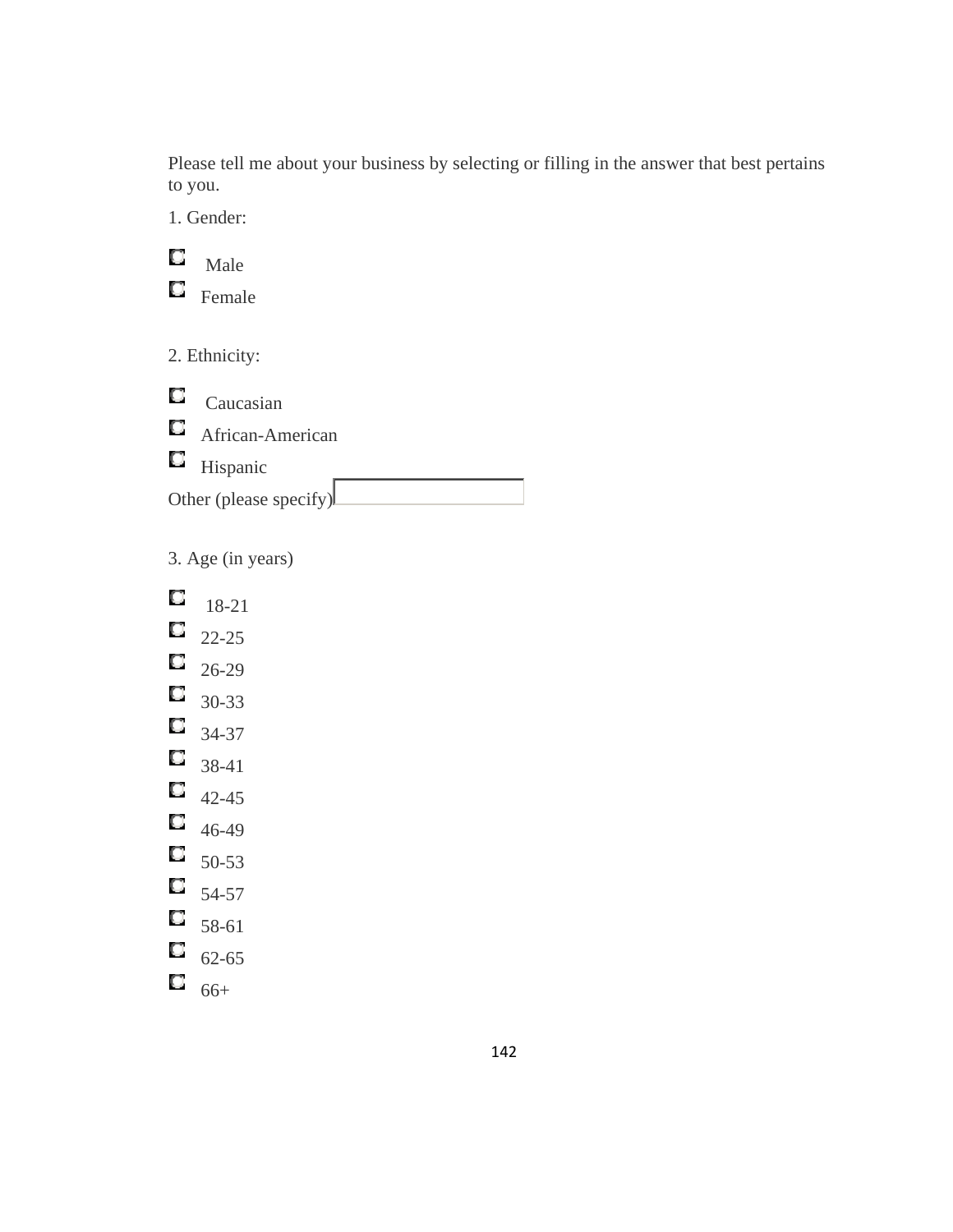4. What was your age upon opening this venture? (age in years)

- 5. What city and state is your business located?
- 6. What type of business format do you own?
- O. Home based business
- 0 Storefront
- $\Box$  Internet business

7. Where is your business located?

- $\Box$ In an easily accessable area(visible from highway or main road).
- $\Box$ Somewhat easy to find, but may be passed by.
- $\Box$  Difficult to find.
- $\Box$ Home based business.
- Internet based business.

8. What type of business do you own?

- Q Retail Boutique
- О Design

Other (please specify)

9. Main product/ service: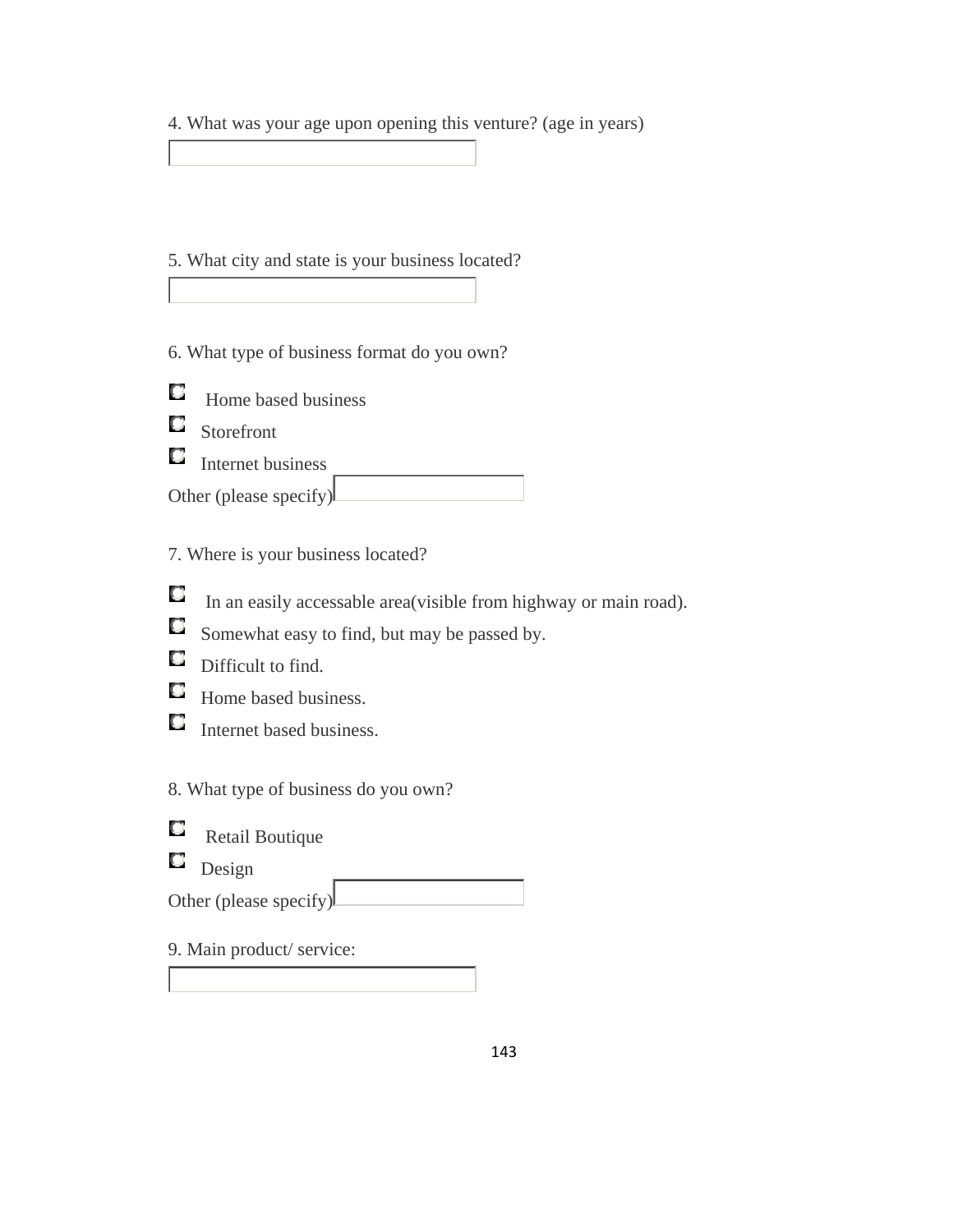- 10. What is your business structure?
- О Partnership.
- $\Box$ Sole proprietorship.
- General partnership.
- О Limited partnership
- О Corporation.

11. How many months or years has this business been open? (please specify)

12. How many employees work at this establishment?

13. What is the square footage of the selling/ work space?

14. How did you begin your business?

- О I came up with a new idea and started a business from it.
- $\Box$  I bought an existing business.
- I inherited a family business. Other (please specify)

15. On average, how many hours per week do you, personally work in this venture?

- О Less than 40 hours / week.
- $\Box$  40-60 hours / week.
- $\Box$ 61-80 hours / week.
- More than 81 hours / week.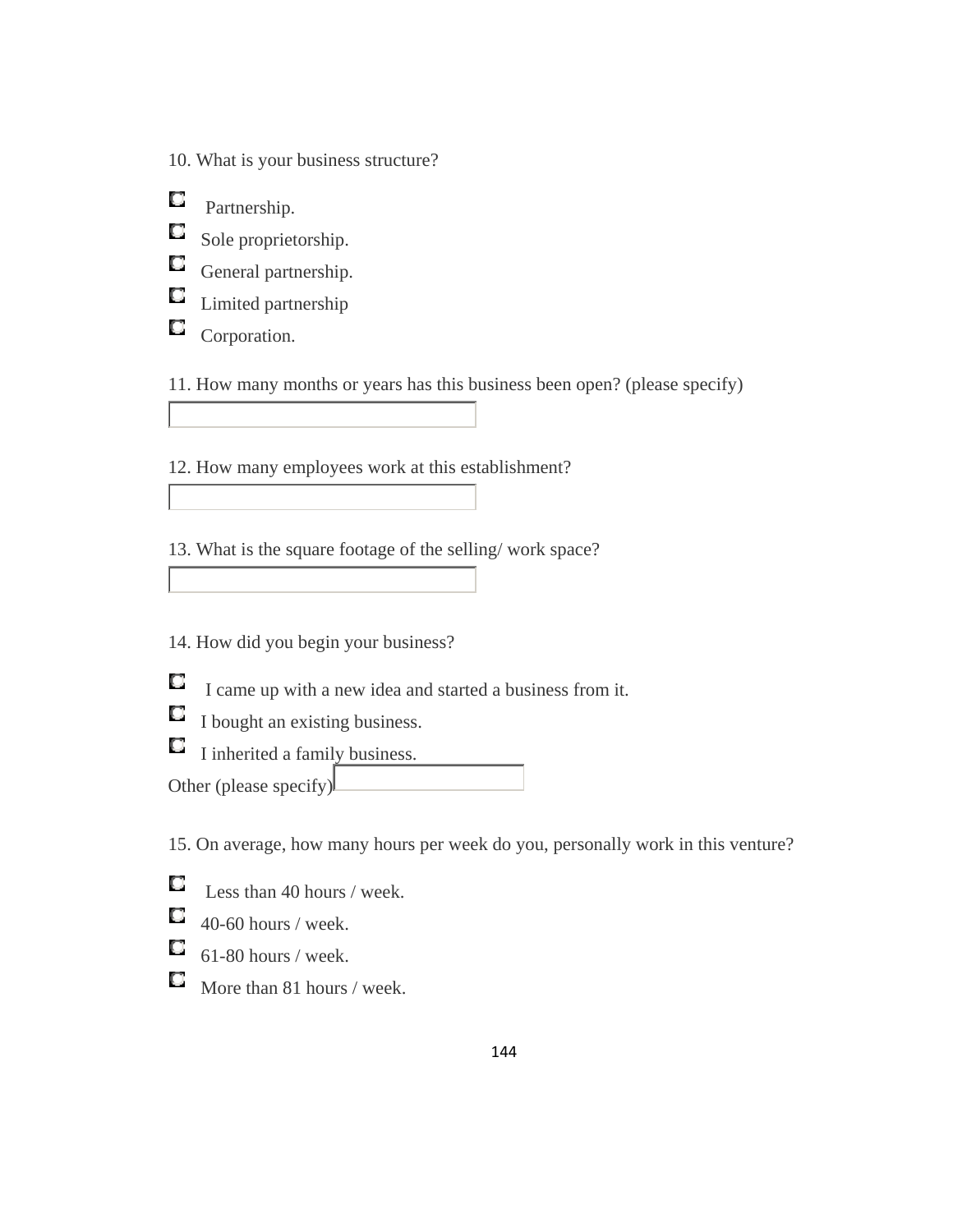16. How many man hours are worked weekly by other employees?

О Zero. I am the only one who works here.

 $\Box$  Less than 20 hours / week.

 $\Box$  21-40 hours / week.

 $\Box$  41-60 hours / week.

- $\Box$  61-80 hours / week.
- More than 81 hours / week.

17. Do you have a board of advisors?

 $\Box$  Yes.  $\square$   $_{\text{No.}}$ 

18. If you answered 'Yes' to the previous question, who holds positions on this board? (i.e. lawyer, bank, payroll consultant, tax advisor)

19. What was the initial investment planned on to start your venture?

20. Who were your initial investors (check all that apply).

П. Who were your initial investors (check all that apply). Yourself.

- П Parents.
- $\Box$ Other family members.(i.e. aunts, uncles, cousins, grandparents)
- П Friends.

Other (please specify)

21. How many initial investors financially contributed to this venture?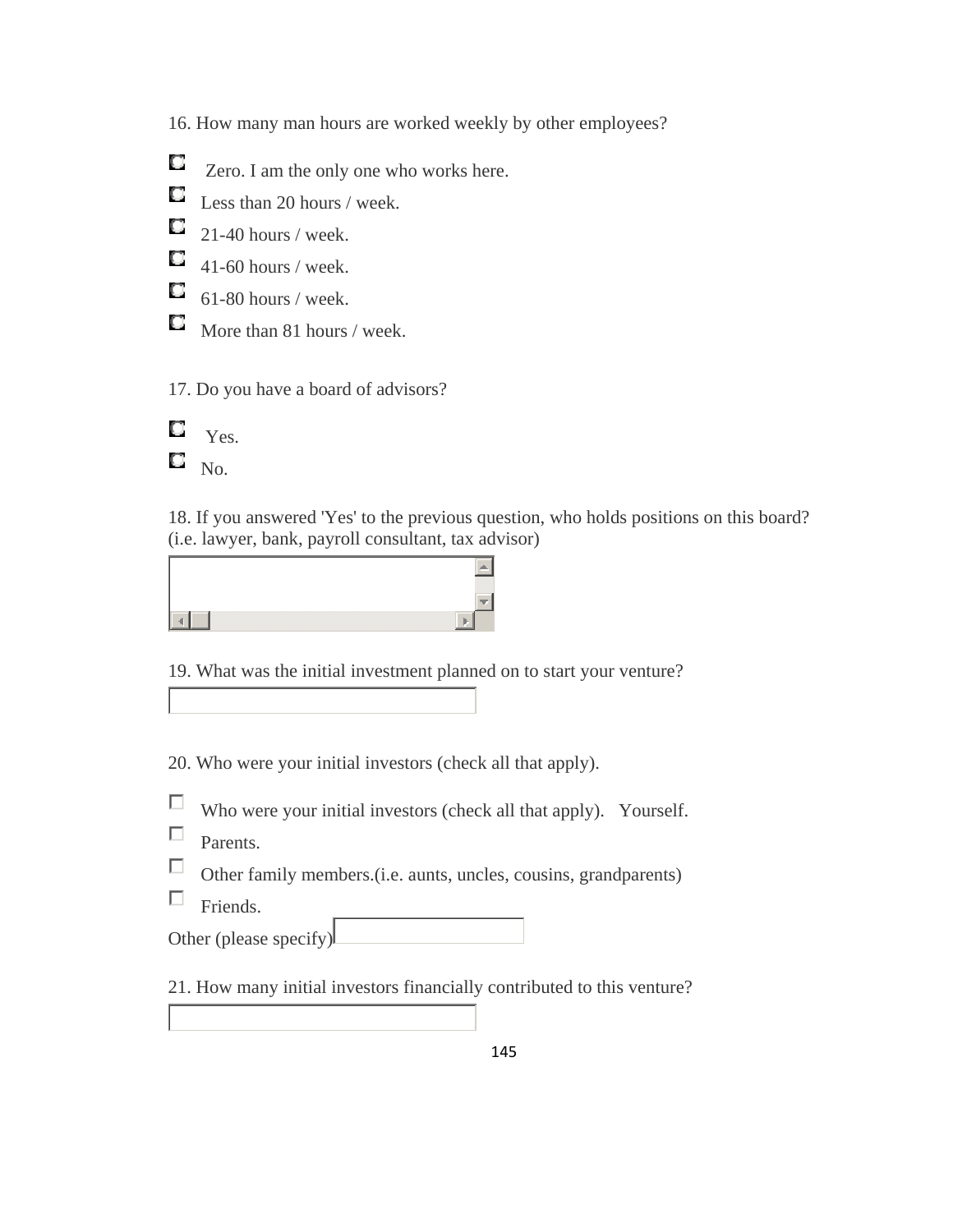22. What percentage of your own money did you invest upon starting this venture?

23. Do you currently have a written budget/ financial plan?

- Q Yes. And I follow it closely.
- $\Box$  Yes. But I do not follow it.
- $\Box$  No. But I have an idea of my budget.
- $\Box$  No. And I do not follow any budget guidelines.

24. What type of advertising do you do?

25. How often do you advertise and where?

26. How much do you spend on advertising annually?

27. What is your initial markup? (if applicable)

- 28. What is your price level?
- 0 High
- $\Box$  Moderate
- $\Box$  Budget

Other (please specify)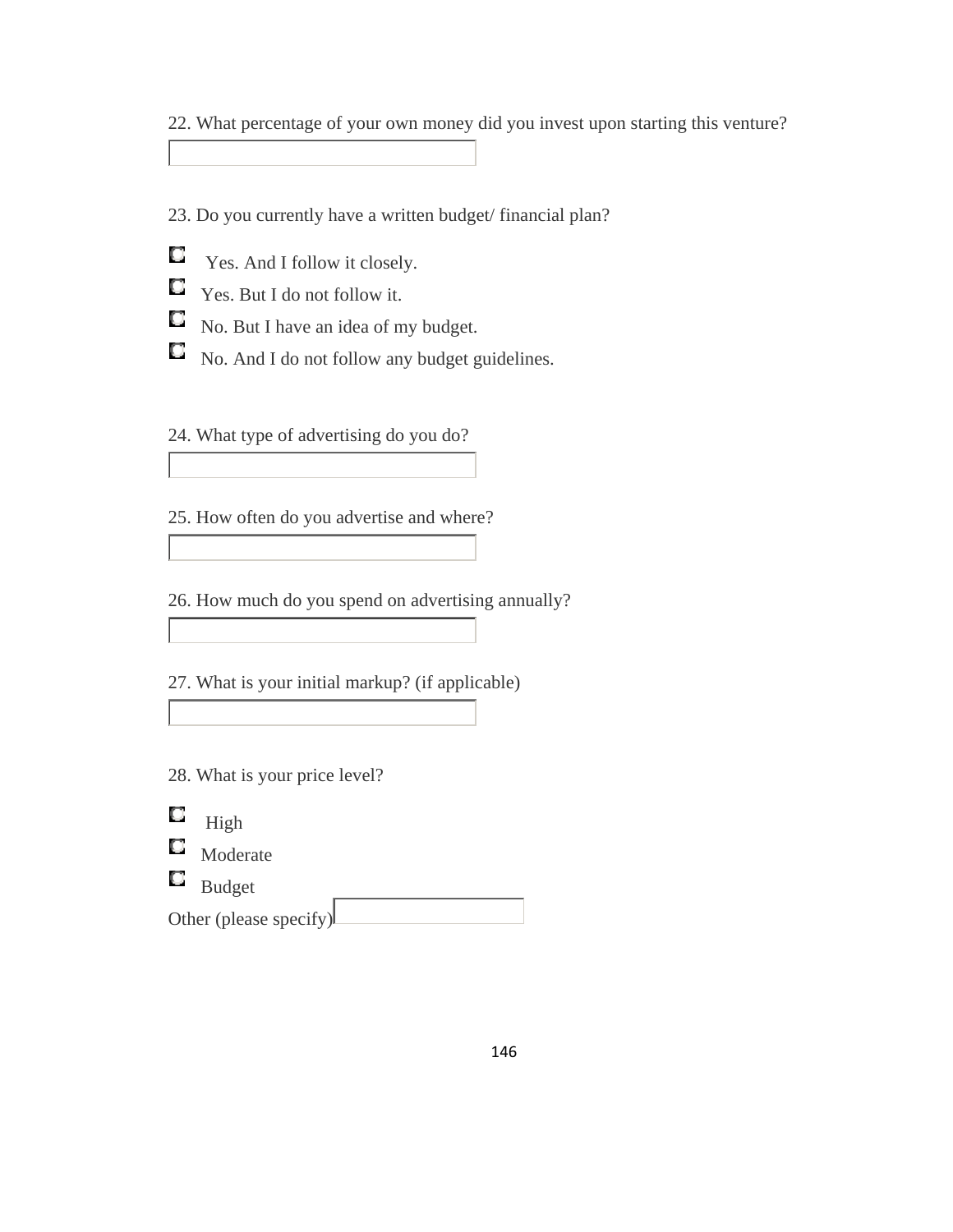29. Please give an example of price level (i.e. the price of a shirt, Jacket, and/or pair of pants).



30. Upon opening the business what factors did you underestimate? (i.e. finances, workload, employees) please explain.



31. Do you use any type of outside trend forecasting?

Q Yes, I use a trend forecasting source in order to design/ buy for the upcoming season.

О Yes. I have used trend forecasting, but not always.

O, No, I do not use an outside source for trend forecasting in order to buy or design for upcoming seasons.

Other (please specify)

32. What type of trend forecasting sources do you use?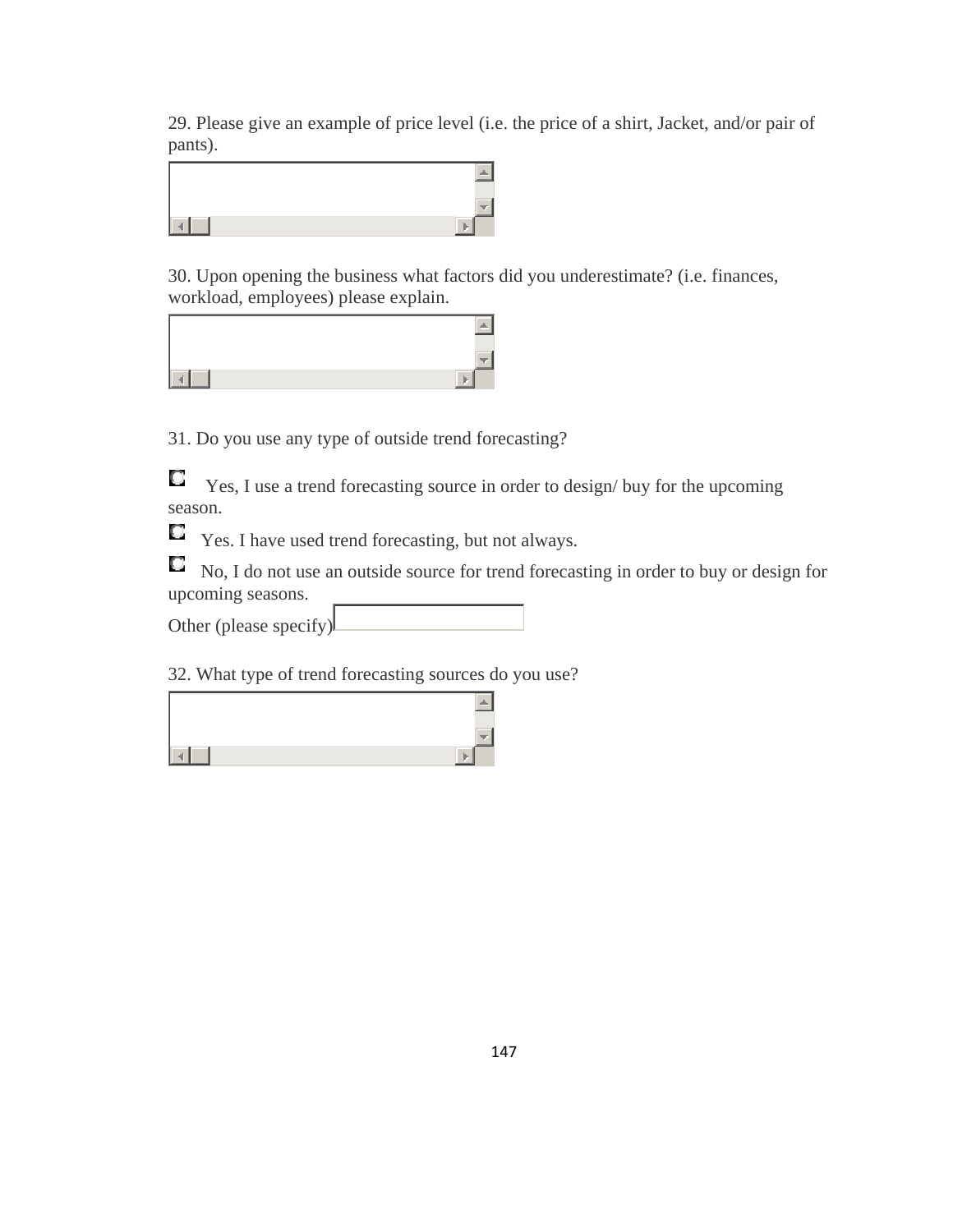Please continue by selecting the answer that best pertains to you, or by filling in the answers as necessary.

EXAMPLE: What are your favorite vacation spots? (List al that apply)

ANSWER: New York, Paris, the beach, and Germany

1. Upon start up, did you have (check all that apply)

- П financial advisors
- $\Box$ lawyers
- $\Box$ employees
- $\Box$ mentor(s)
- $\Box$ a business plan
- $\Box$ a financial plan
- $\Box$ an exit strategy
- $\Box$ a marketing plan

2. Do you feel success in a business is measured by:

- $\Box$ How much money the business makes
- $\Box$  How long it has been in business
- **Q** Personal satisfaction
- What others think of the business.

Other (please specify)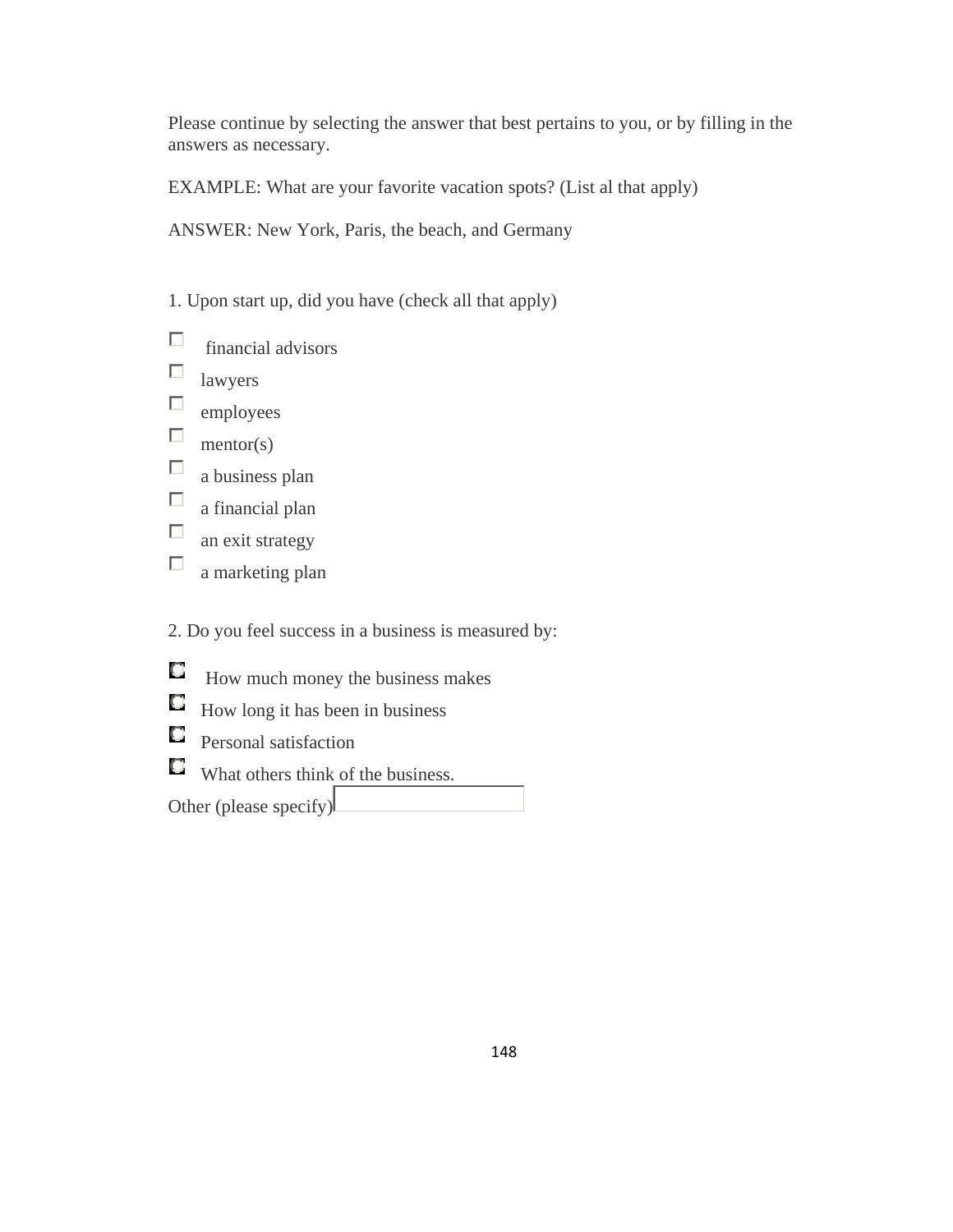|                                             | Extremely<br>Challenging |   | Not<br>Applicable | Not<br>Challenging | Extremely<br>Easy |  |
|---------------------------------------------|--------------------------|---|-------------------|--------------------|-------------------|--|
| Maintaining<br><b>Positive Cash</b><br>Flow | О                        | О | О                 | О                  | о                 |  |
| Maintaining<br>Employees                    | о                        | о | о                 | О                  | О                 |  |
| Finances                                    | О                        | О | О                 | О                  | О                 |  |
|                                             |                          |   |                   |                    |                   |  |

#### 3. Please indicate the level of challenges in your business

Other (please specify)

4. Why do you believe you have the previously mentioned challenges?

#### 5. Did you write a business plan?



6. Do you follow your written business plan?

- $\Box$ Yes, I follow my business plan closely
- $\Box$  I try to follow my business plan, but sometimes stray away.
- $\Box$  No. I never follow my business plan.

7. Have you re-evaluated your written business plan?

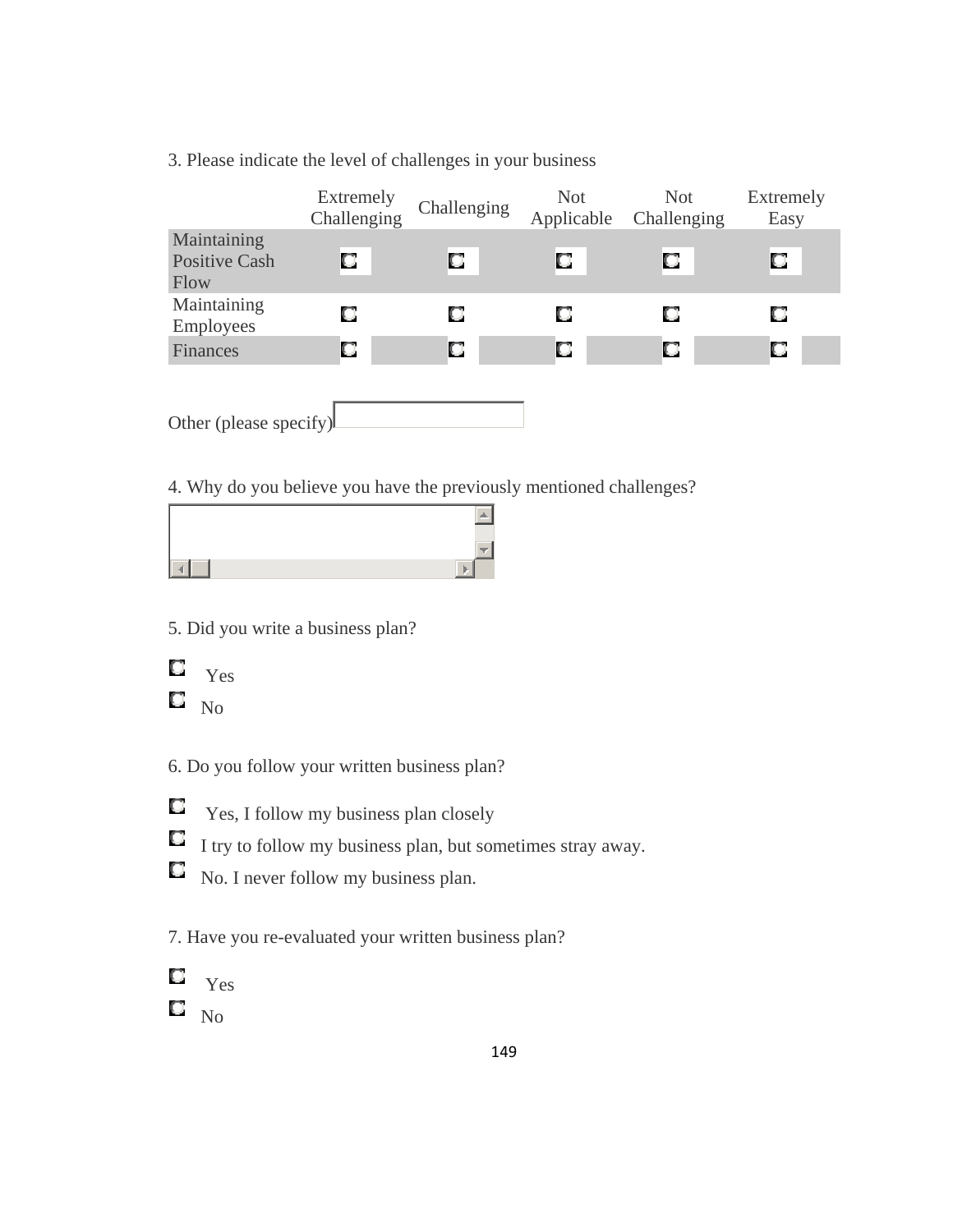- 8. Do you have a budget you follow?
- $\Box$  Yes, and I follow it precisely
- $\Box$  Yes, and I somewhat follow it

 $\Box$  No.

- No. but I feel I should use one
- $\Box$  No, I have no need for a budget

9. How much of your budget is spent on overhead and operating expenses?

- O less than 20%  $\Box$  21-40%  $\Box$  41-60%  $\Box$  61-80%
- $\Box$  more than 81%

10. How often do you re-evaluate your business and its opportunities?

- $\Box$  Monthly  $\Box$  every 2-3 months  $\Box$  4-8 months
- $\Box$  9-12
- $\Box$  1-2 years
- more than every 2 years apart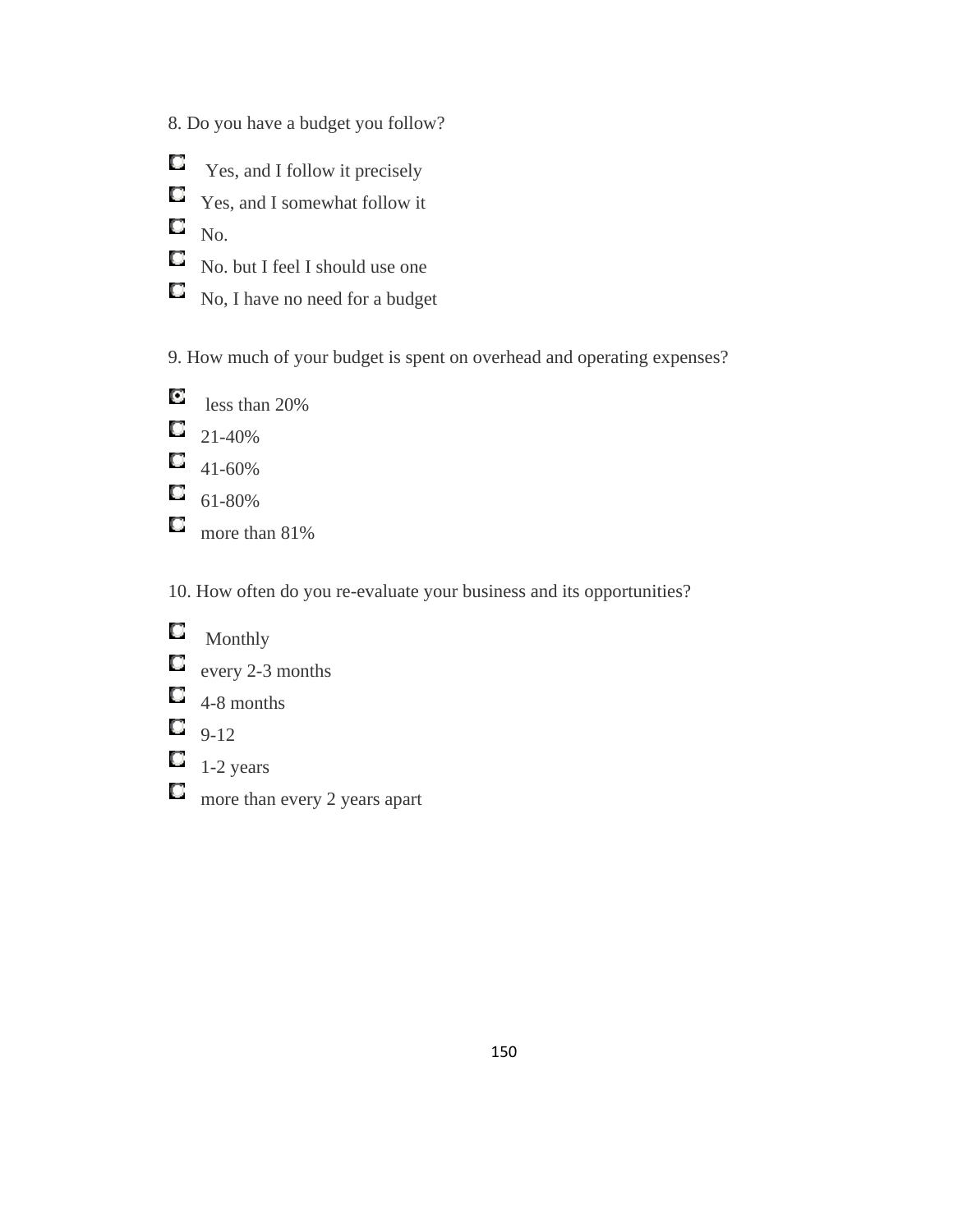This section is meant for you to give your opinion about the statements. Please answer as honestly as possible by selecting the answer that most strongly correlates with your feeling about the statement. There is no correct answer.

Strongly<br>Disagree Strongly<br>Disagree Neither Agree Strongly<br>Agree Agree I have a good reputation in D. C. O. O. O. the business field. My career has been O. 0 O О O. recognized by others. As an employer, I  $\Box$ O. O. 0 O. have a certain social status. I have accomplished О О O О something O. valuable from my career. I am satisfied  $\Box$ D.  $\Box$  $\Box$ with my career. I am well known in my О О О О О area of business. Entrepreneurs  $\Box$ O 0 0 have certain O. social status. I have a sense of O. О O. 0 achievement in my career. I am a O. О О Ο. O. successful

1. Please select an answer that most strongly correlates to your feelings of each statement about your business.

151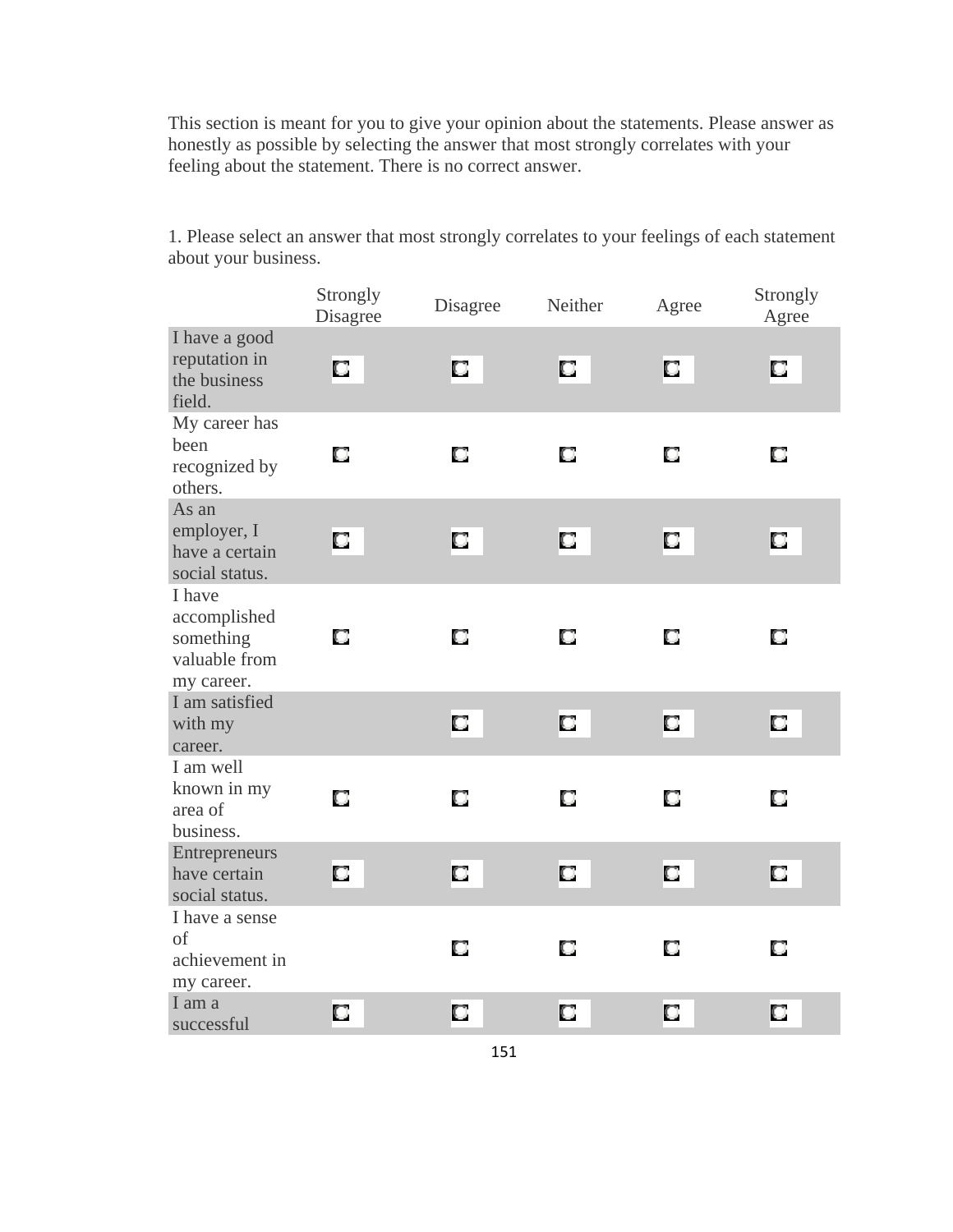|                                                                        | Strongly<br>Disagree | Disagree | Strongly<br>Agree |   |   |
|------------------------------------------------------------------------|----------------------|----------|-------------------|---|---|
| entrepreneur.                                                          |                      |          |                   |   |   |
| I have<br>achieved many<br>career goals.                               | О                    | О        | О                 | О | О |
| I am not well<br>known in my<br>industry.                              | О                    | О        | О                 | О | О |
| I am known to<br>succeed.                                              | О                    | О        | О                 | О | О |
| I have a<br>financially<br>successful<br>business.                     | О                    | О        | О                 | О | О |
| I consider my<br>business<br>successful.                               | О                    | О        | О                 | О | О |
| My business is<br>financially<br>stable.                               |                      | О        | О                 | О | О |
| Our society<br>holds<br>entrepreneurs<br>to a higher<br>social status. | О                    | О        | О                 | О | О |
| My business is<br>not yet<br>successful.                               | О                    | О        | О                 | О | О |
| My business<br>needs more<br>finances to<br>survive.                   | О                    | О        | О                 | О | О |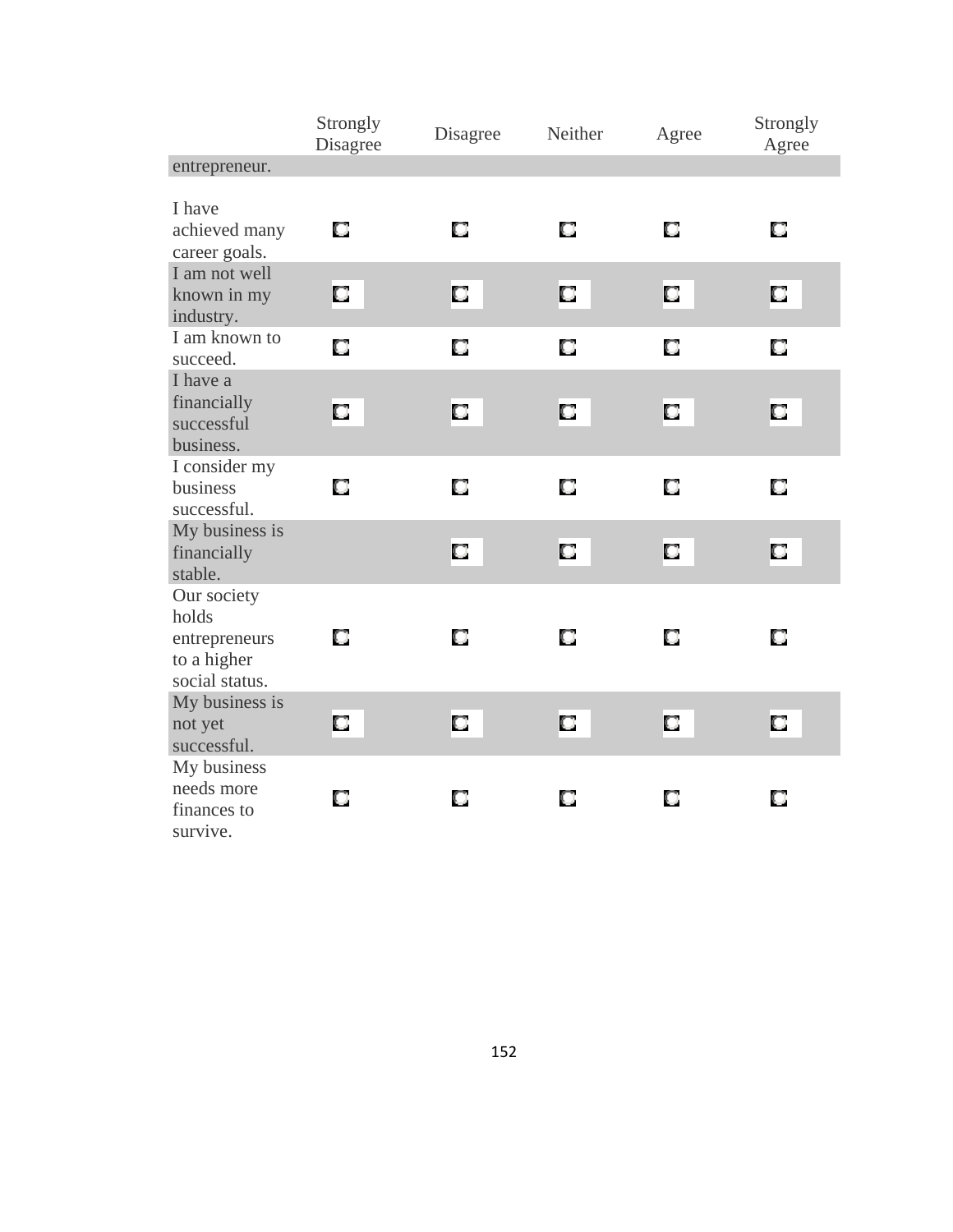This section is to understand more about the personality of entrepreneurs. Please answer as honestly as possible by selecting the answer that most strongly correlates with your feeling about the statement. There is no correct answer.

1. Please select the answer that most correlates to your opinion about each statement.

|                                                                              | Strongly<br>Disagree | Disagree | Neither | Agree | Strongly<br>Agree |
|------------------------------------------------------------------------------|----------------------|----------|---------|-------|-------------------|
| In a stressful<br>situation I am<br>always at ease.                          | О                    | О        | О       | О     | О                 |
| I must be the<br>best at<br>everything I do.                                 | О                    | О        | О       | О     | O                 |
| I always evaluate<br>consequences<br>before doing<br>something<br>important. | О                    | О        | О       | О     | О                 |
| I have a very<br>active<br>imagination.                                      |                      | О        | О       | О     | О                 |
| I am extremely<br>focused.                                                   | О                    | О        | О       | О     | О                 |
| I excel in<br>everything I do.                                               | О<br>О               | О        | О       | О     | О                 |
| I am always<br>overly careful in<br>every decision.                          |                      | О        | О       | О     | О                 |
| I am the most<br>adventurous<br>person I know.                               |                      | О        | О       | О     | О                 |
| I follow trends<br>closely.                                                  | О                    | О        | О       | О     | О                 |
| I have goals<br>which I always<br>achieve.                                   | О                    | О        | О       | О     | О                 |
| The glass is half<br>full.                                                   | О                    | О        | О       | О     | О                 |
| I can do<br>anything.                                                        | О                    | О        | О       | О     | О                 |
| I see past                                                                   | О                    | О        | О       | О     | O                 |

153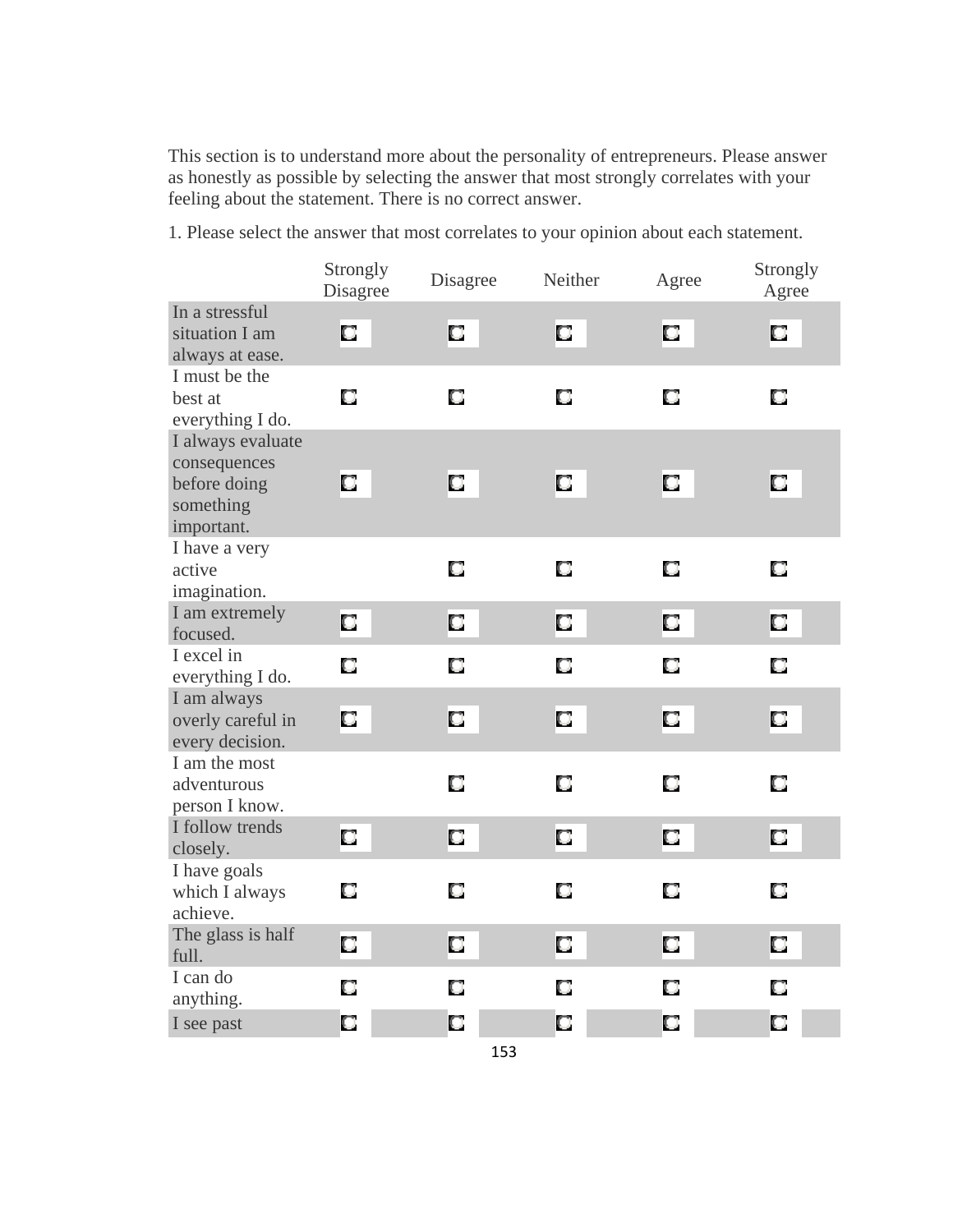|                                                    | Strongly<br>Disagree | Disagree | Strongly<br>Agree |   |   |
|----------------------------------------------------|----------------------|----------|-------------------|---|---|
| obstacles to<br>possibilities.                     |                      |          |                   |   |   |
|                                                    |                      |          |                   |   |   |
| I often fall short<br>of achieving my<br>goals.    | O                    | O        | О                 | О | О |
| I am very<br>competitive.                          | О                    | О        | О                 | О | О |
| I start new<br>trends.                             | О                    | О        | О                 | О | О |
| Any friend will<br>tell you I am<br>most reliable. | О                    | О        | О                 | О | О |
| I am always late.                                  |                      | О        | О                 | О | О |
| I always think<br>the best case<br>scenario.       | О                    | О        | О                 | О | О |
| I think, therefore<br>I will.                      | О                    | О        | О                 | О | О |
| I do not manage<br>stress well.                    | О                    | О        | О                 | О | О |
| I like to take<br>calculated risks.                | О                    | О        | О                 | О | О |
| I do not like risk<br>at all.                      | О                    | О        | О                 | О | О |
| I have total<br>control over my<br>life.           | О                    | О        | О                 | О | О |
| Everything<br>happens for a<br>reason.             | О                    | О        | О                 | О | О |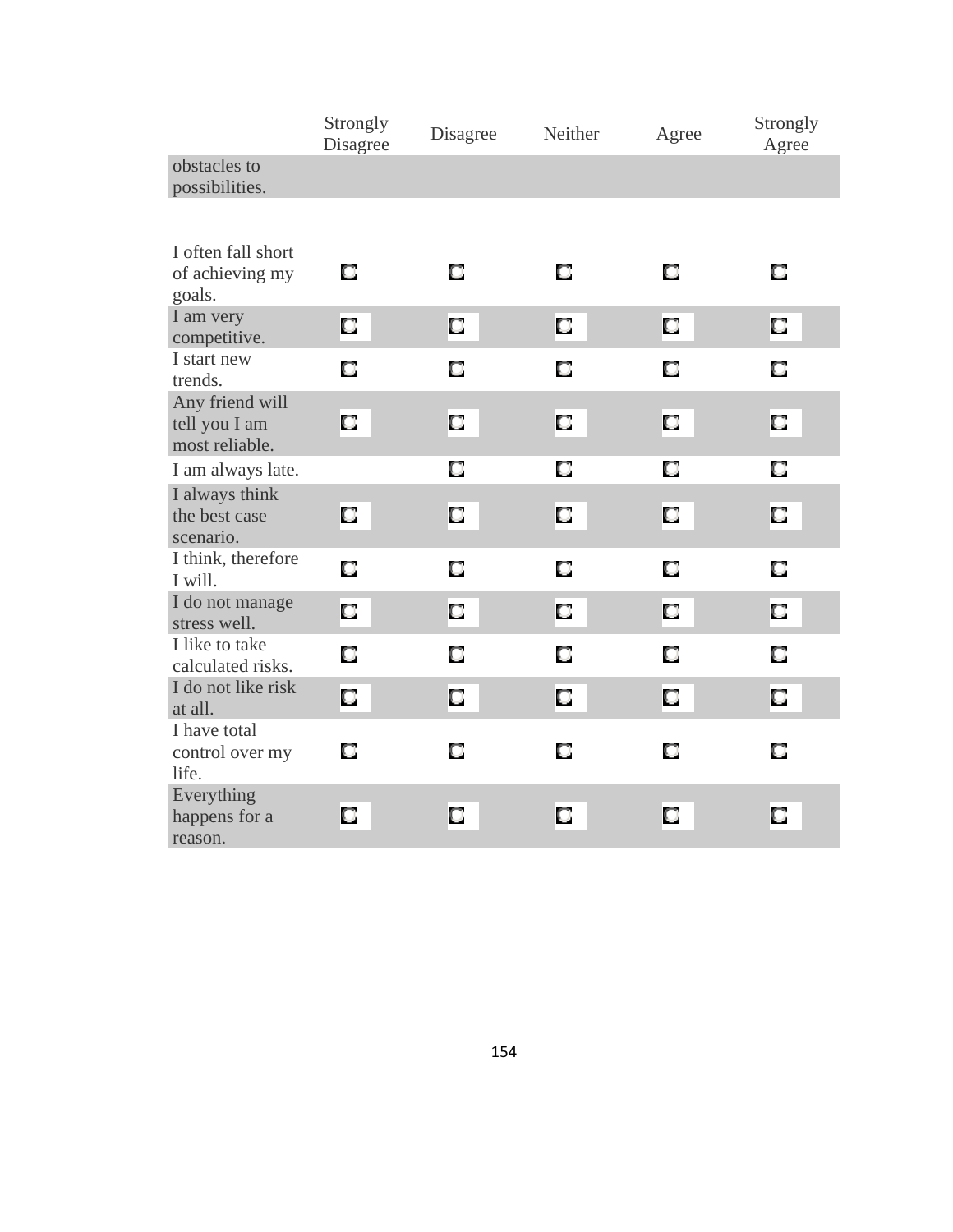2. Have you ever owned a business prior to this one?

 $\Box$  Yes.  $\Box$  No.

3. If yes, is it still open?

 $\Box$ Yes.

 $\Box$  No.

## 4. What type of business was/ is it?



5. How many businesses have you owned prior to your current venture?

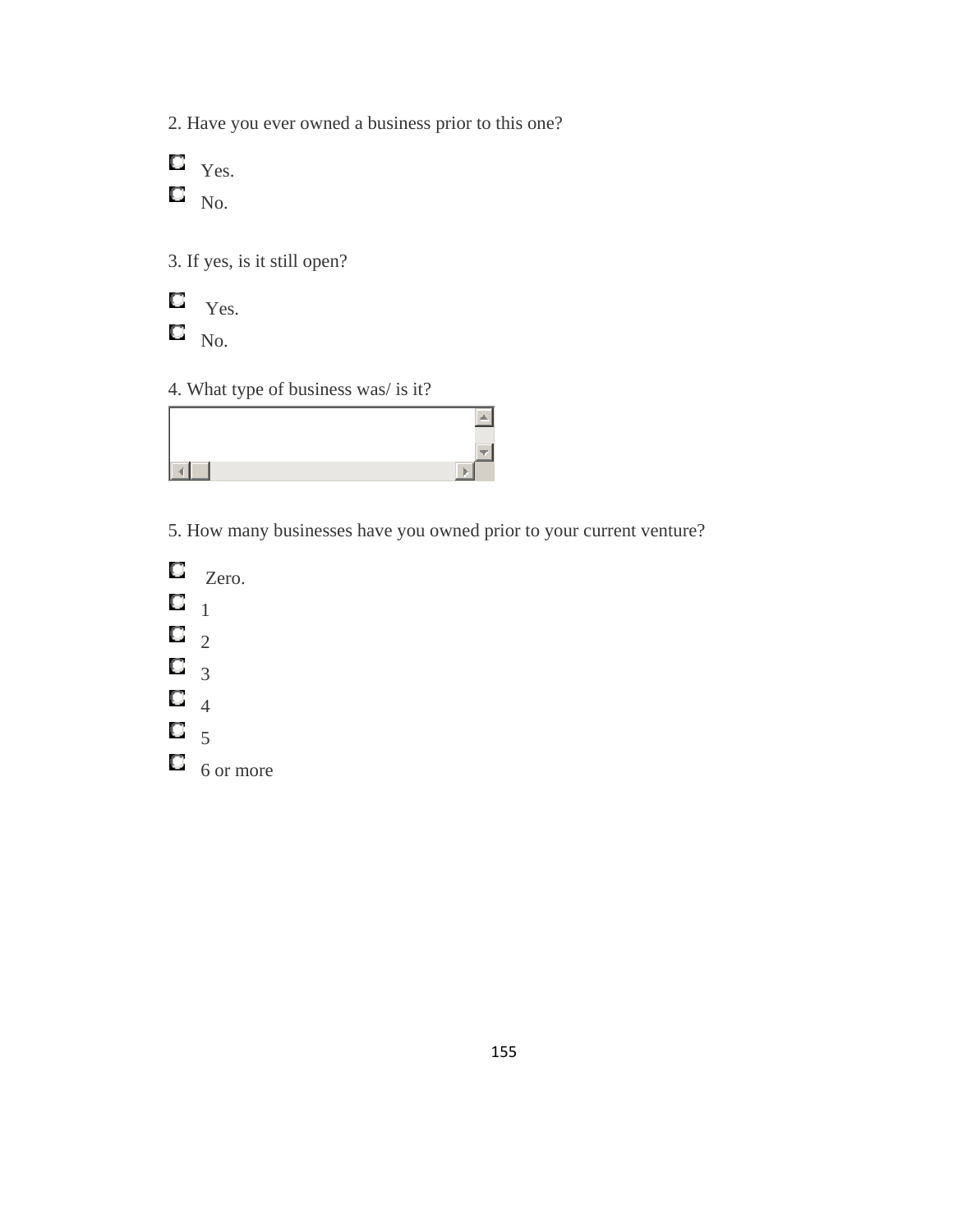6. What was the most difficult part of starting your own business?

 $\Box$ Finances

Industry background

 $\Box$  Finding vendors

 $\Box$  Suppliers

 $\Box$  Managing career while opening business

 $\Box$  Customers

Other (please specify)

7. Why?

- 8. What is your education level?
- $\Box$ Did not graduate High School
- $\Box$ High School Diploma
- $\Box$  GED
- Some College
- **C** Assosicates Degree
- Bachelors Degree
- $\Box$ Masters Degree
- $\Box$  Doctorate

9. If you attended college level or trade school what was major area of study.

10. Do you have a mentor?

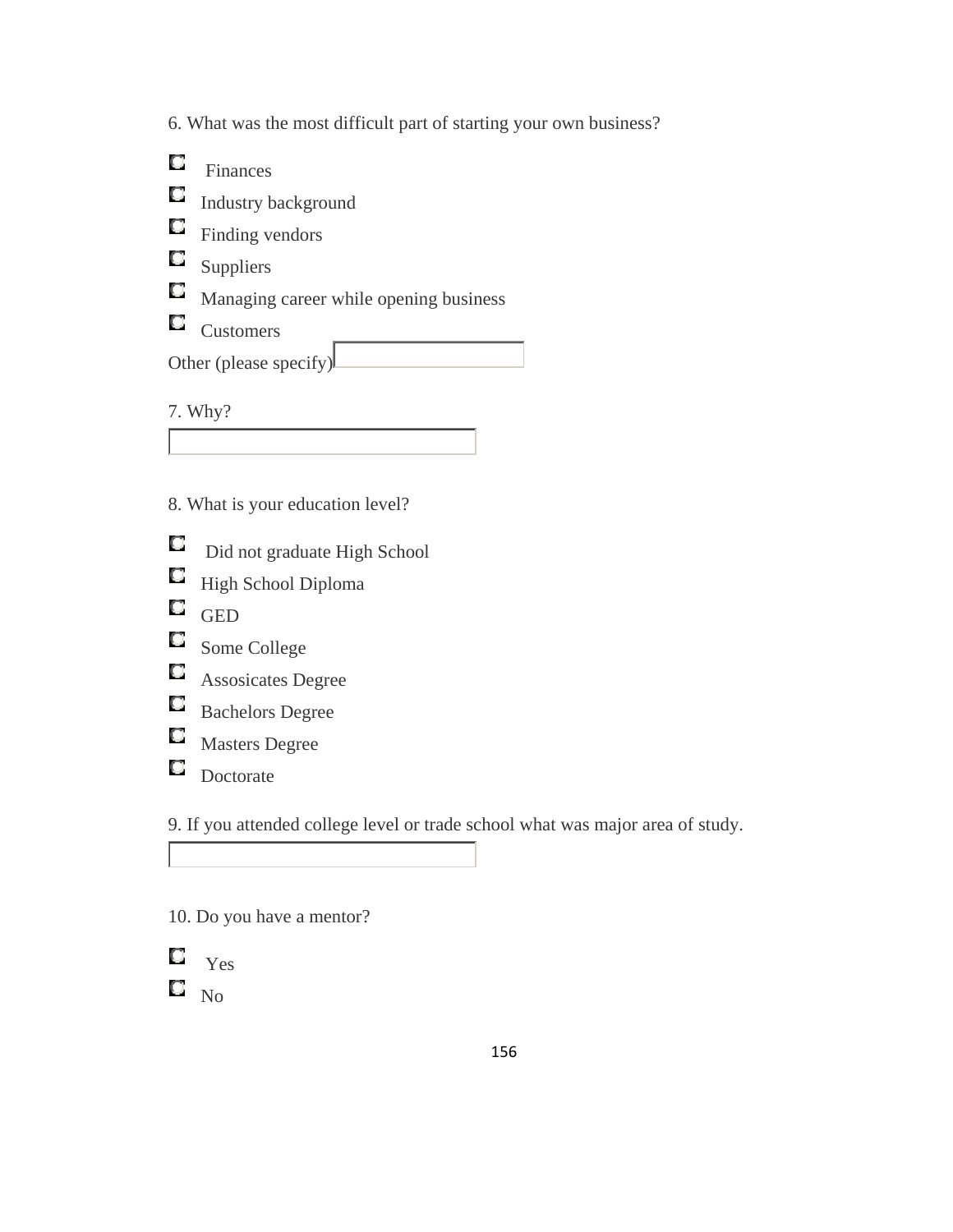11. If yes,is he/she in the apparel industry?



12. Did you come across anything in particular you couldn't read in a book or find on the internet on how to do something in your business (i.e., stock merchandise in a store, set up a business plan, floor plan, get a loan)?



13. Has there been a point that you felt that you have made a success of your business?

O Yes  $\square$   $_{\rm No}$ 

14. When and why?

15. Do you still feel this way? Please explain.

16. Does your business affect your family life?

О Yes, positively.

О Yes, negatively.

- О No, my family life is not affected at all.
- О I do not have a family.

17. What are your current business goals?